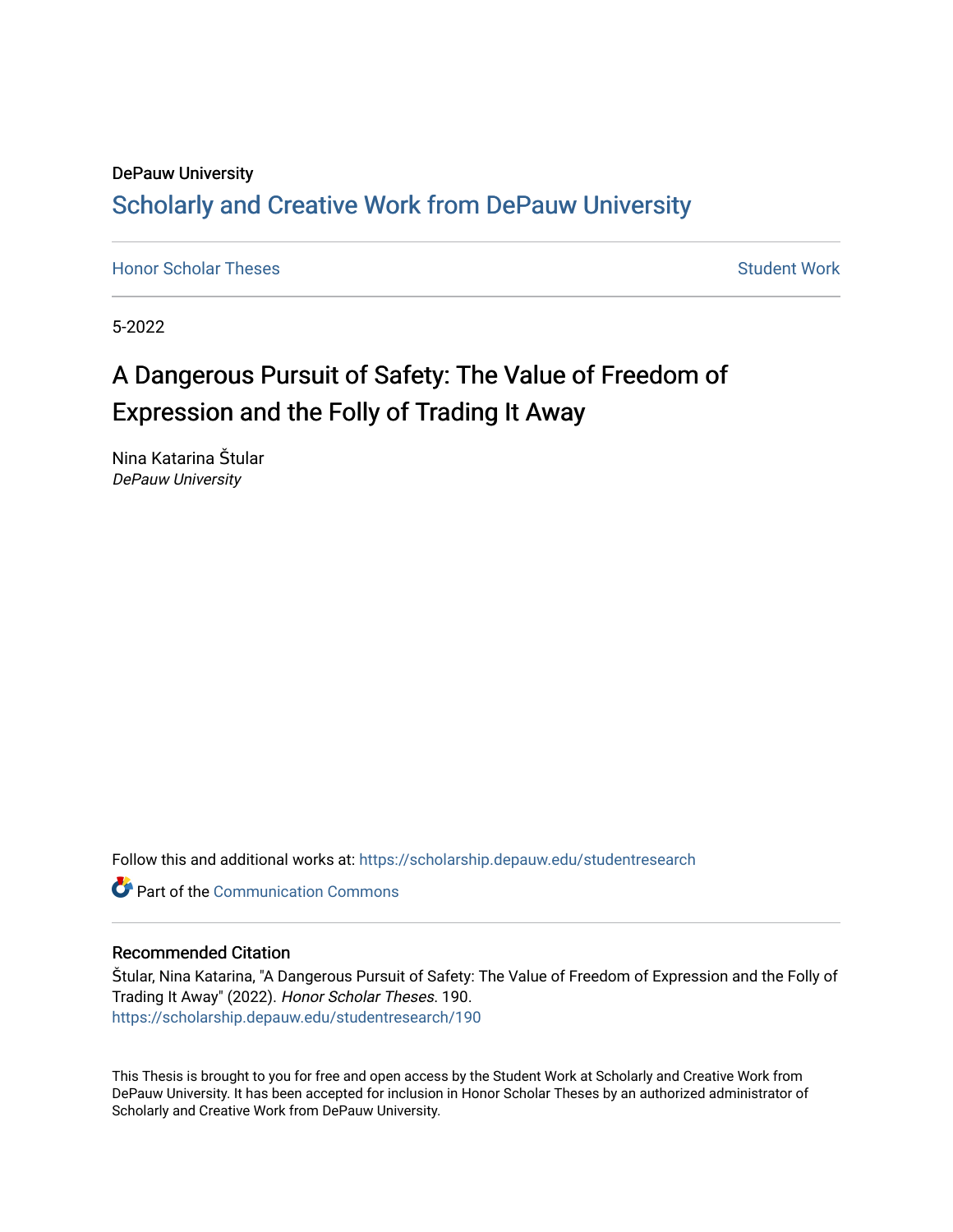# A Dangerous Pursuit of Safety: The Value of Freedom of Expression and the Folly of Trading It Away

 $**$ 

Nina Katarina Štular DePauw University Honor Scholar Program Class of 2022

Sponsored by Dr. Kevin Moore First Reader: Dr. Marcia McKelligan Second Reader: Dr. Michael Seaman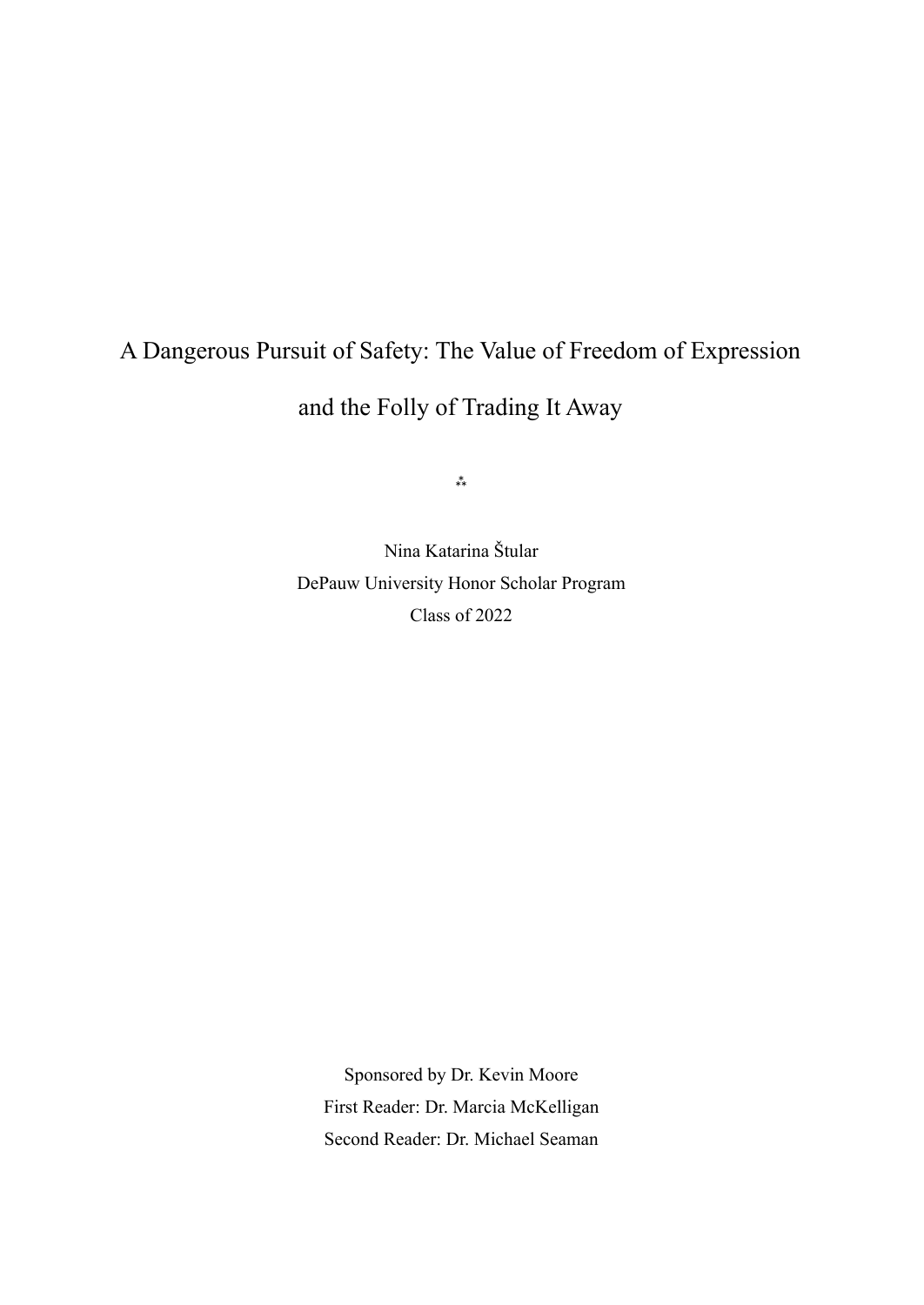### **Acknowledgements**

I would like to thank my sponsor Kevin whose expertise and insight helped me draw connections between disciplines and whose enthusiasm to discuss these topics with me kept me motivated throughout the year. My deepest gratitude also goes to my advisor and friend Marcia McKelligan, without whose mentorship, guidance, and unwavering support throughout my time at DePauw I would have neither skill nor confidence to tackle such a topic. I wish to thank Prof. Michael Seaman for furthering my understanding of free speech in Ancient Greece and Prof. Ted Bitner for sharing with me a clinical psychologist's perspective through conversations which I found both a great source of inspiration for this work and personally enriching. Lastly, I thank Christian for helping me see the value of taking breaks and for patiently reminding me not to overthink everything.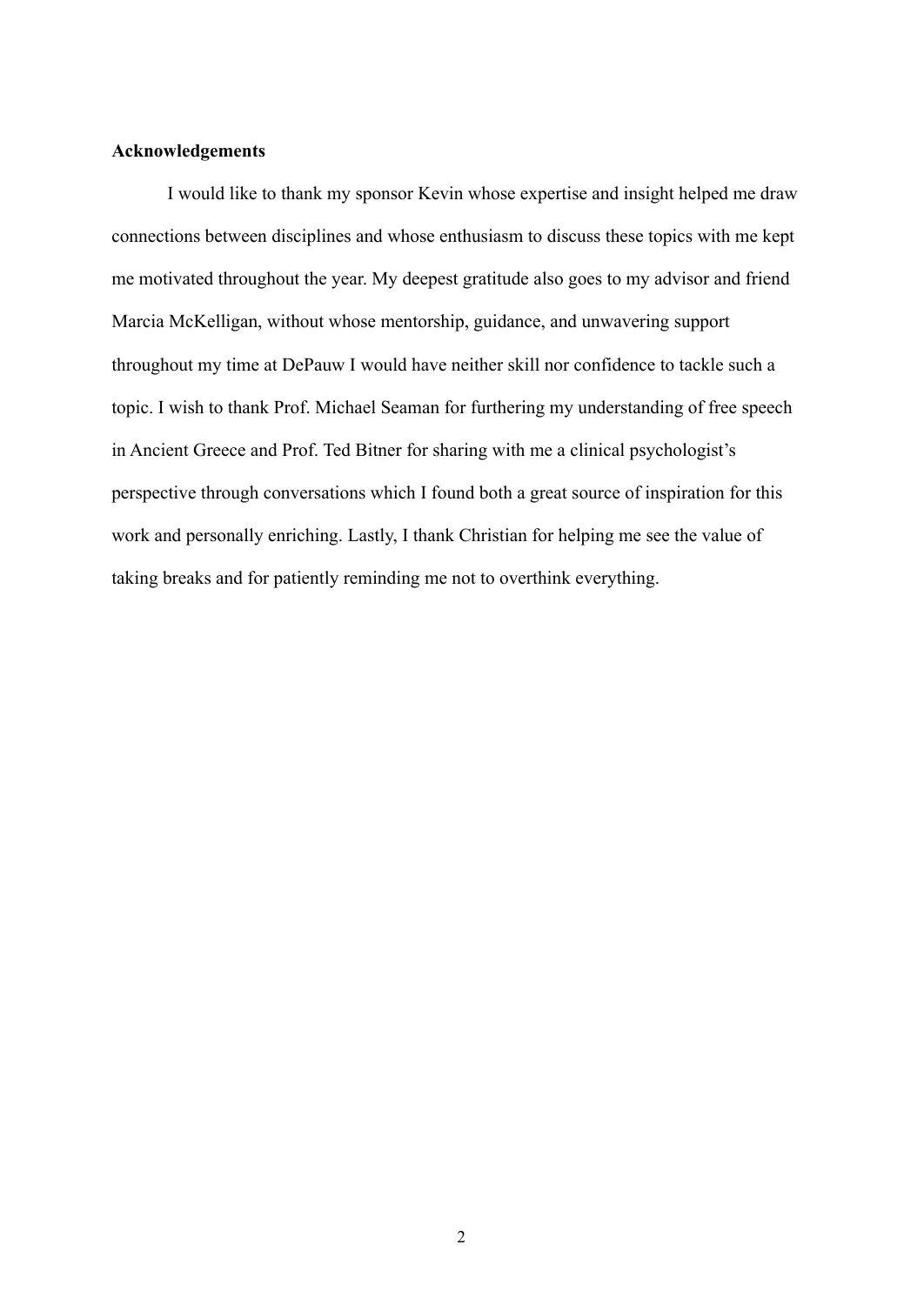## **Table of Contents**

| Introduction                                                            | 5  |
|-------------------------------------------------------------------------|----|
| <b>PART 1: WHY FREEDOM OF EXPRESSION MATTERS</b>                        | 9  |
| A. The Historical and Philosophical Background of Freedom of Expression | 9  |
| 1. Ancient Athens                                                       | 9  |
| 2. The Early Modern Period                                              | 14 |
| 3. Mill                                                                 | 22 |
| B. Freedom of Expression from an Evolutionary Perspective               | 32 |
| <b>PART 2: WHY EXPRESSION IS DIFFICULT TO REGULATE</b>                  | 39 |
| A. A Brief Overview of Legal Restrictions of Expression                 | 39 |
| 1. International Law                                                    | 39 |
| 2. The United States                                                    | 39 |
| 3. The European Union                                                   | 40 |
| B. What Speech Regulation Should Look Like                              | 42 |
| 1. Harm                                                                 | 43 |
| 2. Offense                                                              | 52 |
| 3. Hate                                                                 | 64 |
| 4. The Bane of Speech Regulation                                        | 76 |
| 5. The Importance of Minimal Regulation                                 | 78 |
| C. Science and Hate Speech Regulation                                   | 80 |
| 1. Popular Opinion: The Neuroscience of Hate Speech                     | 80 |
| 2. Dehumanization and Hate Speech                                       | 85 |
| PART 3: WHAT MOTIVATES OVER-REGULATION OF FREE EXPRESSION?              | 89 |
| A. The "Speech = Violence" Fallacy                                      | 89 |
| 1. Speech as the Opposite of Violence                                   | 89 |
| 2. Speech as Violence                                                   | 91 |
| 3. Violent Speech                                                       | 95 |
|                                                                         |    |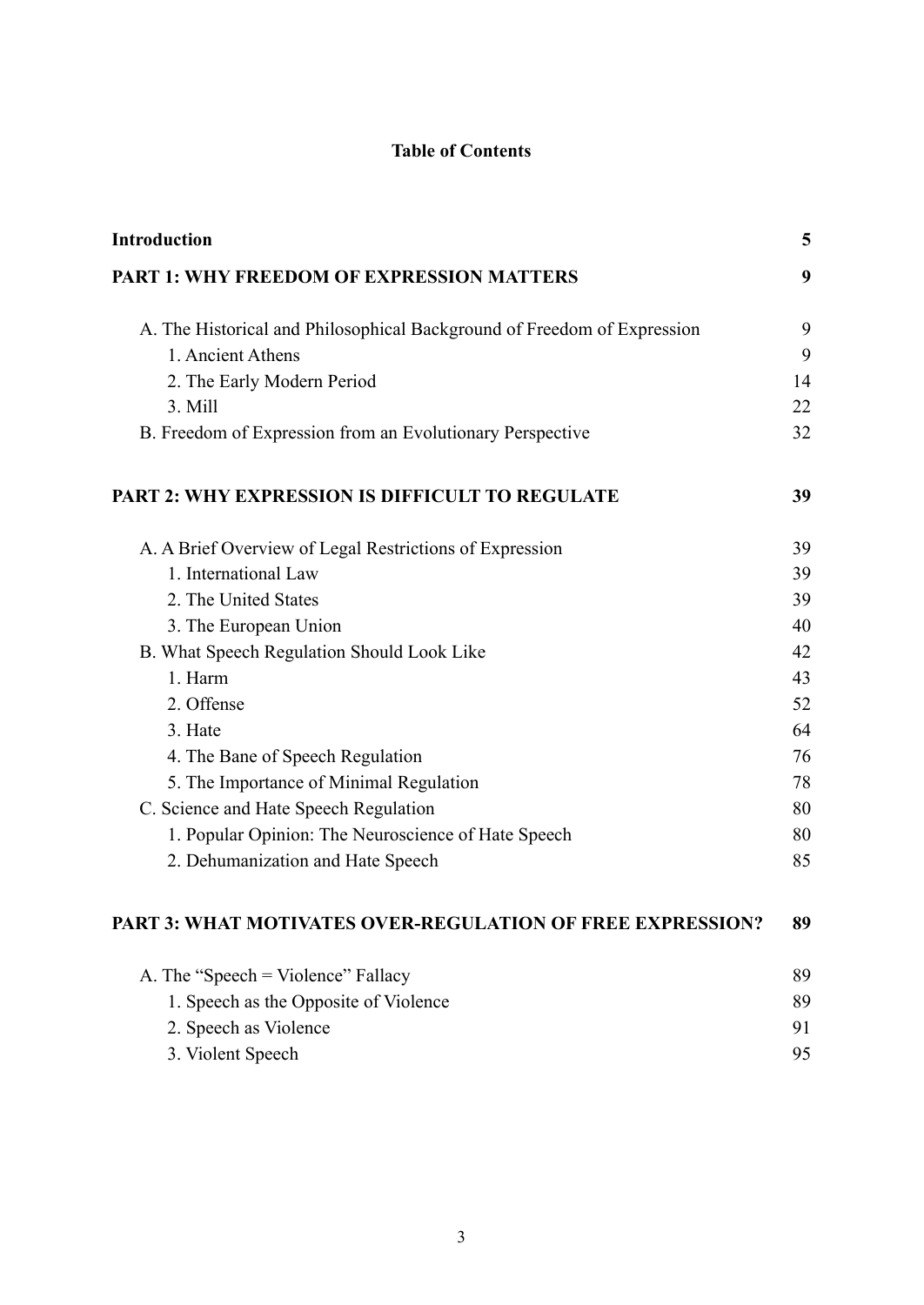| <b>PART 4: THE DANGERS OF ENDORSING "SPEECH=VIOLENCE" FALLACY 100</b> |     |
|-----------------------------------------------------------------------|-----|
| A. Trigger Warnings                                                   | 100 |
| 1. The Idea                                                           | 100 |
| 2. The Data                                                           | 101 |
| 3. The Stakes                                                         | 103 |
| <b>B.</b> Campus Climate                                              | 107 |
| 1. The Problem of Safetyism                                           | 107 |
| 2. The Empirics of Safetyism                                          | 107 |
| 3. The Pursuit of "Safety" On College Campuses                        | 108 |
| 4. A Beacon of Hope: University of Chicago Principles                 | 122 |
| C. "Violent" Views and Freedom of Academic Inquiry                    | 125 |
| 1. E.O. Wilson                                                        | 126 |
| 2. Napoleon Chagnon                                                   | 128 |
| 3. Michael Bailey                                                     | 130 |
| Conclusion                                                            | 134 |
| <b>Works Cited</b>                                                    | 137 |
| <b>Works Consulted</b>                                                | 148 |
| <b>APPENDIX: DePauw University</b>                                    | 150 |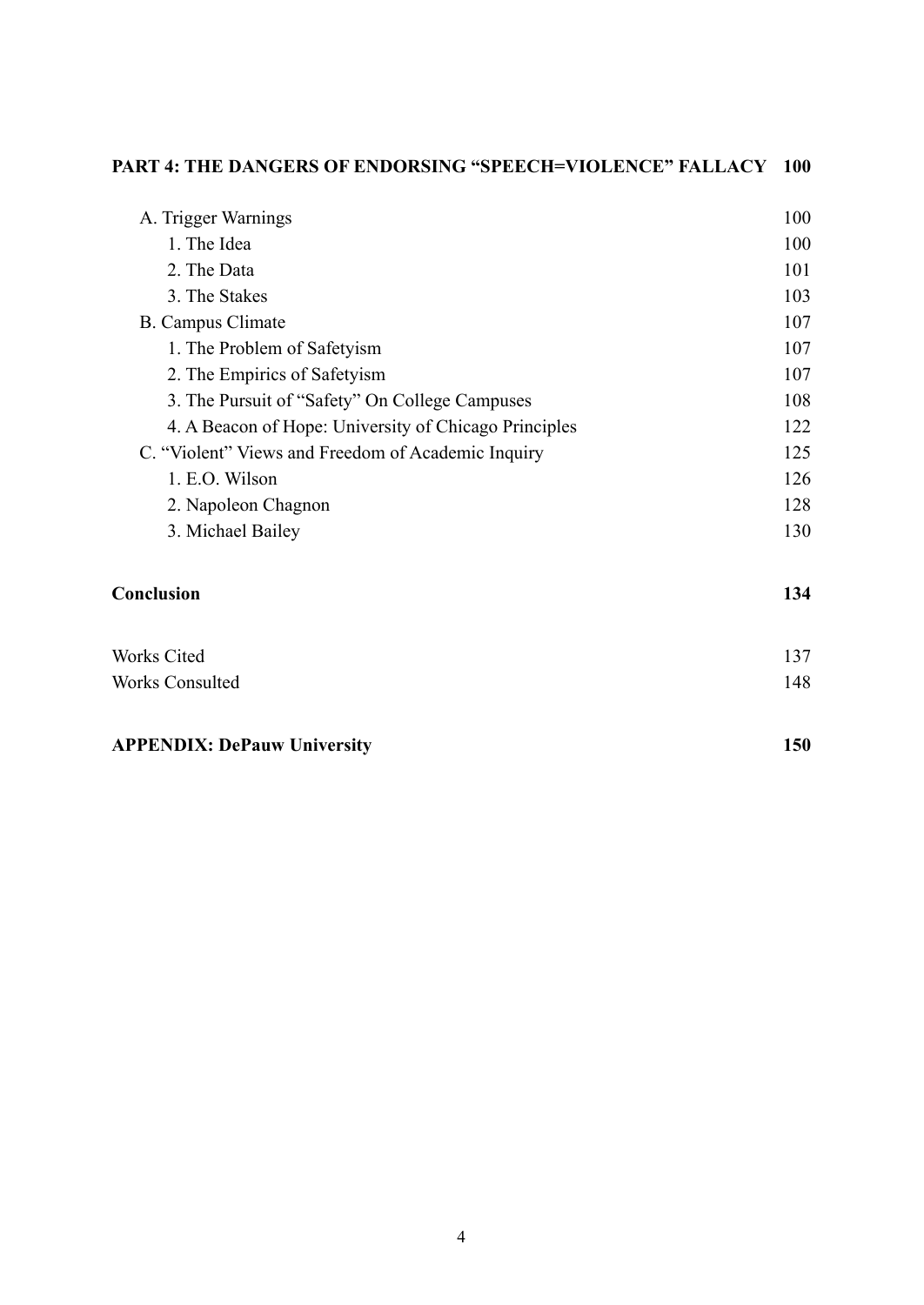#### **Introduction**

"Tis slavery, not to speak one's thought"

-Euripides, *Trojan Women*

<span id="page-5-0"></span>People love freedom of expression in the abstract but not in practice. In a survey conducted across 33 countries the median percentage of participants in support of the statement "people can say what they want" was 94 (Skaaning and Krishnarajan, 7). When asked whether they support the freedom to express something offensive to their religion and belief, however, the same participants drop their support to 61 % and further lower it to 41% when it comes to expression offensive to minority groups (Skaaning and Krishnarajan, 8). It is only natural for people to want to censor those spreading the ideas they disagree with, dislike, and fear. Expression offends and upsets, it can lead to emotional pain, and bring about suffering. It allows those with malicious intentions to organize, garner support, and execute horrific deeds. Expression is a tool of deception and manipulation. There are plenty of easily accessible reasons for people to hate it, fear it, and see it fit to persecute and censor it.

For the majority of history, the burden of proof rested on the shoulders of those few individuals who viewed free expression as valuable. Unsurprisingly, institutions of power have been quite comfortable with the idea that "dangerous" expression must be censored for the common good. Especially at moments when a new technology made expression more accessible to people, authorities time and time again eagerly stepped up to prevent the everyman from corrupting the masses through the spread of unvetted ideas. The arguments warning against the dangers of misinformation on the internet today are a copy of those used at the dawn of the printing press, the telegraph, the newspaper, and the radio (Mchangama, 5). There is a trade off at play, we are told by those in power: we can have freedom of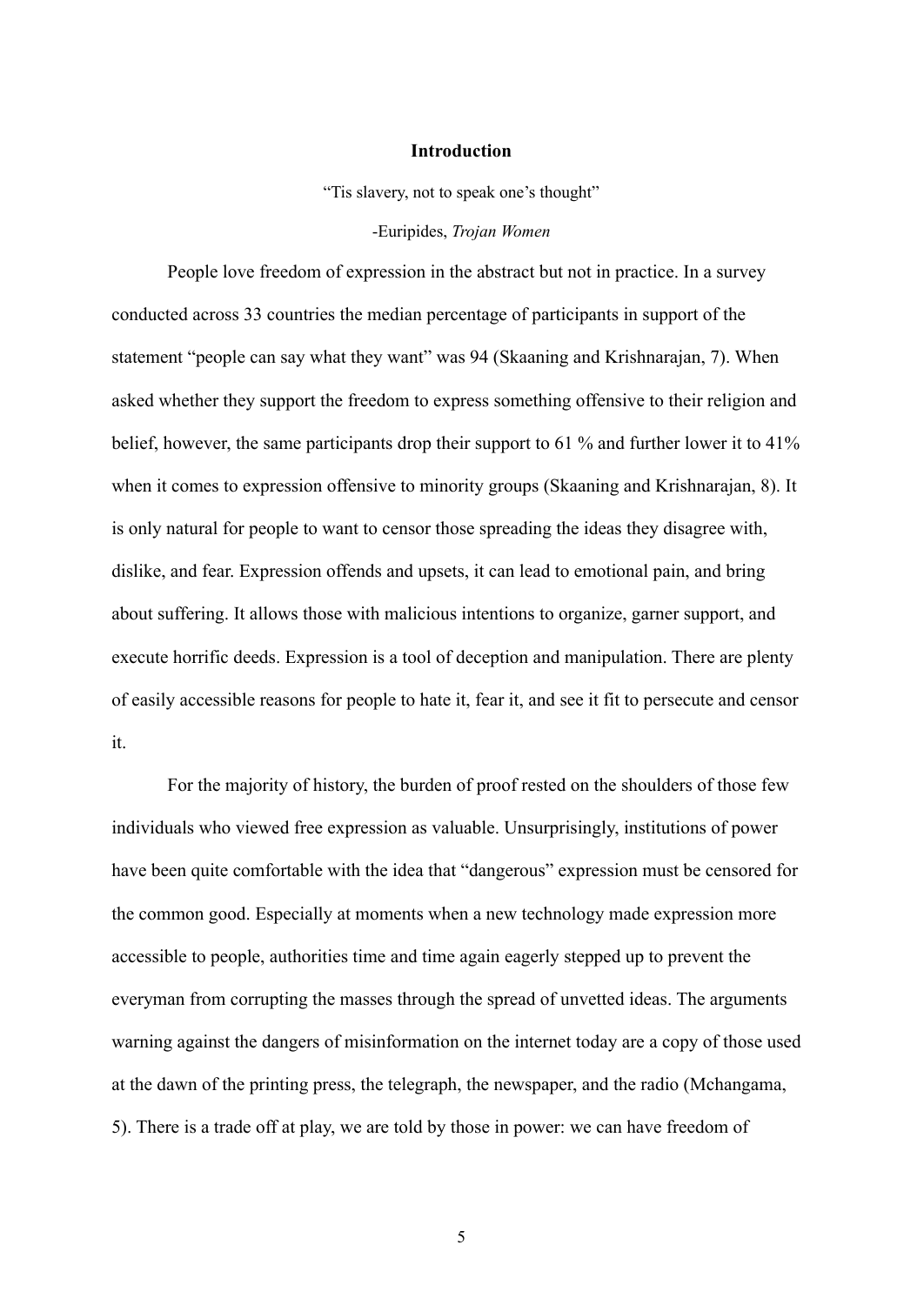expression, or we can have safety. While the former may have an abstract appeal, safety is what anyone will choose in practice.

In the chapters ahead I aim to explore the relationship between free expression and safety and put the supposition that they are in conflict under question. In the first part I will explore reasons for valuing free expression that come to light in the examination of history of philosophy. By presenting why Ancient Athenians valued free speech, Locke advocated for religious toleration, and Mill defended non-conformism, I hope to provide a strong case for viewing free expression as a fundamental human liberty integral to our personal and public well-being. I will conclude the section by applying evolutionary principles to ideas in order to provide an alternative argument for the invaluable role free expression plays in the construction of knowledge across generations.

In the second part I will explore the reasons behind restricting freedom of expression. There are at least some instances in which concerns for public safety indeed override the importance of permitting expression, but there is widespread disagreement about where the pool of permissible restriction ends. After a brief overview of the current international, US, and EU legislation, I will forward three standards that ought to govern speech regulation: The Severity Standard, The Direct Causality Standard, and The Last Resort Standard. I will apply the three standards to three most common grounds upon which expression is regulated: harm, offense, and hate. I hope to show that the only cases in which expression should be prohibited or penalized by a governmental authority are those in which censorship is the only way to avoid a severe harm that expression would directly cause. I will conclude the section by discussing the way findings from science are deceptively employed to garner support for less narrow speech regulation. I hope to show that even though many want them to, neuroscience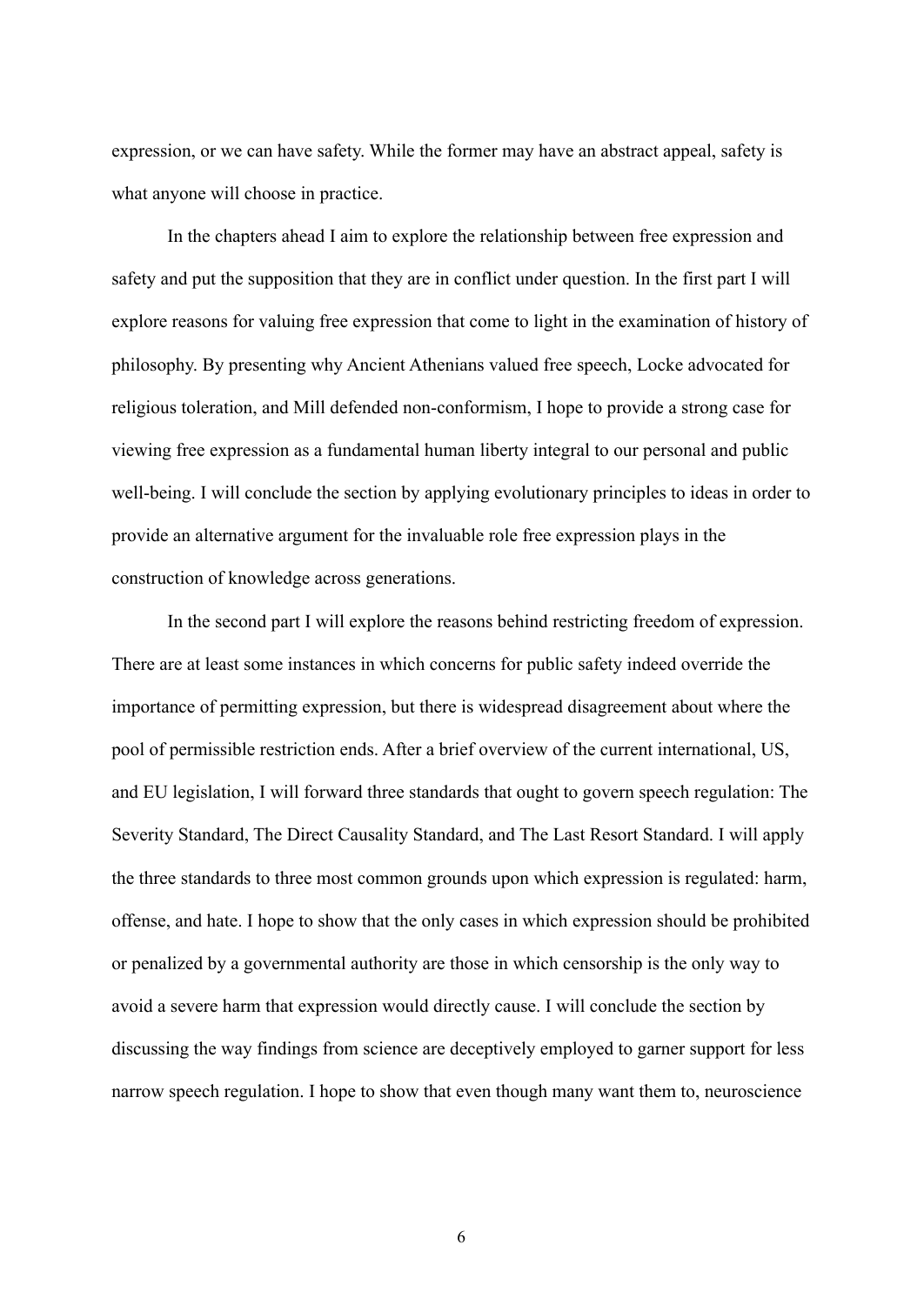and psychology do not show that expression regulation is the only, or even the best way of tackling group divisions, hatred, and violence.

In part three I will identify the idea that speech equals violence as the key assumption backing many contemporary pro-censorial attitudes. There is a long and well discussed historical tradition of censoring expression to protect respect for a governmental or religious authority or the moral purity of a community. I chose to focus on censoring expression for the sake of safety, however, because of the fast growing popularity of pro-censorship arguments appealing to safety in our public sphere and especially academia. I will argue that the desire to restrict expression to create "safe environments" stems from a shift in discussing language as a literal tool of aggression and violence–while language undeniably has power, its power ought not be understood as equal to that of a punch. After presenting the ways in which some kinds of speech may be metaphorically portrayed as violent, I will show that understanding language as an opposite to violence is integral to our ability to morally condemn violent behavior. I will conclude the section by examining how findings from psychology and neuroscience apply to the question of whether speech equals violence.

Part four will consist of an exploration of the ways in which playing into the "speech=violence" fallacy affects educational and academic environments. Because the shift in understanding language as literally harmful is in its origins academic, the culture forming in the classrooms and college campuses can serve as a warning against letting the oversensitivity seep into the public sphere. After discussing the hasty and misguided popularization of trigger warnings in classrooms, I will analyze the culture of speech-sensitivity created on US college campuses by those who understand safety as incompatible with free expression. I will argue that through glorifying emotional safety, academic institutions have paradoxically become a dangerous place for intellectual activity of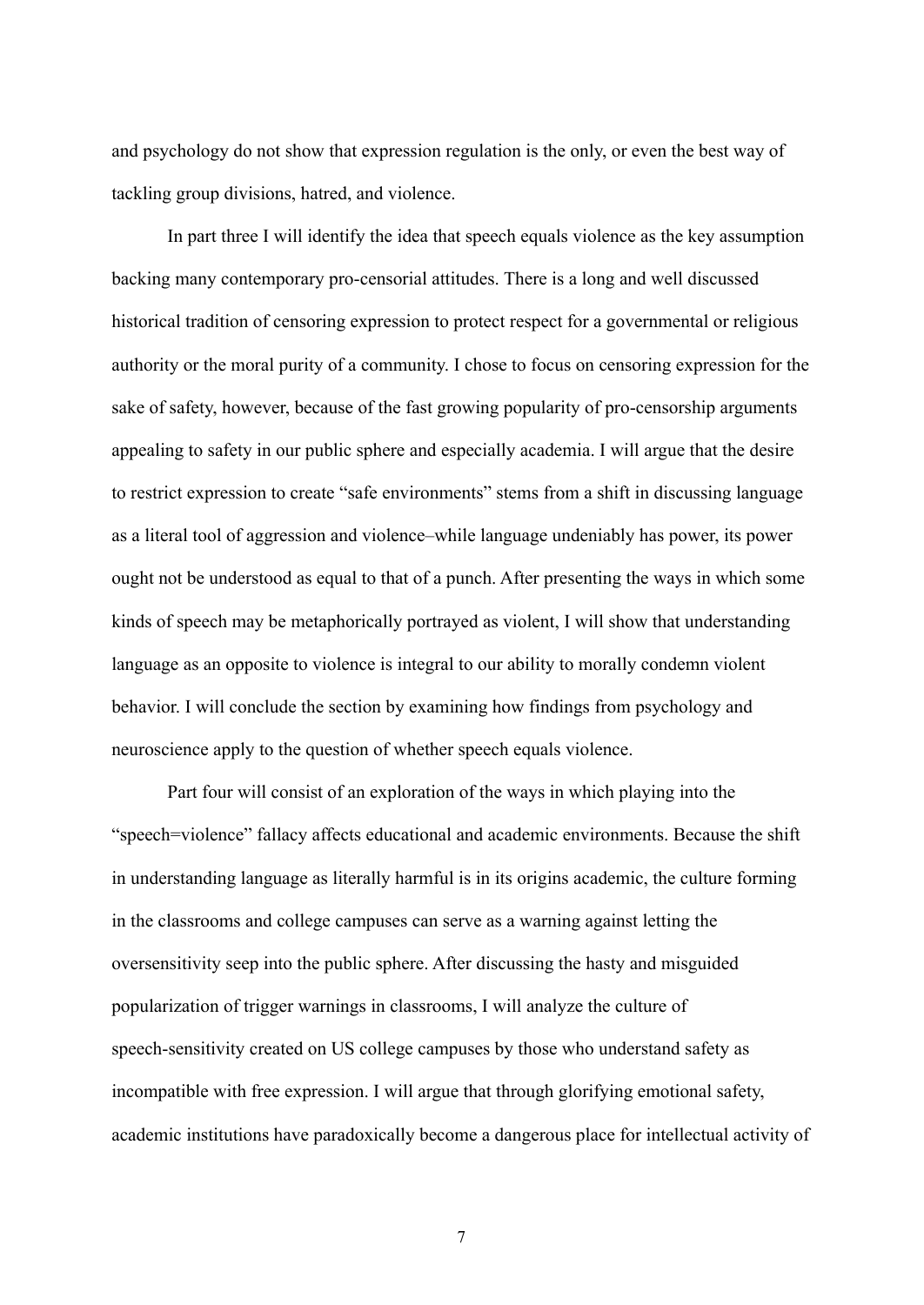their students. Finally, I will look at three highly publicized smear campaigns activists ran against reputed academics because they assumed their work to be a threat to the safety of vulnerable groups. Such case-studies will serve as examples how quickly the desire to protect can propagate injustice if guided by emotional thinking rather than a cautious, rational approach to activism.

Freedom of expression has always been weighed against other values. Like all freedoms, it brings with it a degree of risk that it will be misused to do ill. In the work ahead, I hope to offer a reminder of the value of free expression and a warning against the folly of over-restricting it. Those in favor of censoring and regulating expression too often feign to act as protectors of the much desired public or community safety. What censorship really produces, however, is at best a mere illusion of safety. Only an environment in which all ideas, no matter how unpleasant, can be debated, challenged, and questioned is one in which human liberty is respected and social problems can be diagnosed and addressed before they fester into action.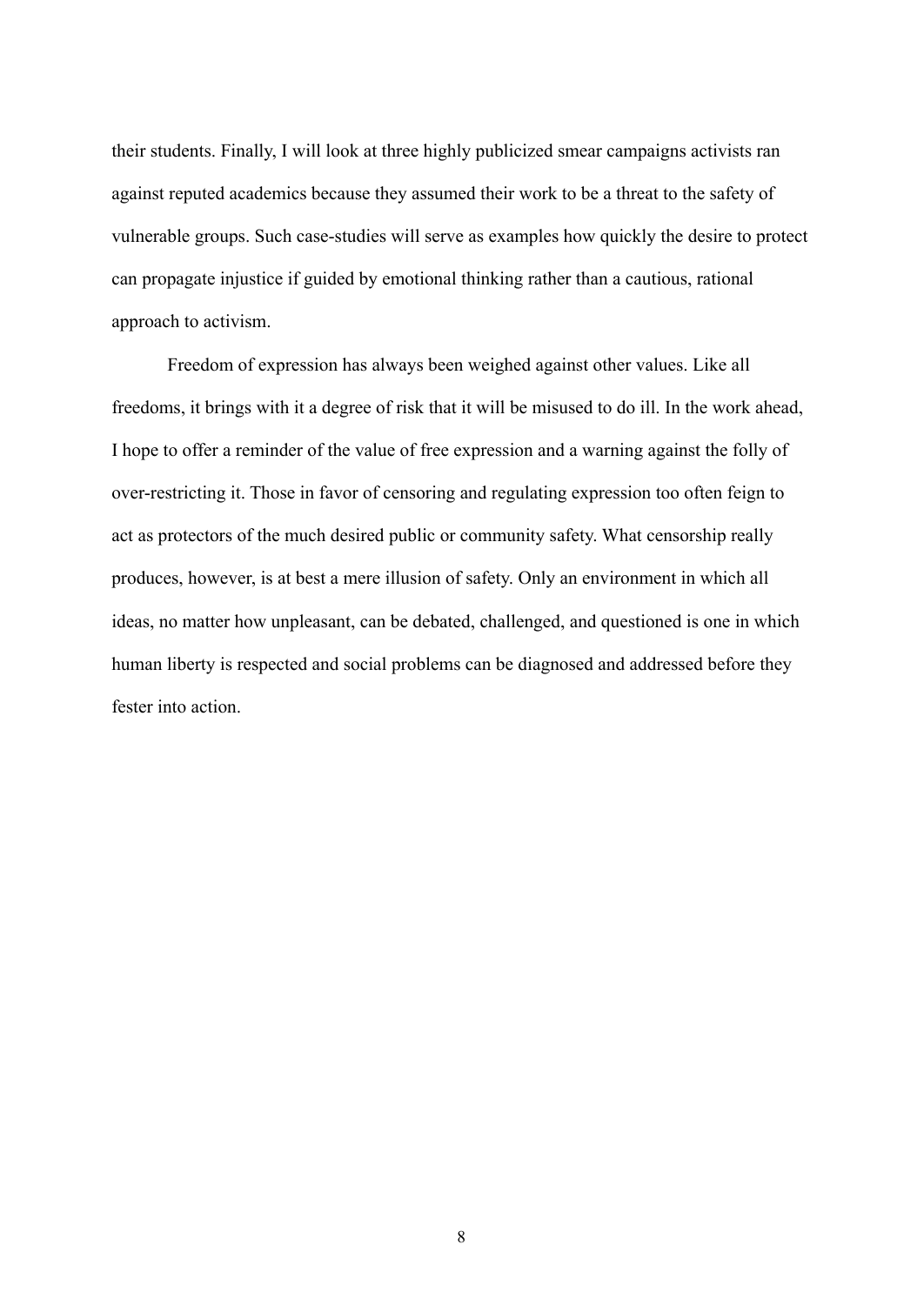#### **PART 1: WHY FREEDOM OF EXPRESSION MATTERS**

# <span id="page-9-2"></span><span id="page-9-1"></span><span id="page-9-0"></span>**A. The Historical and Philosophical Background of Freedom of Expression 1. Ancient Athens**

Freedom of speech became an important value as early as in the  $5<sup>th</sup>$  century BC in the Greek city state of Athens. Its origins are inseparable with the development of Athenian democracy so much so that it is difficult to say whether democracy gave birth to freedom of speech or whether freedom of speech gave birth to democracy. In Ancient Greece, democracy was a political system based on liberty or *euletheria* of which freedom of speech was the "most important and necessary ingredient" (Momigliano, 259). The strength of this connection relied on the fact that the Assembly—the main decision-making body in Ancient Athens that consisted of all law-abiding male citizens—granted its members the liberty to participate in the political decision-making of the polis precisely by addressing each other and commencing sessions with the famous call: "Who wishes to speak?" (Hansen, 89) In a short treatise on the Athenian constitution known as The Old Oligarch, its author famously highlights this link between democracy, freedom of speech, and self-deliberation as he complains that in a democracy "any worthless person who wishes can stand up in the assembly and procure what is good for himself and those like him" (Xenophon, 34). Indeed, freedom of speech sets democracy apart from other authoritarian systems as remarked by the orator Demosthenes: "a basic difference between Spartan oligarchy and Athenian democracy is that in Athens you are free to praise the Spartan constitution and way of life, if you so wish, whereas in Sparta it is prohibited to praise any other constitution than the Spartan" (Hansen, 77). To expose the nature of the Greek conception of freedom of speech, I will first examine two core concepts: *isegoria* or equality in speech and *parrhesia* or unbridled speech.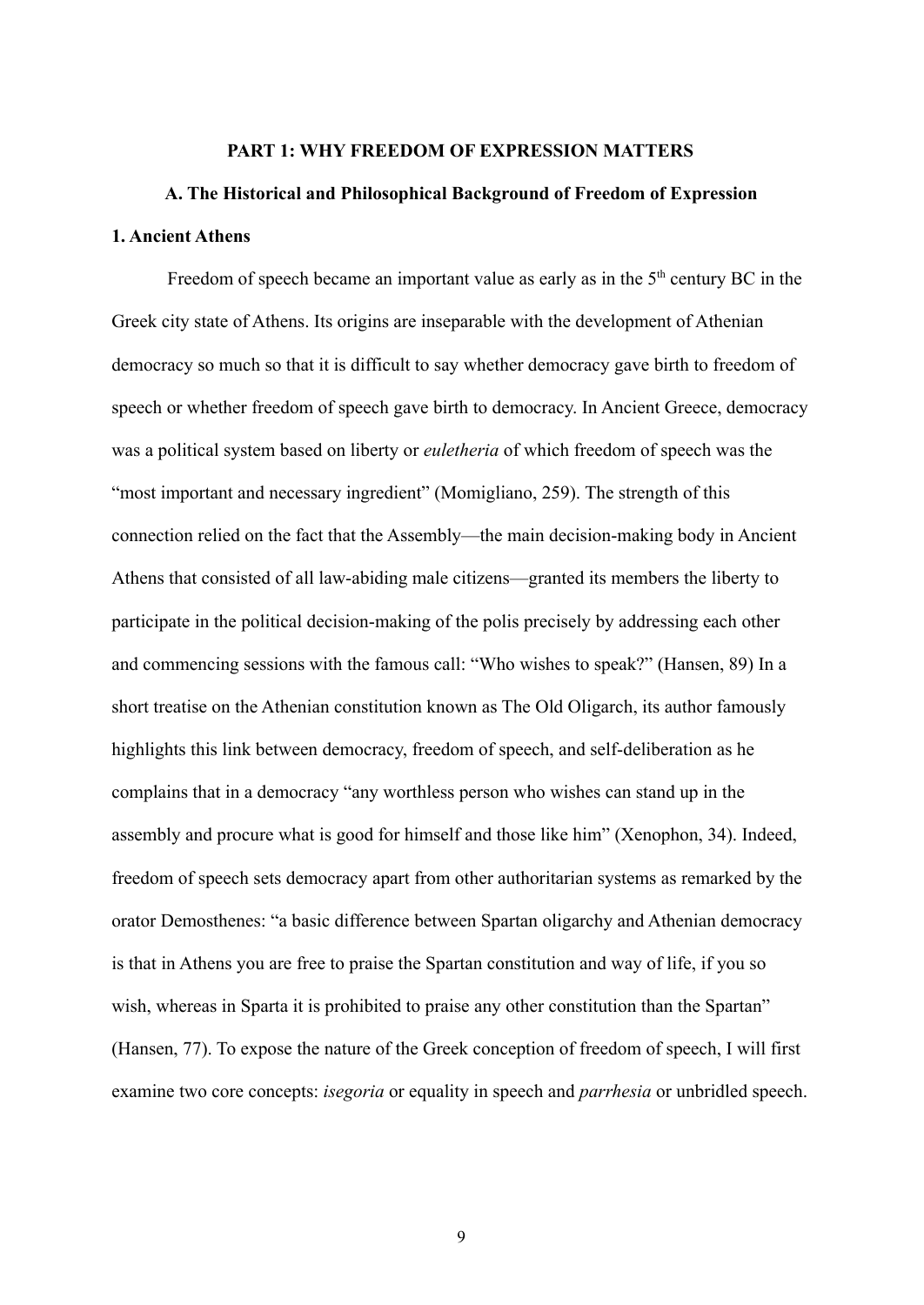I will continue by laying out three reasons for which freedom of speech is valued in Ancient Athens and conclude by discussing its limitations.

#### **I. Isegoria**

The first concept at the core of Athenian freedom of speech is *isegoria* or the ability of every free citizen to address the assembly. This equality of speech is such an essential trait of democracy that Herodotus uses it to signify the democratic type of governing (Hansen, 83; Momigliano, 259). However, *isegoria* establishes equality of opportunity and does not include natural equality or equality of outcome: "No Athenian expected that every one of the 6000 citizens who attended a meeting of the Assembly could - or would - address his fellow citizens. *Isegoria* was not for everyone, but for anyone who cared to exercise his political rights" (Hansen, 83). Exercising your freedom to speak in Athens, however, required a great deal of courage: "speaking before one's fellow citizens required the ability to take risks, to confront social dangers such as humiliation or shame, and to maintain a level-headed composure in expressing one's own opinions before one's opinionated political equals" (Balot, 259). Not only humiliation and shame, but sometimes even graver dangers threatened the speaker because of *thorubos*, namely the phenomenon of communal jeering, yelling, and being altogether raucous through which the *demos* expressed its opinion of what was being said: "through the *thorubos*, the Athenians made it clear, through either interrupting or not, that the *demos* was all-powerful and was ultimately responsible for the speakers' freedom to speak altogether" (Balot, 258). Rather than an inalienable right that protects the individual from the government, Athenians saw equal opportunity to speak as well as speaking frankly as a trait of their system.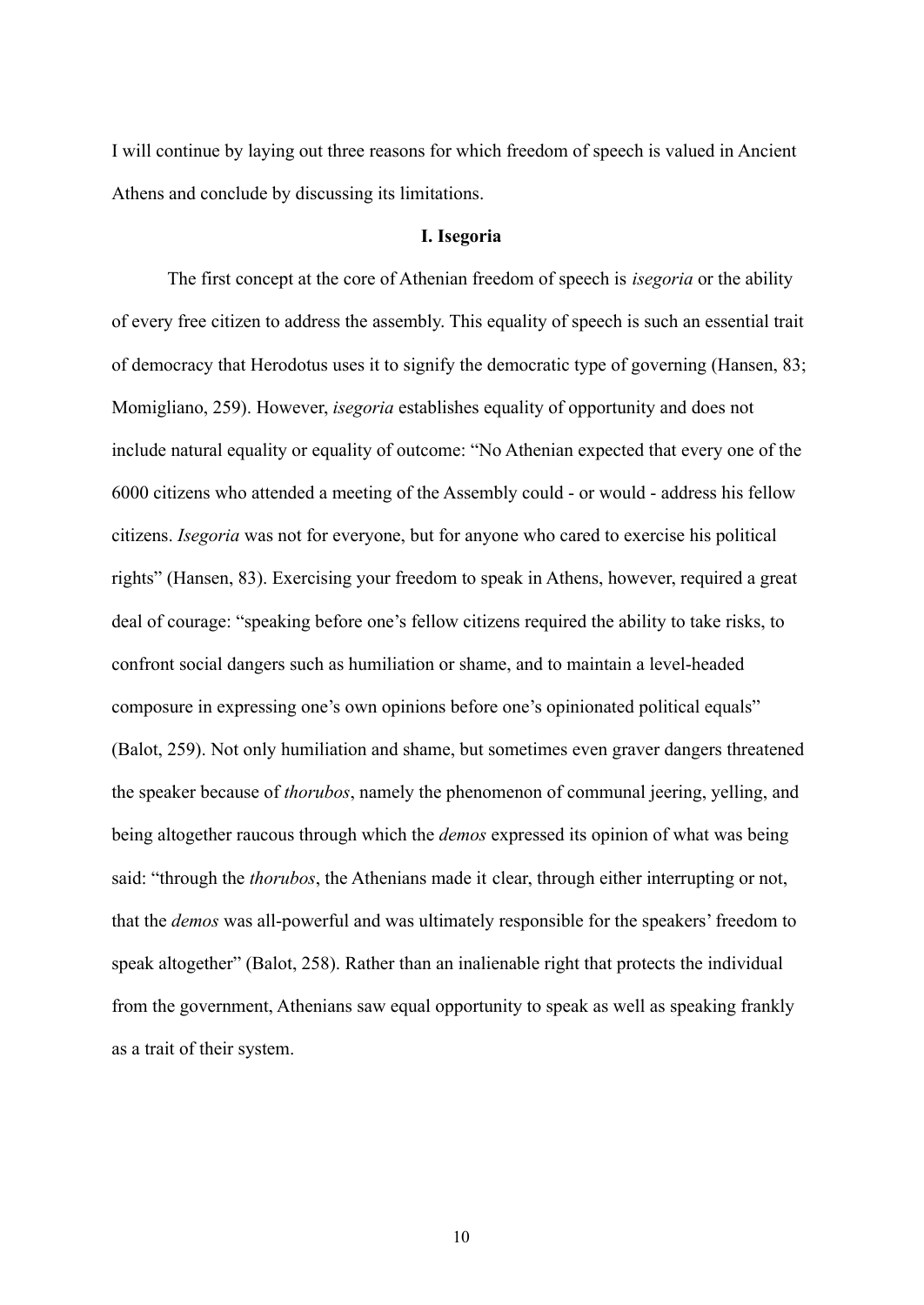#### **II. Parrhesia**

*Parrhesia* or the ability of citizens to speak frankly like *isegoria* ought not be viewed as a negative right: "what the Athenians called *parrhesia* was more a characteristic of their citizenship than it was a right" (Carter, 211). The unbridled, uninhibited, honest speech, sometimes referred to as "a citizen attribute" (Carter, 229) was thus a non-ideological trait of those whom the political system encourages and enables to speak their mind rather than taper their expression to please an oligarch or a monarch. In Athens *parrhesia* is associated with honesty and simplicity of expression and is thus seen at odds with the art of rhetoric that teaches the speaker how to use language to persuade and manipulate rather than simply express: "*Parrhesia* opposed rather than supported the practice of a rhetoric that obscures and distorts the truth for the sake of individual benefit" (Saxonhouse, 104). Demosthenes highlights this opposition by concluding his *Philippic IV* with a declaration of his commitment to *parrhesia*: "There you have the truth spoken with all freedom, simply in goodwill and for the best—no speech packed by flattery with mischief and deceit and intended to put money into the speaker's pocket and the control of the State into our enemies' hands" (10.76). Athenians therefore view the principle of *parrhesia* as something that promotes the interests of the community, often at a personal risk of shame and humiliation. However, what was the perceived value of nourishing such a culture of free expression based on equality of opportunity, frankness, and honesty?

#### **III. Self-determination**

Herodotus in *Histories* connects *isegoria* with the ability to self-govern and determine one's own political fate but also with an increased initiative of individuals to participate in politics. In book 5 he writes: "So the Athenians grew in power and proved, not in one respect only but in all, that equality [in speech: *isegorie*] is a good thing. Evidence for this is the fact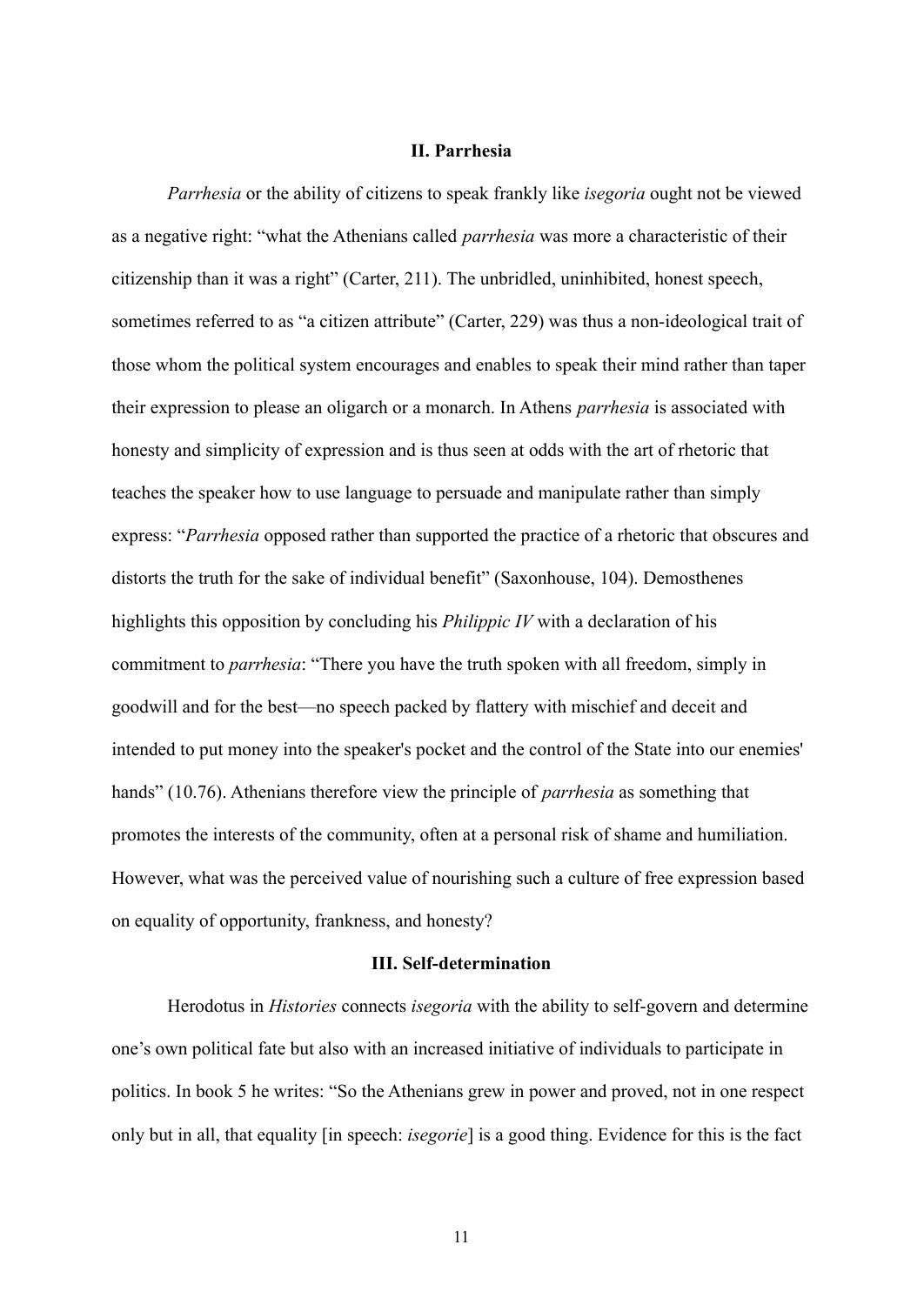that while they were under tyrannical rulers, the Athenians were no better in war than any of their neighbors, yet once they got rid of their tyrants, they were by far the best of all. This, then, shows that while they were oppressed, they were, as men working for a master, cowardly, but when they were freed, each one was eager to achieve for himself" (5.78). He presents what can be seen as an early version of the later libertarian idea that leaving people free to pursue their own perhaps at times selfish interests leads to public good. Freedom of speech that grants the Athenians the ability to participate in the political-decision making, according to Herodotus, leads to greater military success, perhaps precisely because one fights with greater fervor for one's own cause than for that of a tyrant.

#### **IV. Decision-making Accuracy**

Another reason for which the Athenians value free speech is because it leads to a greater quality of decision-making. Demosthenes in *Exordia* emphasizes that the freedom of Athenians to raise objections and concerns about the proposed course of action guards the city from making rash decisions: "In my opinion, men of Athens, no intelligent citizen would deny that it is best of all for the city, preferably at the outset not to do anything inexpedient, but otherwise, that those should be on hand who will object at once" (Ex. 49. 1). In other words, Demosthenes emphasizes that a decision maker more likely succumbs to emotion or folly and makes a poorer decision if no one dares to disagree with him. In order for Athens to reap the benefits of communal decision-making, however, Demosthenes sees it crucial that people listen to each other: "To this must be added, however, that you shall be willing to listen and learn; for nothing is gained by having a man who will give the best counsel unless he shall have people who will listen to him" (Ex. 49. 1). Through this subtle critique of *thorubos*, Demosthenes emphasizes the risk of the Athenians to self-sabotage and undo the societal benefits of free speech by too rapidly suppressing displeasing speech.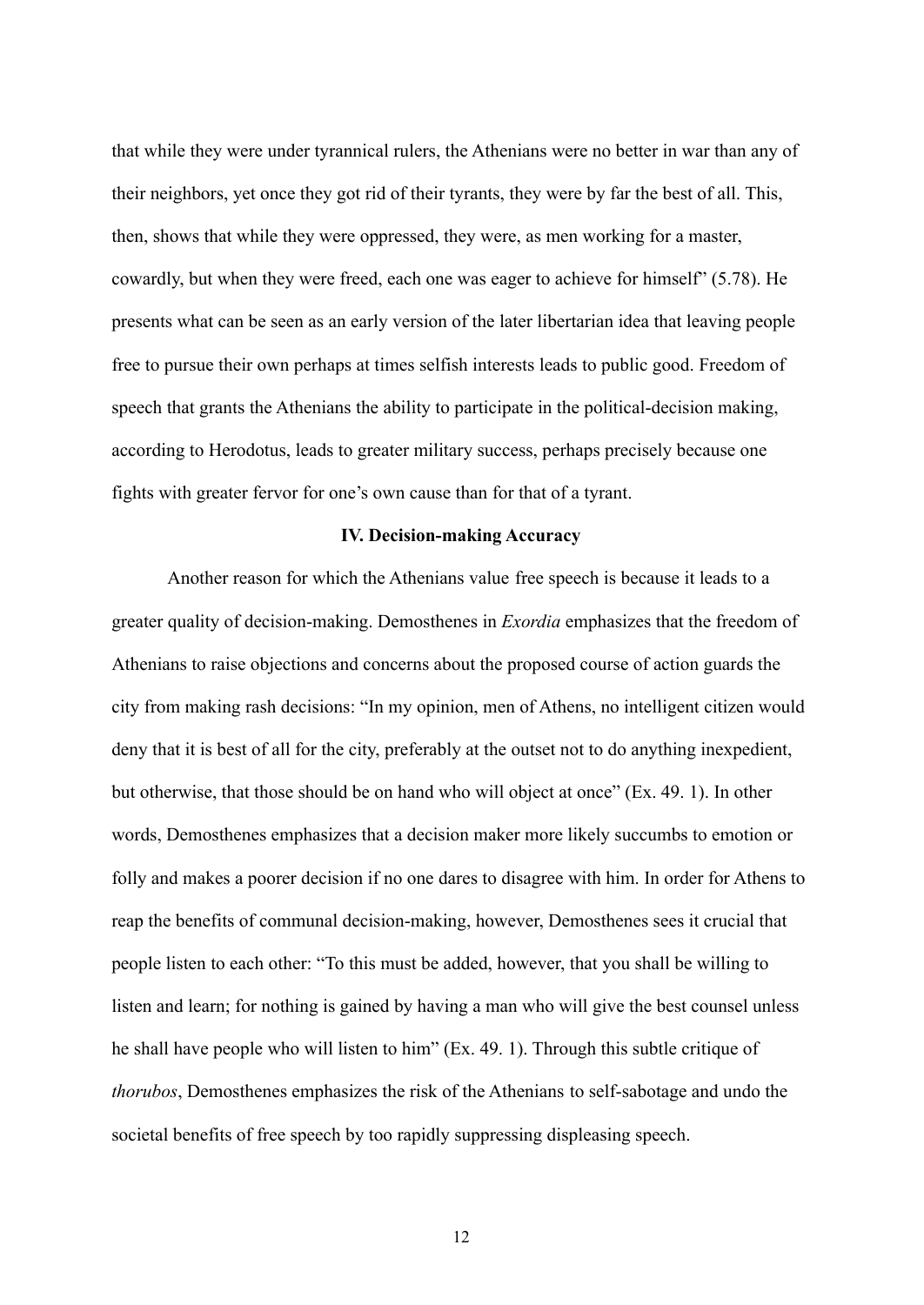#### **V. True Courage**

Apart from enabling self-deliberation and bettering the quality of decision-making, Pericles in the famous funeral oration from Thucydides's *History of the Peloponnesian War* links freedom of speech to the ability to develop true courage. Because Athenians often needed to defend their political systems against accusations of military inefficacy, Pericles considers it important to first emphasize that deliberation does not impede action: "The great impediment to action is, in our opinion, not discussion, but the want of that knowledge which is gained by discussion preparatory to action" (42. 2). He continues by drawing a distinction between being brave due to ignorance and being courageous as a result of having carefully considered a decision before acting: "For we have a peculiar power of thinking before we act and of acting too, whereas other men are courageous from ignorance but hesitate upon reflection. And they are surely to be esteemed the bravest spirits who, having the clearest sense both of the pains and pleasures of life, do not on that account shrink from danger" (42.3). By juxtaposing the ability to discuss a decision with the ability to think it through, he links the two to informed and decisive action which he presents as the basis for exercising courage.

#### **VI. Limitations**

The value of freedom of speech is instrumental for the Athenians. They adopt it because they see democratic and discussion-based decision-making as means to a greater military and political success. Free speech belongs primarily to the Assembly and is subject to the will of the *demos*. The most famous case in which the *demos* punishes speech is the trial of Socrates in 399 BCE at which the famous philosopher receives a death sentence for not believing in the gods the city believed in and for corrupting the youth. Some consider it a great failure of free speech and deliberation that the jury found Socrates guilty. Others,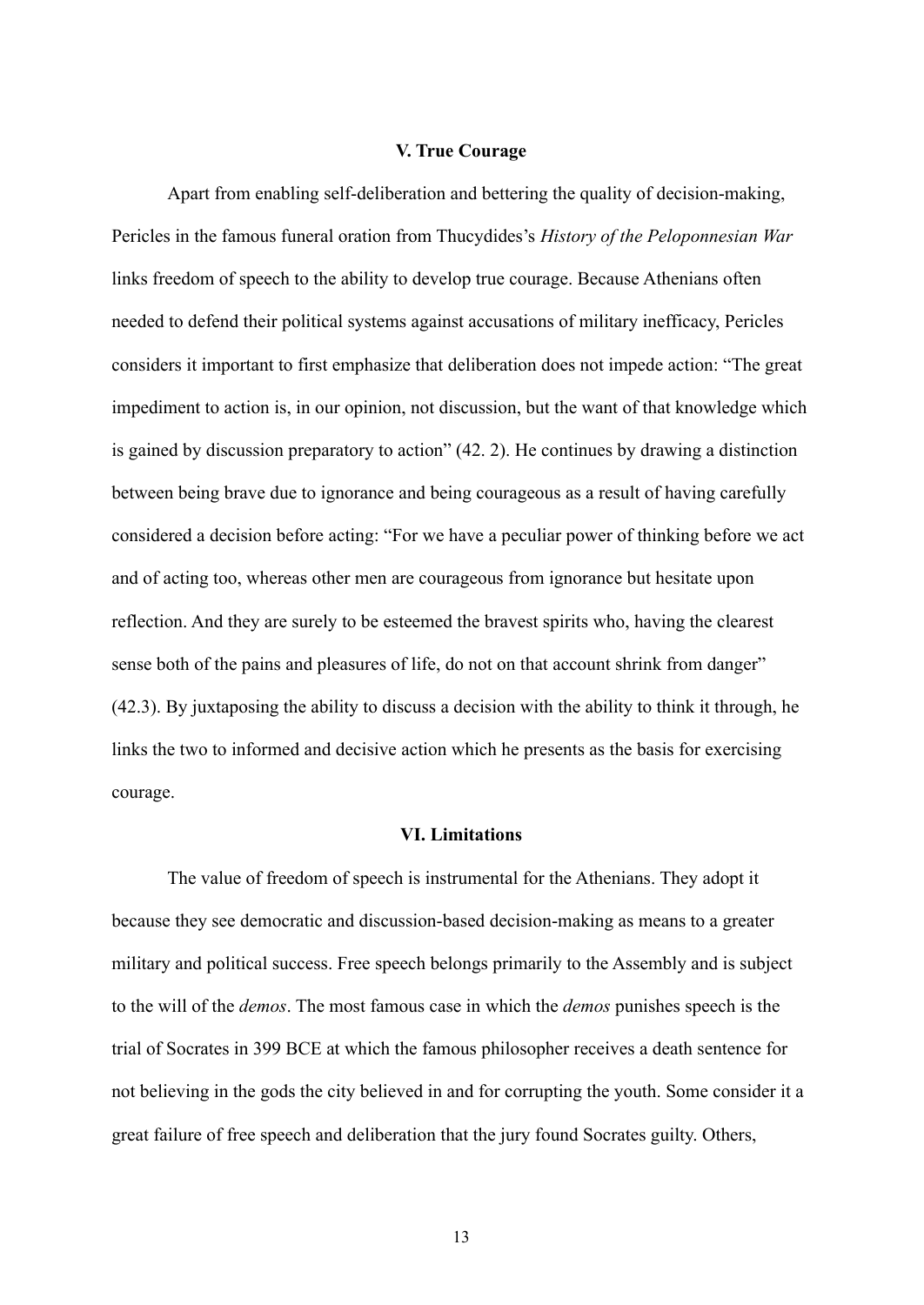however, emphasize that in no place apart from Athens, could Socrates have been so free to openly critique the city's way of governing for decades without punishment. If we view Socrates as a public threat, it could possibly be argued that Athenians punished speech in only the cases of the most severe offense and "limited free speech (and other freedoms) only to protect the democracy from substantive, material harm" (Wallace, 213). Hansen, however, points out that Plato and Aristotle write most unfavorably about democracy as well which he sees as grounds to understand Socrates's trial as "an isolated occurrence" in what is otherwise an admirable legacy of free speech in Athens: "the criticism of democracy to be heard in Athenian sources is the strongest possible evidence that the Athenians' pride in their freedom of speech was not unfounded" (26). Regardless of which interpretation we sympathize with, Socrates's execution happens because the Athenians do not understand free speech as something of intrinsic worth that belongs to every individual. Rather, they view it as a public tool with instrumental value that may be overridden by greater concerns such as presented by an old man questioning the political and religious backbone of Athenian society.

#### <span id="page-14-0"></span>**2. The Early Modern Period**

One of the most important steps in the historical development of the value of free expression as conceived by modernity is the transition from viewing free expression as an instrumental good subject to being overridden versus regarding it as a fundamental inalienable right of intrinsic worth to every human being. The ideas of John Locke, an English 17<sup>th</sup> century philosopher, most notably helped facilitate the leap. James Madison, the drafter of the most important piece of legislation protecting the right of expression, "adapted Lockean principles to defend freedom of speech" (McGinnis, 60) in the First Amendment. To readers of Locke it should come as no surprise that the founding fathers of the US would find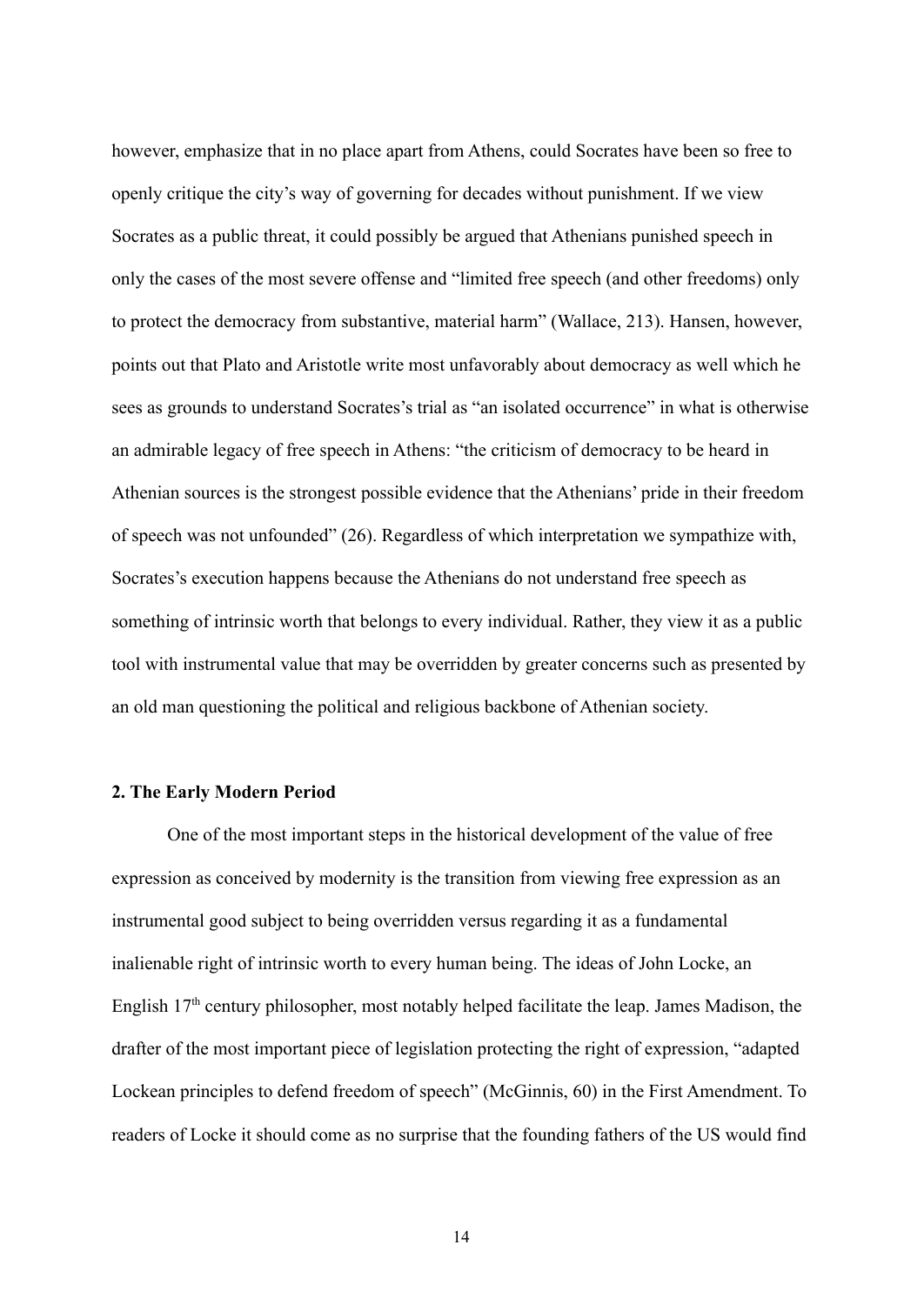principles around which to build a liberty-preserving society in Locke's writings. After all, in his writing Locke notably defends the right to self-determination by arguing that people are "by nature all free, equal, and independent" (49) and that as such they ought to be able to "dispose of their possessions and persons as they think fit" (4). Because the government's power according to Locke comes from people's free decision to unite, a government may exercise political force over its people only to ensure public safety and protect fundamental liberties of the individual. Accepting Locke's conclusion that there are certain inalienable rights deserving of governmental protection, however, does not in itself establish that freedom of speech is one of them. To examine the important transition that leads to the inclusion of freedom of speech amongst a person's most basic rights, I will take a close look at Locke's arguments in *A Letter Concerning Toleration* and discuss their implications. I aim to show that Locke's philosophical works set the ground for elevating freedom of speech from something instrumentally useful to an intrinsically valuable right—an idea that flourishes in the writing of the First Amendment.

#### **I. Religious Toleration in Context**

In 17th century Europe religious toleration was on shaky grounds. On the continent, the Peace of Augsburg (1555) which ensured that the ruler could choose the religion for his subjects (*cuius regio, eius religio*) collapsed at the beginning of the century and began the Thirty Years' War in the Holy Roman Empire. While the Jacobean era in England brought some relief from religious strife, "Bloody Mary's" burnings of religious dissenters were far from forgotten. Because of the tense political circumstances Locke himself fled England and situated himself in the more religiously tolerant Dutch republic in 1683 where he wrote *A Letter Concerning Toleration*. His call for toleration and secularism came after centuries of religious discord during which the common attitude was religious uniformity, namely the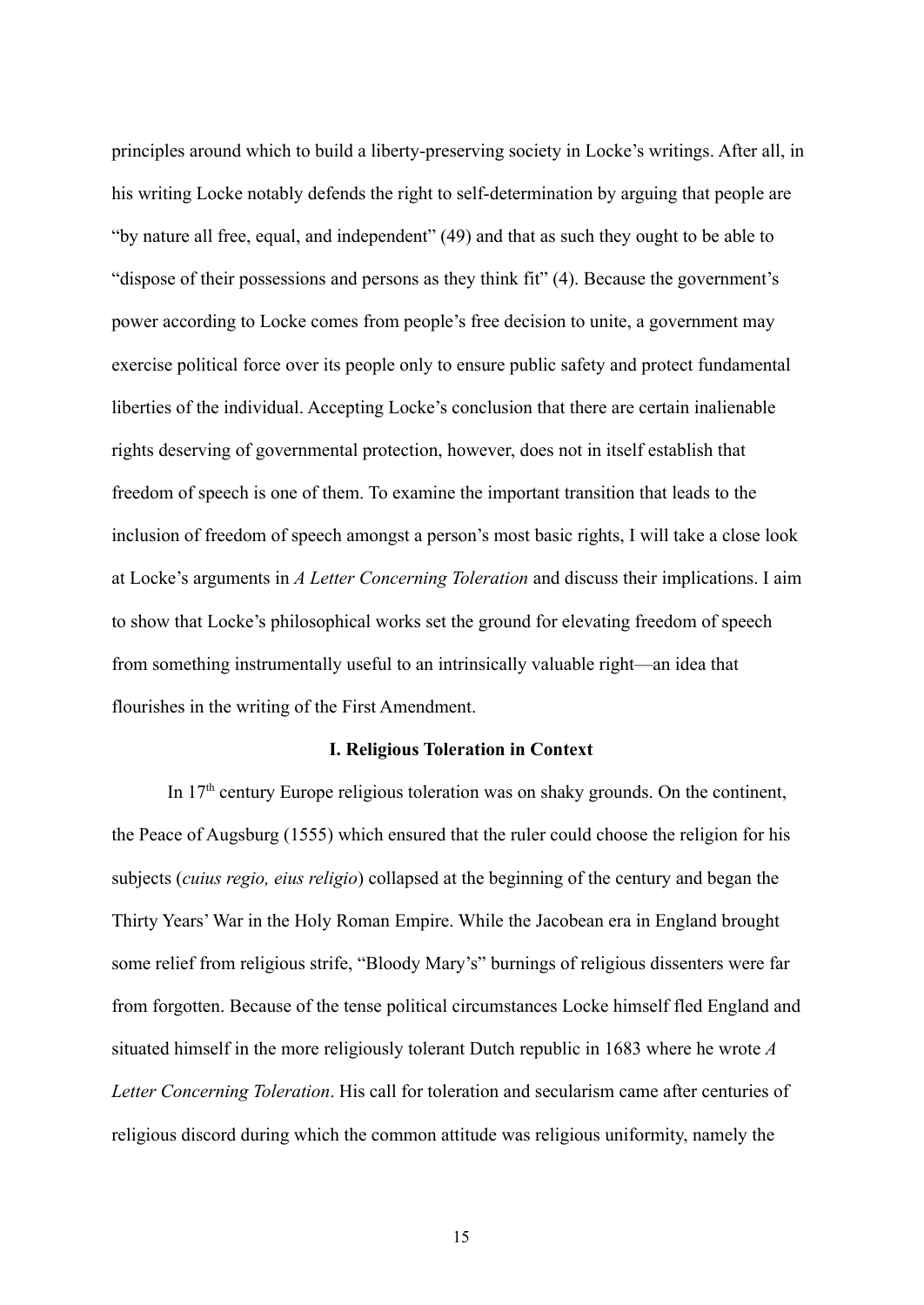practice of the government to promote one religion at the cost of other beliefs.<sup>1</sup> Religious identity at the time, however, greatly defined all areas of an average person's life as religious rituals and holidays made up a big part of a community's social life. Moreover, an intellectual's education included interpretation of sacred texts and important philosophical deliberations of the time often revolved around questions of religious dogma. Enforcing a certain religion therefore significantly affected people's daily lives and put limits to their intellectual activities

Given that such a political climate makes severe restrictions of people's freedoms quite commonplace, Locke's defense of religious toleration aptly focuses on re-establishing individual's liberty as the capital value of any just society. William Popple, a Unitarian merchant and religious writer states the diagnosis of the political situation in  $17<sup>th</sup>$  century Europe presumed to motivate Locke's writing as lack of liberty: "Absolute Liberty, Just and True Liberty, Equal and Impartial Liberty, is the thing that we stand in need of" (123). In the letter that follows, Locke voices his defense of freedom of religion, ultimately arriving at the conclusion that "Liberty of Conscience is every man's natural Right" and that "no body ought to be compelled in matters of Religion, either by Law or Force" (159). He supports his argument by two separate lines of reasoning, one that outlines the nature of the government and the church, and the other that focuses on the nature of belief. He argues that the government should not and cannot curtail an individual's freedom of belief.

## **II. Nature of the Government and the Church**

The first way Locke goes about defending religious toleration is by arguing that it is neither the business of the government, not the church to force religion onto people: the government ought not interfere in spiritual matters that determine the soul's salvation and

<sup>1</sup> For a more detailed discussion of historical circumstance see Murphy's *Conscience and Community: Revisiting Toleration and Religious Dissent in Early Modern England and America*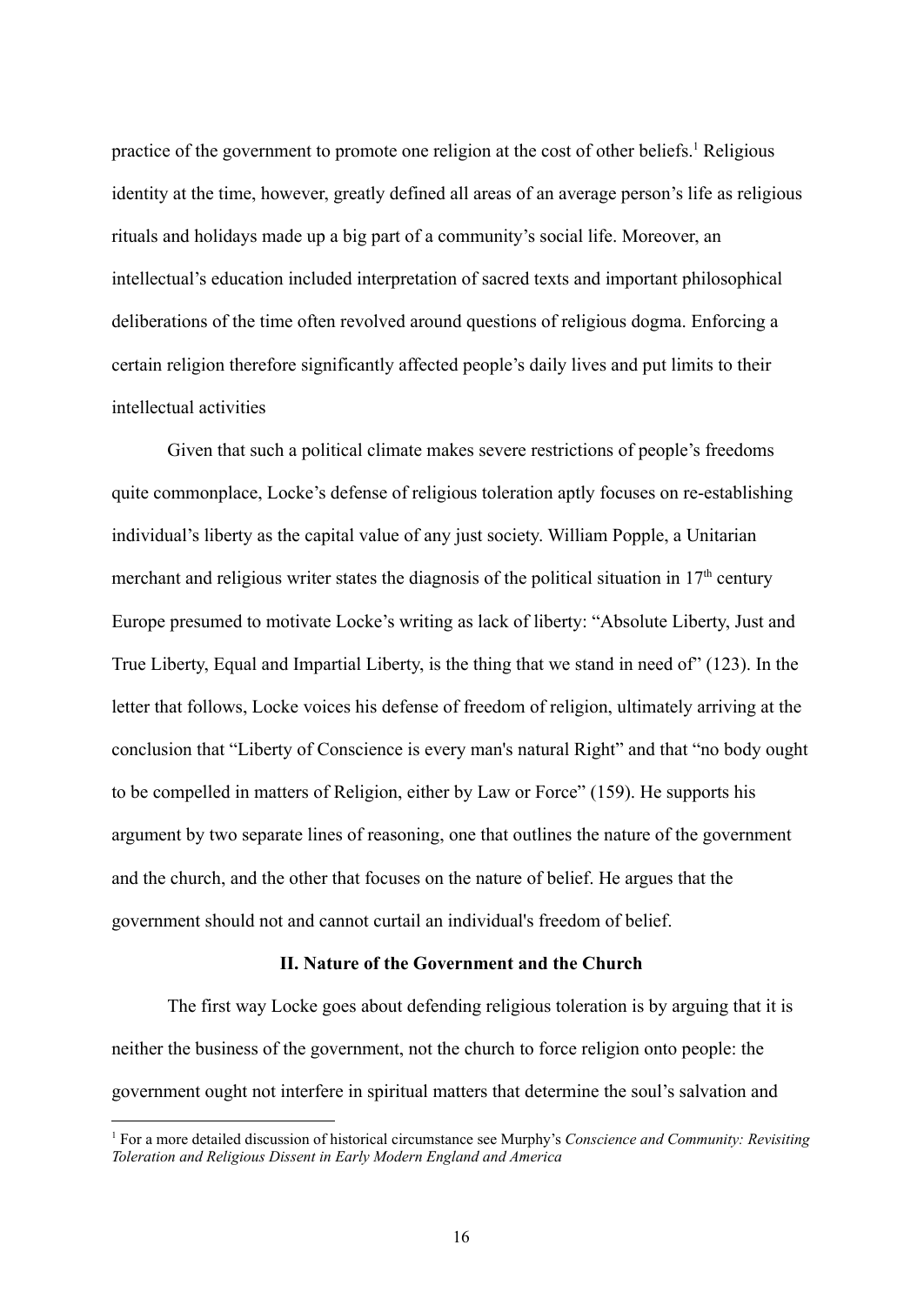eternal life, whereas the church ought not meddle in laws or employ civic force. He begins by defining the government as "a Society of Men [sic] constituted only for the procuring, preserving, and advancing of their own Civil Interests" and defines civil interests as individual's person and property: "Civil Interests I call Life, Liberty, Health, and Indolency of body; and the Possession of outward things, such as Money, Lands, Houses, Furniture, and the like" (128). He sees the government as overstepping its role in interfering with an individual's religion because he views religious beliefs as personal and an individual's freedom to live according to them as crucial to self-determination: "it appears not that God has ever given any such Authority to one Man over another, as to compell any one to his Religion. Nor can any such Power be vested in the Magistrate by the Consent of the People; because no man can so far abandon the care of his own Salvation, as blindly to leave it to the choice of any other, whether Prince or Subject, to prescribe to him what Faith or Worship he shall embrace" (128). In other words, the choice of religion is too important to be outsourced. Because in choosing to follow a religion, a believer works towards ensuring afterlife for his soul, one must choose one's faith alone and carry the responsibility of one's choice. The government may regulate public affairs by, for example, running healthcare and training the military, but it has no claim to people's spiritual life.

Unlike the government, the church concerns itself with people's spiritual life. Because the primary goal of the church is to save souls, Locke argues that it should not use any form of worldly power to coerce people to become its members. According to Locke the church is "a voluntary Society of Men, joining themselves together of their own accord, in order to the publick worshipping of God, in such a manner as they judge acceptable to him and effectual to the Salvation of their Souls" (130). He sees great importance in emphasizing that just as members of church join voluntarily, they may voluntarily leave if unconvinced by the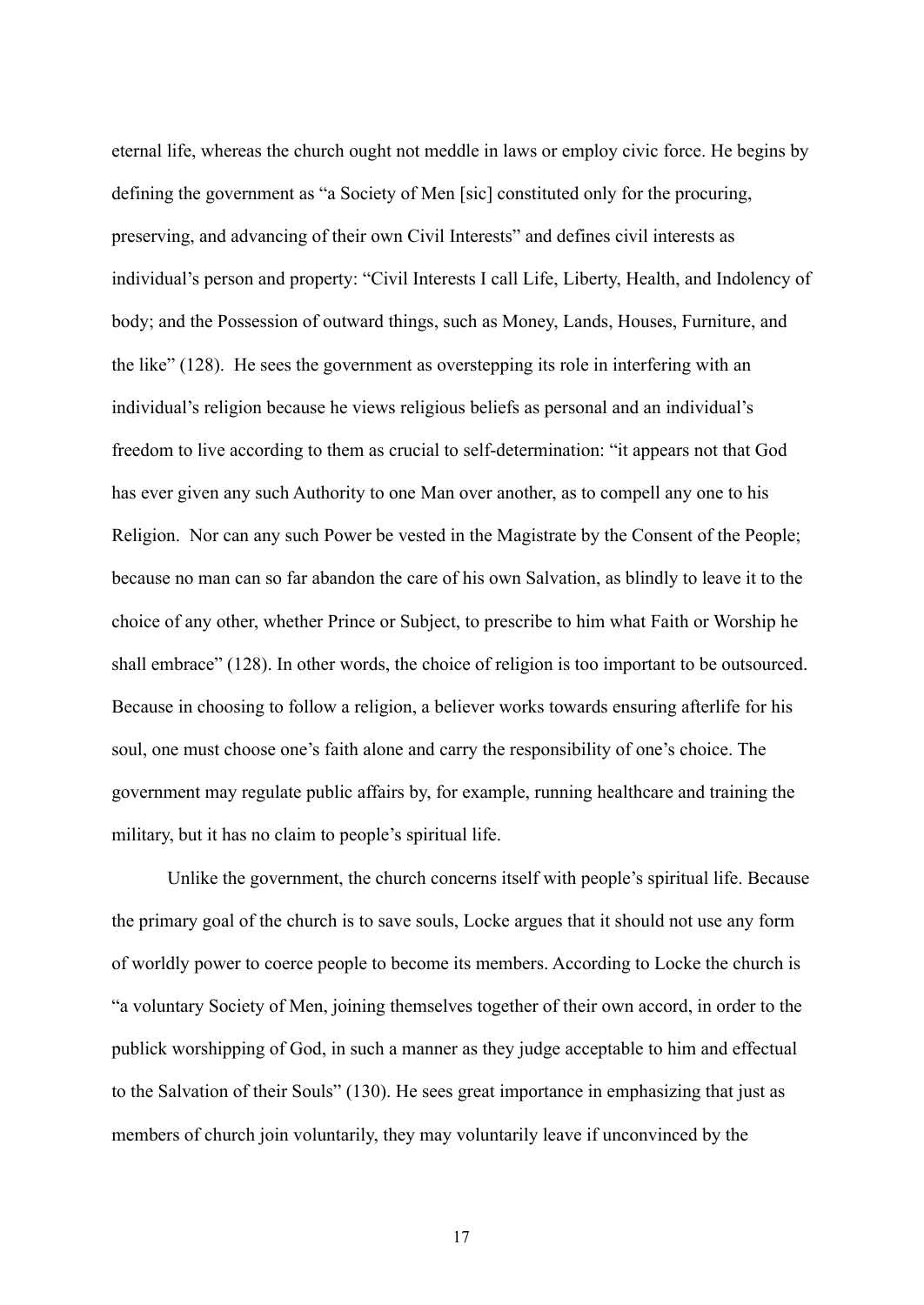doctrine: "No Member of a Religious Society can be tied with any other Bonds but what proceed from the certain expectation of eternal Life" (130). By appealing to Matthew  $8:20<sup>2</sup>$ he refutes the objection that a religion needs authority figures such as Bishops or apostles who need to be able to exercise some sort of power. He as effectively addresses the objection that power is necessary for enforcing religion's laws by emphasizing that forcing people to abide by certain religious rules is useless if they are internally disinclined to follow them (130). To highlight that it is necessary for religious institutions to refrain from exercising force, Locke points at the situation familiar to his reader: the chaos of religious strife that originates in religions' conviction that their own doctrine is correct and that they may exercise power to forward it. He asks: "But if one of those Churches hath this Power of treating the other ill, I ask which of them it is to whom the Power belongs, and by what right?" (135). Many have claimed to have the one true answer to this question, but each argues in support of their own religion. Locke's remark that "every Church is Orthodox to itself; to others, Erroneous or Heretical" (135) thus bears much truth and highlights the importance of tolerance for peace. If both the government and the church were strictly fulfilling their functions, tolerance would be a given. Yet due to their tendency to overstep their jurisdictions, religious conflicts remain a sad reality to this day.

#### **III. Nature of Belief**

The second line of reasoning Locke adopts in support of toleration consists of highlighting that personal and internal nature of belief renders any use of force futile. He emphasizes that true significance of religion lies in its ability to affect people's minds: "All the Life and Power of true Religion consist in the inward and full perswasion of the mind" (128). Therefore, demanding external compliance with rules of religion is counterproductive

<sup>&</sup>lt;sup>2</sup> In Matthew 8:20 Jesus says: "For where two or three gather in my name, there am I with them."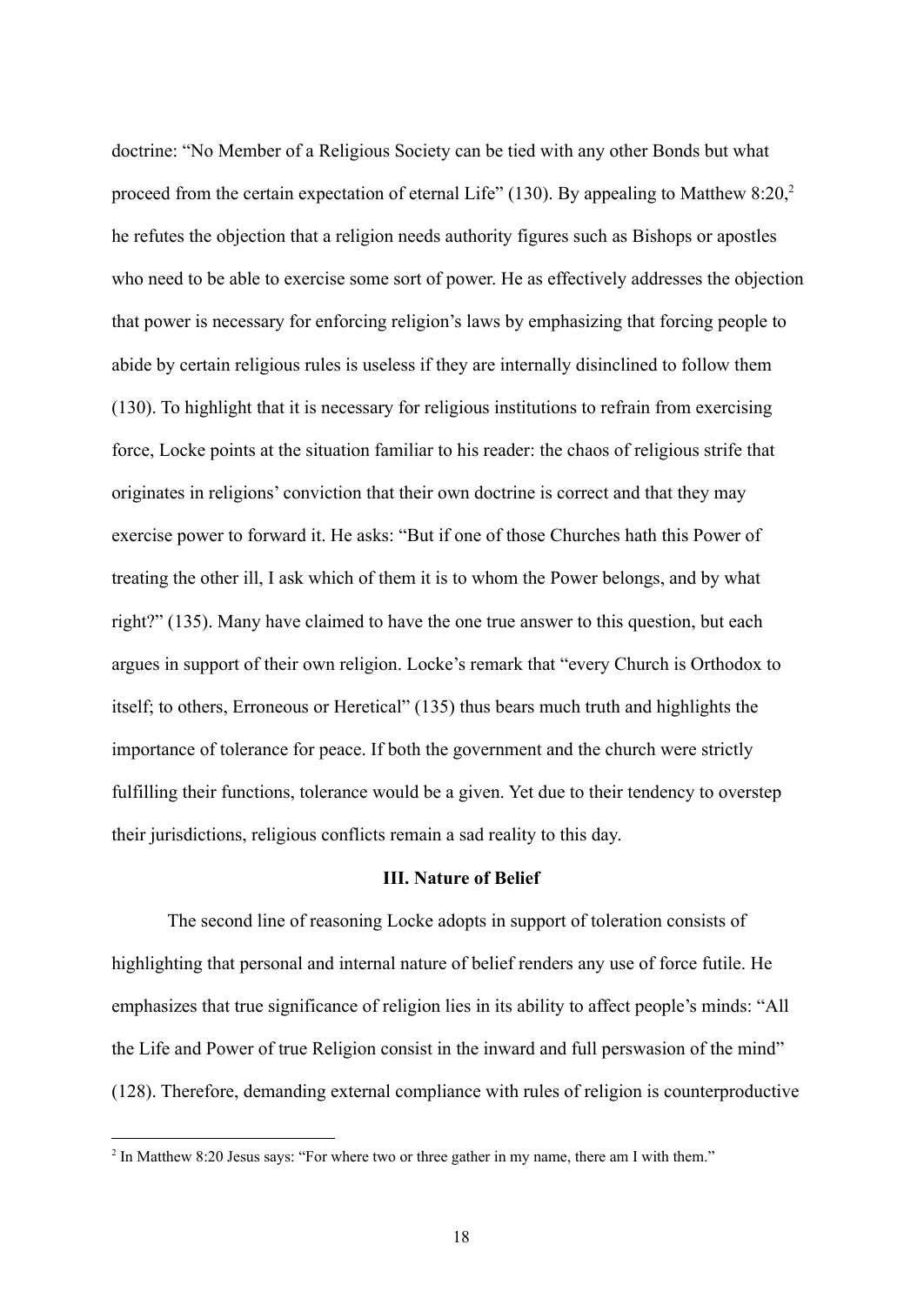to religion's aim to save souls from damnation: "Whatever Profession we make, to whatever outward Worship we conform, if we are not fully satisfied in our mind that the one is true… such Practice, far from being any furtherance, are indeed great Obstacles to our Salvation" (128). Because thought and action differ in natures, changing people's actions by force does little to reform their privately held beliefs: "And such is the nature of the Understanding, that it cannot be compell'd to the belief of any thing by outward Force. Confiscation of Estate, Imprisonment, Torments, nothing of that Nature can have any such Efficacy as to make Men change the inward Judgment that they have framed of things" (129). Locke thus proposes that rather than by force, minds can only be changed, and religion effectively spread by non-violent rational means such as discussion and reasoning: "It is only Light and Evidence that can work a change in Men's Opinions. And that Light can in no manner proceed from corporal Sufferings, or any other outward Penalties" (129). He illustrates his theory of the nature of belief-reforms by personifying truth as an entity which carries enough power and significance to impress itself onto people's mind without the aid of external force: "if Truth makes not her way into the Understanding by her own Light, she will be but the weaker for any borrowed force Violence can add to her" (153). Discussing truth in such terms may be an idealization, but an attractive claim lies at the core of his argument—the pen is mightier than the sword.

#### **IV. The Value of Free Expression**

Even though Locke's arguments advocate for religious toleration, they have been recognized as highly relevant to debates on freedom of expression. Locke's conception of the government's and the church's place in the society and their duties towards an individual establish a strong case for freedom of thought, also referred to as freedom of belief or "Liberty of Conscience." While the matter certainly warrants a more careful discussion, I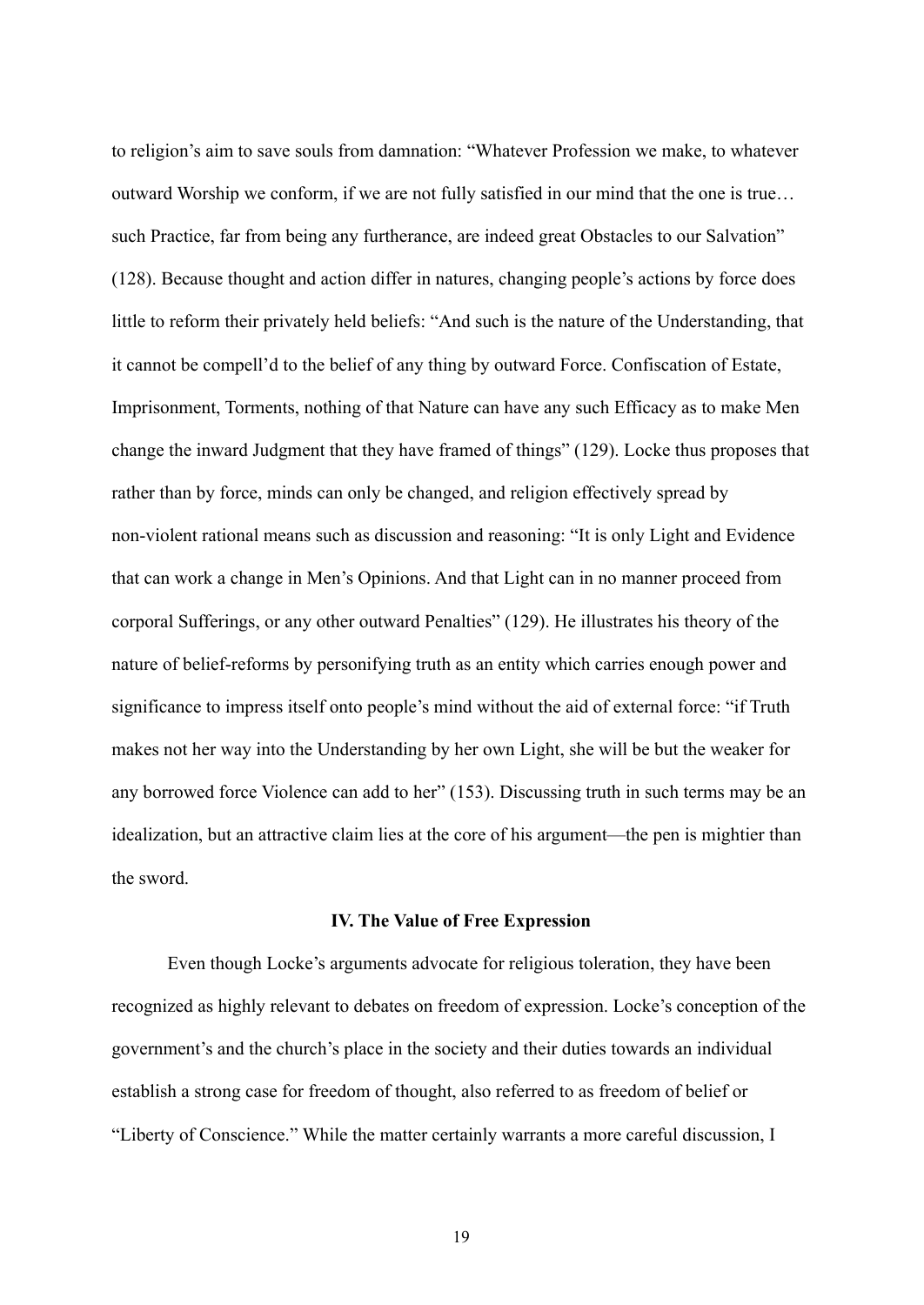hope that for the time being we can acknowledge the close bond between freedom of thought and freedom of speech: being free to think what you want means little without being able to express one's thoughts and vice versa. Those interpreting Locke's writing picked up on the connection between freedom to think and freedom to express one's thoughts and have used it as grounds for establishing freedom of expression as intrinsically valuable.

#### **VI. Property-Based Understanding of Freedom of Speech**

Even though Locke never states it explicitly, his interpreters take his philosophy to contain all the necessary elements for believing that Locke would stand against governmental restriction of expression because he would have counted freedom of speech amongst individual's fundamental and inalienable rights. In other words, not only would Locke see instrumental value in freedom of expression, but he would also consider it a member of the natural rights of life, liberty, and property. In counting freedom of speech as a natural right, Locke fundamentally shifts the discussion regarding liberty of expression—free speech that was thus far valued for promoting important societal goods must now be considered as an intrinsically valuable necessary aspect of an individual's dignity.

The interpretation that puts Locke at the forefronts of freedom of speech finds its textual support in Locke's discussion of property. In "The Once and Future Property-Based Vision of the First Amendment," John McGinnis presents Madison's interpretation of Lockean principles and argues that Locke paves the way for freedom of speech to be considered as an important aspect of a person's right to own and manage his own property. McGinnis refers to two of Locke's statements, namely that "every Man has a *Property* in his own *Person*" and that "the *Labour* of his Body and the *Work* of his Hands…are properly his" (15). Madison makes the crucial connection between these statements by explicitly referring to the ideas that a man produces his property as he asserts that a man has "a property right in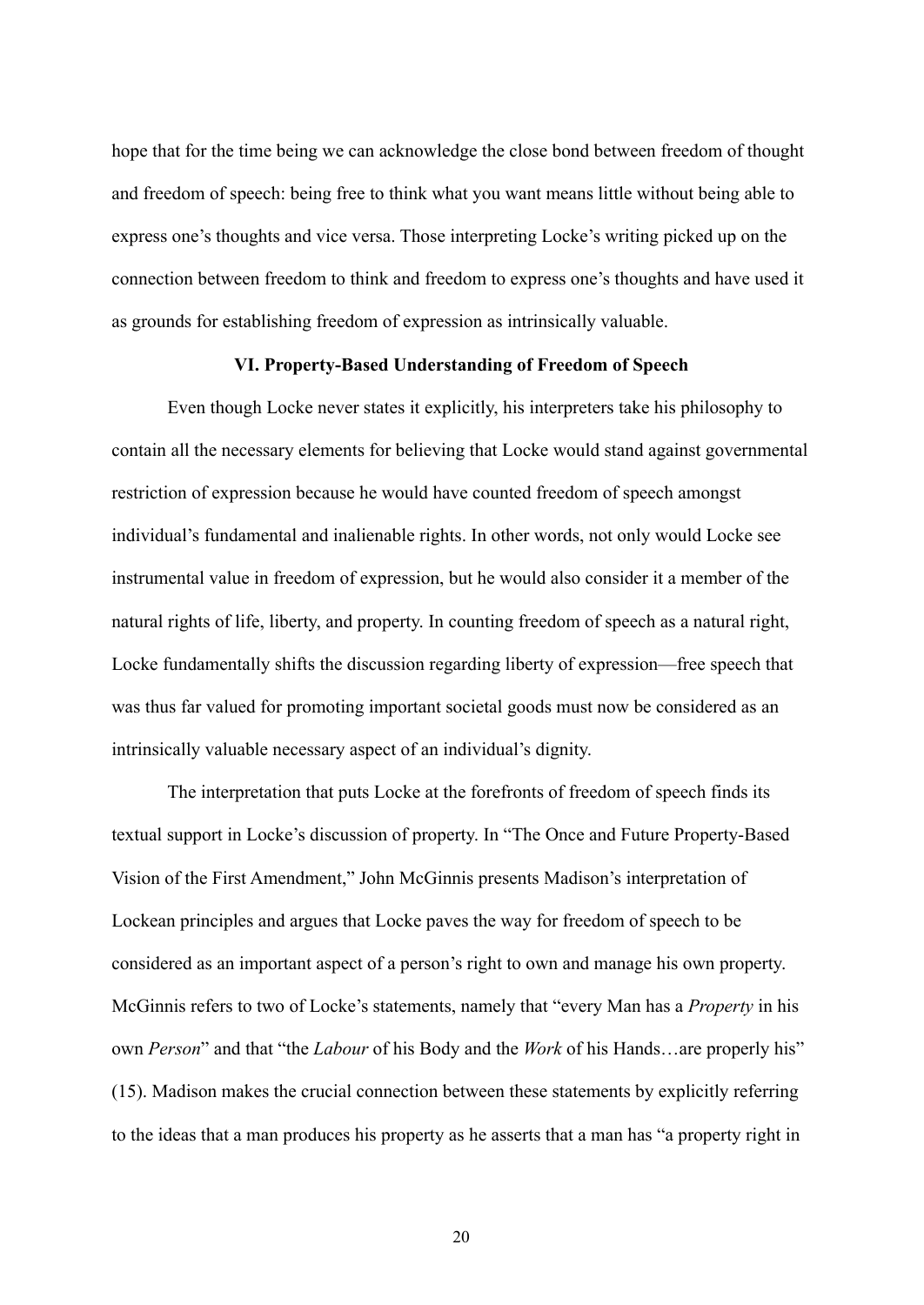his opinions" (66). Madison thus proposes that just as people have a natural right to own and manage property, they have a natural right to own and manage the fruits of their intellectual labors, namely their thoughts and opinions. McGinnis demonstrates the presence of all the ingredients necessary for this conclusion in Locke's writings by bringing up Locke's understanding of property in relation to autonomy. According to McGinnis, Locke holds that an investment of energy into matter grounds an individual's claim to ownership: "an individual owns property by applying his labour to matter and thus infusing his spirit into nature" (66). Just as we work to attain material goods, we invest labor and energy into the production of our own thoughts and therefore have a claim to express them freely. The premises Locke lays down therefore enable Madison to justify granting freedom of speech such an important place in American legislation.

Because Locke sees the protection of private property as one of the key tasks of government, conceptualizing speech as property guarantees his opposition to regulation of freedom of speech. He would, however, oppose speech regulation even without such a move. At the core of Locke's political philosophy lies the idea that government exists to ensure public peace and security and ought to interfere in an individual's life as little as possible: "Any exercise of political power over individual behavior which did not threaten peace or security was an exercise of power unjustified by the end for which that power existed" (Donne, 32). Therefore, according to the spirit of Lockean arguments freedom of speech belongs to basic human liberties as it protects the autonomy of an individual from governmental interference. Locke presents thought and expression as fruits of our labor in a way that makes it an easy step for Madison to view them as our intellectual property and write that "a man has a property in his opinions and the free communication of them" and that a just government "impartially secures to every man, whatever is his own" (65).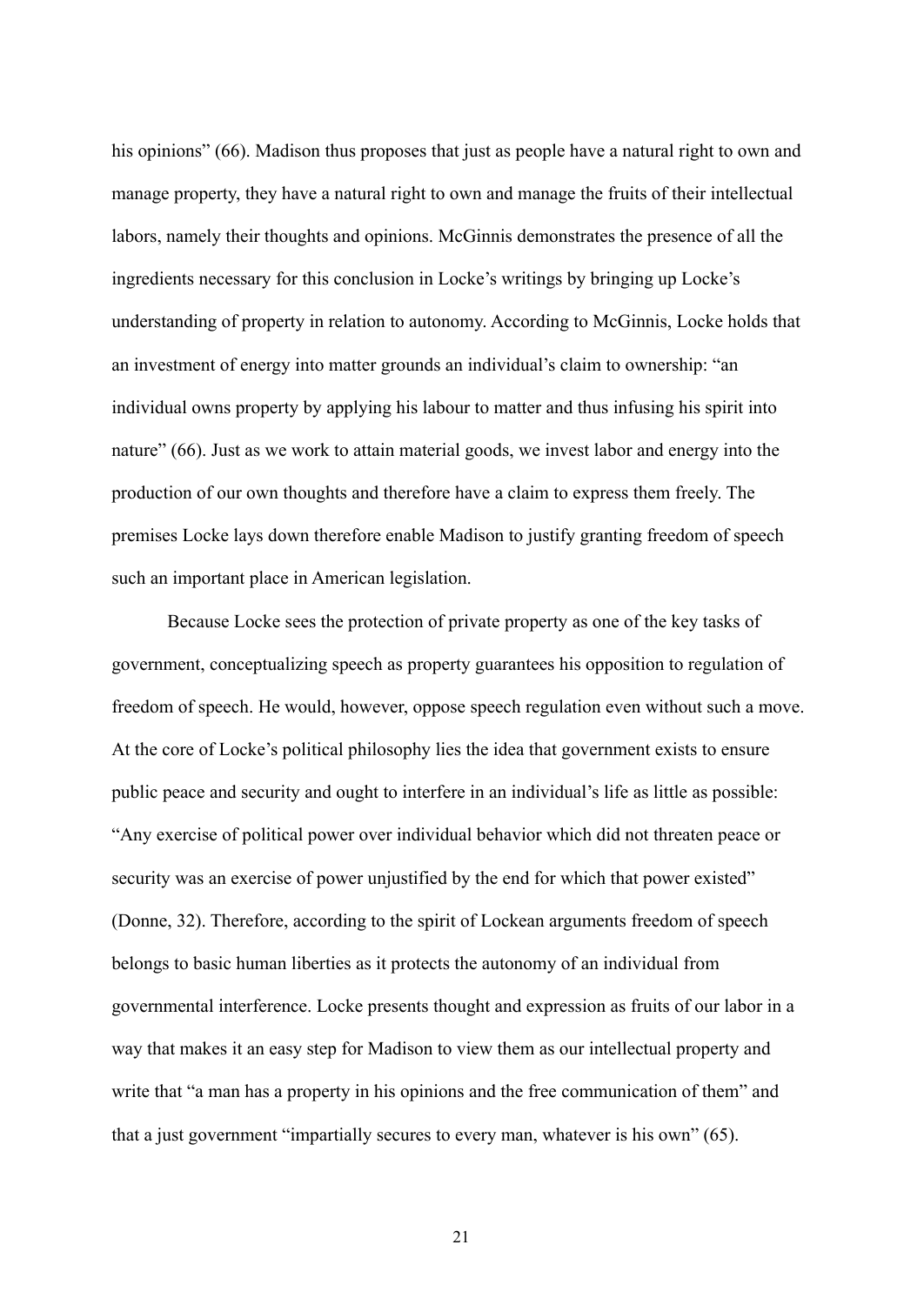Therefore, even though Locke primarily writes about the freedom of religious belief, his political philosophy presents freedom of thought and expression as an intrinsically valuable trait of a free society and inspires the inclusion of freedom of speech into the American **Constitution** 

#### <span id="page-22-0"></span>**3. Mill**

John Stuart Mill, arguably the most famous defender of free expression, offers a comprehensive account of the values of free expression that integrates both intrinsic and instrumental reasons. In *On Liberty* (*1859)* he presents a theory aimed to "make the fitting adjustment between individual independence and social control" (76), namely, to forward an argument as to what laws ought to govern the relationship between the society and the individual. While he declares that he will "forego any advantage" he may get by presenting freedom of expression as intrinsically valuable in the Lockean sense, his arguments bring to light both instrumental and intrinsic value of free speech. Namely, by presenting intellectual liberties of thought, expression, and discussion as means to a healthy society and individual autonomy, Mill constructs such intellectual liberties as the essential attribute of public and private good. Furthermore, he emphasizes that being exposed to all kinds of opinions is a prerequisite for anyone's intellectual flourishment and an effective method of truth-discernment. Behind such seemingly instrumental arguments, however, lies the foundational idea that an intellectually thriving society with autonomous individuals is a good in itself. Mill lays this foundation by arguing that freedom of thought and expression are inseparable; despite its public nature, speech is a self-regarding act whose free exercise is essential for personal autonomy. After discussing Mill's foundational argument for free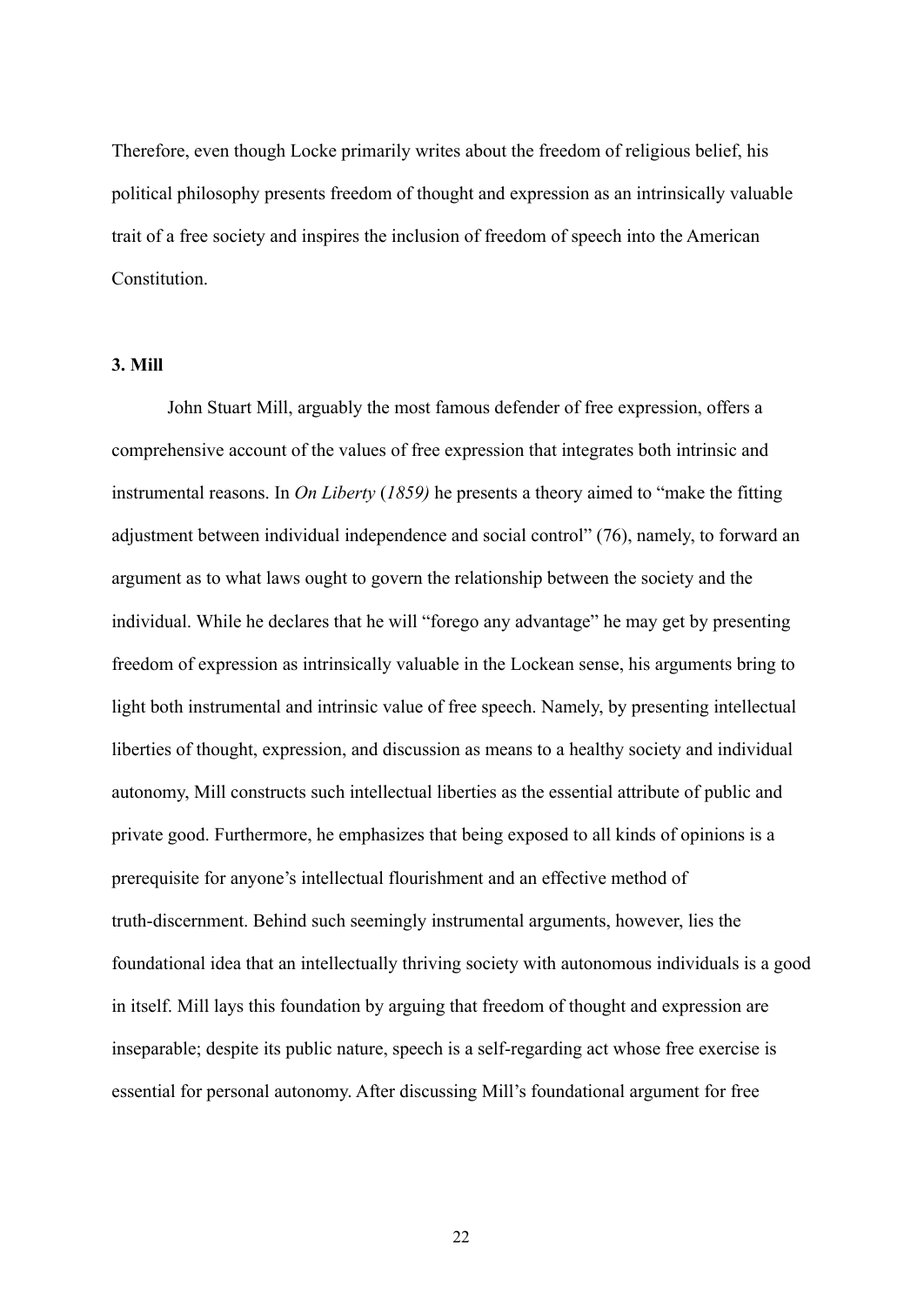speech, I will lay out his three epistemic arguments for free expression grounded in the instrumental importance of free discussion for the pursuit of truth.

#### **I. The Foundation: Free Expression and Intellectual Autonomy**

At the very beginning of *On Liberty*, Mill outlines two aspects of human life in which an individual ought to be free: thoughts and actions. While there are instrumental reasons to ensure that an individual may act and think freely—e.g. greater creativity and productivity, Mill does not draw on them. The lack of emphasis on the instrumental good of free thought and action suggests that Mill's reason for bringing up the two basic components of self-determination is to outline the areas of being in which a person ought to be free because individual liberty is an intrinsic good. According to Mill, freedom of action equals a freedom to live as we please or the liberty "of framing the plan of our life to suit our own character; of doing as we like, subject to such consequences as may follow" (83). Such a liberty is relatively straightforward and limited only by the duty to refrain from impeding on the ability of others to act freely as well. Freedom of thought, however, refers not merely to introspective activities such as "liberty of conscience…liberty of thought and feeling... freedom of opinion and sentiment on all subjects" (82). Rather, Mill takes a crucial step in arguing that liberty of expression, namely freedom of speech and publication is an integral part of freedom of thought. By including it under freedom of thought, Mill brings free expression into the realm of intrinsically valuable liberties.

Mill acknowledges that freedom of expression appears other-regarding and as such may not appear an intrinsically valuable liberty, essential to the protection of an individual's dignity. Rather, it appears to be a liberty that we value instrumentally for its social value. Freedom of expression "may seem to fall under a different principle, since it belongs to that part of the conduct of an individual which concerns other people" (82). However, Mill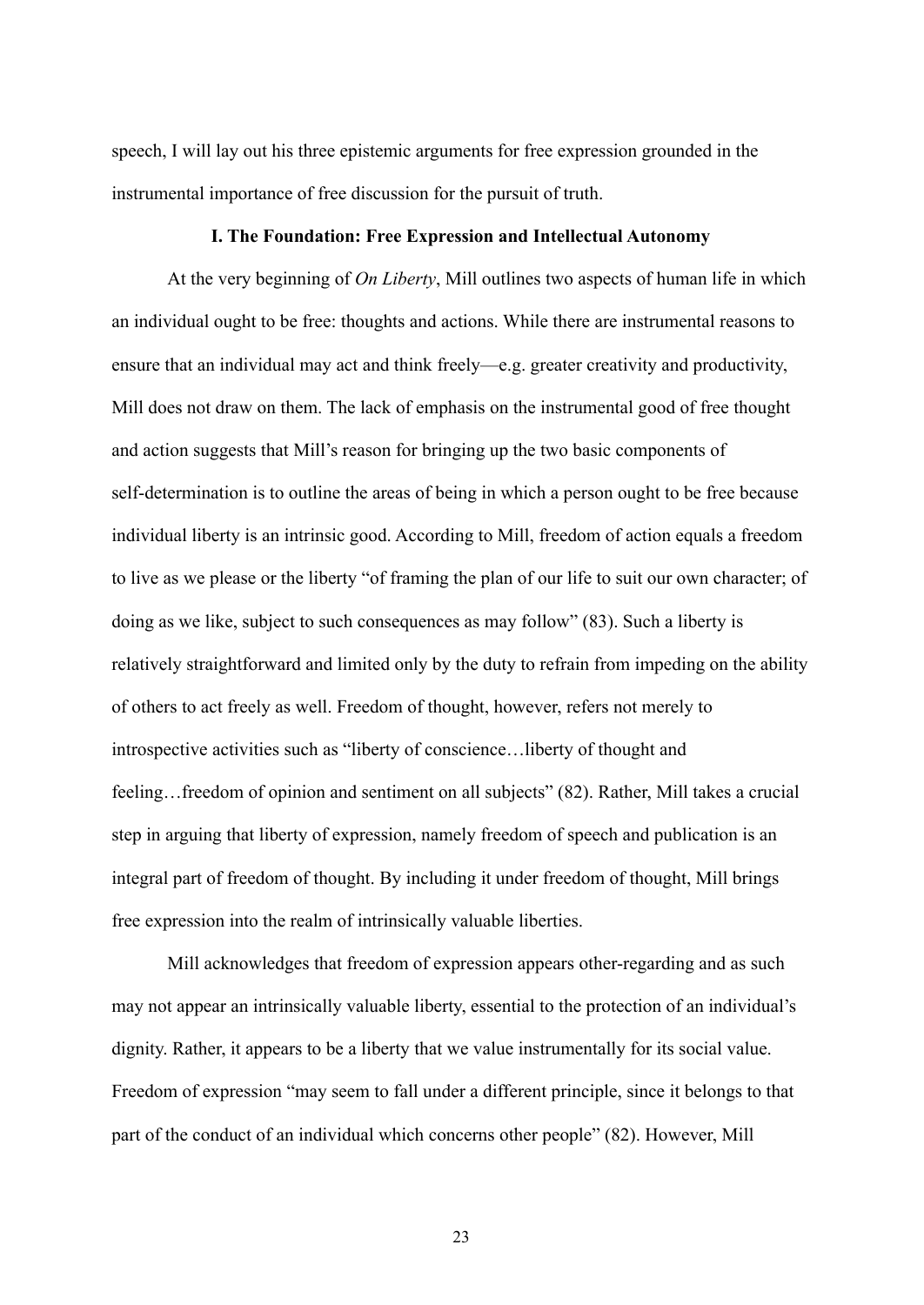maintains that thought and expression are "practically inseparable" (83). He states that the two are "resting in great part on the same reasons" (83) thereby implying that one cannot exist without the other. Indeed, that expression depends on thought has immediate intuitive allure: while we colloquially say that people sometimes 'speak without thinking' or 'blurt speech out,' such instances of quick and spontaneous speech in most cases reveals inner thoughts and sentiments of the speaker rather than attests to their absence. Before expressing any idea, one must, however briefly, first conjure it up in thought. The dependence of thought on expression, however, seems less straightforward. We are certainly capable of having thoughts without expressing them. However, most thoughts that we have in some way or other depend on expression we have witnessed: a complex thought such as 'capitalism is a superior system to communism' surely arises in my mind in part because of books that I have read and even a simple thought such as 'I see a tree' depends on other people teaching me the meaning of words I need to formulate it. In short, we are limited in our inventory of ideas if we do not have the access to the marketplace in which they are freely expressed. As Rourke in his commentary of Mill suggests, we cannot intellectually flourish without accessing the ideas of others:

"Without intellectual independence, which can be achieved primarily through education and by encouraging individuals to think for themselves, people cannot be said to be in a position to make an informed choice concerning what constitutes their own good. But people are unable to make an informed choice unless they can consider all sides of a question: freedom of thought is of little or no value if people are not at liberty to hear the private opinions of others. To be deprived of the opportunity to compare and contrast ideas is to be deprived of education and the opportunity to expand one's intellect." (78)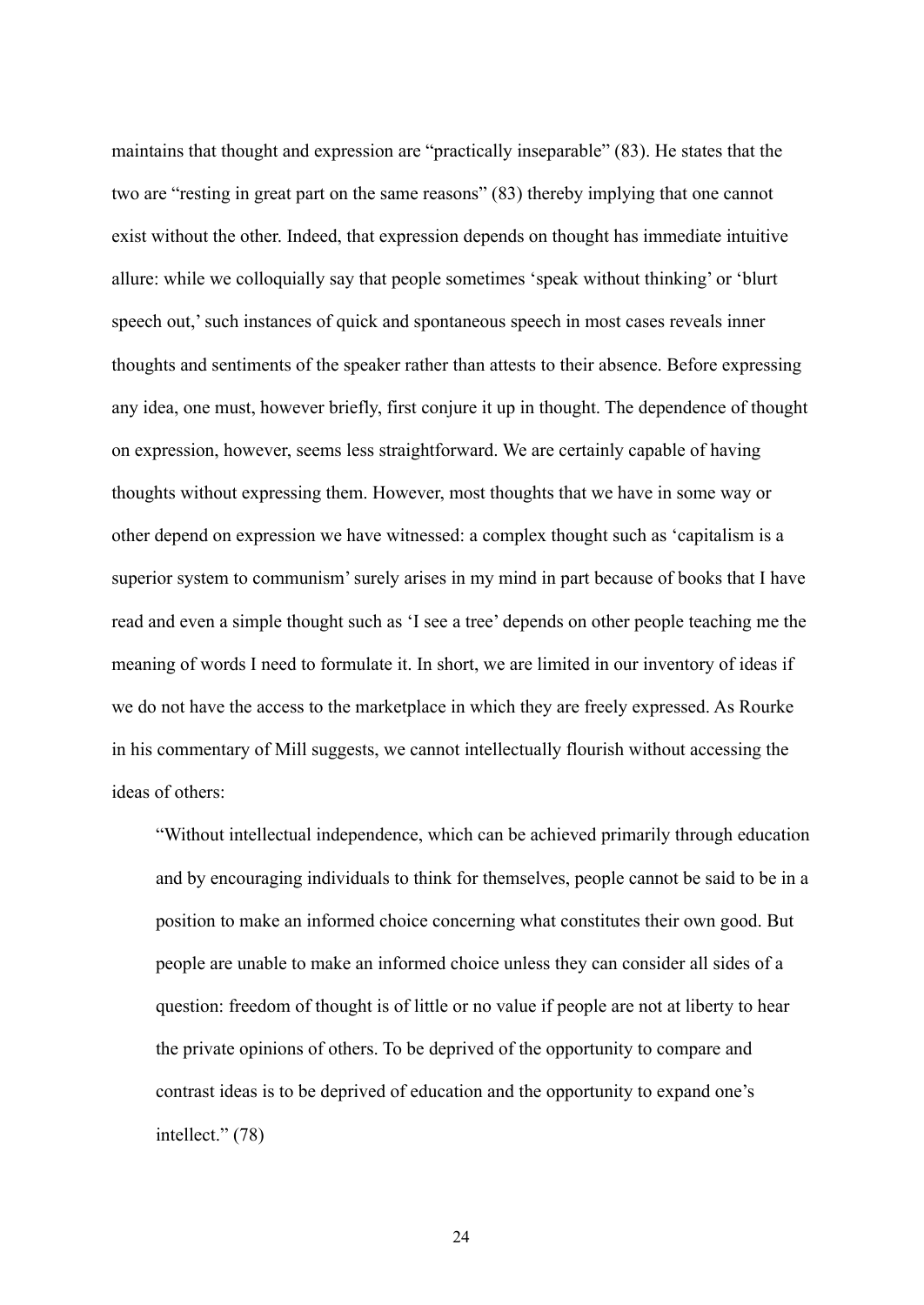In all areas of social life from art and the business world to academia, we cherish originality of thought. However, we often fail to acknowledge that already present ideas enable the birth of what we consider novelty. For example, the literary critic Harold Bloom argues in *Anxiety of Influence* that there is no such thing as a completely original poem—each author steps into a conversation with his predecessors and in his work reworks and reinterprets theirs. Indeed, originality requires inspiration; genius consists of recombining the ideas of the past in new ways. Thus, in order to have a rich intellectual life with diverse and far-reaching thoughts, we must have the thoughts of others at our disposal. We are social animals to the extent that our innermost thoughts and with them the essence of our individuality depends on our fellow humans. Our ability to exercise intellectual autonomy thus depends on the freedom to think and express thoughts to the same extent that our personal autonomy depends on being able to act and move around freely.

Mill implicitly picks up on the intellectual vulnerability of humankind to social pressures when he warns against the influence of the oppression of public opinion. He views the tyranny of majority that uses methods such as social stigmatization and shaming as even more dangerous to intellectual freedoms than political oppression by virtue of legal restrictions—the former "leaves fewer means of escape, penetrating much more deeply into the details of life, and enslaving the soul itself" (76). He defends the right and value of dissent against the "tyranny of prevailing opinion and feeling" (76) and warns that societal norms tend to "prevent the formation, of any individuality not in harmony with its ways" (76). Once again, the implicit reasons behind Mill's warnings lean on the assertion that there is intrinsic value in a liberated, self-determining mode of being. Mill could have brought up instrumental reasons for preserving difference of opinion: history offers us plenty of instances when the majority strayed in their judgment of right and wrong and non-conformism saved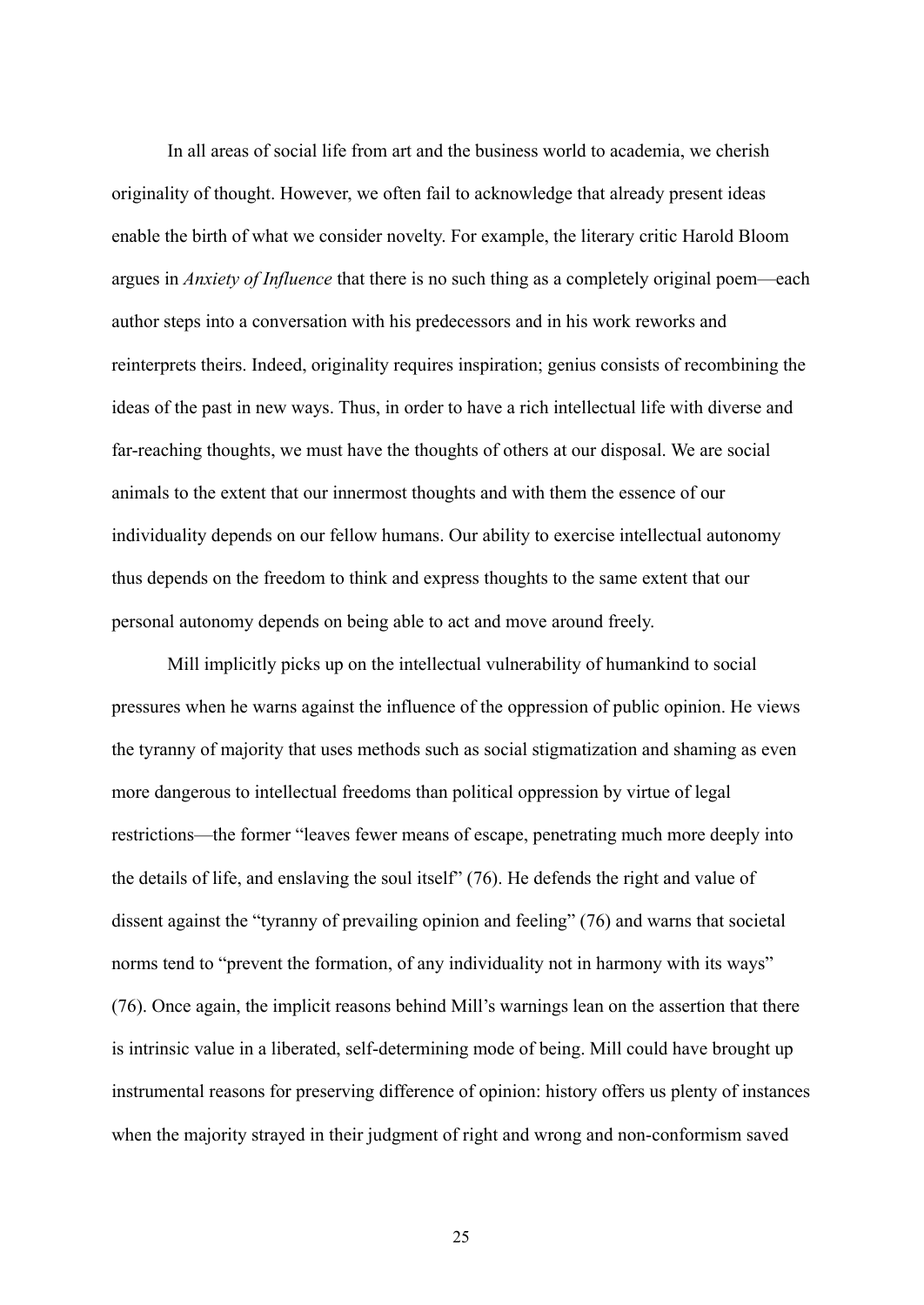the day. To name just few examples, loudly stated dissent from majority opinion served as a spark for Reformation, female suffrage, and The Civil Rights Act. While historical examples present the instrumental value of non-conformism, Mill aims to ground his defense of dissent on opinion in a more fundamental assertion, namely that "there is a limit to the legitimate interference of collective opinion with individual independence" (76). Mill's defense of free expression and his emphasis on the need to protect an individual's right to dissent relies on a basic idea that protecting an individual's intellectual autonomy is a good in itself that ought not to be overridden by the inconvenience caused by the dissemination of offensive, outrageous, and unpleasant ideas.

#### **II. The Utility of Free Expression for Truth-Seeking**

Even though Mill hints at intrinsic reasons for valuing free expression in the introductory arguments of *On Liberty*, the most famous part of Mill's writing consists of epistemological arguments. In three separate arguments, Mill outlines the instrumental value of free expression—it contributes to the pursuit of truth. First, Mill argues that stifling an opinion falsely assumes infallibility, second, he argues that even false opinions contribute to truth, and third, he argues that many beliefs contain partial truths. His arguments establish that there should be no interference with the discussion of any opinion, however unpleasant and controversial.

#### **a) Infallibility**

Mill argues that whoever wishes to stifle an opinion illegitimately asserts that their own view is absolutely certain: "All silencing of discussion is an assumption of infallibility" (88). He sees the restriction of other people's opinions on the assumption of infallibility as an epistemic flaw. No one has grounds to be absolutely certain in their own right because of the indirect nature of experience—we do not interact directly with the world,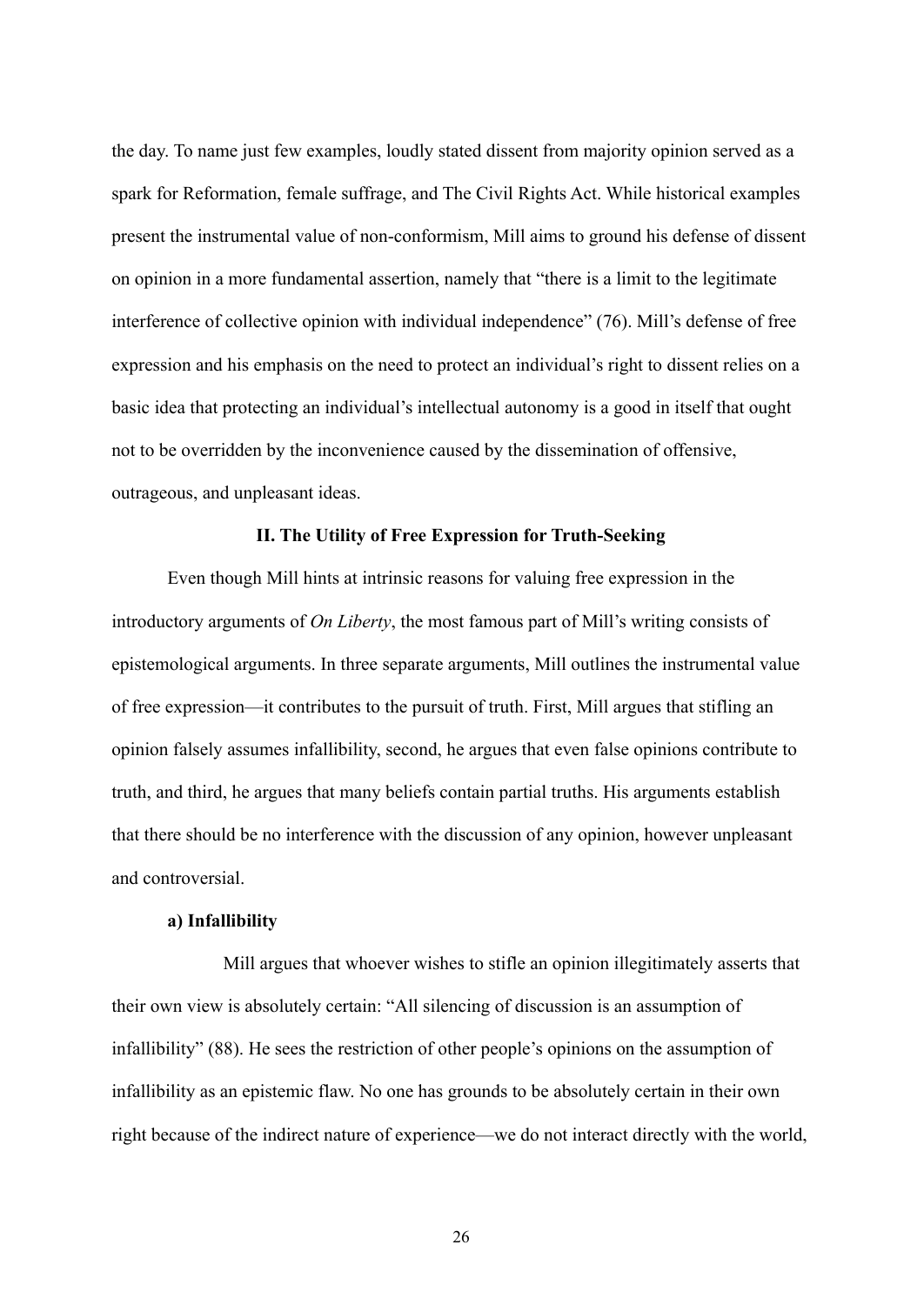but merely interpret our subjective experience by engaging imperfect faculties of judgment. Therefore, absolute certainty is unattainable. On such a simple interpretation, Mill's argument opens itself up to the kind of objections that plague simple truth relativism that claims we cannot know anything to be true: if we cannot assume infallibility about any opinion, then we cannot assume that this very ban of assuming infallibility is infallible and applies universally. However, Mill's argument does not aim to prohibit an individual from forming beliefs and acting according to them due to the lack of absolute certainty. Mill recognizes that there is "assurance sufficient for the purposes of human life" that allows us to act according to our beliefs and to "assume our opinion to be true for the guidance of our own conduct" (89). Because we cannot have absolute certainty, however, marking someone else's belief as absolutely false and prohibiting its discussion assumes one's own opinion as absolute truth. Mill emphasizes that personally we may hold a conviction and advocate for it without closing off the possibility of it being disputed and overruled by new evidence: "There is greatest difference between presuming an opinion to be true, because, with every opportunity for contesting it, it has not been refuted, and assuming its truth for the purpose of not permitting its refutation" (89). New experience and data help us correct our misconceptions, but we need discussion to interpret and bring meaning to them (90). We need to remain open to the possibility that we are wrong because assuming infallibility is epistemically dishonest.

Besides expressing epistemic concerns, however, Mill condemns assuming infallibility by imposing our own opinions onto others as a moral violation of our responsibility to allow people to form their own opinions. Mill argues that to prohibit someone else's opinion, our standard of certainty must be much higher than the level of certainty that we need to make decisions on our own. In fact, to force others to hold an opinion, we would have to know it to be true with absolute certainty—anything less than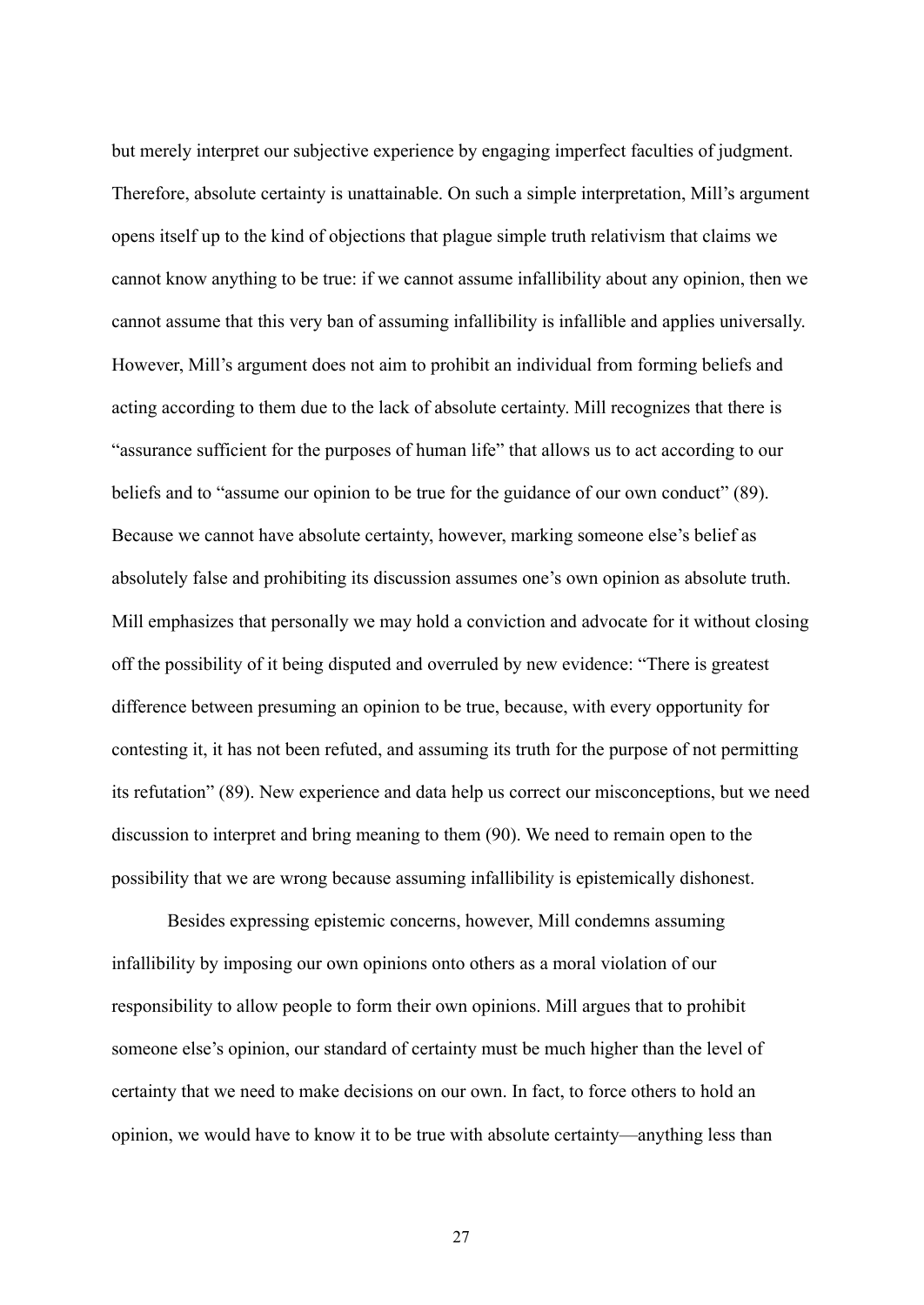certainty unfairly imposes onto others our own epistemic risk of being wrong. Such a line of reasoning in some ways resembles the way we think about decision-making about people's health. Bioethics puts a great emphasis on patient autonomy precisely because any medical procedure involves certain risks. It is not morally acceptable for someone else to force a patient into undertaking a medical procedure because allowing the patient to make their own choices and to take on responsibility for the risks involved in undergoing a certain procedure is integral to respecting their autonomy. Just as we ought to respect a patient's autonomy in the medical context, we ought to respect people's intellectual autonomy to form their own opinions.

By writing Mill's Infallibility argument in standard form, we can see how epistemic and moral considerations intermix to support Mill's conclusion:

1. Each person **ought to** form their own opinions and holds responsibility for the risks of being mistaken.

2. We **ought not** impose an opinion onto others unless we have absolute certainty that we are infallible in forming it.

3. No matter our level of confidence, we **cannot** assume infallibility of our own view because we **can never** exclude the possibility that evidence might arise in the future that will prove us wrong.

4. By prohibiting the discussion of someone else's opinion, we assume the infallibility of our own view.

5. We **ought not** and **cannot** prohibit the discussion of someone else's opinion.

Mill's conclusion forbids imposing opinions onto others on both epistemic and moral grounds. While premises 1 and 2 outline moral responsibilities we hold in our own and other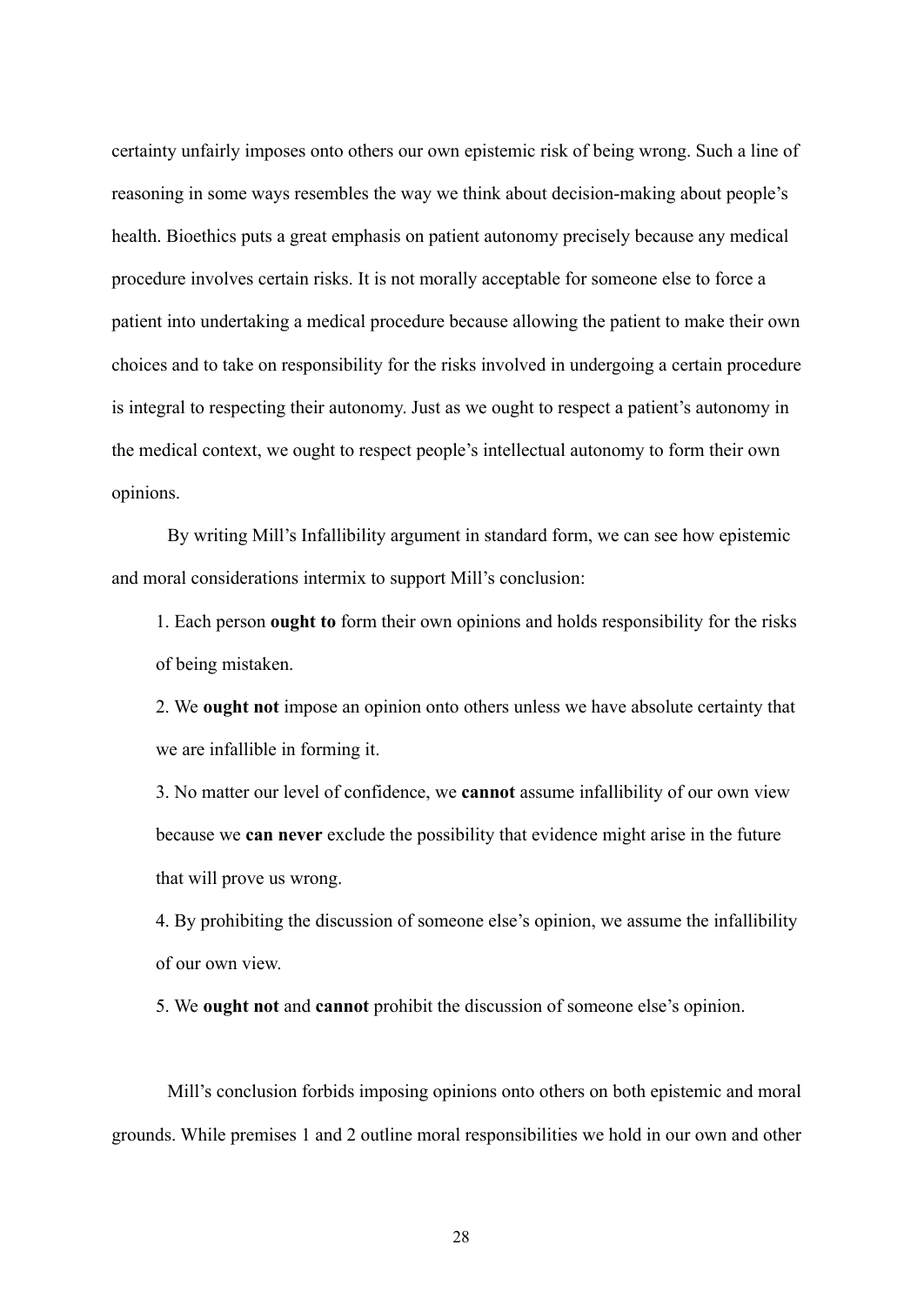people's belief-formation process, premise 3 arises out of skepticism towards our ability to attain epistemic certainty. Furthermore, this standard formulation of the argument shows that Mill does not require everyone to adopt radical skepticism towards all of their opinions: because we carry responsibility for our own mistakes, we are at liberty to form our own beliefs even without having absolute certainty. When imposing ideas onto others, however, we ought to abide by a higher standard.

#### **b) False Beliefs**

Even though Mill's first argument effectively establishes that all opinions ought to be discussed since we cannot be certain they are not true, Mill goes on to strengthen his case by explaining that even if we were absolutely certain of an opinion's falsity, it would still be a mistake to prohibit its discussion. In his defense of the value of false beliefs, he lays out a view of the nature of truth and knowledge. According to Mill, to unwittingly assent to a proposition does not mean knowing the truth: "Truth, thus held, is but one superstition the more, accidentally clinging to the words which enunciate a truth" (103). Rather, knowing a true proposition requires an understanding of both the positive arguments grounding it and the negative arguments that address attempts to falsify it. Moreover, being justified in holding an opinion necessitates a capacity to defend one's own belief. To do so, one must know the arguments of those who think otherwise and have the ability to point out why they are false: "when we turn… to morals, religion, politics, social relations, and the business of life, three-fourths of the arguments for every disputed opinion consist in dispelling the appearances which favor some opinion different from it" (104) Without knowing what the dissenters think about a subject and being able to explain why their arguments fail to hold water, we cannot claim to know and understand our own view in a meaningful sense. Not merely tolerating but engaging with false opinions thus bears insurmountable value for our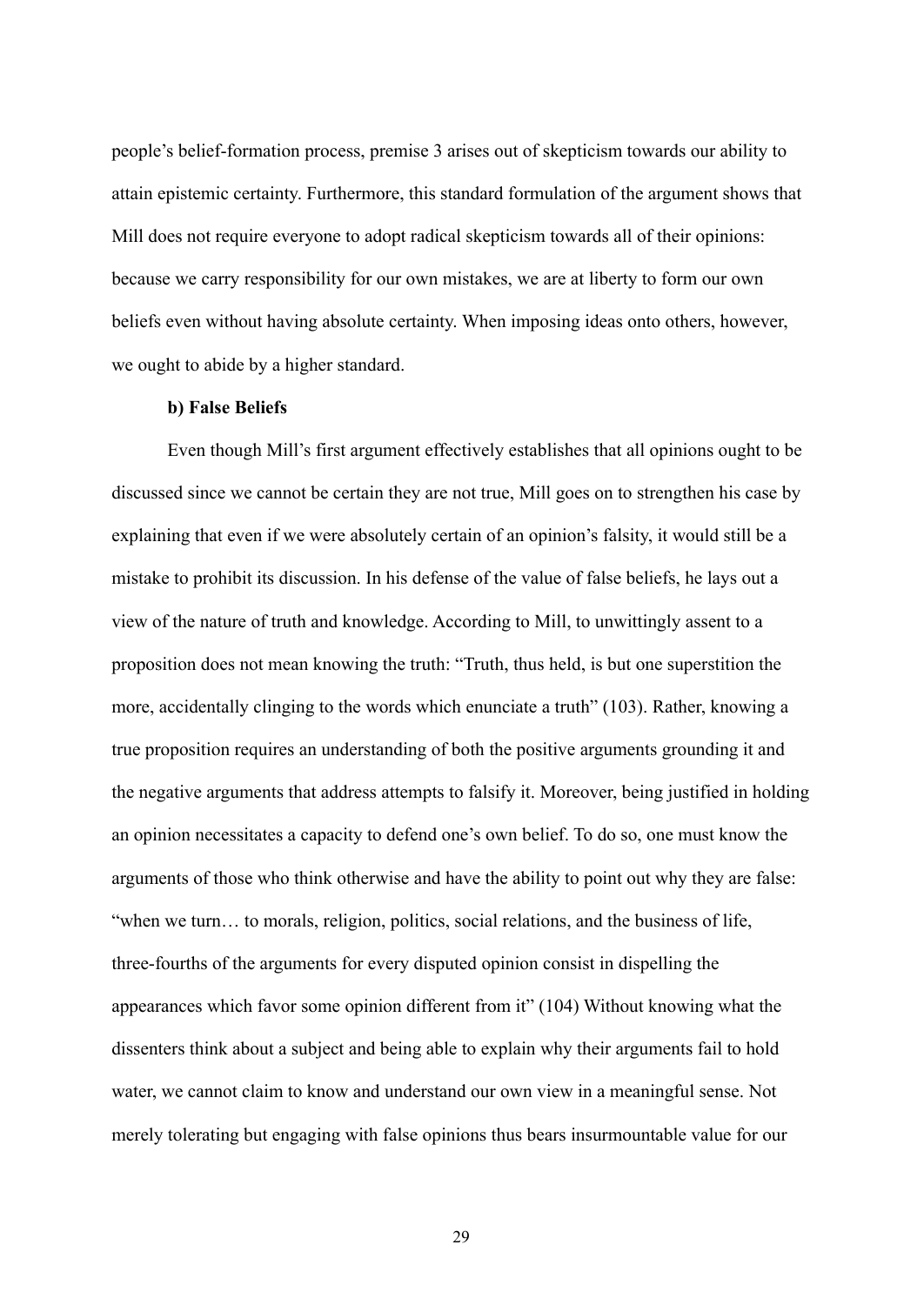own intellectual prowess: "So essential is this discipline to a real understanding of moral and human subjects, that if opponents of all important truths do not exist, it is indispensable to imagine them, and supply them with the strongest arguments which the most skilful devil's advocate can conjure up" (105). Therefore, even if we are certain a view is false, we ought not to censor it as its falsity helps us better to understand the truth.

#### **c) Partial Truths**

To conclusively establish the importance of free discussion, Mill offers a third argument that supports the value of partial truths. He argues that opinions rather than being true or false often fall into the gray area of partial truths: "when the conflicting doctrines, instead of being one true and the other false, share the truth between them; and the nonconforming opinion is needed to supply the remainder of truth, of which the received doctrine embodies only a part" (112). Speaking of degrees of trueness might seem like an illegitimate epistemological move and it is not what Mill is doing. Rather, Mill recognizes that people's views and opinions on complex issues are made up of a bundle of propositions which rarely contain no falsehoods. Since our faculties of judgment necessarily depend only on the limited number of facts and experience known to us, we are prone to error. To escape biases of subjectivity and attain anything close to objective knowledge, we must thus consult others and through their testimony access data that helps us reach a better judgment. Precisely our epistemic codependence leads Mill to argue that any opinion—especially the non-conformist one—ought to be freely discussed as it may contain a nugget of truth that we would otherwise have overlooked: "every opinion which embodies somewhat of the portion of truth which the common opinion omits, ought to be considered precious, with whatever amount of error and confusion that truth may be blended" (112). If we honestly examine our faculties of reason and consider them alongside the immeasurable totality of what there is to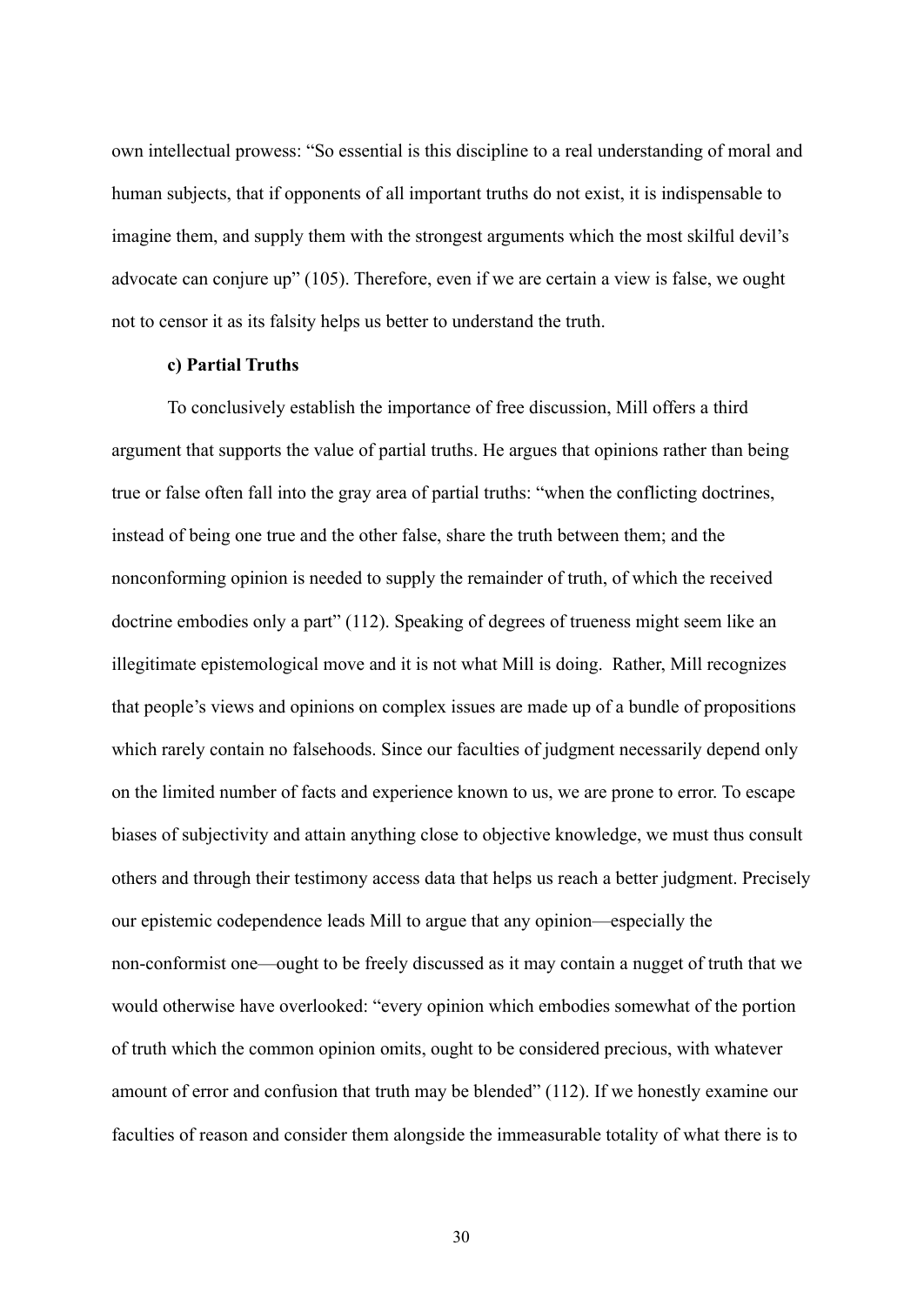know, we can appreciate the folly of discarding any fragment of truth merely because it comes wrapped in falsehoods.

#### **III. An Overview**

Mill may have risen to such prominence through defending free expression precisely because he skilfully integrates both the instrumental and intrinsic reasons for the value of free expression. He offers a compelling analysis of the fundamental nature of expression that presents expression as more than a mere other-regarding attempt at communication and establishes its role in enabling individuals to think for themselves and have rich internal lives. As such, Mill offers a reinforced and upgraded version of the Lockean view since he emphasizes not merely the intrinsic value of being able to speak freely, but also the worth of being exposed to various opinions of others. Furthermore, Mill's view presents an upgrade to the historical arguments that recognize merely the instrumental worth of free expression. Whereas the Greeks already viewed discussion as a way to improve decision-making, their eagerness to shout down and condemn non-conforming views demonstrates an absence of appreciation for dissenting voices. By defending the didactical value of falsities and partial truths, Mill puts together a case for embracing free expression that transcends historical boundaries as it proves itself as relevant now as it would have been in Mill's, Locke's, or ancient times.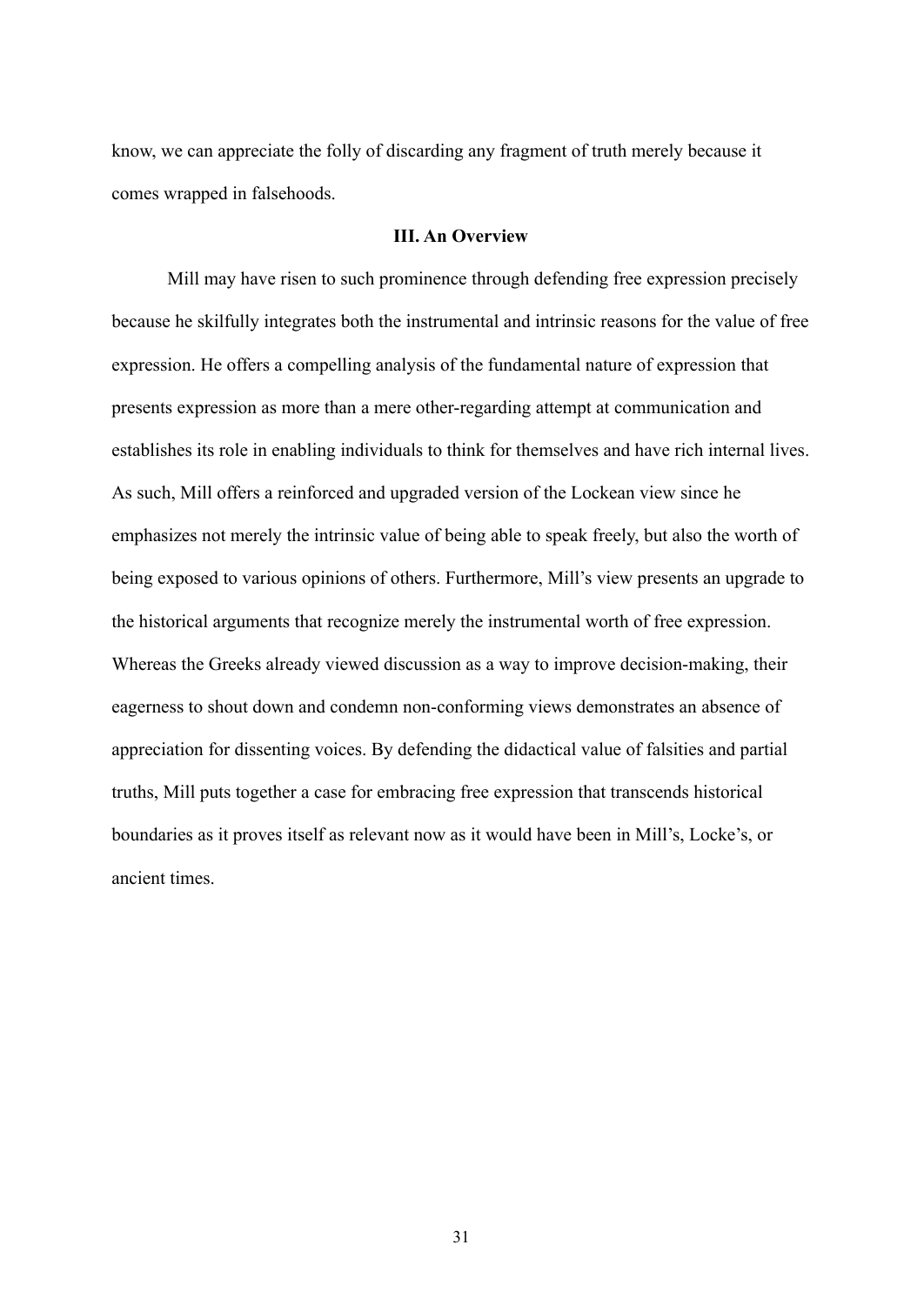#### **B. Freedom of Expression from an Evolutionary Perspective**

<span id="page-32-0"></span>Various arguments in favor of freedom of expression in the history of philosophy successfully establish the importance of said liberty for the functioning of our democracies, societies, and minds. However, the importance of free expression is not exhausted by considerations from humanists and social scientists. Considering how evolutionary principles apply to freedom of expression grants us a deeper understanding of the value and the dangers of freeing speech. It leads us to a rather shocking conclusion that the progress of the human species and to an extent our survival depends on freedom of expression. After explaining the theory grounding this section, I will examine how the principle of natural selection and multi-level selection theory apply to ideas and argue that they both suggest that it is in our interest to allow for variability of ideas. I will then address considerations from memetics as a potential reason for censorship. Memetics will lead me to refine my conclusion by proposing that valuing variability of ideas is of much greater evolutionary value to us if paired with deliberate efforts to promote a widespread use of truth-discernment techniques.

In daring to think about freedom of expression from an evolutionary perspective, I am implicitly asserting that evolution has a say in what has traditionally been perceived as a legal or philosophical rather than a scientific topic. My writing leans on the fundamental conjecture of universal Darwinism proposed by Richard Dawkins: natural selection does not merely work on genes, but on any imperfect replicator (Dawkins). In other words, anything that replicates in a way that sometimes by accident or deliberately generates multiple versions of itself evolves overtime because the principle of selection favors its more successful versions. Success of imperfect replicators consists of their ability to spread in their environment, thus maximizing their own survival. Applying the selective principle known in evolutionary theory as natural selection to reproducing things other than genes generates interesting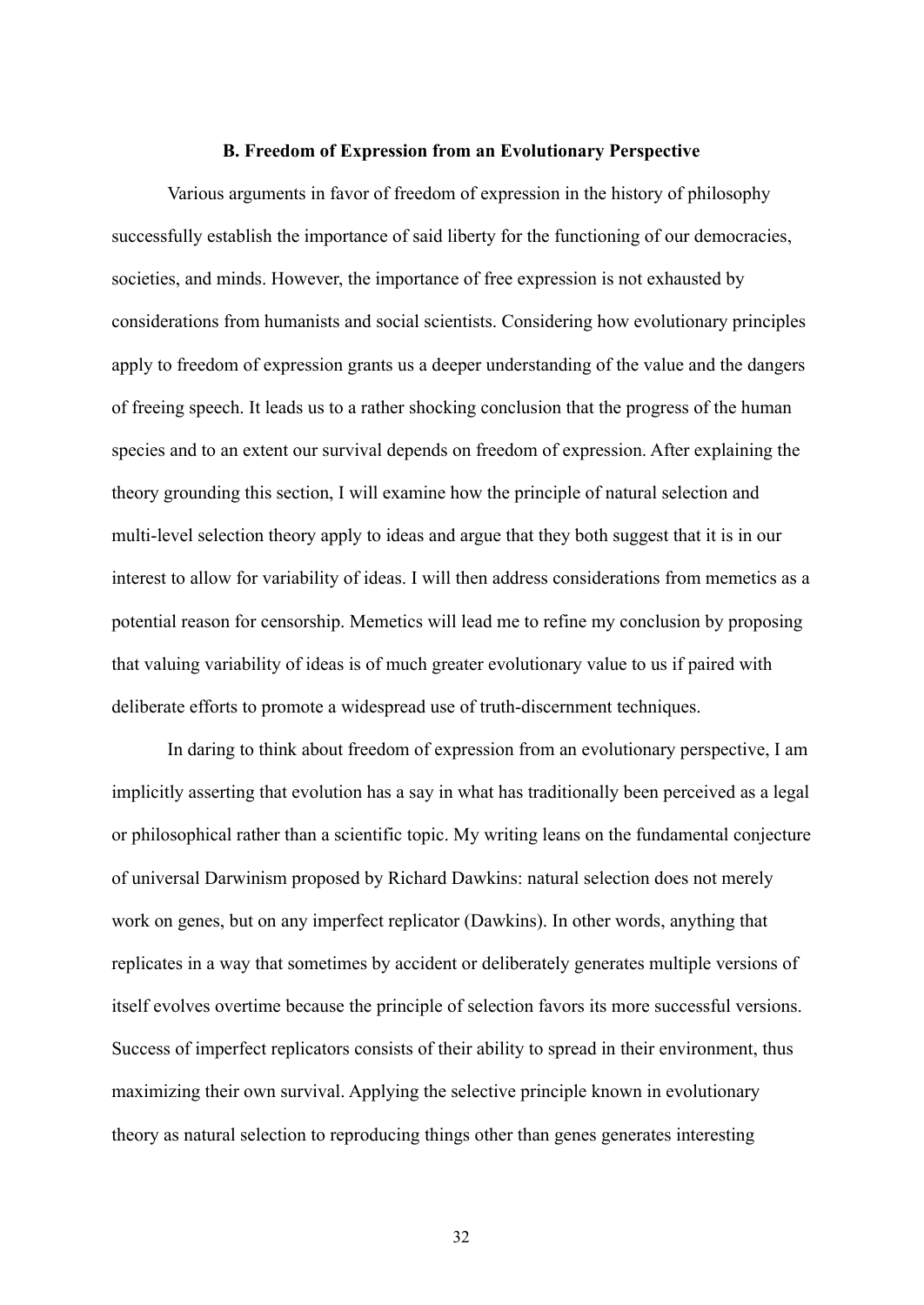theories about the development of various aspects of human culture. With the help of universal Darwinism, we can for example explain why ice cream became a sweet rather than a savory dish, why Facebook did better in drawing in users than MySpace, or why Beyonce's music attracts more listeners than Stravinsky. Today, however, I aim to apply evolutionary principles to ideas. Indeed, unlike genes, ideas do not replicate themselves only in passing from one generation to another but rather spread to anyone listening to or reading their expression. They mutate because of our faulty memories and our tendency to knowingly or unknowingly adjust ideas to our worldviews before sharing them further. Because they replicate and mutate, however, they are according to universal Darwinism subject to natural selection.

The most straightforward way of applying natural selection to ideas suggests that just as genes, the ideas selected for are the ones that best contribute to their survival. Because we are the vehicles of an idea's replication, our survival increases the chances of us replicating the idea, thereby often rendering the most replicated ideas the ones that most contribute to our survival as well. The link between the replicatory success of an idea and its contribution to our survival can be easily seen in simple examples, for example, in lessons commonly taught to children such as that you ought to be careful when interacting with strangers. Similar trend lies in the successful spread of ideas about effective wound-treatment after the discovery of the connection between lack of hygiene and infections. Many such ideas considered as common knowledge made their way into our mental inventories because the truths that they communicate such as "stranger danger" and "germs bad" directly contribute to our survival. At first glance, it might seem that ideas selected for are mostly the ones communicating something true about our environment—to best adapt and survive, we must after all know the truth about the conditions putting us in danger. However, while a great deal of ideas aids us in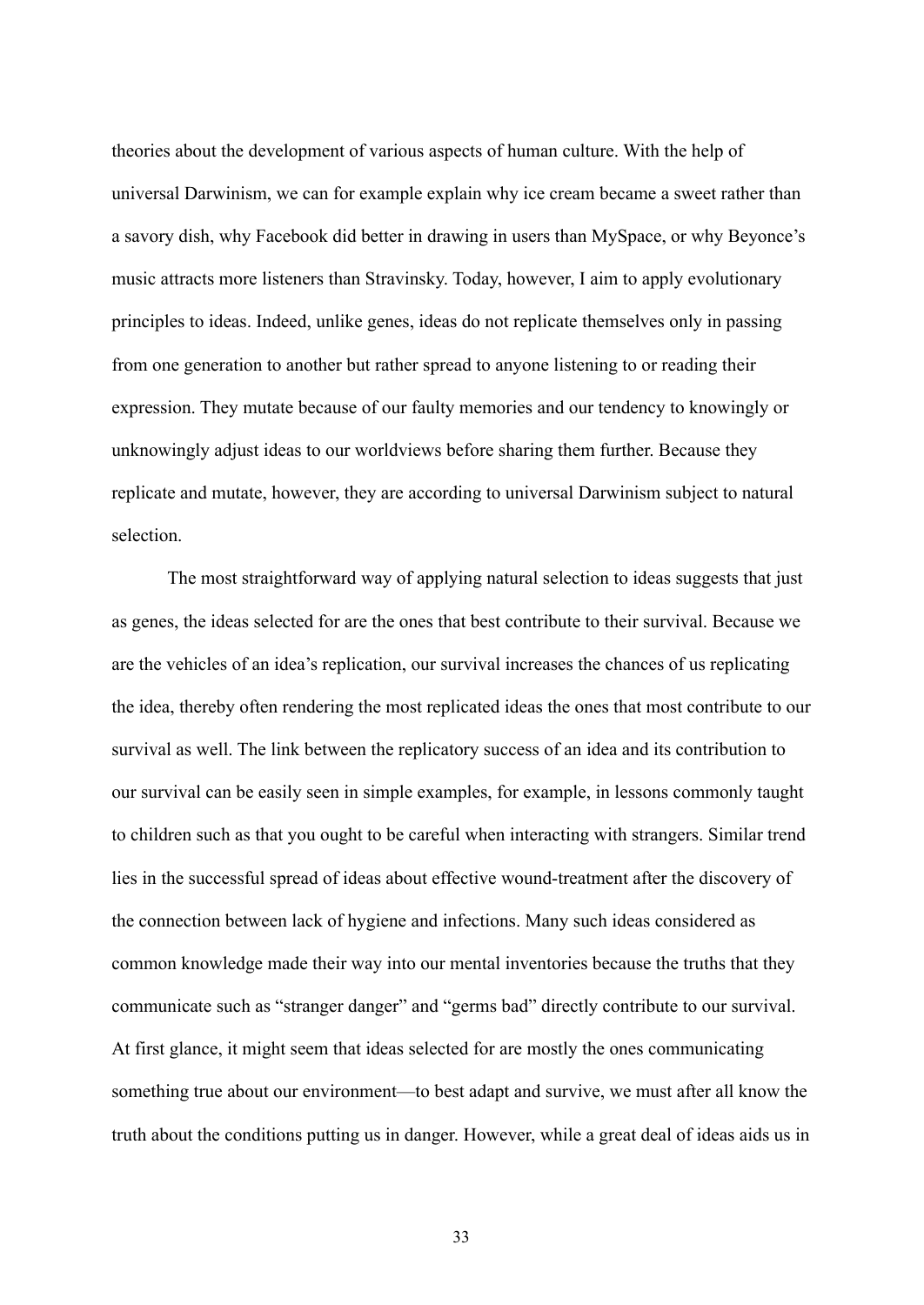surviving because they are true, there are many equally helpful, successfully replicating ideas that are quite likely false. For example, most of us hold certain ideas about ourselves and our loved ones as having value, being important, and significant even though we and our loved ones are likely to be at the best average or unremarkable and at the worst downright unsuccessful at most things we do. Ideas about afterlife and divinity occupy a similar function of motivating us to keep living regardless of their truth status. In brief, natural selection is no Galileo dedicated to discovering the truth, the whole truth, and nothing but the truth. On the contrary, the process of natural selection at an individual level discriminates against ideas for their utility rather than their truth.

To establish the importance of increasing the variability of ideas for discovering truth, we must shift the focus of our analysis and examine the way natural selection of ideas operates on a group level. There are plenty of ideas that stick around even though they do not directly contribute to an individual's survival such as the beliefs that we must fulfill our civic duties, ought to feel guilty if we kill a stranger, or that everyone should study arithmetic. To explain the presence of such sentiments we must apply the Multilevel Selection theory that claims that natural selection does not merely select for ideas and genes in as far as they increase the survivability of an individual, but also in as far they increase the survivability of a groups because "groups are most successful (and, thus, able to accomplish their goals and outcompete other groups) when they are able to suppress self-serving behavior that harms the group and to encourage cooperative and altruistic behavior that serves the group" (Seaman & Wilson, 1029). In other words, prosocial behavior and sentiments occur so frequently because belonging to a successful group bolsters an individual's (and his genes') chances of survival and reproduction to a greater extent than endowing the individual with good genes and letting him fend for himself.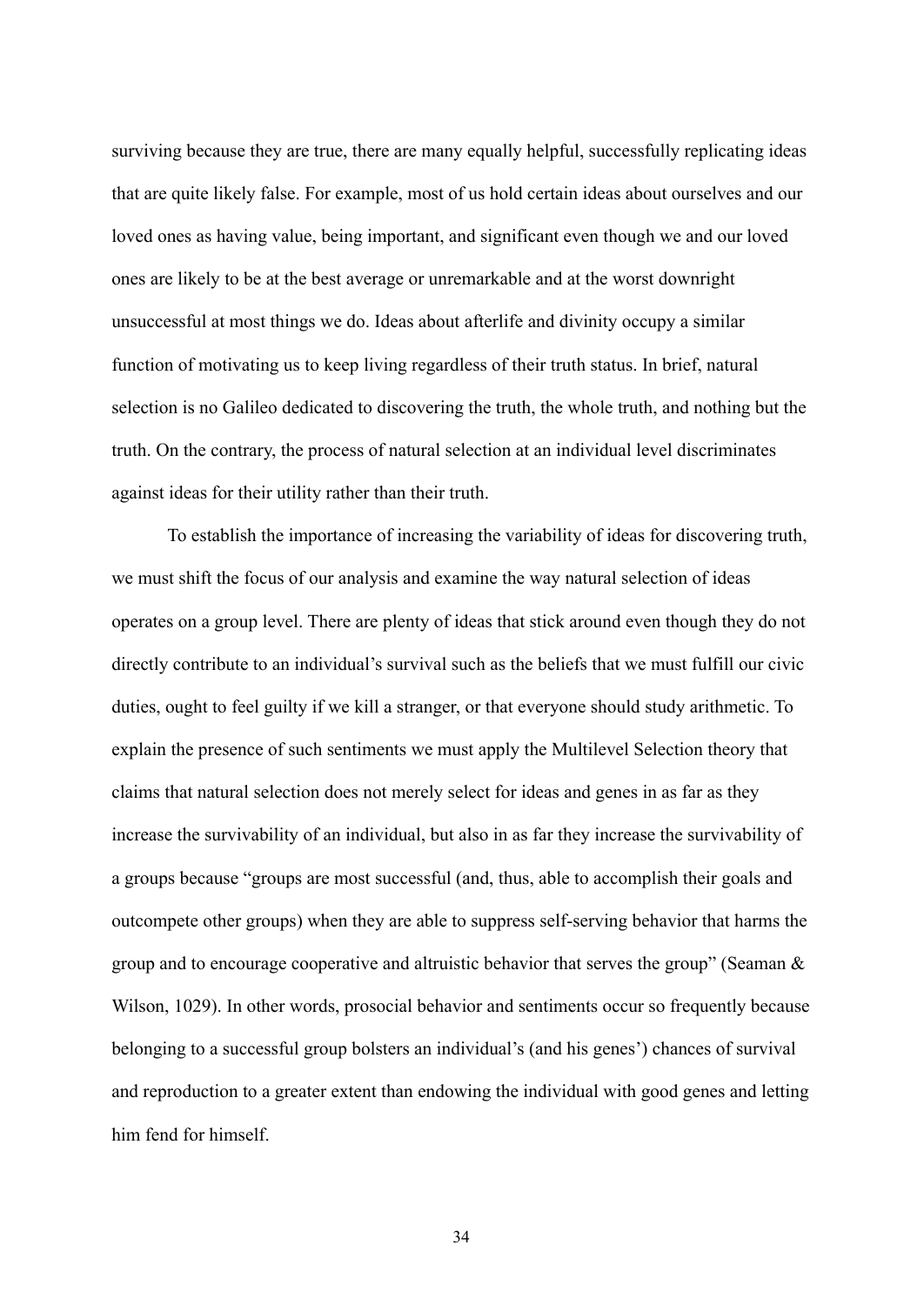Initially, it may seem that prosocial ideas that survive because they contribute to the survival of a group are subject to the same kinds of epistemic concerns as the one contributing to an individual's survival—natural selection again selects for what is useful rather than what is true. However, on a group level much worse long-term evolutionary consequences await groups entertaining false beliefs. For example, a cluster of ideas very popular amongst Shakers, an 18th century American sect, bade people that they all ought to live in celibacy. Unsurprisingly, Shakers and their ideas became virtually extinct. I do not mean to imply that all groups that face evolutionary failure and go extinct do so due to epistemic error, nor that all the victors of history were right. My proposal is much more modest, namely that because extinction on a group level often comes as a result of lacking important information, there is a deep-set evolutionary incentive for groups to attain the knowledge of truth. Healing illnesses, defeating enemies, and ensuring resources for survival all depend on knowledge and without a doubt increase a group's reproductive fitness. Because of such high stakes, groups tend to develop systematic methodologies of storing and propagating knowledge that we refer to as science and education. Steve Stewart-Williams in *The Ape that Understood the Universe* supports such a conclusion by describing the development of science as "an evolutionary process within the realm of ideas," (229) one depending on the Darwinian principles of variation and selection. He outlines the reasons which suggest that natural selection because of the way it functions on a group level enables a spontaneous development a collective truth-producing mechanism:

"Scientists propose competing theories about the nature of the universe (variation), and then cull those theories that don't match what they see in the world and in the lab (selection)…. In effect, the scientific method establishes a struggle for existence among theories, which results ultimately in the survival of the fittest theories: those that best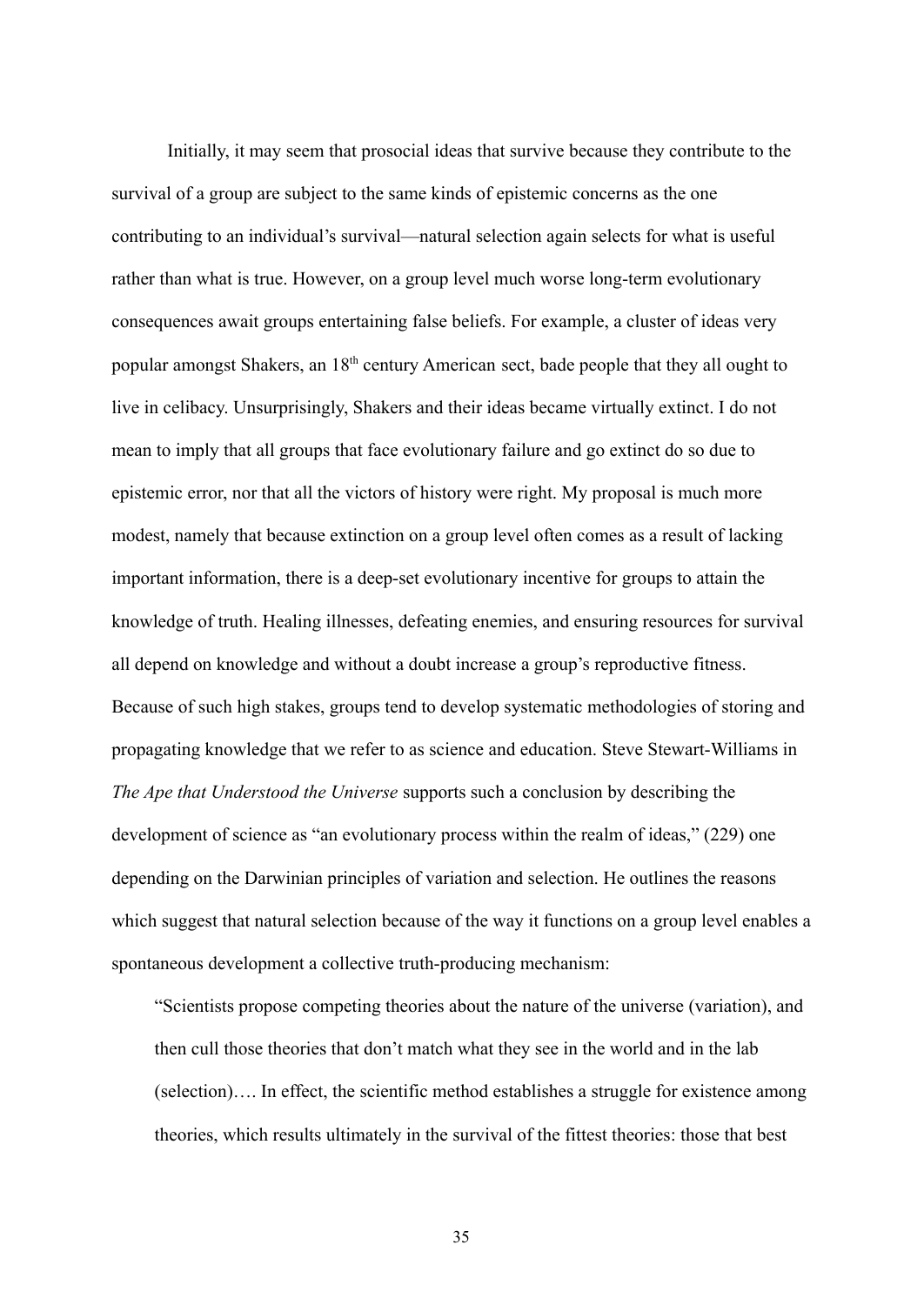explain the facts. The end result is that our theories evolve – step by slow step – toward greater and greater accuracy" (229)

If on a group level natural selection selects for ideas that promote the survivability of the group and the survivability of the group is on the most part dependent on the group's ability to acquire true beliefs, then letting selection run its course ought to gradually bring us to the truth. The best way to contribute to our group's evolutionary success is to aid it in its quest for truth by freely and abundantly generating a wide variety of ideas so that the best ones can be selected for. Freedom of expression ensures variability which gives natural selection more to choose from thus ensuring that the best ideas come to light. Huzzah for freedom of expression!

Before I pull out the champagne and toast to the health and longevity of ideas in support of freedom of expression, however, I must face a serious complication without which my argument has little practical application. Namely, there are ideas that are so good at spreading themselves within a group that they are favored by natural selection simply because of their circulatory success. I will follow the terminology Dawkins introduces in *The Selfish Gene* (1976) and call ideas or units of culture selected for their success in "selfishly" propagating themselves memes. In words of Stewart-Williams, memetics forwards the idea "that, like genes, memes are subject to natural selection, and that selection favors "selfish" memes—memes that, through accident or design, are good at getting themselves replicated and keeping themselves in circulation in the culture" (222). If ideas most widespread and alive at any given time may have been selected not for how much they help us in survival, neither for how true they are, but for how infectiously and rapidly they spread through an existing population that presents a problem for the freedom of expression argument–the most fashionable rather than the truest idea wins. Selfish memes are the equivalent of crocs clogs: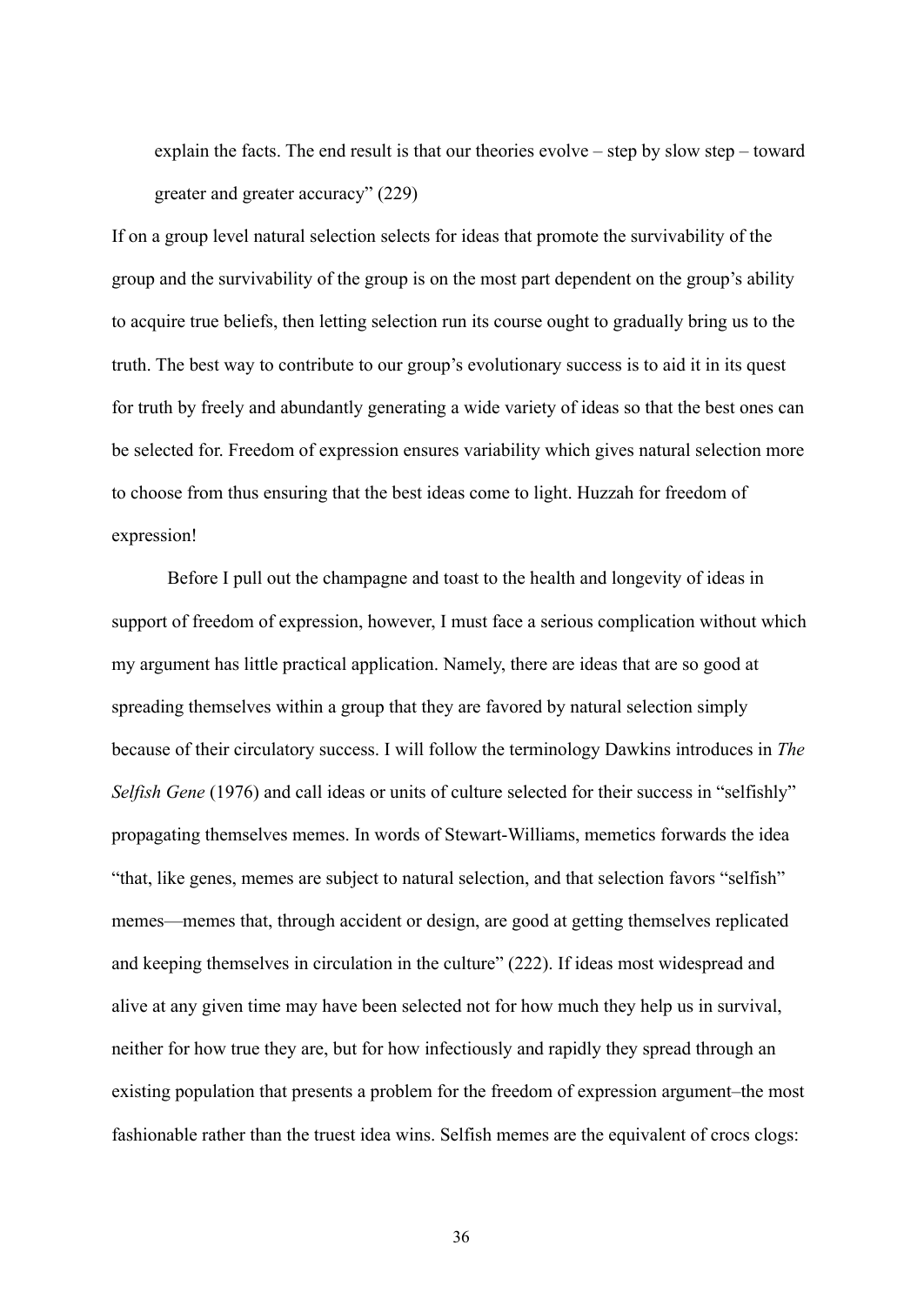crocs were extremely popular within certain groups in the past decade. Their popularity, however, cannot be attributed to them bringing a revolutionary advantage into the shoe industry—breathable and durable shoes have existed before and after. Moreover, they are in no way aesthetically pleasing (beauty in this analogy serves as the truth of the fashion industry). They were a fleeting fashion trend that enjoyed its five minutes of fame because of good marketing and a certain quality that in a correct historic moment succeeded in infecting the minds of consumers with the idea that they must buy a pair. Like Crocs clogs, some selfish memes with little epistemic or survival value become popular merely due to being infectious enough at a certain historic moment. They range from harmless but deeply erroneous value judgements such as "buying my friend a pair of crocs is a great idea," to more serious misconceptions such as "all women are bad at mathematics, chess, and leadership," and lastly include selfish memes with horrific consequences such as the super-spreading ideas that paved the way for the Holocaust in the  $20<sup>th</sup>$  century. Threatened by such infectious and potentially harmful memes, we cannot rely simply on increasing the variability of ideas and letting natural selection bring us to truth.

Indeed, we cannot. While some may see selfish memes as a reason for censorship, however, I argue that controlling memetic evolution with educational techniques is by far the better way. For as long as we have lived and competed as groups, we have developed techniques for truth-discernment that help contain and prevent spreads of selfish memes. Stewart-Williams refers to these as "cultural mechanisms that reliably favor truth over catchiness" and lists "critical thinking, careful observation, peer review, open discussion, independent replication, and the rejection of authority, tradition, and revelation as reliable sources of knowledge" (268). The scientific method as the culmination of such techniques therefore helps us curb the reign of selfish memes and stick to the truth. The promotion of the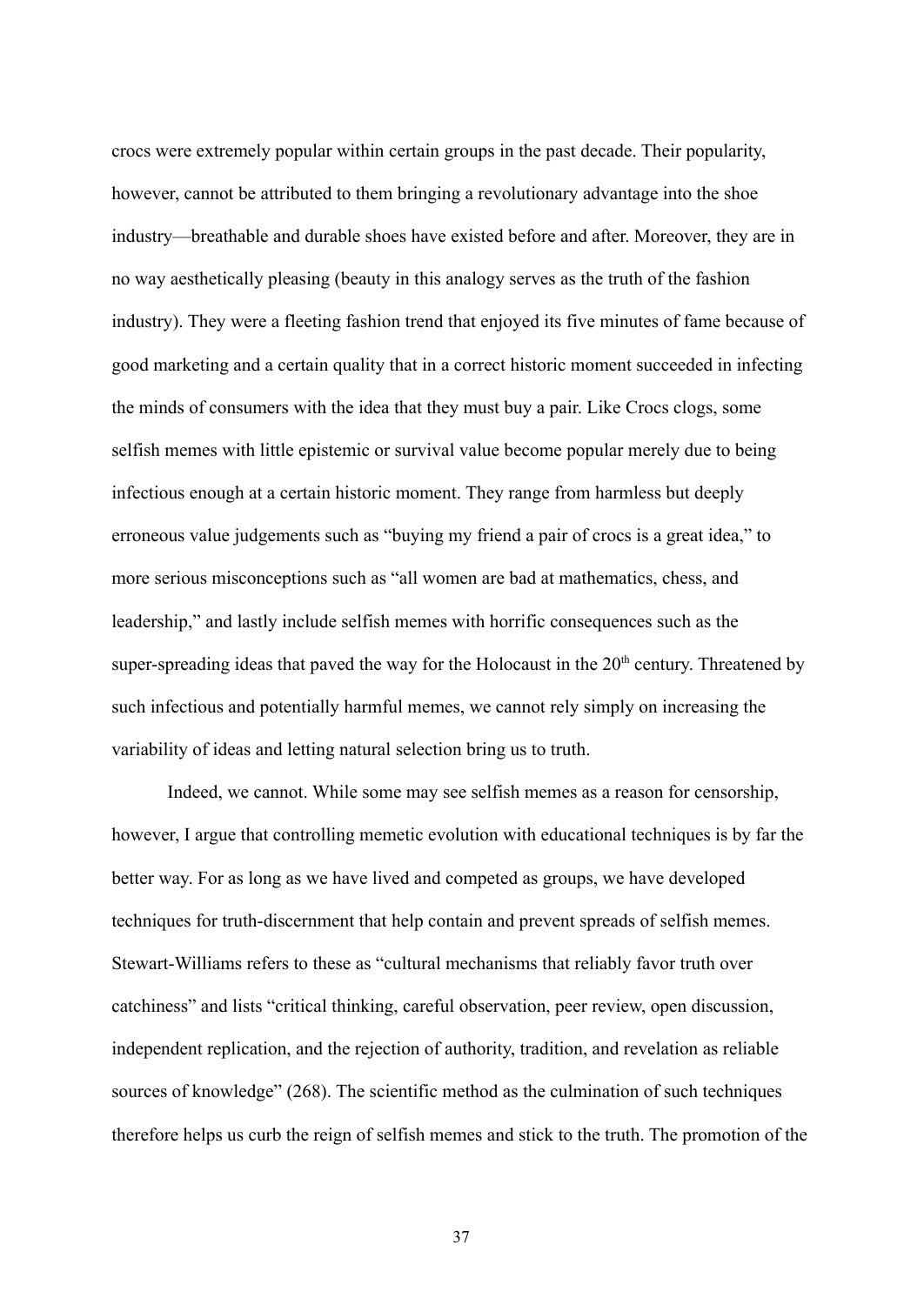scientific method through education best helps us to stay on the evolutionary track of survival and truth and prevents selfish memes from slowing us down or drawing us into extinction. Fighting selfish memes with education is preferable to censoring them because censorship leaves their infectious nature and spreading potential intact. Education, on the other hand, by revealing the vacuous selfishness of a selfish meme damages its capacity to spread. By reminding us we have a vested interest in pursuing truth, the scientific method gives us the motivation and the skills necessary for controlling the evolution of ideas in our society.

We need freedom of expression to give our pool of ideas sufficient variability so that the most useful and the truest ideas can come to light. However, since every vessel of ideas has the potential to succumb to harmful yet superspreading kinds of selfish memes, we need to pair freedom of expression with vested efforts to help thinkers acquire the skills necessary for applying the scientific method to separating truth from falsity. We may even be evolutionarily inclined to develop reliable truth-discernment techniques overtime whether or not we consciously pursue it: recent analyses of historical examples (Henrich, 2022) and experimental studies (Thompson et al., 2022) support the notion that evolutionary principles of variation and selection play important roles in developing, filtering, and preserving complex human knowledge systems. Whether it develops spontaneously or not, careful, analytical, and evidence-based reasoning is necessary for the success of our species as it helps us cripple the spreading mechanisms of infectious but false ideas while increasing the evolutionary success of the truth. Censorship merely shuts our eyes to the threat of infectious and false ideas and drives them underground where they await favorable historic circumstances in which they will once again wreak havoc on humankind.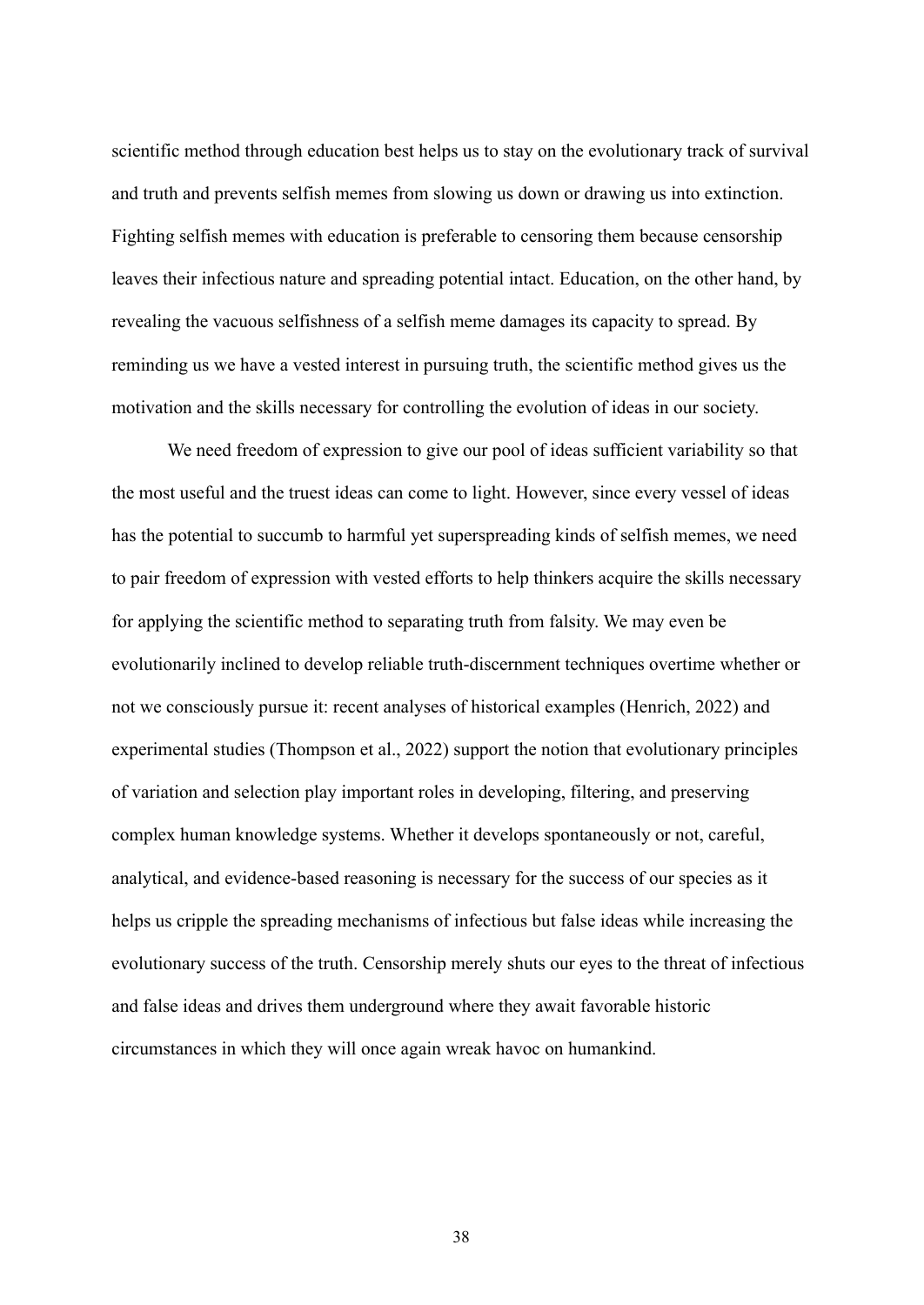## **PART 2: WHY EXPRESSION IS DIFFICULT TO REGULATE**

### **A. A Brief Overview of Legal Restrictions of Expression**

### **1. International Law**

On an international level, freedom of expression and its limitations are outlined in Articles 19 and 20 of the International Covenant on Civil and Political Rights (ICCPR). According to Article 19 of ICCPR, freedom of expression "carries with it special duties and responsibilities" and thus may be restricted but only by restrictions that "are provided by law and are necessary," namely "for respect of the rights or reputations of others" and "for the protection of national security or of public order, or of public health or morals" (TWG, 4). Even though some may argue that Article 19 in allowing restrictions of expression to protect public morals might already be too expansive, Article 20 goes even further as it requires the prohibition of "any advocacy of national, racial or religious hatred that constitutes incitement to discrimination, hostility or violence" (TWG, 7). Among the ICCPR's signatories, US, Belgium, and Denmark have made reservations with respect to Article 20, US on the grounds of it being unconstitutional. The ICCPR has the United Nations Human Rights Committee to oversee its implementation. As a report of the Transatlantic Working Group points out, however, the US in particular "tends to be relatively non-receptive to the influence of international law" (TWG, 4).

## **2. The United States**

The US is unreceptive to international law when it comes to freedom of expression because in no other country expression is as protected as it is in the US with the First Amendment. The First Amendment protects even expression deemed offensive, immoral, discriminatory, hateful, etc. In the first half of the 20<sup>th</sup> century, the Supreme Court could constitutionally punish speech that passed a bad tendency test based on English common law.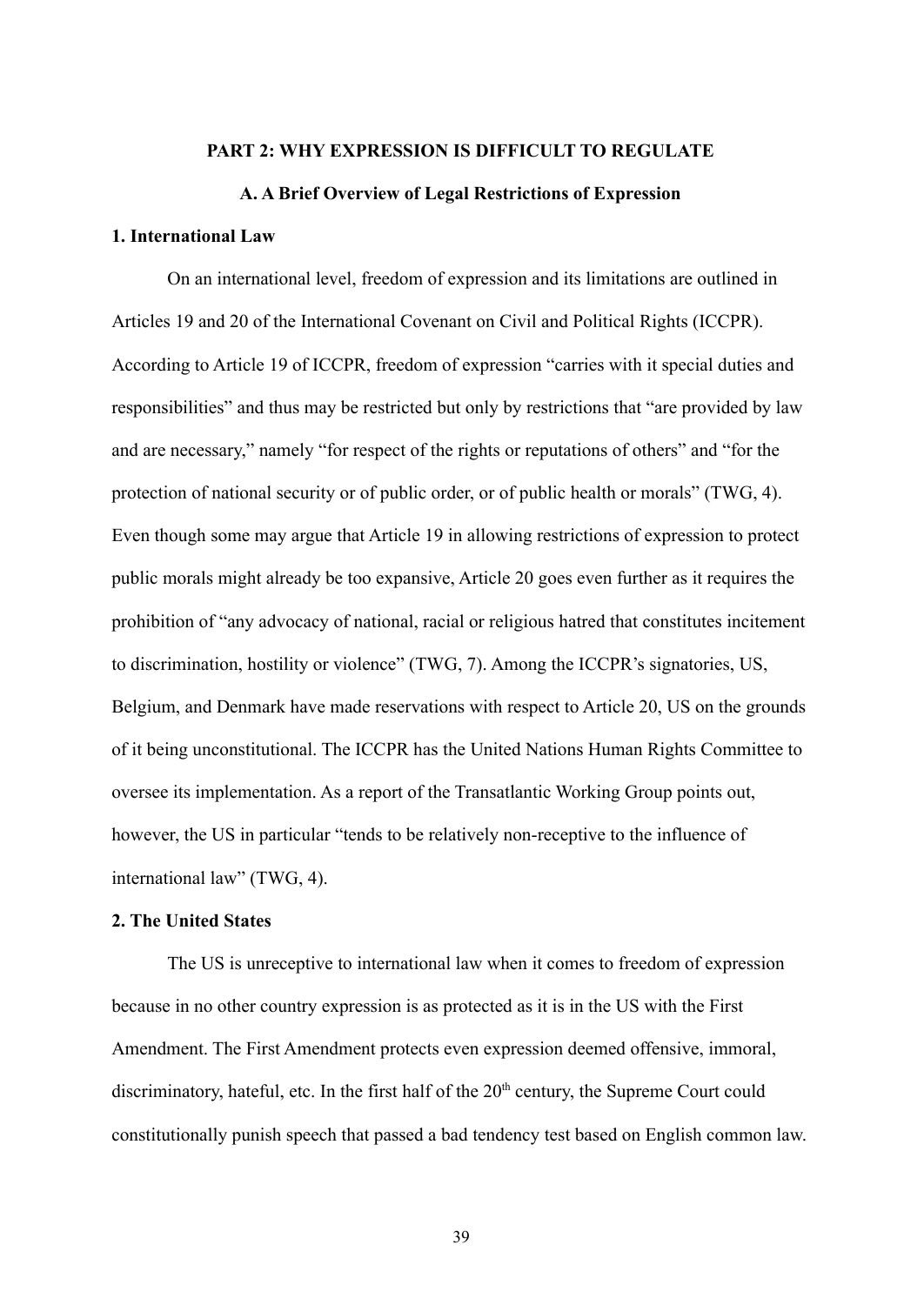It allowed the Court to punish expression on the vague notion that "the natural and probable tendency and effect of the words are such as are calculated to produce the result condemned by the statute" (Gibson). In other words, if expression has even a tendency to incite or cause illegal activity it may be stifled. In practice, the bad tendency test was used to eliminate political dissent. In mid-20<sup>th</sup> century, the bad tendency test was thus replaced with the clear and present danger test determining that it is only permissible to stifle instances of expression that in the words of Justice Oliver Wendell Holmes presents "a clear and present danger that they will bring about the substantive evils that Congress has a right to prevent" (Parker). Furthermore, laws restricting speech such as for example libel and slander laws must abide by the viewpoint neutrality principle that prohibits laws from discriminating against speech based on it containing a subject matter that governmental officials disfavor.

### **3. The European Union**

In the EU, the laws restricting expression vary from country to country. Nevertheless, Article 10 of the European Convention of Human Rights (ECHR) protects free expression and like ICCPR emphasizes that the exercise of free expression "carries with it duties and responsibilities" and as such may be restricted "in the interests of national security, territorial integrity or public safety, for the prevention of disorder or crime, for the protection of health or morals, for the protection of the reputation or rights of others, for preventing the disclosure of information received in confidence, or for maintaining the authority and impartiality of the judiciary" (TWG, 5). ECHR provides a lot of grounds for limiting expression with a lot of vague diction and the trend improves little in the regulation of individual member states.

A 2017 report of ARTICLE 19, for example, looked at the legal framework and practices related to 'hate speech' regulation in Austria, Germany, Hungary, Italy, Poland and the UK. They have found "widespread deficiencies" in national regulatory frameworks from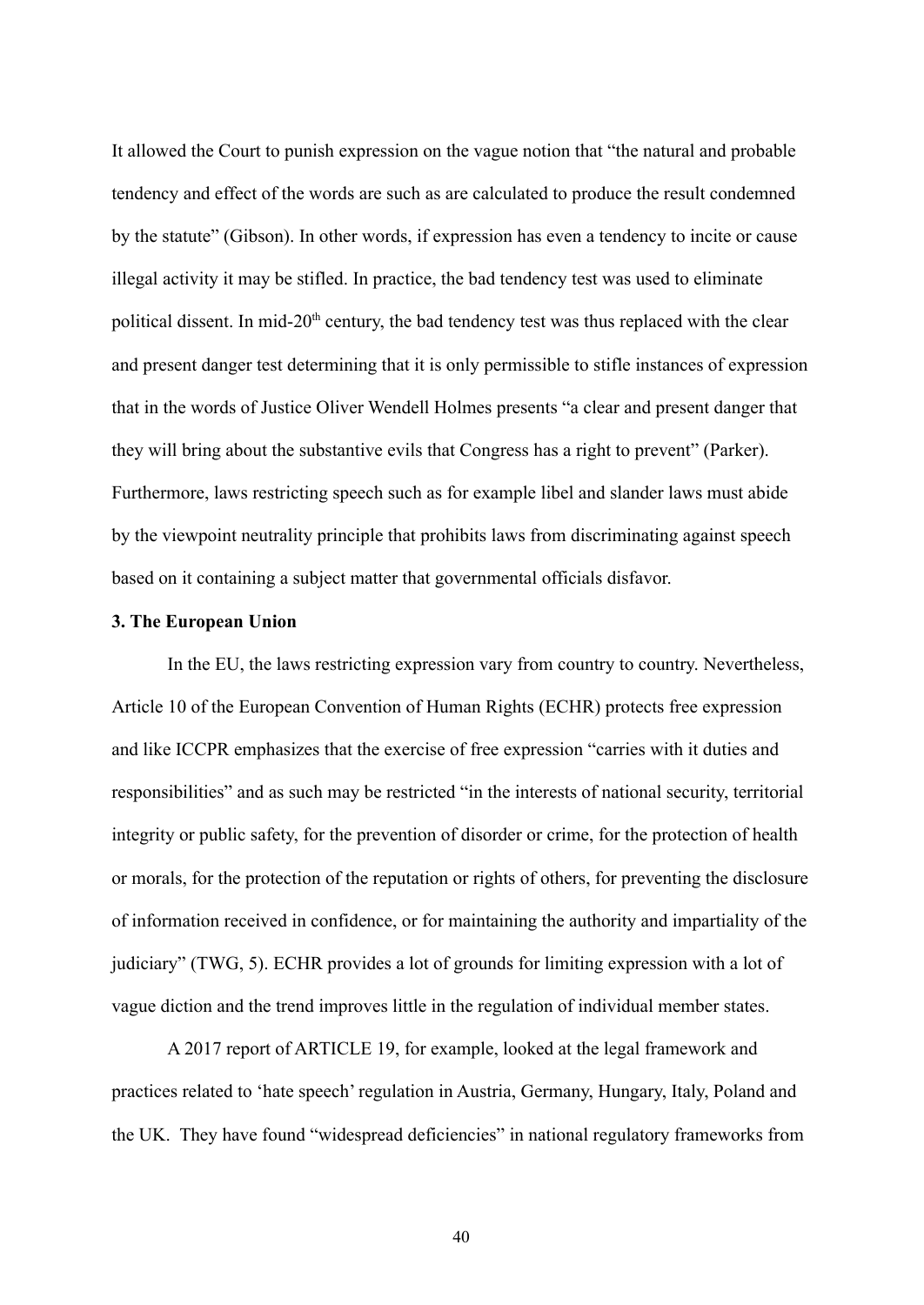issues with their "compatibility with applicable international freedom of expression standards" to "inconsistencies in the application of existing legislation" (4). The flaws in legislation, according to the report writers, have serious consequences as they "render the legal framework open to political abuse, including against precisely those minority groups that the law should protect" (4). While in the US, some voice complaints and frustration at the First Amendment for too narrowly construing conditions of expression restriction, the EU's frustration has largely to do either with laws restricting too much speech or restricting speech in an unfair, politically-motivated way.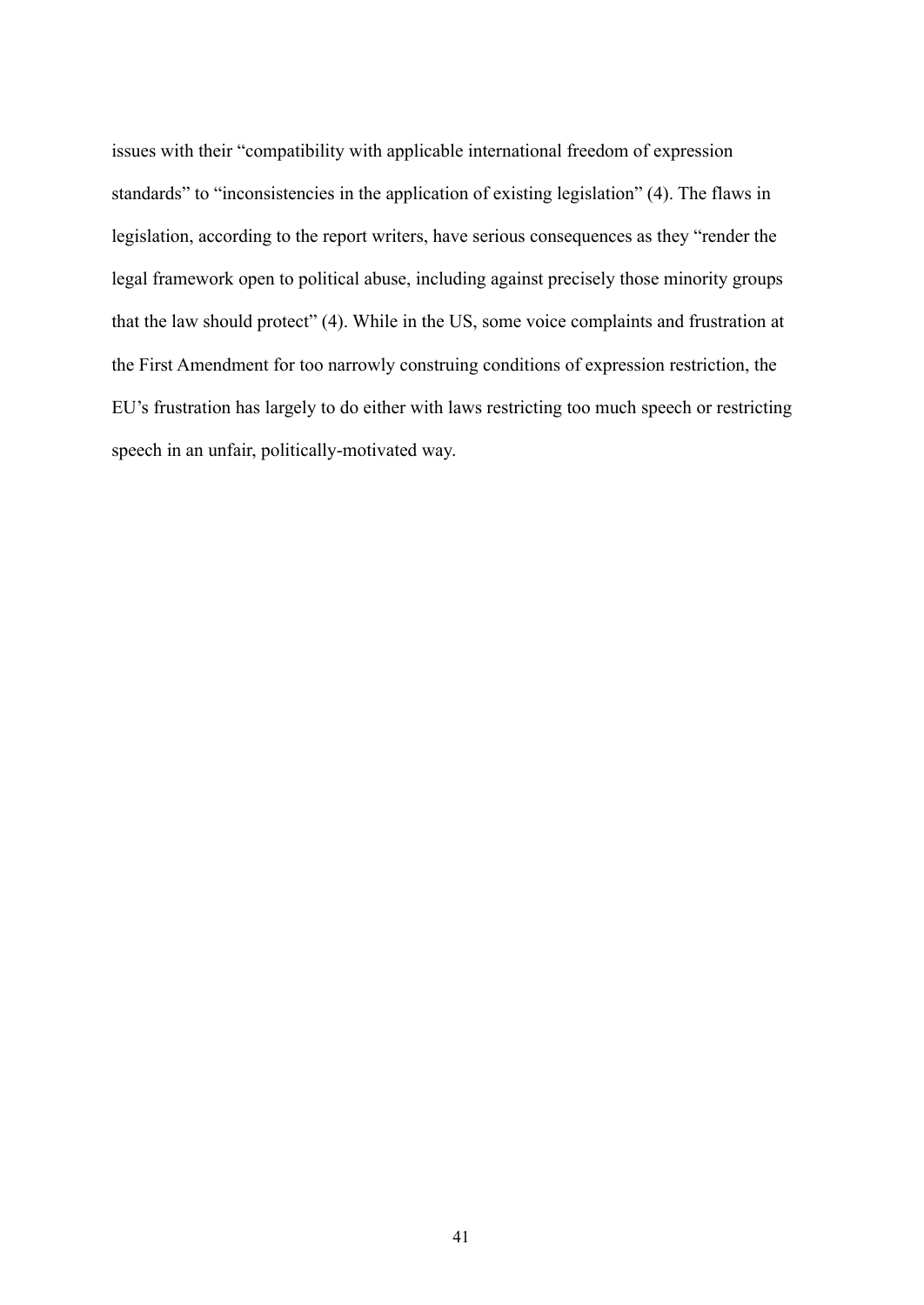### **B. What Speech Regulation Should Look Like**

The biggest difference between the US and EU speech regulation are the grounds upon which regulation is permitted. Even the most stringent defendants of freedom of speech agree that expression ought to be restricted when its restriction prevents a directly caused and significantly pernicious harm—such a standard is reflected in the clear and present danger test. While there is disagreement on what kind of expression qualifies for restriction on such grounds, it tends to focus on the prevention of serious harm. Many, however, believe that not only harmful but offensive and hateful speech warrant restriction—the most illustrative example of the latter are hate speech laws in Europe. Setting aside the question of what kind of legal practice generates most desirable results, there is a difficult theoretical discussion to have about what kind of expression warrants regulation and why. A comprehensive examination of all the factors relevant to defining the ideal limits of free expression would require a much lengthier analysis that would include topics such as the nature of language and causality, the nature and role of the government, and would posit a definitive definition of terms such as harm, offense, and hate. I will likely not be able to do justice to all the nuances of the matter. I hope, however, to offer a compelling argument for why principles regulating speech should be construed as narrowly as possible in the way more akin to Mill's Harm Principle than modern, especially European, expansive speech-regulating legislation.

I plan to examine harm, offense, and hatred as grounds for restricting expression and interrogate the main challenges that plague those who wish to define what kind of expression qualifies as harm-causing, offense-inducing, or hate-spreading in a way that warrants restriction. In discussing harm, I will build on Mill's Harm Principle to extract three standards that I will defend as both necessary and sufficient conditions for regulating speech on the grounds of either harm, offense, or hate: A. The Severity Standard, B. The Direct Causality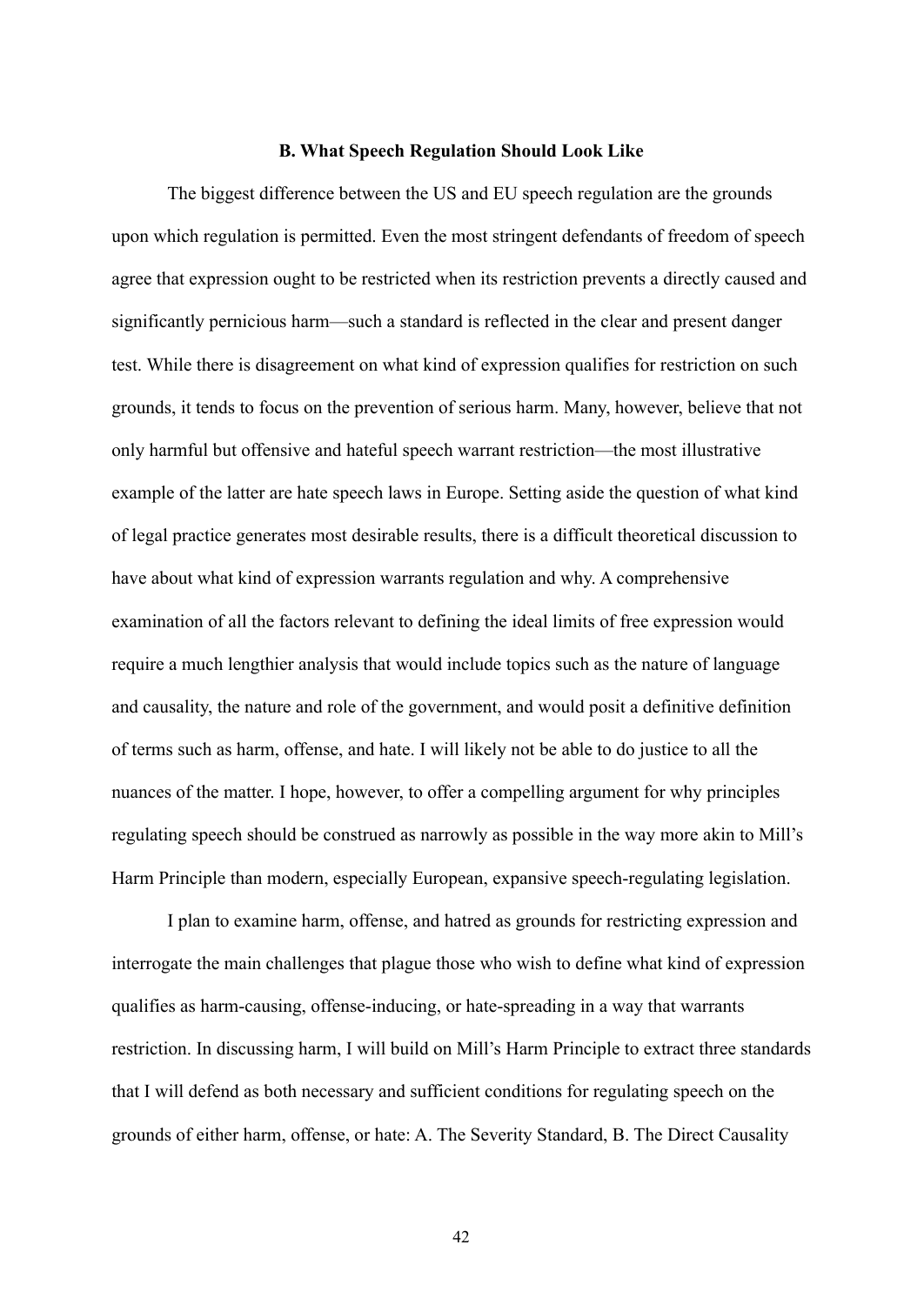Standard, and C. The Last Resort Standard. After outlining what kind of speech satisfies the three standards when it comes to harm, I will turn to offense and interrogate it through the same principles. I will first draw on Feinberg's position in *Offense to Others* to discuss the way the three standards are applicable to offense and then address an important objection that regulating offensive expression is a matter of setting community standards and does not need to fulfill such strict standards that may more sensibly apply to harmful speech. In discussing hate, I will draw inspiration from Jeremy Waldron's argument from *The Harm in Hate Speech* to make a case for justifying the regulation of expression even when it does not satisfy the Severity, Direct Causality, and Last Resort standards. I hope to demonstrate that relative to the importance of freedom of expression, only the expression satisfying the three standards warrants regulation. Any attempt to disregard or loosen up a standard becomes overinclusive and opens up the door for misapplication that leads to severe encroachments on fundamental human liberties.

# **1. Harm**

Even the most passionate advocates of free speech recognize the importance of restricting expression that leads to harm. At the beginning of *On Liberty*, for example, Mill identifies harm to others as the only valid reason for governmental interference with individual liberties: "the only purpose for which power can be rightfully exercised over any member of a civilized community, against his will, is to prevent harm to others" (80). Known as the Harm Principle, this guideline comes as a result of Mill's arguments for the value of free speech and highlights the importance of free expression—no matter how offensive, upsetting, mean, and disgraceful expression can be, it may not be infringed upon unless it causes harm to others. To apply the Harm Principle to real life situations, however, it requires further elaboration. Most importantly, its vague initial formulation calls for defining harm and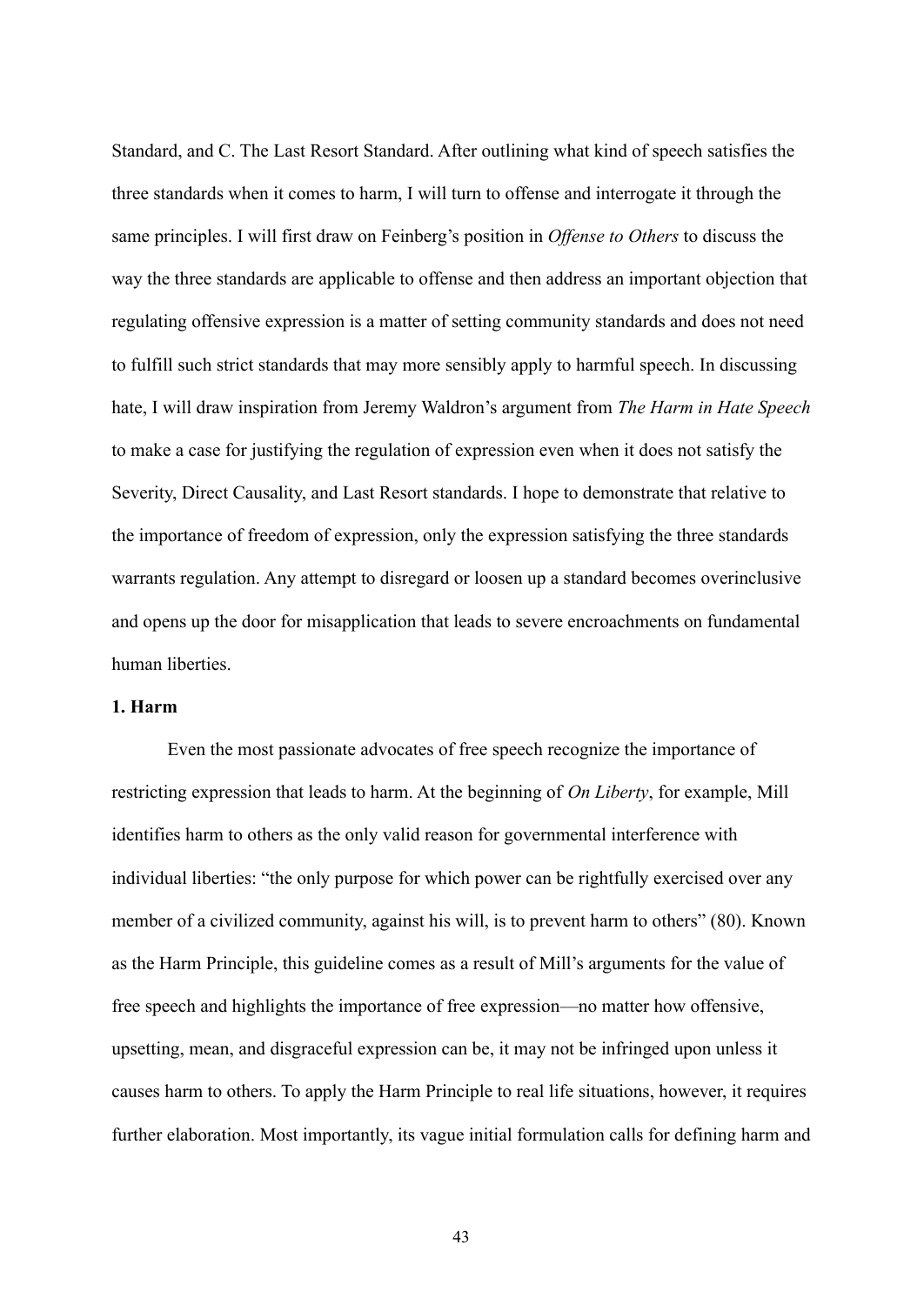for discussing what kinds of harms warrant restriction. If defined too loosely, the Harm Principle could be seen as suggesting that restriction of speech is due even if it causes only the slightest emotional discomfort i.e when a mother tells her daughter that she is behaving poorly and by doing so "hurts her feelings." If restricted too narrowly, however, it may only allow for prohibiting speech that causes an exorbitant amount of physical harm such as for example an exclamation that incites a mob to rampage. While freedom of speech is a very important liberty, it would be too inconsiderate to deny protection to victims of harsh verbal abuse or to those who suffer a less tangible harm such as serious harm to reputation inflicted by slander or libel. To strike the right balance, I will begin by discussing the definition of harm and then forward three standards for determining whether a harm caused by expression is of the kind that warrants restriction.

## **I. What Counts as Harm?**

Today we recognize several different kinds of harm. The main most clearly distinct two types are physical harm such as, for example, bodily injury and psychological harm that manifests itself in a decrease in mental health. However, there are also more abstract harms such as the previously mentioned harm to one's reputation, honor, credibility, and so forth. While the harm-types differ greatly, they all have in common the fact that the victim of harm suffers a setback to his interest. Therefore, a necessary (though perhaps not sufficient) condition for harm to occur, is a setback to the victim's interests. For example, if someone stabs me, I am harmed because before the incident I was better off with regards to my interest in bodily health. Similarly, when I undergo psychological harm, I come out of an experience worse off with regards to my interest in being of sound and stable mind.

The inclusion of psychological harm under harm has not always been thought self-evident. Mill, for example, in explaining his Harm Principle focuses mostly on the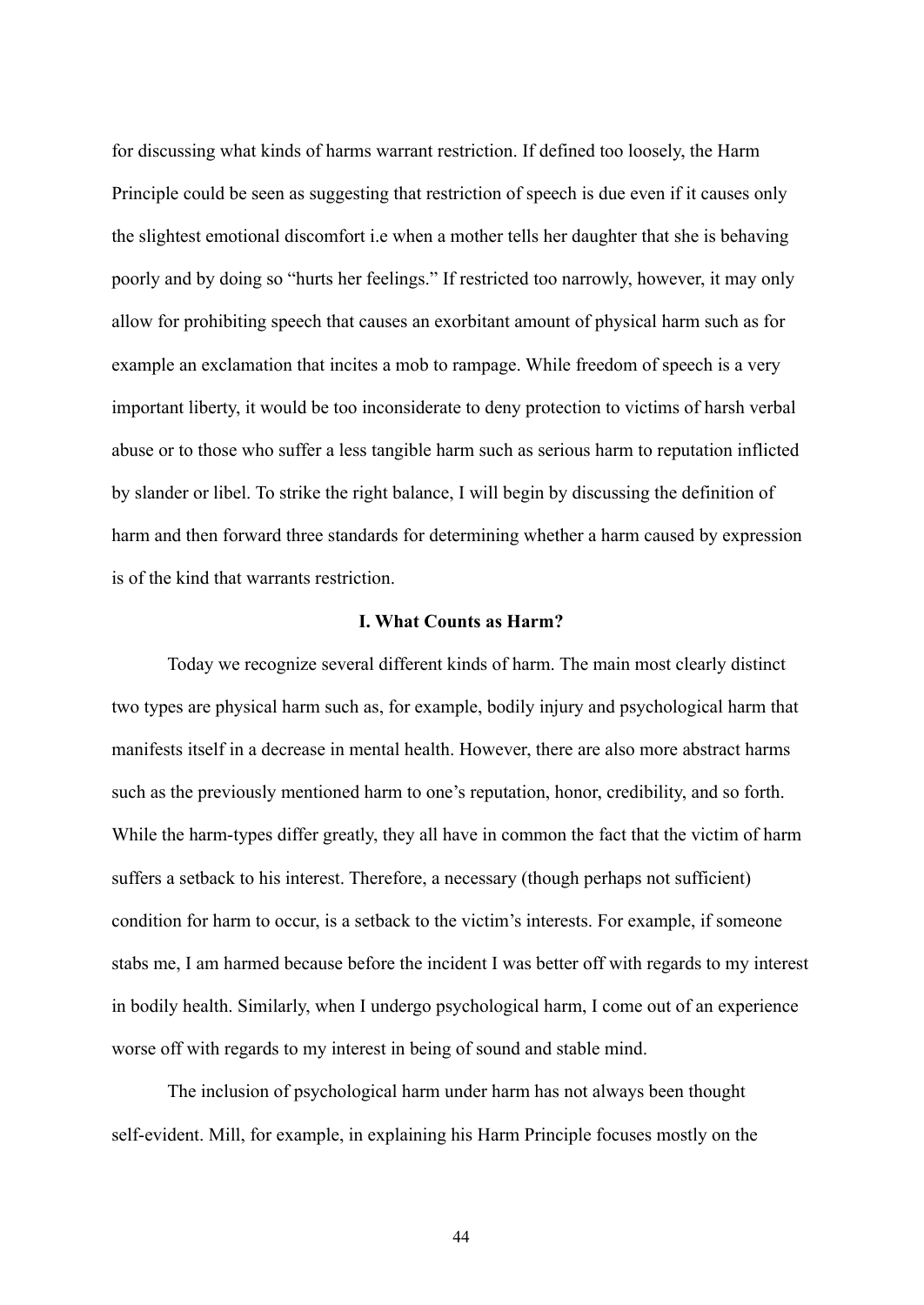occurrence of concrete, clearly recognisable physical harm. In the third chapter of *On Liberty*, Mill points out that in some circumstances, speech can no longer be protected as a mere self-regarding action: "even opinions lose their immunity, when the circumstances in which they are expressed are such as to constitute their expression a positive instigation to some mischievous act" (121). In such situations opinions become actions because it is evident from the circumstances of their expression that they do not aim to spur discussion but rather cause an action. As an example, Mill offers an expression of the opinion that "corn-dealers are starvers of the poor" (121) expressed to an excited mob in front of a corn-dealer's house. The same opinion may be printed in newspapers or brought up in a debate, however, due to the specific circumstance of its expression, it becomes as significant of a causal factor as an action would be. Because it causes an outburst of violence, expressing such an opinion violates the obligation to do no harm and may therefore be prevented or punished. In contrast, Mill is not eager to apply the Harm Principle to psychological distress caused by critique and disagreement: "if the test be offense to those whose opinion is attacked, I think experience testifies that this offense is given whenever the attack is telling and powerful" (118). Admittedly, it is unclear whether Mill does not see the Harm Principle as applicable to offense because he does not recognize psychological harm or because he merely believes that most often non-physical harm is not of sufficient severity to warrant speech-restriction. On either reading, however, the Harm Principle presents harm as a necessary but not sufficient reason for limiting speech.

### **II. What Kinds of Harm Count?**

When a harm occurs as a consequence of speech, it does not mean that said speech may be restricted. To define the conditions that expression must satisfy in order to warrant regulation, I will lay out three standards any instance of expression must satisfy in order to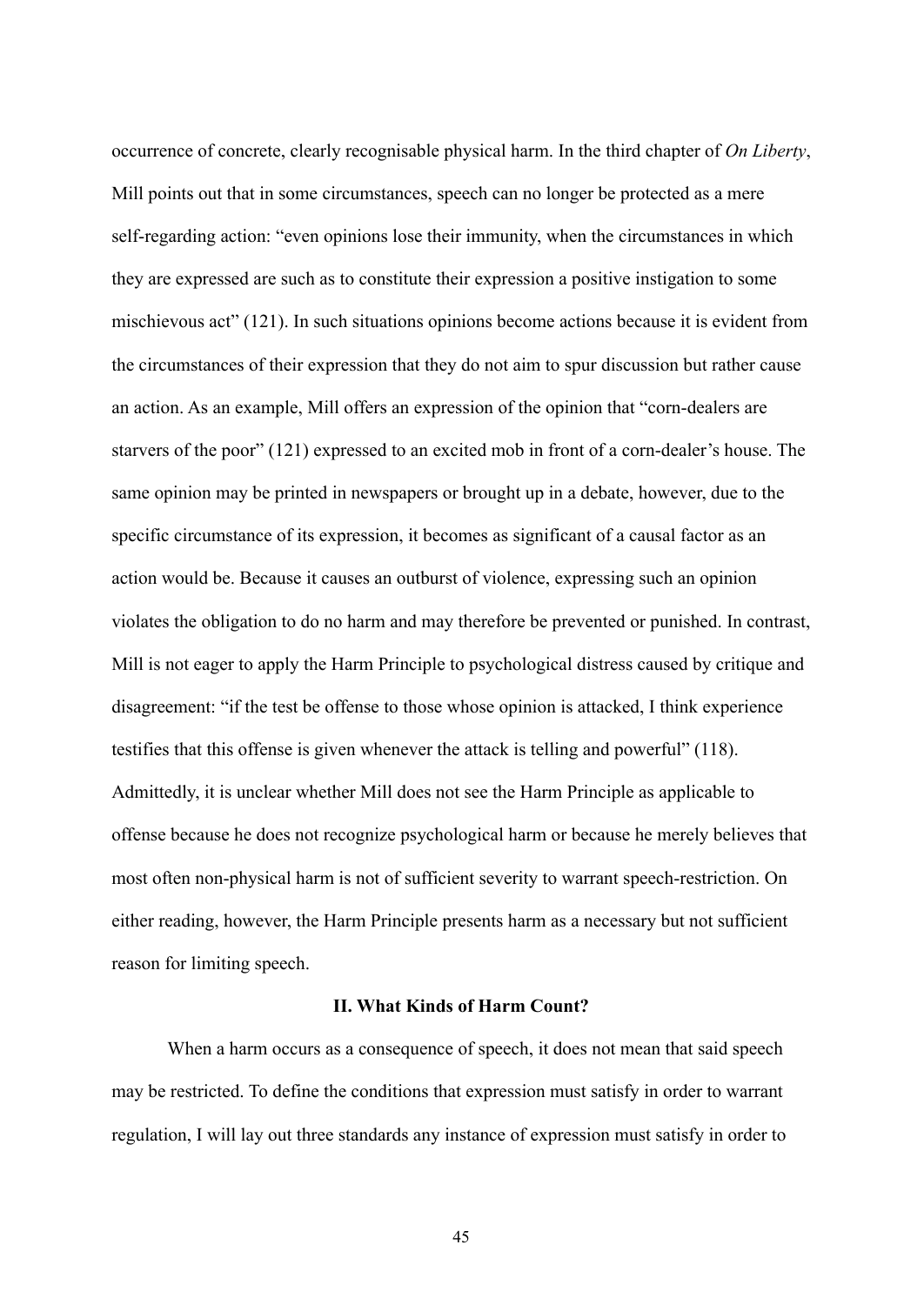warrant prohibition. They are inspired by the essential traits of Mill's corn-dealer example that render the expression "corn-dealers are starvers of the poor," (121) a clear example of speech that may be interfered with to prevent harm to others.

## **A. The Severity Standard**

In the corn-dealers example, a lot is at stake if the inciteful speech is permitted. An enraged mob will not only cause significant material damage but will likely murder the corn dealer and his family. The harm that the state would be preventing by prohibiting expression of a speaker inciting a mob is significant and severe. As Mill's case suggests, a Severity Standard of some sort is necessary to rule out trivial instances in which the harm afflicted is not proportionate to the significance of infringing upon someone's liberty to express himself. For example, voicing a critique of Kim Jong-Un's way of governing North Korea may indeed tarnish the dictator's reputation, but such a harm is in no way severe enough to warrant a country-wide ban on expressing political opinions. Freedom to express oneself is too important of a liberty for an individual's personal autonomy and a healthy public discourse to restrict it when it causes only a minor harm. Indeed, it is a matter of interpretation what passes as severe harm. To the rulers of the North Korean regime questioning the dictator may very well seem severe. In order to mitigate such relativity of perception, it may be best to define as severe only those instances of harm in which the setback to the victim's interests is such that it causes a significant disruption to the harmed party's regular course of life.

### **B. Direct Causality Standard**

Another important aspect of the corn-dealer's example is that due to the temporal and spatial proximity between the objectionable expression and the occurrence of harm there is no doubt that the mob's violence was directly caused by inciteful speech. Direct Causality Standard requires harm to be directly caused by the speech in question—most often the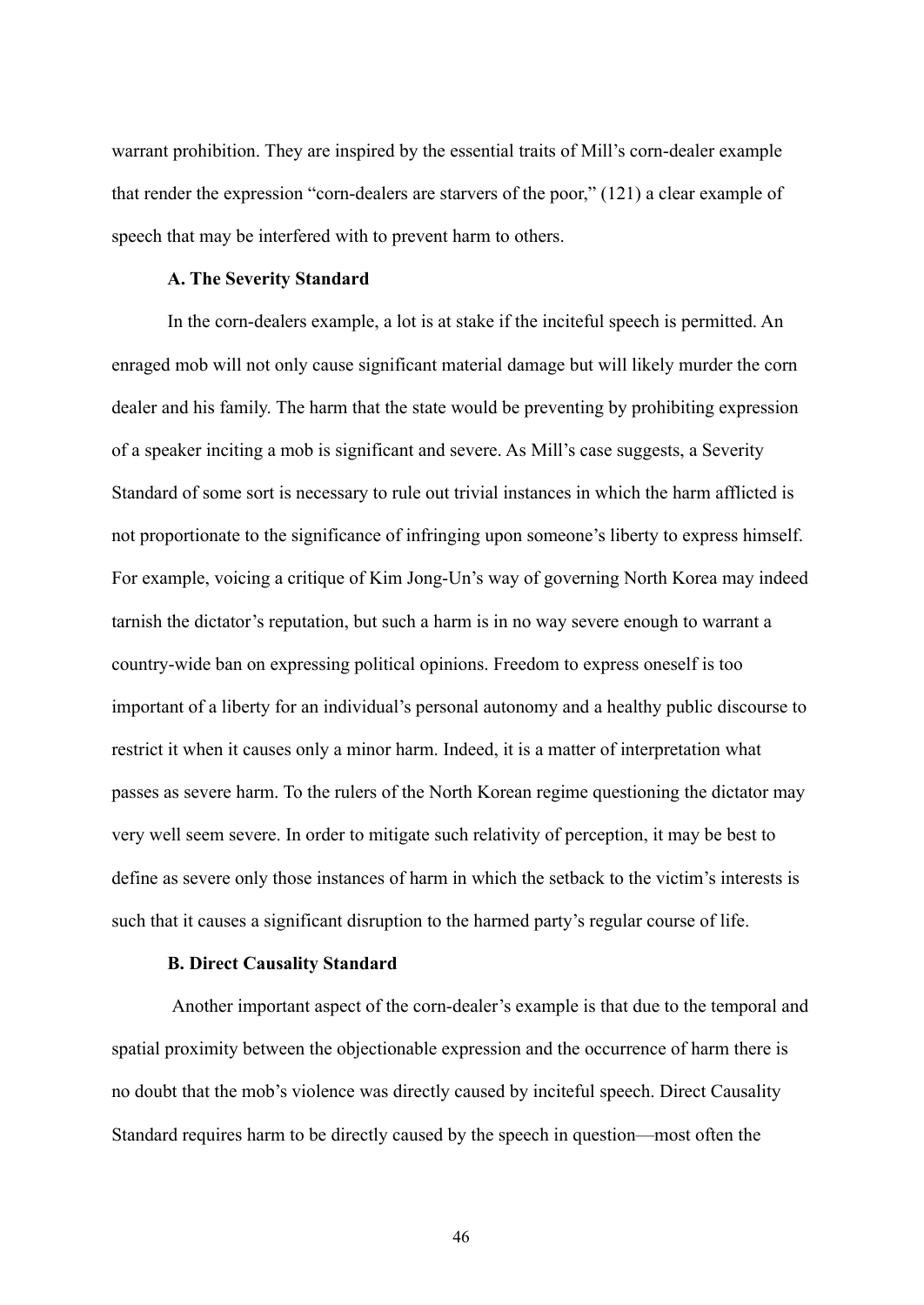standard is satisfied when harm occurs immediately after the speech and in a close spatial proximity to the speaker. Such a standard helps rule out cases in which the causal connection between an expression of an idea and an occurrence of a harm is at best questionable. If, for example, the speaker of the inciteful sentence was to express it in a passionate rant to a fellow villager over a pint of beer, and then said villager was to go and murder the corn-dealer later that same evening, we would have little ground to restrict that same speech—the most proximal cause of the harm is the villager's decision to murder rather than the speech that inspired him to do so. Historically, the government and religious authorities have frequently prohibited expression of certain ideas which they believed might be causally connected to a certain future harm: for example, Goethe's novel *The Sorrows of Young Werther* was for a time taken out of circulation because it was believed to cause a spike in suicide in young people. As recently as in the first half of the  $20<sup>th</sup>$  century, the US Supreme Court could constitutionally punish speech on the vague notion that it may cause some harm or in other words, that "the natural and probable tendency and effect of the words are such as are calculated to produce the result condemned by the statute" (Gibson). In practice, this loosened standard became an excuse to prosecute political opponents with anti-war sentiments. The Direct Causality Standard is therefore necessary not only because without it, the causal connection between expression and harm becomes too weak, but also because removing it allows for political abuse.

## **C. The Last Resort Standard**

Finally, the corn-dealer example offers a case in which prohibiting or preventing expression is clearly the last method available for preventing the occurrence of harm. For example, the excited mob in Mill's example is in a very emotional state—enraged and excited it waits only for someone to yell "Go!" and give them an excuse to attain a premeditated goal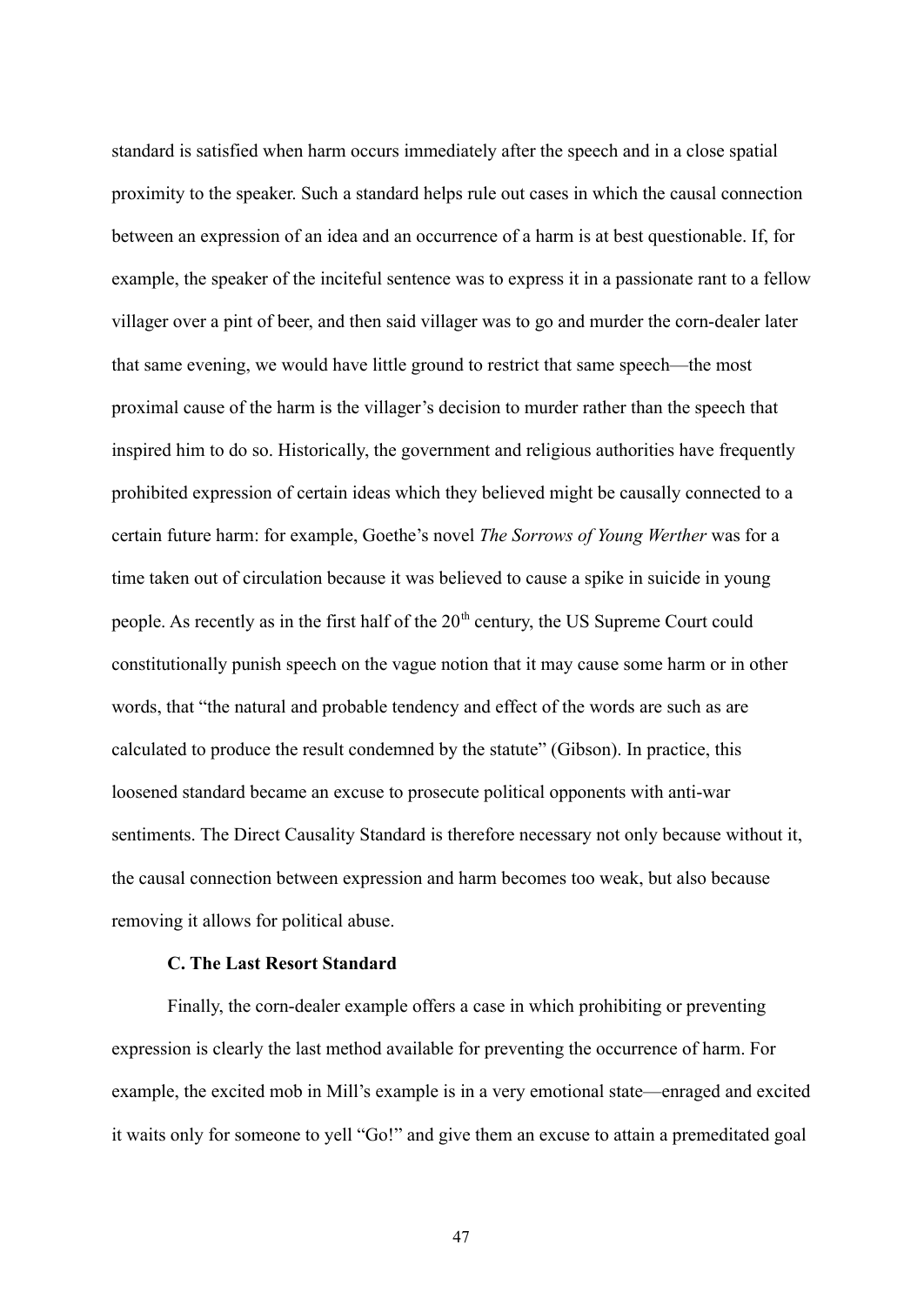and punish the corn-dealer. Their rampage does not come as a consequence of a calm and rational decision to harm the corn-dealer, *because* a speaker brought to their attention that the corn-dealer is harming them. Because the deliberative content of inciteful speech does not matter to the mob, no amount of debate would be able to mitigate the effects of the exclamation "corn-dealers are starvers of the poor" (Mill, 121). Since prohibiting the expression of said idea is the only way of preventing the mob from rampaging, prohibition is permissible. The Last Resort Standard dictates that only when other options such as debate would be ineffective, expression may be curtailed by censorship. Without a respect for such a standard, regulation of speech rather than discussion becomes a go-to method of generating compliance. As censorship prevalent on social media platforms such as Facebook and Twitter may suggest, the prohibition of speech appears to be an easy way to deal with potentially harm-inspiring opinions that enter the public forum. It is by no means, however, better than exposing opinions that may inspire violence as false by providing better, more persuasive arguments against them. Only by treating censorship and prohibition as a last-resort tool, we honor the value of freedom of expression and avoid stifling it in pursuit of an unachievable level of safety.

#### **III. Objection: We Should Err on the Side of Safety**

When it comes to discussing harms caused by expression, many might have an intuition that it is better to be safe than sorry and overregulate rather than underregulate and allow harm to occur as a result of expression—even if expression is not the most direct cause of not even necessarily all that severe a harm. In other words, some believe that we should prohibit and censor a bit more expression than strictly necessary to prevent harm. The idea is that making someone shut up about certain kinds of topics that are likely to lead to violence is a small price to pay to avoid the suffering that might ensue. Moreover, very often the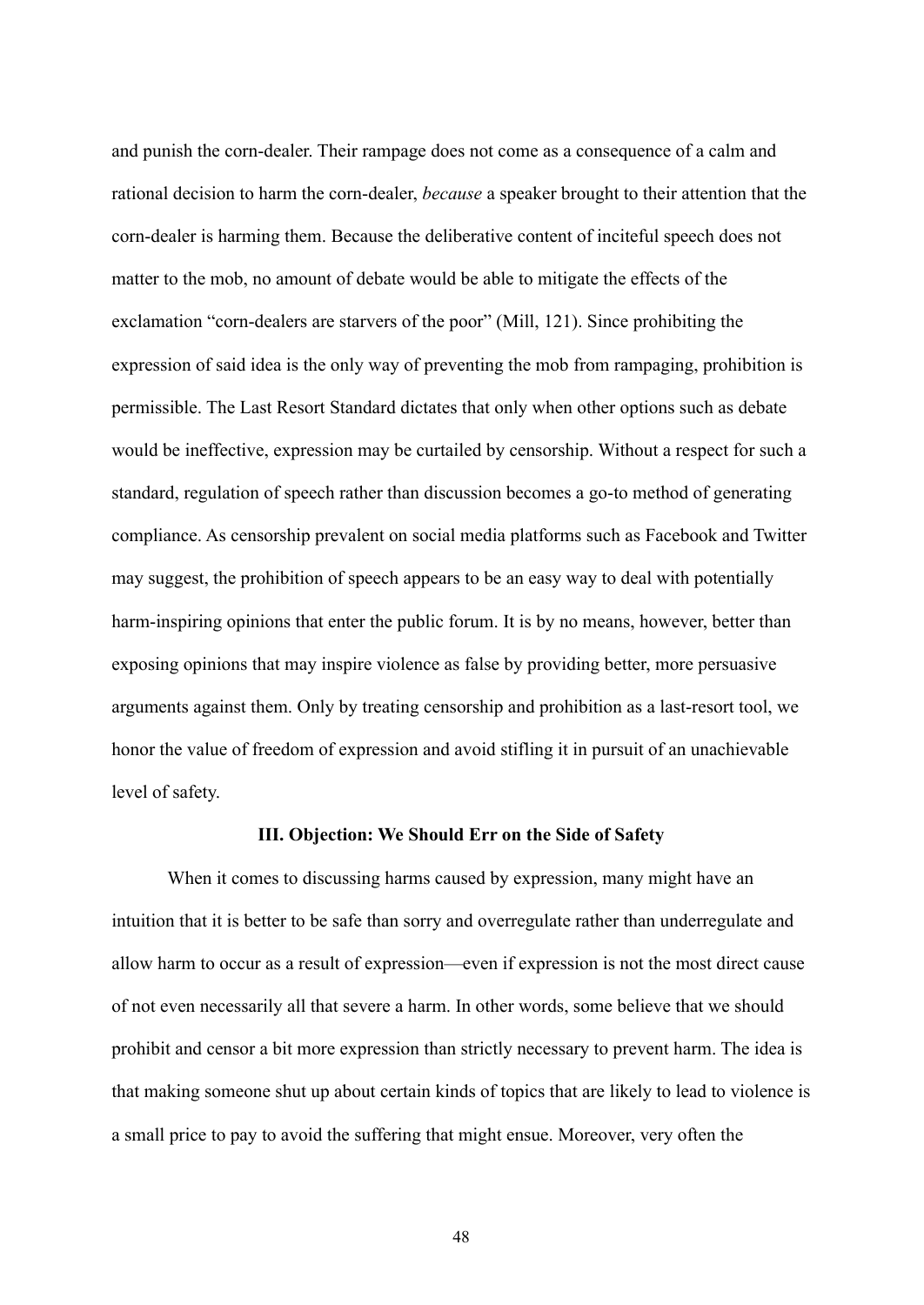potentially harm-causing expression has little informative or enlightening value for public discourse: why should people be free to express, for example, a disdain over existence so profound that it inspires suicide in their readers or, for instance, to rage against authorities or certain groups of people with a language so powerful that it incites their listeners to spread hatred and violence in their own lives? Surely, not much value is lost in sacrificing certain topics, ideas, or words for the common good?

While the desire to ensure greater public safety is admirable and natural, sacrificing freedom to discuss some ideas or topics in pursuit of public safety is ill-conceived. It violates individual autonomy in much the same way as if the government was to constantly monitor all its citizens' conversations so as to prevent any scheming of illegal activity. As autonomous human beings with rights and dignity, we ought to be free to think and discuss even offensive, daring, morally comprehensible, and "dangerous" ideas. No one should have the right to interfere with the most fundamental processes of our individuality such as thinking and expressing our thoughts. Because of its importance for the exercise of individual liberty, we must not regulate expression based on the topic and content but only based on the situational aspects of expression that render it too great a threat to public safety to tolerate. As Mill points out in *On Liberty*, "no one pretends that actions should be as free as opinions" (121). In censoring expression, we thus ought to stick narrowly to the kind of expression that because of its situational context attains the nature of an action as its direct consequence is an occurrence of severe harm that nothing but the expression could cause because nothing, but the censorship of expression can prevent it.

## **IV. Limitations of the Three Standards**

I propose the Severity, Direct Causality, and Last Resort standard as the best compromise between addressing the unwanted consequences speech may have while keeping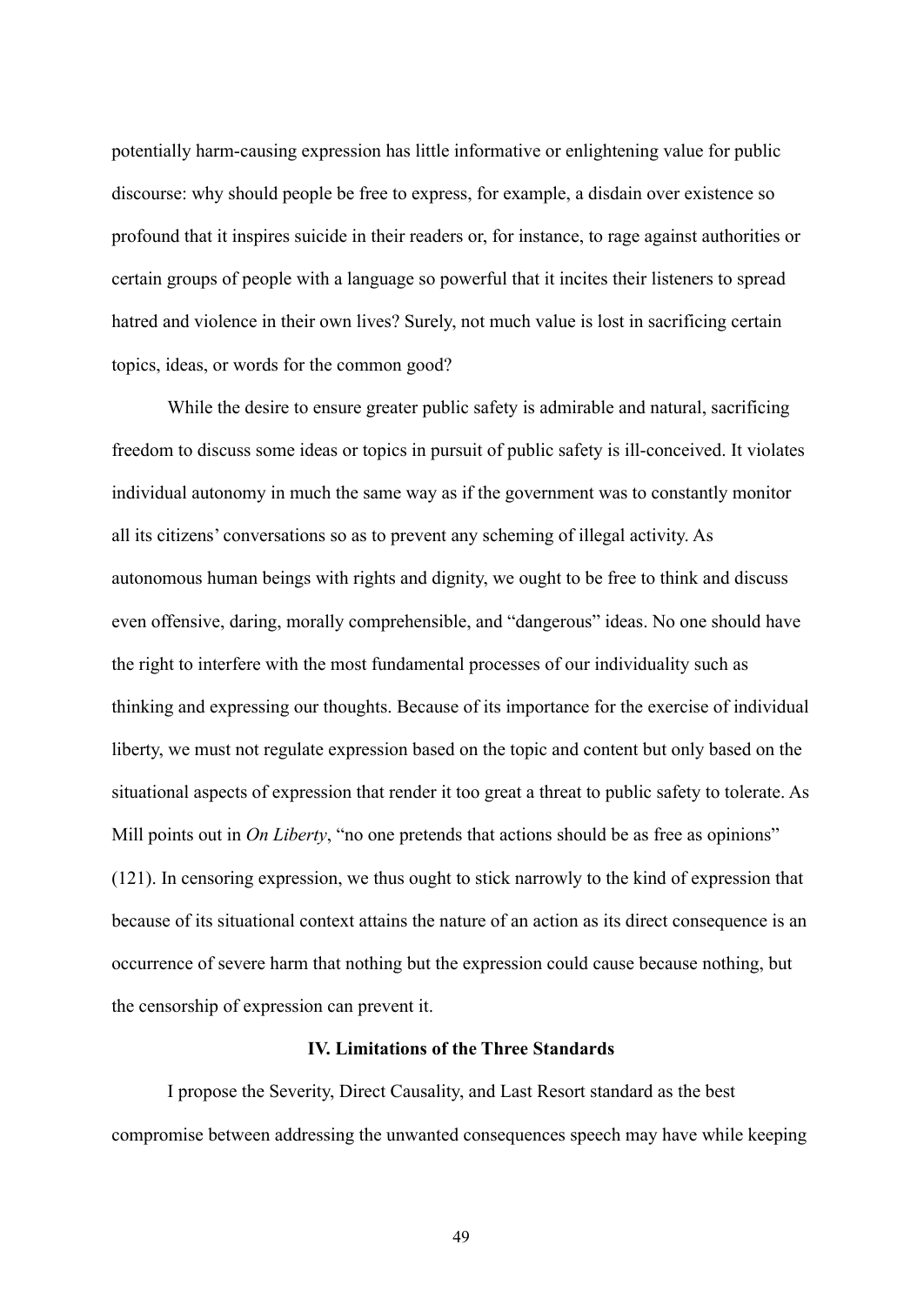the most expression possible out of the reach of governmental authorities. Nevertheless, they cannot escape the two most problematic aspects of any law or standard that seems to plague most regulations pertaining to speech censorship—the issue of being so vague that they can be applied in a way that makes them overly-restrictive and the issue of not being restrictive enough.

One way to counterbalance vagueness is by examining why certain examples satisfy or do not satisfy the standards and therefore clarify the ideal ways of interpreting what is "severe," "a direct cause," and "a last resort." Comparing, say, Mill's corn-dealer case with the prohibition of regime-skeptical political expression in North Korea, however, only clarifies the more extreme ends of a spectrum: speech that clearly may be restricted and speech that obviously ought not to be. In between the two, however, remains a gray area of more everyday cases in which it is admittedly extremely difficult to figure out whether the speech is a direct cause of a severe enough consequence that cannot be prevented in other ways than censorship. The vagueness that prohibits us from clearly determining at what point the speech brings about a severe and proximal enough consequence is undoubtedly a drawback of my standards, but it also makes them flexible enough to be adjusted to a wide variety of expression-related situations. The imperfections of the judiciary system and fast-changing culture norms indeed render any vagueness a potential loophole to abuse. Nevertheless, I believe that the best way to safeguard freedom of expression for the future generation while serving justice when a speech-related injury occurs, is to make sure that we can answer in the affirmative to these three questions: 1) Is expression truly a direct cause of the consequence? 2) Is the consequence of expression severe? and 3) Is censorship our only option?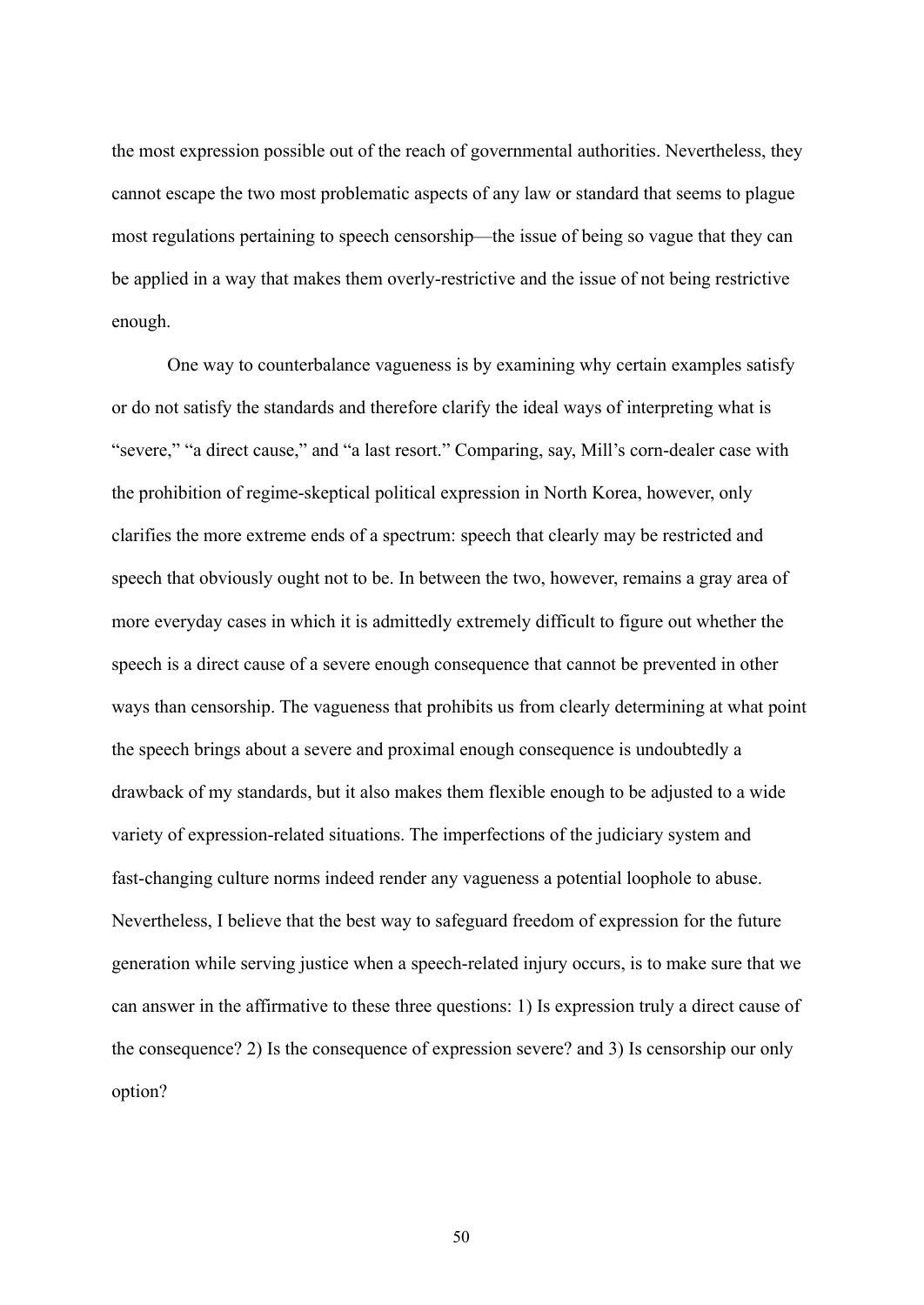On another note, I realize that there are certain situations in which speech may be broadly viewed as reprehensible enough to be censored or punished but does not satisfy my three standards either because the causal link is too weak or because the consequence it brings about is not clearly or necessarily severe. For example, after school shootings we often hear of unregulated speech platforms such as 4chan and 8chan on which shooters published their manifestos and met others with similarly dark thoughts whose encouragement might have influenced them to commit an atrocious act. It seems very appealing to propose censorship and regulation of those platforms even though it is not clear that the platform culture and users were a direct cause of the individual's behavior. The severity of the crime is so high that it seems very tempting to disregard the Direct Causality standard and pursue regulation. A similar problem arises when we consider un-targeted expressions of racial slurs and highly discriminatory discourse such as crude cartoons or scribbles on bathroom stalls and other public areas. Such forms of expression are generally of extremely low discursive value and wickedly exploit a painful history of racism to propagate discriminatory sentiments. However, while deeply offensive, they are not necessarily always demonstrably causing a severe consequence—often that apparent lack of a consequence comes due to black people's resilience in face of prejudice. It seems, however, that even if the targets of such speech have learned to dismiss it and the Severity Standard is left unsatisfied, racial slurs are so morally reprehensible that we need not tolerate them regardless of people's sensitivities to them.

Such examples demonstrate the primary difficulty of defending narrow speech-regulation standards—there are going to be situations you leave out that you might prefer not to. Many would rather see more allowing standards even if that means there are cases of over-regulation and overly eager censorship. However, the historical arguments for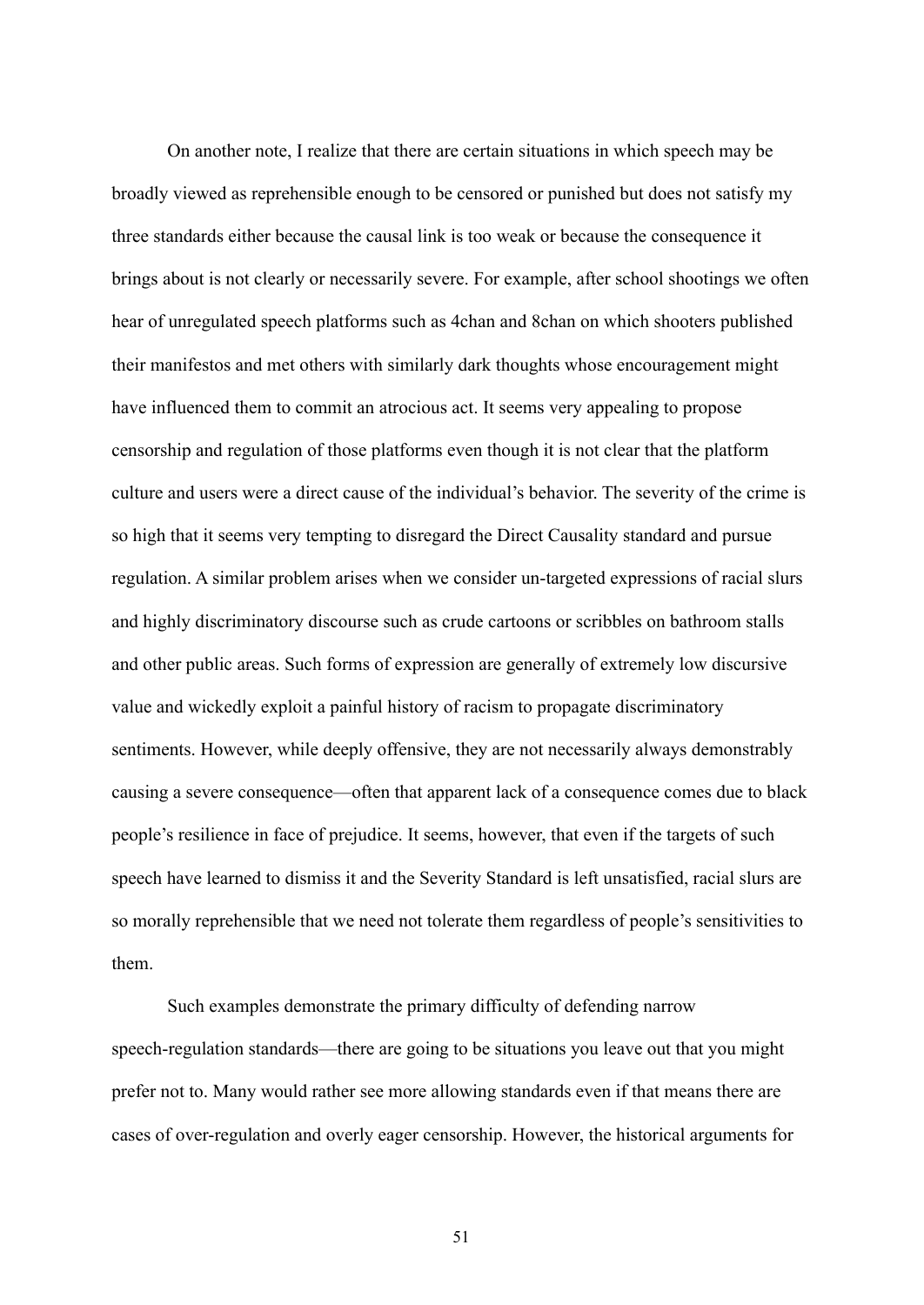freedom of expression that I tried to convey in the first part of my thesis by discussing Ancient Athenians, Locke, and Mill in my opinion present a forceful and compelling case for the instrumental and intrinsic importance of freedom of expression. Before one convinces me that over-regulation is preferable to under-regulation, I will need to see not merely contemporary examples but a persuasive refutation of the historical foundation on which my case stands.

# **2. Offense**

Even though abandoning the three standards to prevent harm may be unwise, there are perhaps other grounds for prohibiting expression that may permit us to sufficiently expand the array of expression that may be regulated. The proponents of expanding the government's regulatory privileges thus argue that not only expression that causes severe harm to others, but also offensive expression that evokes undesirable mental states and unpleasant emotions may be punishable by law. After all, we permit the government to legally restrict our freedoms not only to prevent harm, but also to enforce standards in our community that make our society more pleasant to live in. For example, there are laws regulating public urination and defecation as well as public indecency. If such unpleasant behaviors may be prohibited without much fuss, why would offensive expression be any different?

A wide range of expressions may cause us to take offense: from a person in the cinema loudly making crass comments on the appearance of the lead actress, a teenager blasting rap music with highly inappropriate lyrics on the bus, all the way to someone openly mocking an aspect of our identity e.g. our religion, nationality, or gender. Undoubtedly, offensive expression can be highly unpleasant; it makes us feel negative feelings such as annoyance, disgust, shame, anxiety, or humiliation. In *Offense to Others* Feinberg offers an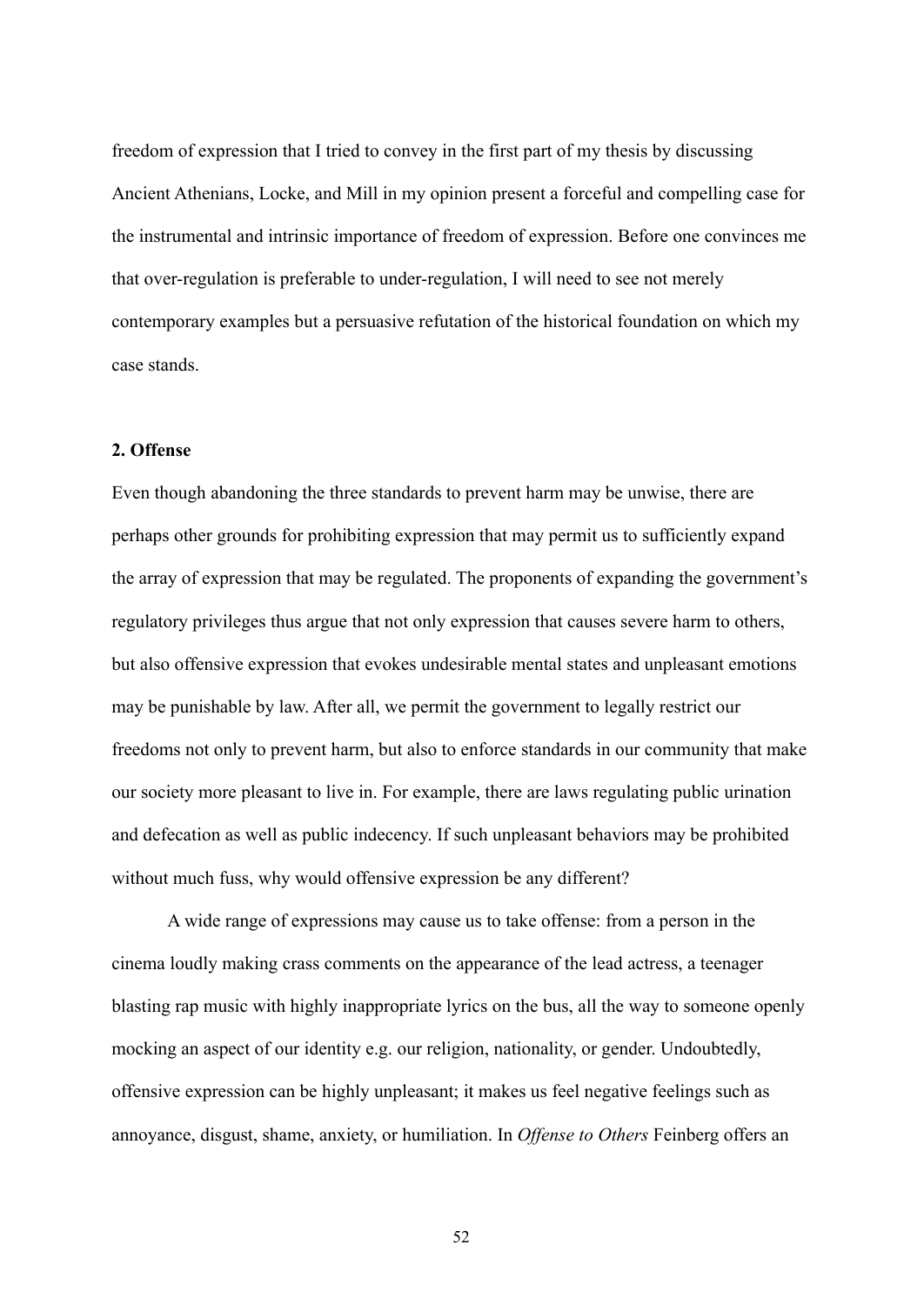argument in favor of regulating offense defined as "the whole miscellany of universally disliked mental states" (1). He forwards the offense principle which states that "It is always a good reason in support of a proposed criminal prohibition that it is probably necessary to prevent serious offense to persons other than the actor and would probably be an effective means to that end if enacted" (xiii). Yet just like with harm, Feinberg needs to add a series of tests that offensive expression needs to pass in order to warrant restriction. After presenting the difficulties with differentiating offense from harm and laying out Feinberg's Offense Principle, I will show how the conditions set by Feinberg correspond to the Severity, Direct Causality, and Last Resort Standard that I set out as guidance in restricting harm.

### **I. The Relationship Between Harm and Offense**

Some argue that we should regard offense as a genre of harm and need not consider it separate from it. Others like Feinberg, however, wish to strictly distinguish between the two. Feinberg wants to say that no offense should be viewed or understood as harm: "Continued extreme offense…can cause harm to a person who becomes emotionally upset over the offense, to the neglect of his real interests. But the offended mental state in itself is not a condition of harm" (3). He sees his principle as one demonstrating that certain offensive, but not harmful experiences may nevertheless be restricted: "we can rightly demand legal protection from them even at the cost of other persons' liberties" (10). While a strict separation between harm and offense may be useful for providing a legal principle, the two categories are closely related in reality: harm often accompanies offensive situations even though the causal connection between the offensive expression or behavior and harm may often be less clear.

To dig deeper into the relationship between harm and offense, let us consider one of the most horrifying imaginary scenarios intended to test our intuitions that Feinberg offers in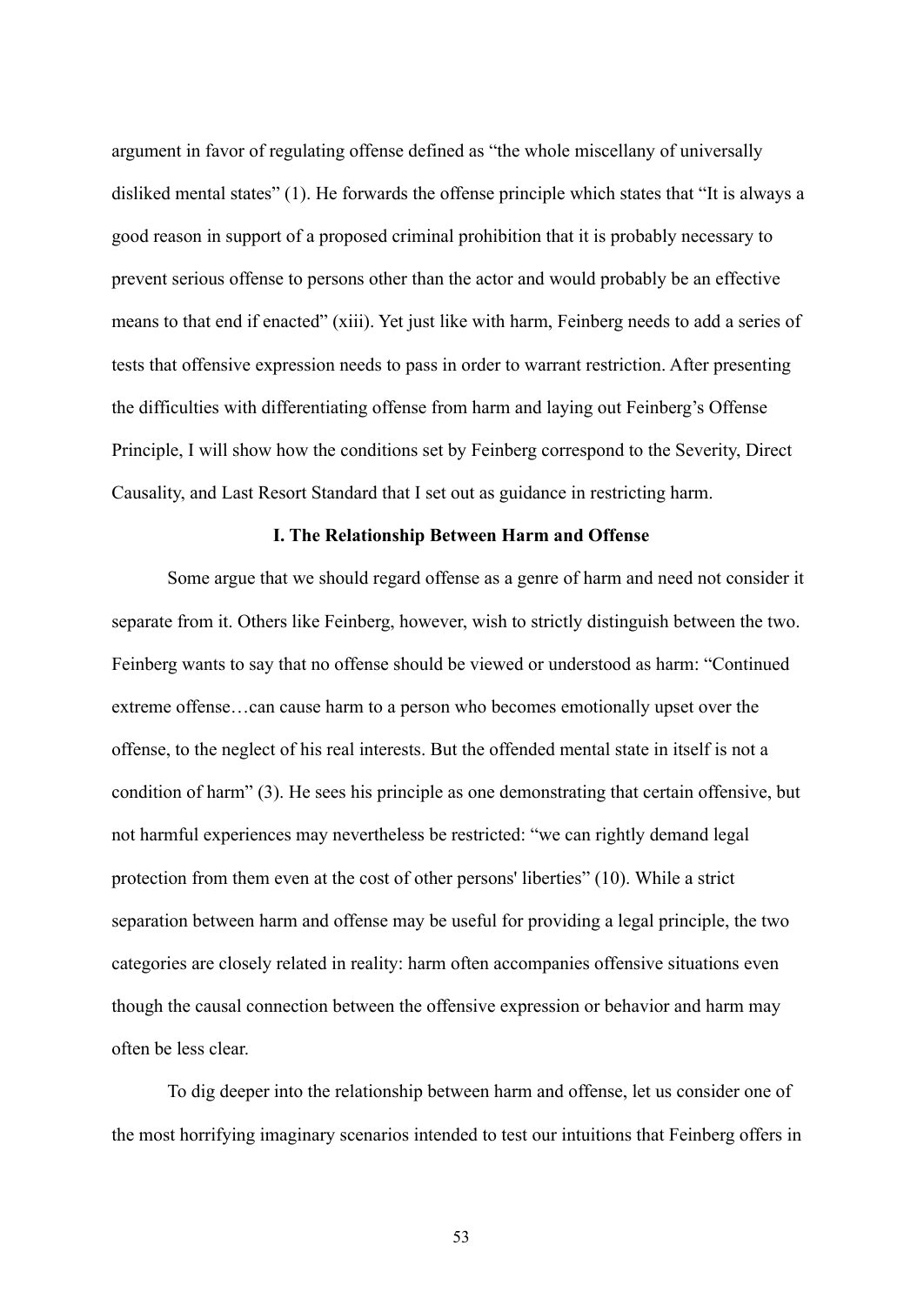his first chapter. Feinberg urges us to imagine an event taking place on a crowded bus that we must take to get to our destination which means that we cannot escape the situation by switching seats or leaving: "A passenger with a dog takes an aisle seat at your side. He or she keeps the dog calm at first by petting it in a familiar and normal way, but then petting gives way to hugging, and gradually goes beyond the merely affectionate to the unmistakably erotic, culminating finally with oral contact with the canine genitals" (12). If I put myself in such a situation, I can vividly imagine experiencing intense emotions of revulsion, horror, and indignation. But despite the intensity of these negative feelings for the duration of the incident, the fact that I was in an offended state of mind is not sufficient to establish that I was harmed.

As mentioned earlier, a necessary (though perhaps not sufficient) condition for someone to harm me, is that he sets back my interests so that with regard to a specific interest, I am worse off after the harm occurs than I was before it occurred. In the case of extreme offense, the type of harm on the table is psychological harm which would require me to come out of an experience worse off with regards to my mental health. Importantly, mental health does not pertain to feeling a certain way in any given moment, but rather to having an inventory of mental skills and emotional mechanisms that help me face the challenges of my life with responses proportionate to the challenges. For example, both a mentally healthy and a mentally unhealthy person may panic when on a plane about to crash, but only someone whose mental health has been harmed will panic when a stranger in a parking lot loudly bangs the car door shut. Merely going from happy to unhappy is not sufficient for establishing psychological harm; feelings are transient and superficial whereas the health of our psyche runs deeper and changes less quickly. Therefore, if instances of offense are to be considered as the cause of psychological harm, it is not because they provoke negative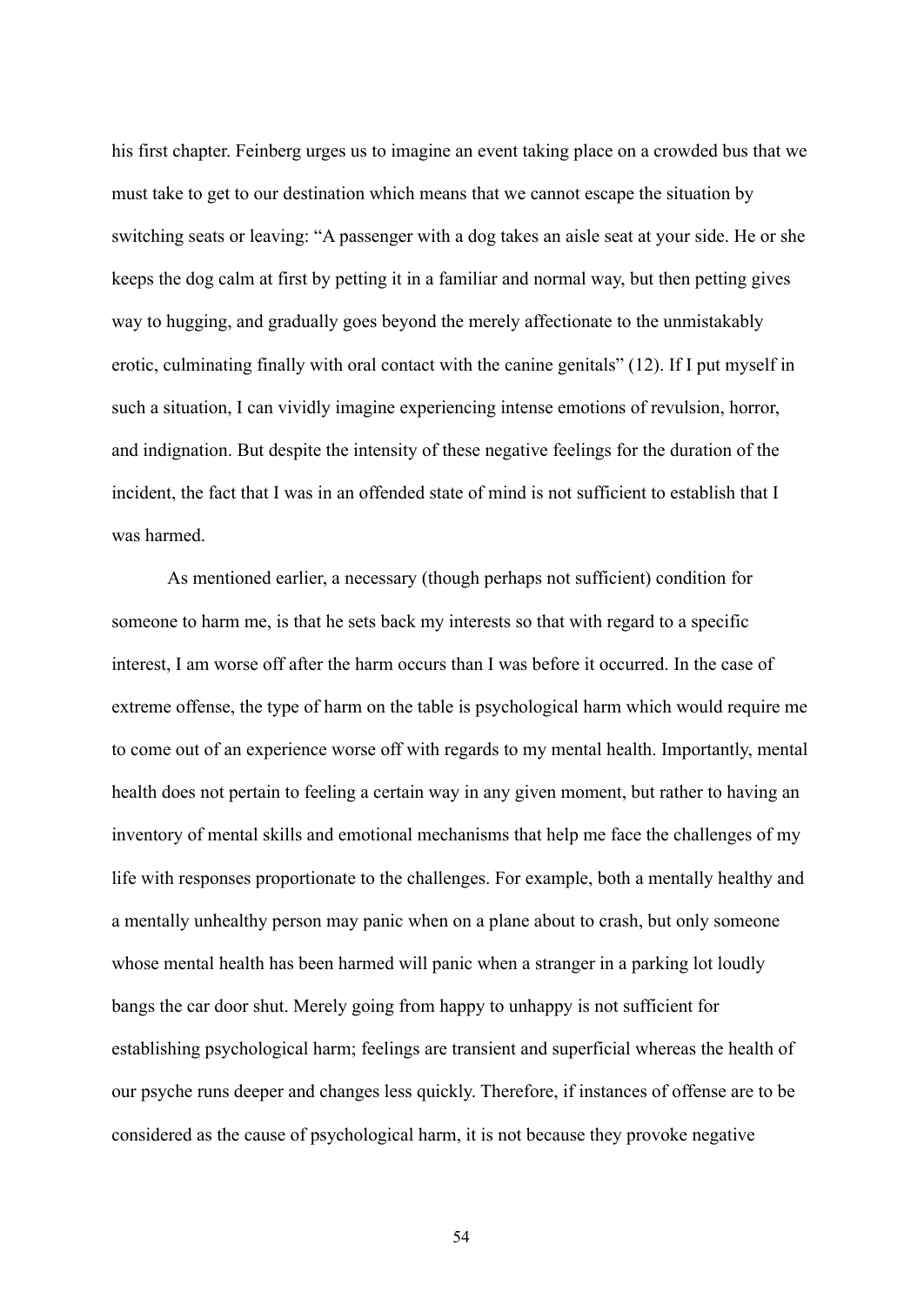feelings, but because they provoke negative feelings of such nature and intensity that they cause a decrease in a person's mental health.

### **II. The Offense Principle**

While Feinberg does not see an overlap between offense and harm, he constructs his principle for offense-regulation so narrowly that the pool of offense-evoking experiences we are left with consists almost exclusively of instances in which offense coincides with harm. According to Feinberg, there are several factors in need of consideration before a given instance of offense warrants punishment and prohibition such as the objective magnitude of the offense, whether it is possible for the offended party to avoid offense, whether the offended party wilfully sought out the offense-inducing situation, and whether the offended party has an abnormal susceptibility for offense. After explaining Feinberg's four limiting conditions I will discuss their interaction with the Severity, Direct Causality, and Last Resort Standard.

## **i. Objective Magnitude**

In order to satisfy the requirement for sufficient magnitude and objectivity, the offense must be serious enough, namely it needs to be "caused by the wrongful (right violating) conduct of others" (1-2). By setting a magnitude Feinberg hopes to exclude situations of trivial offense that may be emotionally intense but do not violate any rights such as for example the offense taken by an Italian chef when someone suggests eating pasta with ketchup. In other words, Feinberg restricts his principle to instances in which "offense" stands for not a subjective description of a mental state, but an objective condition that results in a wrongful action of someone else: "In the strict and narrow sense, I am offended (or "take offense") when (a) I suffer a disliked state, and (b) I attribute that state to the wrongful conduct of another, and (c) I resent the other for his role in causing me to be in the state" (2).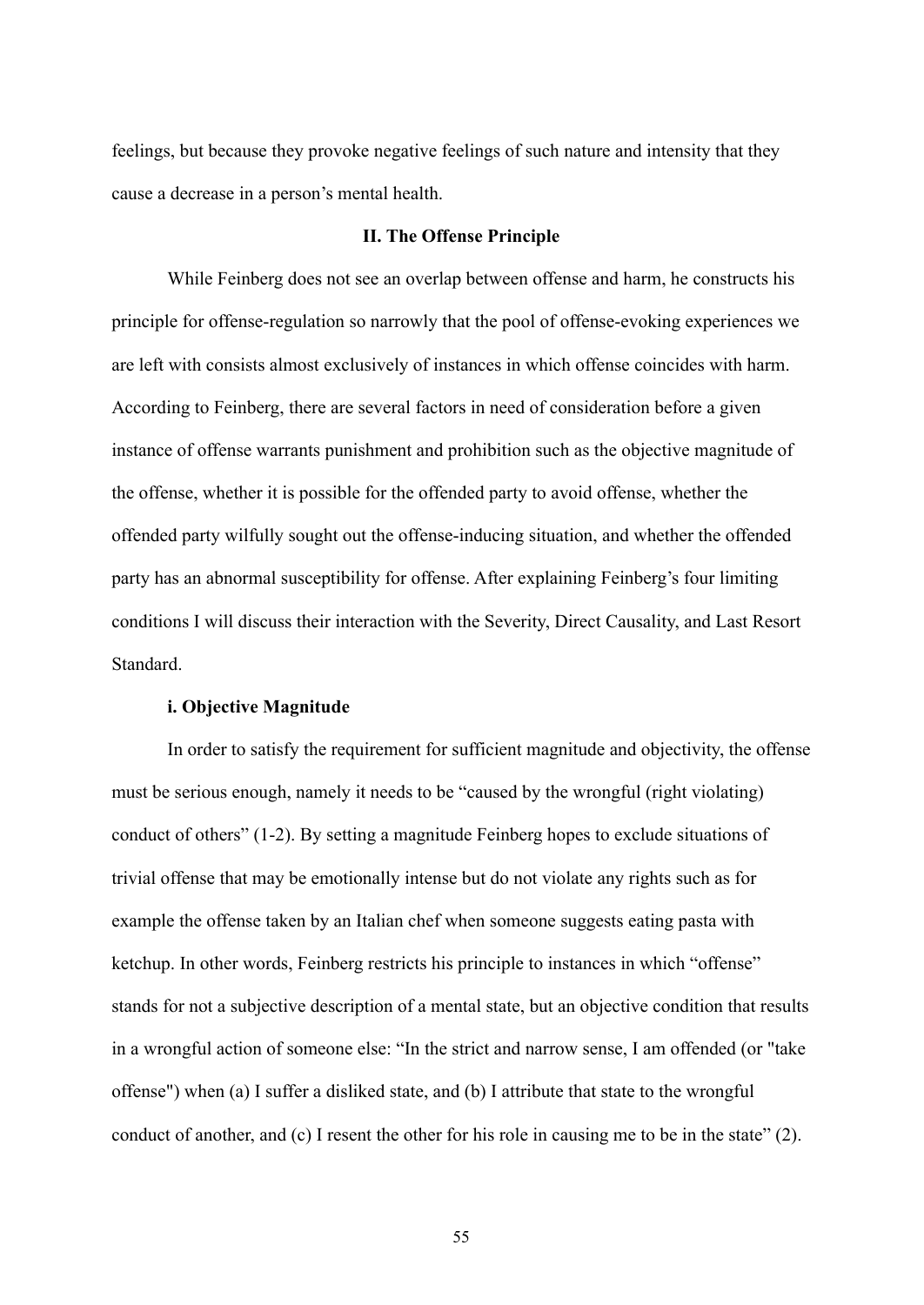Similar to how suffering offense that does not occur as a result of a wrongful action ought not be regulated, the offense principle is not applicable to situations in which the person causing the wrongful action cannot be blamed for it (e.g. if a child pees in my pool, I cannot blame him for it even though his actions will put me in an unpleasant mental state and will destroy my private property).

### **ii. Reasonableness of Avoidability**

The offense principle likewise does not apply to situations in which "the reasonable avoidability standard" (26) is not met. Many situations that have the potential to offend us can be easily avoided without us incurring any significant costs. For example, we can ignore a group of demonstrators rather than engage in an argument with them, avoid visiting pornographic sites, and not go to comedy shows of comedians whose humour might offend us. Therefore, we ought not punish offense when the victim could have avoided the incident without incurring great costs: "no one has a right to protection from the state against offensive experiences if he can easily and effectively avoid them without unreasonable effort or inconvenience" (32). Applying this condition importantly rules out the suppression of art, books, or social media profiles on grounds of evoking offense.

### **iii. The Volenti Maxim**

The volenti maxim establishes that someone willingly placing themselves in an offense-evoking situation is not wronged—*volenti non fit injuria*. 3 It excludes the malicious versions of the situations ruled out by the reasonableness of avoidability standard in which the offensive experience is actively sought out by "the victim." The offended party's emotions may be incredibly intense and produced by a wrongful act, but if they were voluntarily sought out no wrong happened: "The offended states induced by such voluntarily

<sup>&</sup>lt;sup>3</sup> Direct translation: to a willing person, an injury is not done.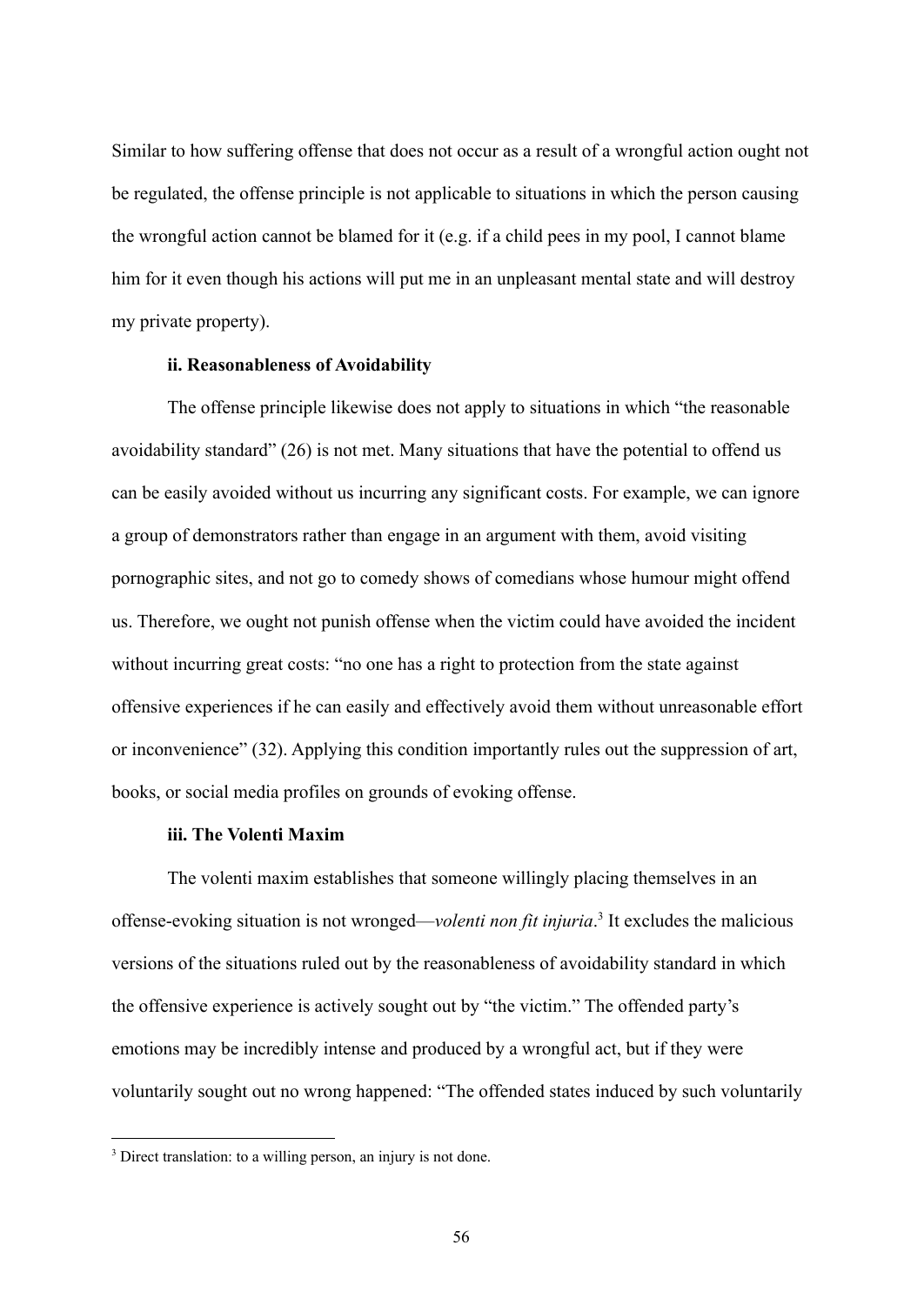undertaken experiences are perfectly real, just as the broken bones incurred by the stunt motorcyclist are perfectly real harms, but in neither case can the victim complain of a grievance" (33).

## **iv. Discounting of Abnormal Susceptibility**

In regulating offense, another factor that needs to be accounted for is the subjectivity of susceptibility to offense. There are people, for example, who will suffer offense at the very thought of certain kinds of ideas being in circulation or behaviors taking place and who are thus in virtue of their predispositions unable to avoid offense. Imagine, for example, a person offended by the mere existence of a homosexual couple living next door, or a student appalled by the thought that a speaker invited to her campus will be sharing opinions she finds immoral. According to Feinberg such cases do not warrant legal protection since "the more fragile our sensitive sufferer's psyche, the less protection he can expect from the criminal law" (34), To illustrate the issue further, Feinberg compares an overly sensitive person to a skittish horse. We would not punish someone whose harmless activity startles such a horse but would rather expect owners of such horses "to keep them away from "startling" activities and to take steps to cure them of their skittishness" (34). In other words, we cannot adjust our society to suit the comfort of every single individual—people with deviating sensibilities have the responsibility to cope with them or adjust them on their own.

### **III. The Purpose of Feinberg's Conditions**

In narrowing down the conditions for regulating offense, Feinberg attempts to take offense-regulation as far as possible from it being a matter of measuring the subjective intensity of an individual's emotion. He only wishes to punish the conduct that could not have been avoided and violates not merely our norms of behavior but our rights in a way that would put most individuals at significant unease. The conditions which he believes ought to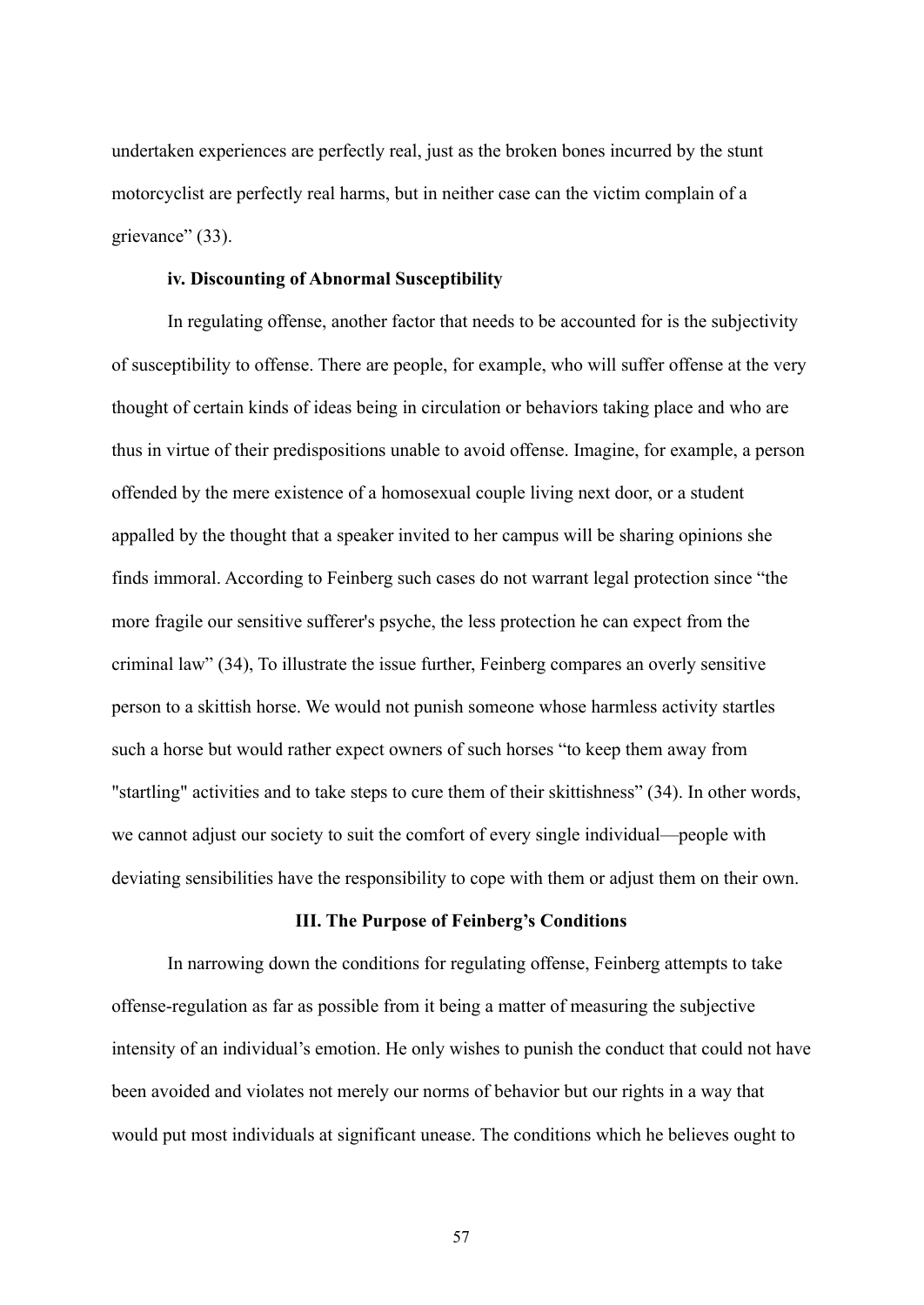be fulfilled before offensive expression warrants prohibition closely resemble the Severity, Direct Causality, and the Last Resort Standard. First, the Objective Magnitude condition attempts to define the graveness of the offense in a standardized way so as to avoid regulating expression when offense is caused by subjectively upsetting but not objectively wrongful behavior. Second and third, the two conditions mediating the behavior of the victim—Reasonableness of Avoidability and Volenti Maxim—attempt to weed out cases in which the causal connection between the expression and offense inflicted is very weak: both when the victim could have easily avoided offense and when she seeks it out, the offense is self-caused rather than the responsibility of the offender. Thus, they correspond to the Direct Causality standard in so far as they wish to make sure that the responsibility for the negative consequence—be it harm or offense—indeed lies with the speaker. Last, discounting abnormal susceptibilities has much the same result as the Last Resort Standard which dictates that censorship is permissible only when other viable options of lessening the negative result of expression are exhausted. If a person gets offended too easily and could have avoided intense offense by practicing mental resilience and introspection—to become less skittish, if we borrow from Feinberg's earlier analogy—then that is an option that needs to be considered before censorship. With physical harm it would be pointless to demand of people to toughen up their skin or wear protective armor all the time, however, the level of emotional upset that occurs when someone experiences offense is much more malleable and greatly depends on factors subject to change and interrogation such as personal resilience and cultural norms.

### **IV. Objections**

Once we apply the Severity, Direct Causality, and Last Resort Standard that may when it comes to offense be reasonably represented by Feinberg's four conditions, we rule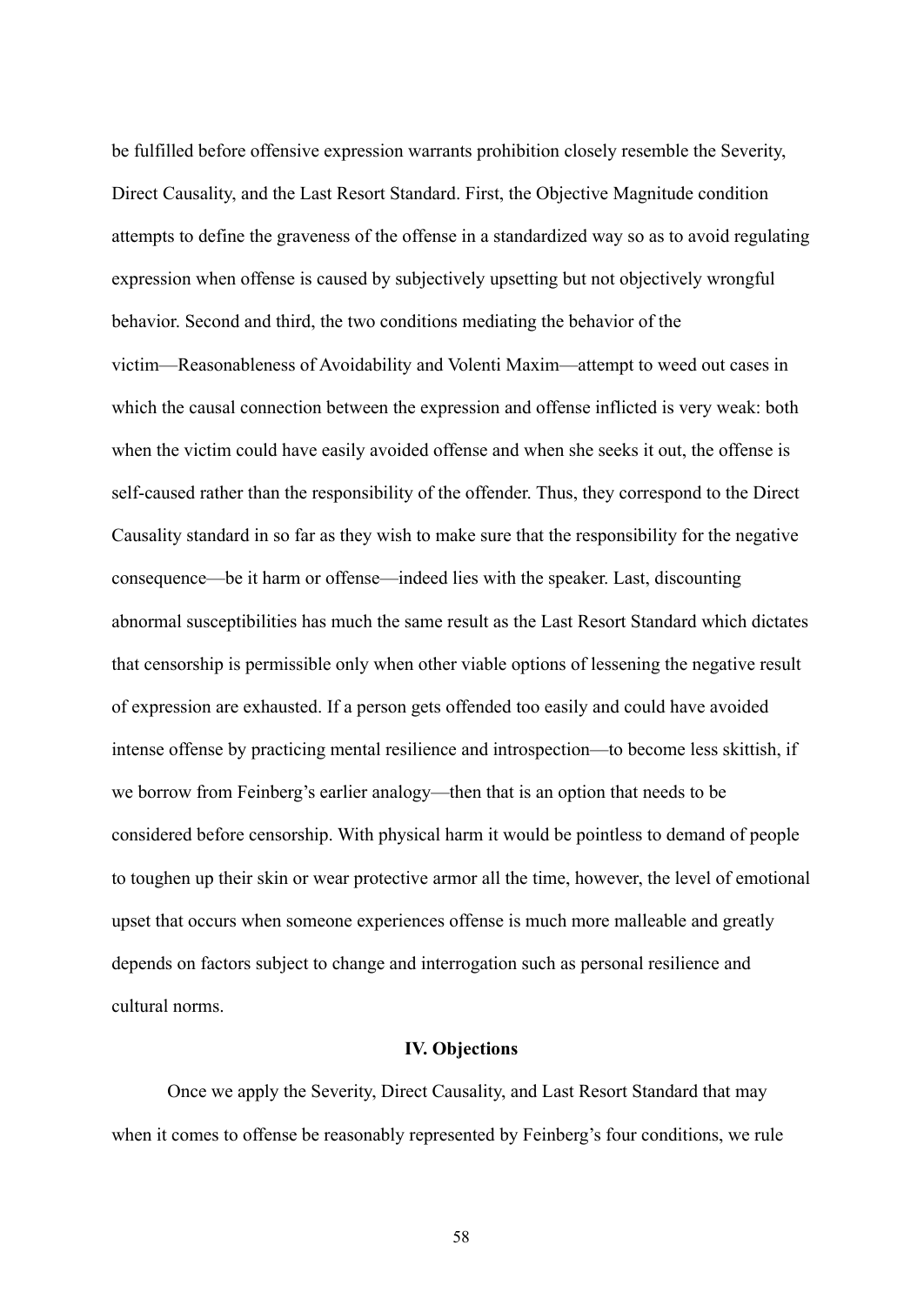out as unfit for regulation most of the usual instances of offense that people encounter on a daily basis. Only the most outrageous and repeatedly occurring instances of offensive expression pass such strict requirements: we may, for example, have grounds for penalizing a group of passionate atheists that comes to stand in front of an Islamic Mosque every week to yell at the service-goers extraordinarily imaginative obscenities about the prophet Mohammed with a vehemence that would make any reasonable person uncomfortable. Many less extreme and more commonly occurring situations, such as for example the publication of rude cartoons about the Islamic prophet or Catholic religious figures in magazines and newspapers or people wearing t-shirts with obscene messages clearly aimed to demean women, however, would have to be tolerated as in both of those situations, offense can be easily avoided. And so would tamer instances of offense-inducing expression such as people misusing other people's pronouns or wearing MAGA hats or communist insignias; in such instances, offense can be discounted due to an abnormal susceptibility to hotly debated political topics such as the issue of gender and Donald Trump. As the responses of people on Twitter and other social media suggests, however, many desire to prohibit and punish even not so extreme cases of offense seems relatively prevalent. I will present two arguments for loosening the conditions for restricting offensive expression: an argument for the right of a community to determine its own standards and an argument for the importance of kindness and compassion.

### **i. Community Standards**

Many might disagree with the position that only instances of severely offensive expression that wrongs the offended party on an objectively determinable scale of magnitude qualify for restriction. The subjectivity of offense that motivates setting such a condition, may to some seem the very reason for why we ought not try to set objective measures of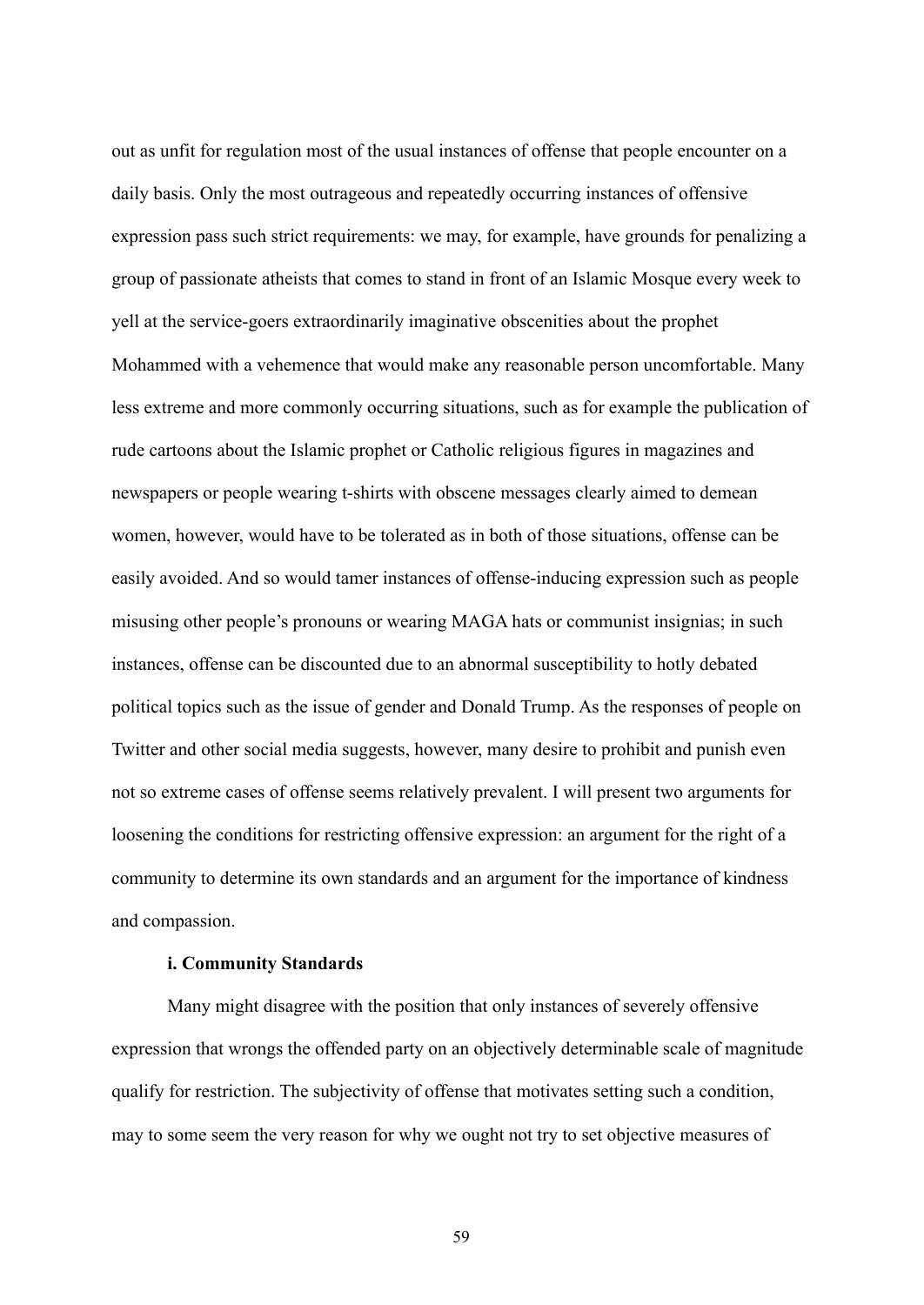offense, but rather let communities decide themselves what kinds of expression they find offensive and do not want to tolerate. Prohibiting offense, after all, is a matter of making a community more pleasant to live by protecting its members from experiencing unwelcome emotions evoked by offensive expression. Such a goal can be achieved only if the standards for what is offensive are adjusted to fit the subjective experiences of community-members. Whereas harm may be objectively quantified and regulated in the same way across communities, offense ought to be adjusted by each group individually based on community-input. Publications ought to listen to their readers, municipalities to their residents, and countries to their citizens in determining and readjusting the rules about what kind of expression is too offensive to pass. If standards of offense are not determined somewhat democratically and adjusted to people's opinions, there is not much point in having them at all. After all, right-violating conduct is regulated with laws already—the only added value of regulating offense comes if we can restrict the kinds of behavior and expression that is not really wrongful but merely perceived as very unpleasant by a great number of community-members.

While the idea of having a community set its own standards of offense so as to maximize the comfort of its members is appealing, it has several flaws that make it impossible to realize without severe violations of liberty. First, it underestimates the dangers of mistaking a minority of loud and easily offended members for the majority opinion. Regulating offensive expression in a way that accommodates those most susceptible to upset often restricts free speech without a significant benefit to the common good. By giving the most easily upset people validation, such a way of restricting expression may, as a matter of fact, may even increase other people's general susceptibility to offense without any valid reason. Even if the majority in a given community is indeed offended by a specific type of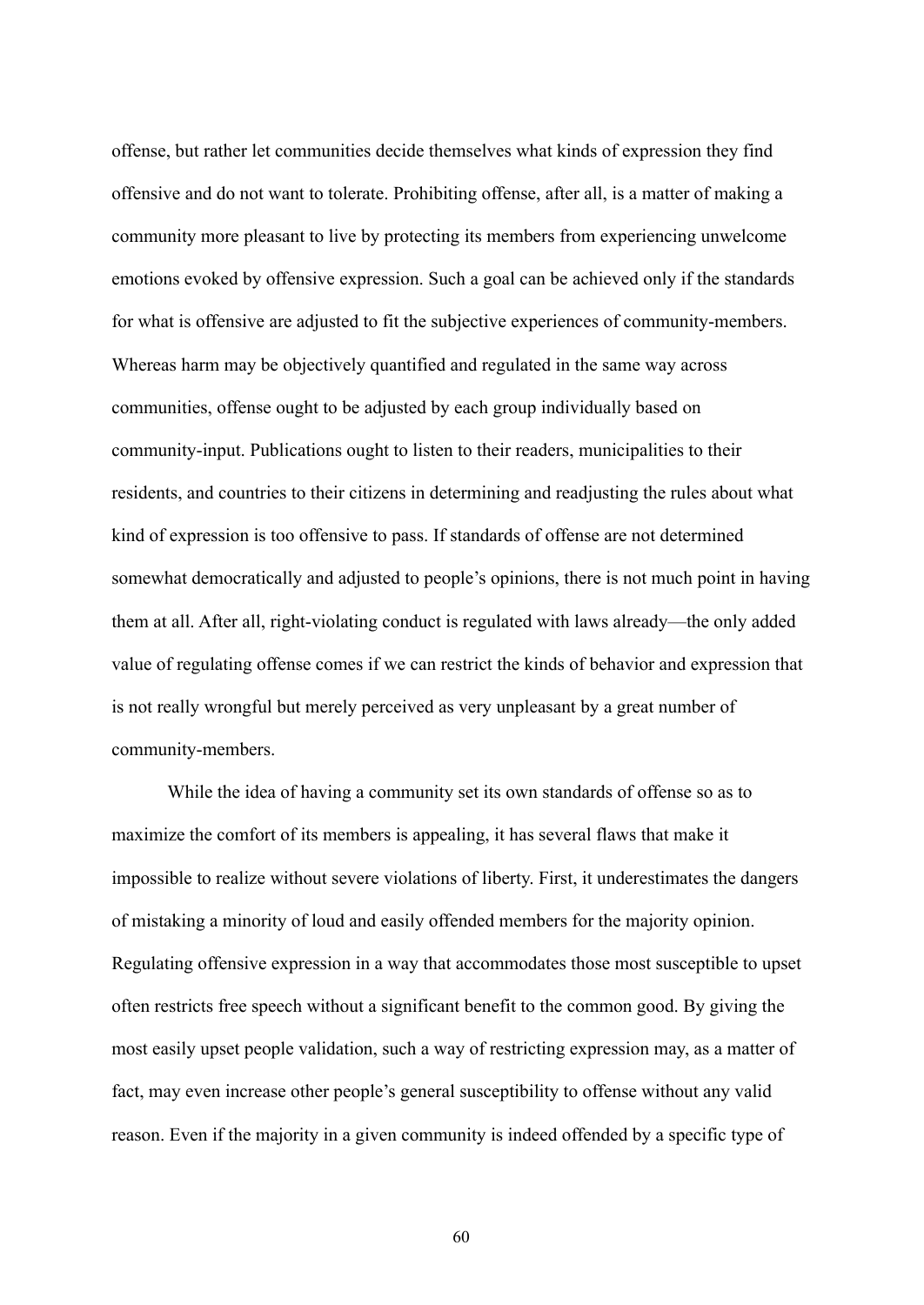non-wrongful expression, their desire to feel comfortable ought to not override the right of others to express freely. Take, for example, an extremely liberal suburban community in California in which a vast majority of people would feel horrified and upset if faced with the views of a Trump supporter. Banning Trump-supporting discourse would certainly allow those community members to lead more comfortable lives—at what cost though? An increase of comfort and satisfaction of people ought not override someone's fundamental right to discuss their political opinions and values.

If we let communities pick and choose offensive expression regulations according to what they are comfortable with, we not only unfairly infringe upon individual rights of dissenters, but also potentially sacrifice important lessons about coexisting with different-minded people. Just like an extremely conservative Catholic community might benefit from encountering an Atheist, Californian liberals might benefit from an occasional encounter of a Trump-supporter—regardless of whether the encounter makes the group question or reinforce their views. Non-wrongful offensive expression rarely harms the offended party, but it always exposes her to ideas she disagrees with. Being exposed to ideas that go against one's worldview, while uncomfortable in the short term, is likely to benefit one in the long term. The regulation of offensive expression ought to be as narrow as possible and as objective as possible to counter our tendency to engulf ourselves into thought bubbles.

Giving the majority the power to infringe upon an individual's right to free expression presents a risk incomparably greater to its benefits. Throughout history, expression has been censored under the guise of causing offense. For example, in 1885 a journalist named W. T. Stead exposed a child slave trafficking ring in an article. Whereas those participating in child prostitution were not sanctioned, Stead was condemned to a year-long imprisonment for "writing about an indecent subject" (Feinberg, 5). Communities can inevitably enforce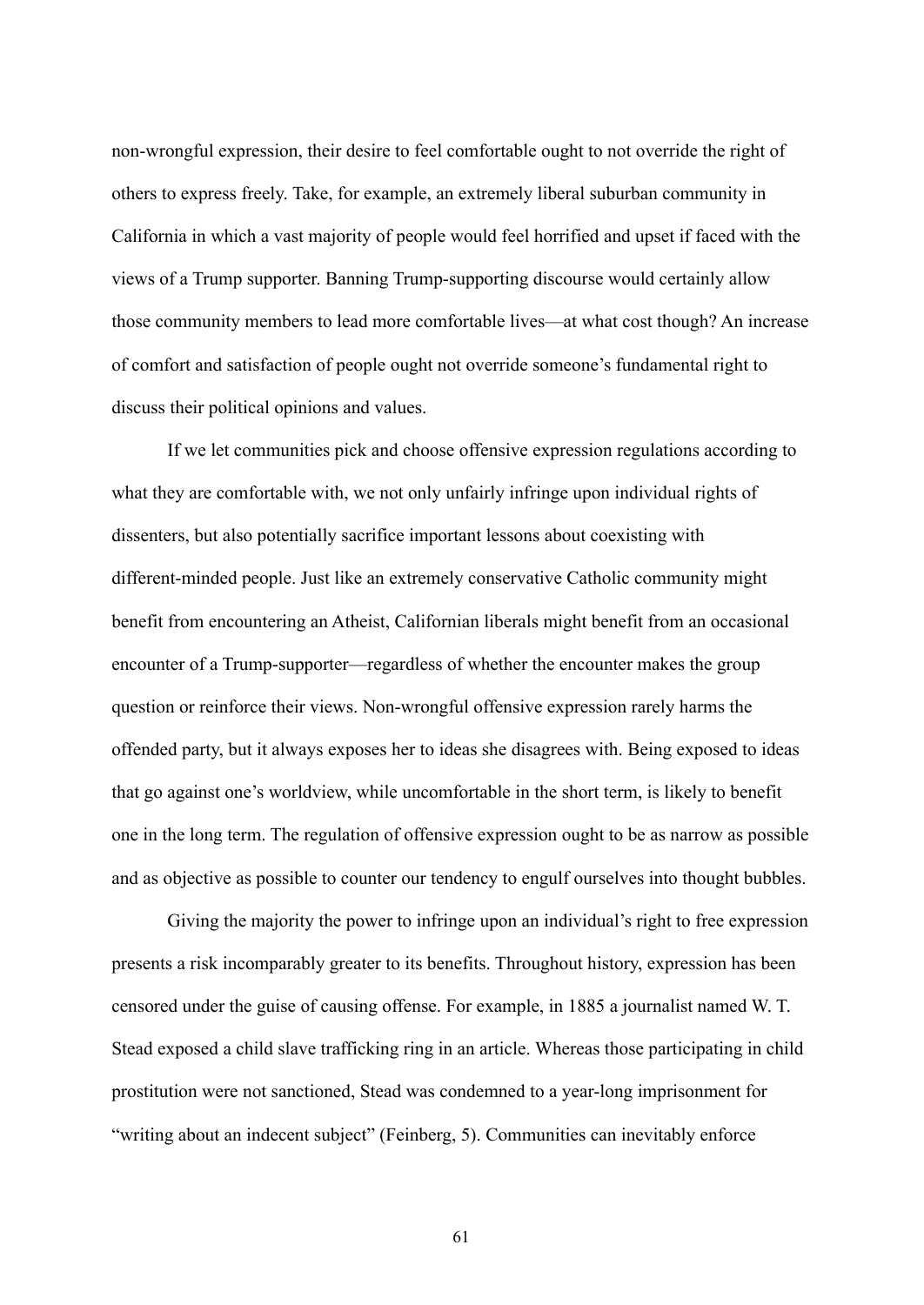standards of expression to an extent by applying social pressure on on-conformers, but they ought not be allowed to infringe upon their members' fundamental liberties any more concretely.

## **ii. The Value of Kindness**

An alternative objection to the very strictly limited regulation of offensive expression that Feinberg and I advocate for may counter the idea that we ought to discount people with abnormal susceptibilities to offense in determining what expression is offensive enough to deserve prohibition. One may argue that defining what counts as abnormal is in itself extremely subjective and dubious. For example, if we view as abnormally susceptible to offense only those individuals who deviate from the median level of upset in a given community at a certain time, who is to say that their upset is not more adequate than that of everyone else? In Nazi Germany, for example, the median level of offense at antisemitic expression was likely quite low and yet we might want to say that those "abnormally susceptible to offense" had better instincts in said case. Alternatively, if we define abnormal susceptibility to offense as a deviation from a less specifically determined median, are we to include the upset levels of all communities from all cultures and eras? Even in the same historical period, the susceptibility to offense when it comes to, for example, sexist expression, will vary drastically between cultures and ages—what an American college student might perceive as grossly offensive may be viewed as completely normal by an older person from rural Romania. Instead of trying to objectify the norms for regulating offensive expression, we ought to accept the inherent subjectivity of offense and adjust norms in ways that protects all people from extremely unpleasant situations, regardless of whether their susceptibility is average or not. We ought to be kind and at least to a certain degree make accommodations even for those who do not fit into the norm. Very often people have an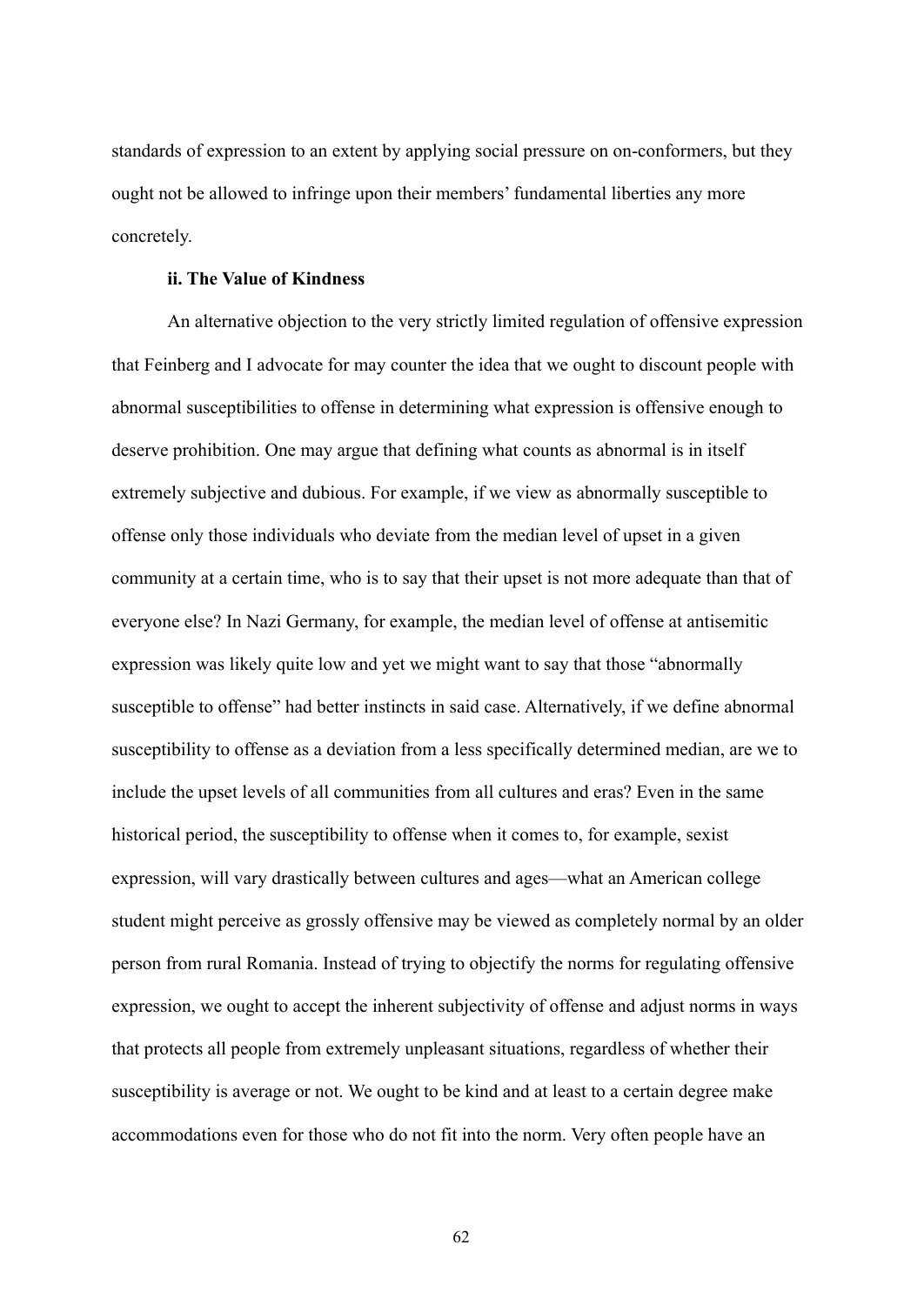abnormal susceptibility towards offense on certain topics because of the unique hardships they have endured in their lives. Transgender individuals, for example, might be much more upset by someone who mis-genders another individual or someone who argues that we should be free to address people with the pronouns that match their biological sex rather than their chosen ones. Especially when a minority develops a susceptibility to get offended by certain topics, we ought to put their humanity first and treat them with kindness by adjusting the norms of expression in a way that respects their abnormal susceptibilities.

While I believe in the importance of showing kindness and compassion towards the most vulnerable members of our community, I see protecting their right to free expression as much more important for their well-being than shielding them from the discomfort of encountering offense. First, I want to acknowledge that there indeed are challenges with determining what level of susceptibility counts as abnormal. The challenge of defining what is normal, reasonable, and average for legal purposes, however, is overcome by the court judging each case individually against the legal fiction of how the reasonable individual, or in Roman times the *bonus pater familias* would respond if in the shoes of the offended party. Indeed, we cannot define the limits of normal susceptibility to offense on the spot, just as it would be difficult to present an abstract definition of negligence that could be used in all future judgements of negligence cases. However, that does not mean that discounting abnormal susceptibility to offense in cases of offense or looking for abnormally careless behavior in negligence cases cannot produce a just outcome.

While it is extremely important to show kindness and compassion to those who need it most, we cannot accommodate everyone if we want laws to remain just. People with abnormal susceptibilities to offense may indeed have extremely valid reasons for their feelings, but that does not mean that it is the duty of the world to legally recognize their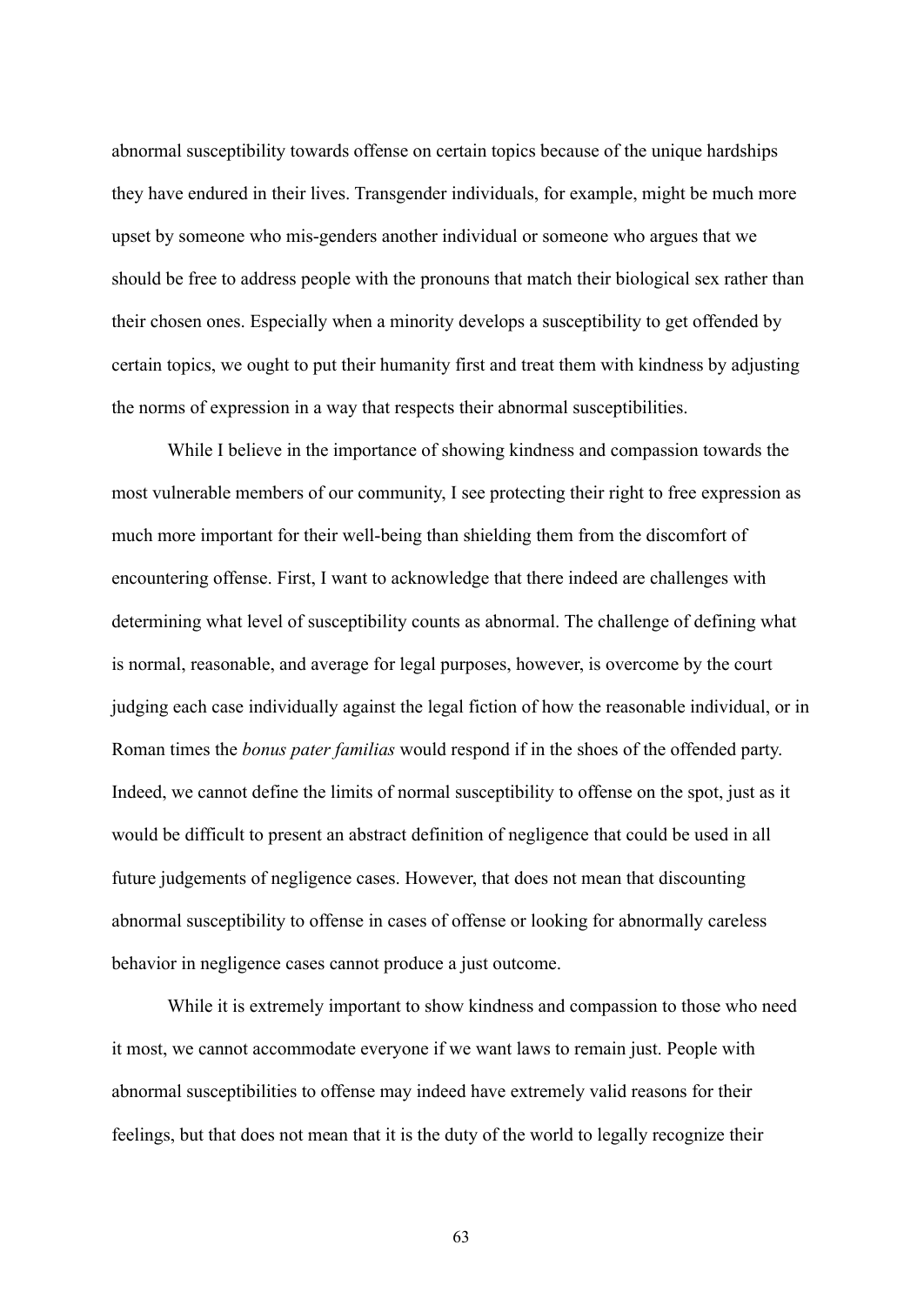experience at the cost of other people's fundamental liberties. If we were to make our duty to predict for any possible level of abnormal susceptibility to offense when speaking, we could hardly express anything of significance. The topics we ought to spend time discussing are often the most controversial and challenging ones to discuss. It may be our moral duty to express kindness by offering emotional support to those most affected by difficult subjects and accommodating their sensitivities to an extent, however, we ought not—for their sake as well as ours—shy away from rigorous and daring debate that questions ideas and pushes them to their extremes. The progress of social justice for the most vulnerable individuals after all depends on people's right to use their voice to challenge the status quo. Restricting offensive expression is thus against the interests those who deviate most from the median: adjusting an expression-restricting norm in a way that accounts for the subjectivity of emotion also renders the law much more malleable and thus renders it a tool with which the majority can stifle less popular ideas. While encountering offensive expression may be very upsetting to people, their interests are much more infringed upon and disrespected if their right to free expression is not rigorously protected.

## **3. Hate**

Perhaps the most controversial category of speech that many wish to restrict is hateful expression more commonly referred to as hate speech. Hate speech is notoriously difficult to define but those against it most often describe it as words expressing a speaker's hateful attitude towards the target of his speech and expression which regardless of whether or not it communicates a hateful intention supposedly increases hateful attitudes towards its targets. These two conditions, frustratingly, are neither necessary nor sufficient for defining something as hate speech. Having a hateful attitude is not a sufficient condition for hate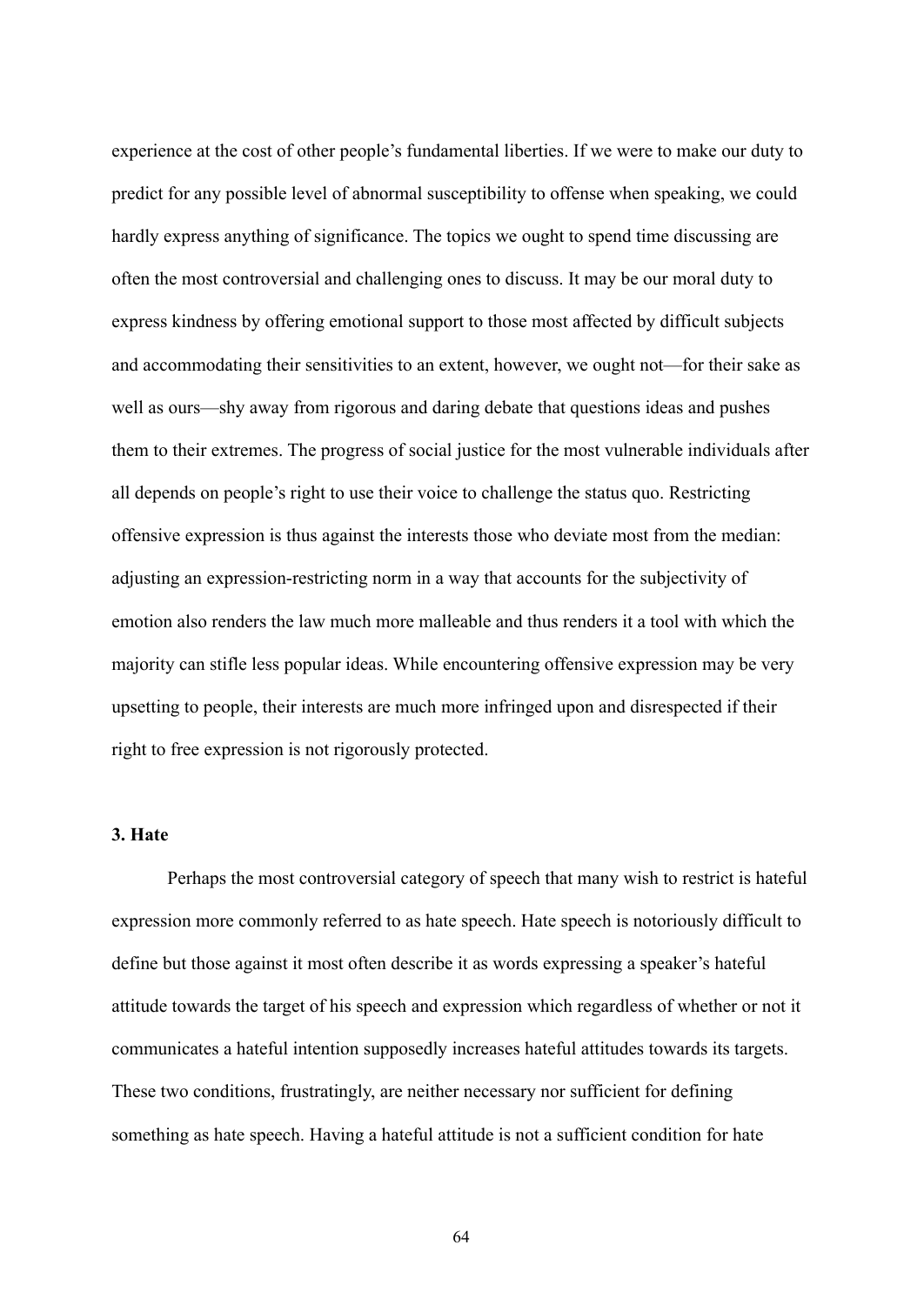speech—a person can express their hatred without using hateful words by, for example, ironically exclaiming "I just love immigrants. They're leaving such an amazing mark on our country." Neither does intention seem to be a necessary condition for hate speech since people are believed to be engaging in hate speech even when they have good intentions such as for example when they express concern for the target group by saying "being transgender is a mental disorder and we are doing transgender individuals a disservice by playing into their fantasies instead of offering them psychiatric support." Propagating or promoting hate towards a group or a person as a standard poses similar challenges as it is neither a necessary nor a sufficient condition for hate speech: it cannot be necessary or else hurling racial slurs when no one can hear you is not hate speech and it cannot be sufficient since there is expression that increases hatred of a certain group but does not intuitively strike us as hate speech. For example, if an advocate for transgender rights makes a well-meaning argument about transgender athletes deserving to compete in the category of their chosen gender in front of a very conservative audience, he might actually increase the audience's level of hatred for transgender individuals without engaging in hate speech. Despite the difficulties in establishing a definition of hate speech, however, many laws and guidelines have been put forth in a desire to restrict a broad range of expression from "fake" news, speech that is upsetting due to depictions of violence, speech that contributes to "extremist" ideas, speech that mocks religion or "traditional family values," all the way to speech that makes members of a certain group, particularly a minority anxious, uncomfortable, or offended.

In the following pages I will discuss specifically this latter form of "hate speech" that I will for clarity's sake refer to as minority defamation. I will define minority defamation as speech falsely attributing a negative trait to a group of people in the minority. By "falsely attributing" I want to refer to not merely the act of forwarding an entirely false proposition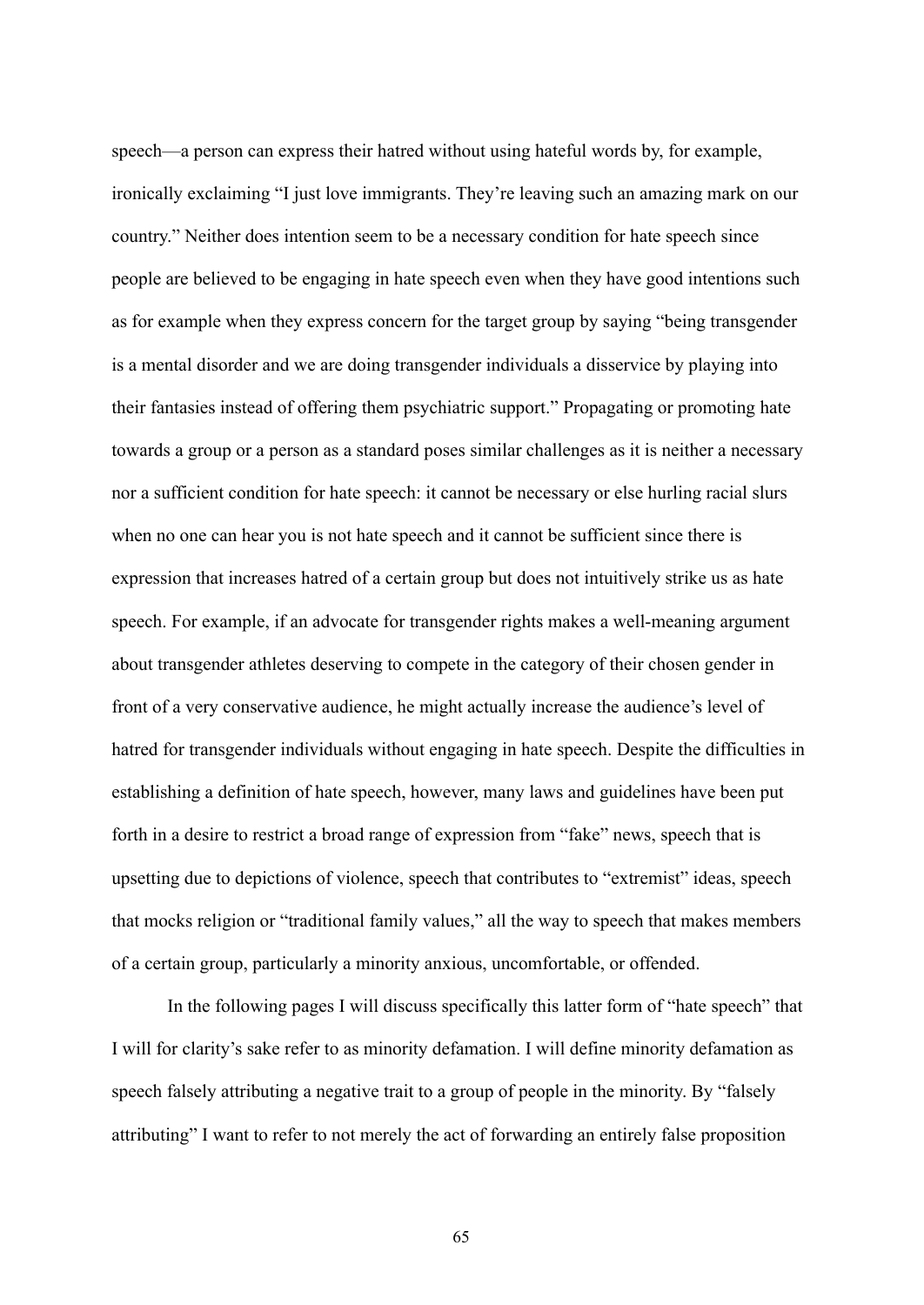about a group of people such as "Jewish people are vermin" but also the dissemination of partial truths that are overexaggerated in order to harm a group's reputation, for example, "Mexicans are criminals"—there certainly exist criminals of Mexican descent but the proposition is a form of minority defamation because it attempts to extend a negative trait true for some to all members of the group. I have decided to discuss minority defamation because the argument for restricting it is common, popular, and seems to be viewed as very persuasive even though it directly clashes with the Severity, Direct Causality, and Last Resort standards that I view as necessary conditions for speech restriction. With the help of Jeremy Waldron's argument in *The Harm in Hate Speech* I will present a case for restricting speech that does not have a severe negative consequence caused directly by the expression in question that could be addressed by discussion rather than censorship. Because of the negative and unjust long-term state of affairs minority defamation contributes to, legally censoring it is forwarded not only as justifiable but as a moral duty of any fair democratic government.

Expression that may be defined as minority defamation consists of various statements with various levels of objectionability from "Muslims are terrorists" and "transgender people are crazy" to "blonde women are stupid." Many argue that minority defamation presents a serious threat to the minorities in question. Waldron views the problem of minority defamation as a form of harm deeply problematic because it endangers the minority member's rights as equal citizens: "The issue is publication and the harm done to individuals and groups through the disfiguring of our social environment by visible, public, and semipermanent announcements to the effect that in the opinion of one group in the community, perhaps the majority, members of another group are not worthy of equal citizenship" (33). The minorities targeted by defamation are, according to Waldron,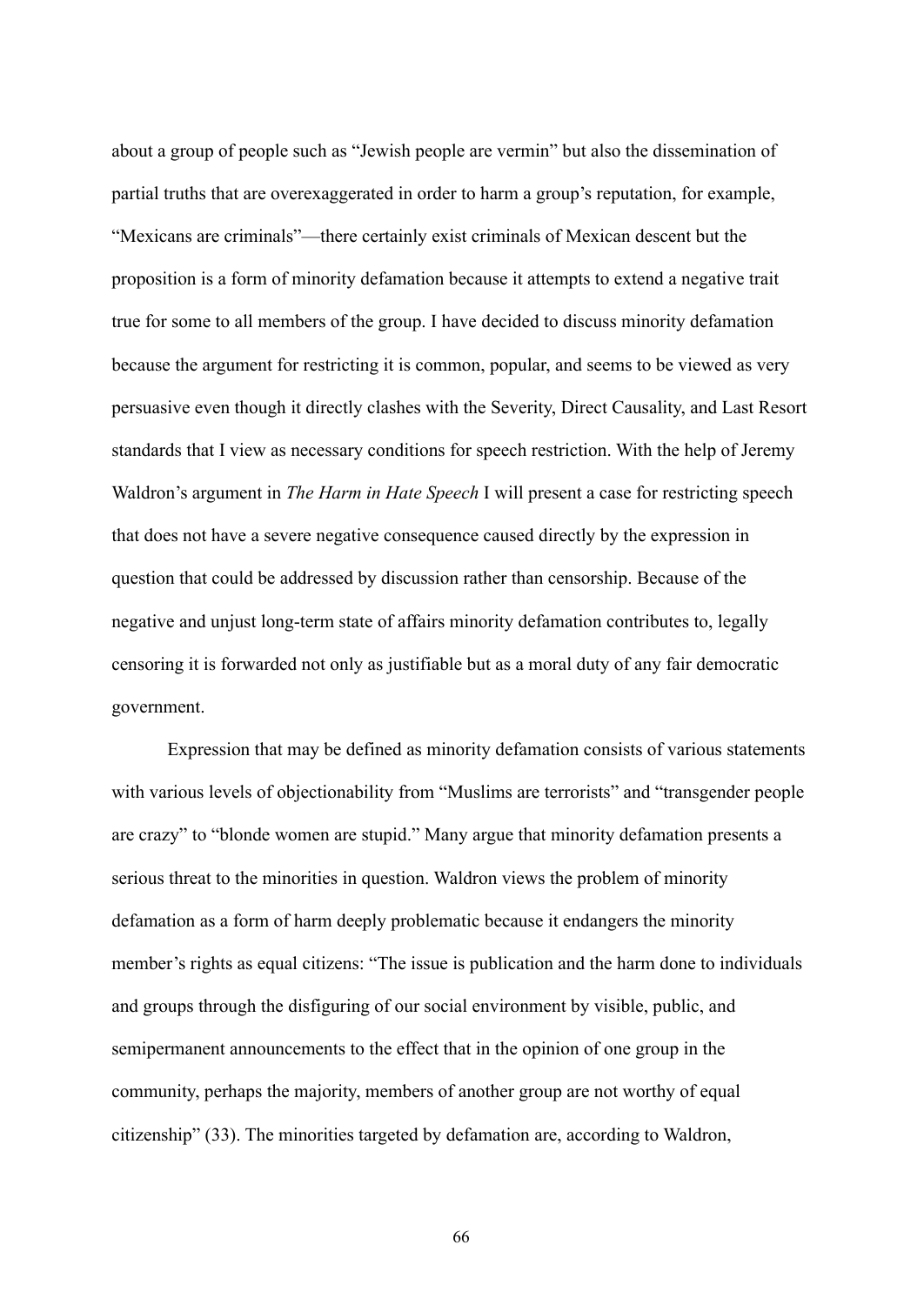condemned to a life of fear: "Can their lives be led, can their children be brought up, can their hopes be maintained, and their worst fears dispelled, in a social environment polluted by these materials?" (33). Waldron's concerns hint at the following argument:

1. Minority defamation communicates a negative sentiment of a group of people—often the majority.

2. Associating a negative sentiment with a group of people is equivalent to considering said group less deserving of equal citizenship.

3. (from 1 & 2) Minority defamation leads a group of people—often the majority, to consider a minority group less deserving of equal citizenship.

The greatest weakness of this brief argument lies in the second premise. Attributing any negative trait to someone certainly cannot be construed as equal to proposing that they be stripped of their citizenship rights: there are many negative traits such as laziness, stupidity, greed, and promiscuity that have previously been attributed to African-Americans, women, Jewish people, and the members of LGBT community and they have nothing to do with citizenship rights. We may not be fond of lazy, stupid, greedy, and promiscuous members of our society, but these traits do not imply that they ought to be treated differently as citizens. However, there are some characterizations such as being a rapist, a terrorist, a thief, and a crazy person in which there is implicit a suggestion that certain restriction of freedoms are due. Perhaps the idea is that the most pernicious forms of minority defamation are those which make the accusations with the most implications for a different treatment. Nevertheless, a more accurate and more modest second premise, would stop at proposing that associating a negative sentiment with a group of people is equivalent to proposing that they be treated differently. Proposing that a group of people is lazy, stupid, greedy, and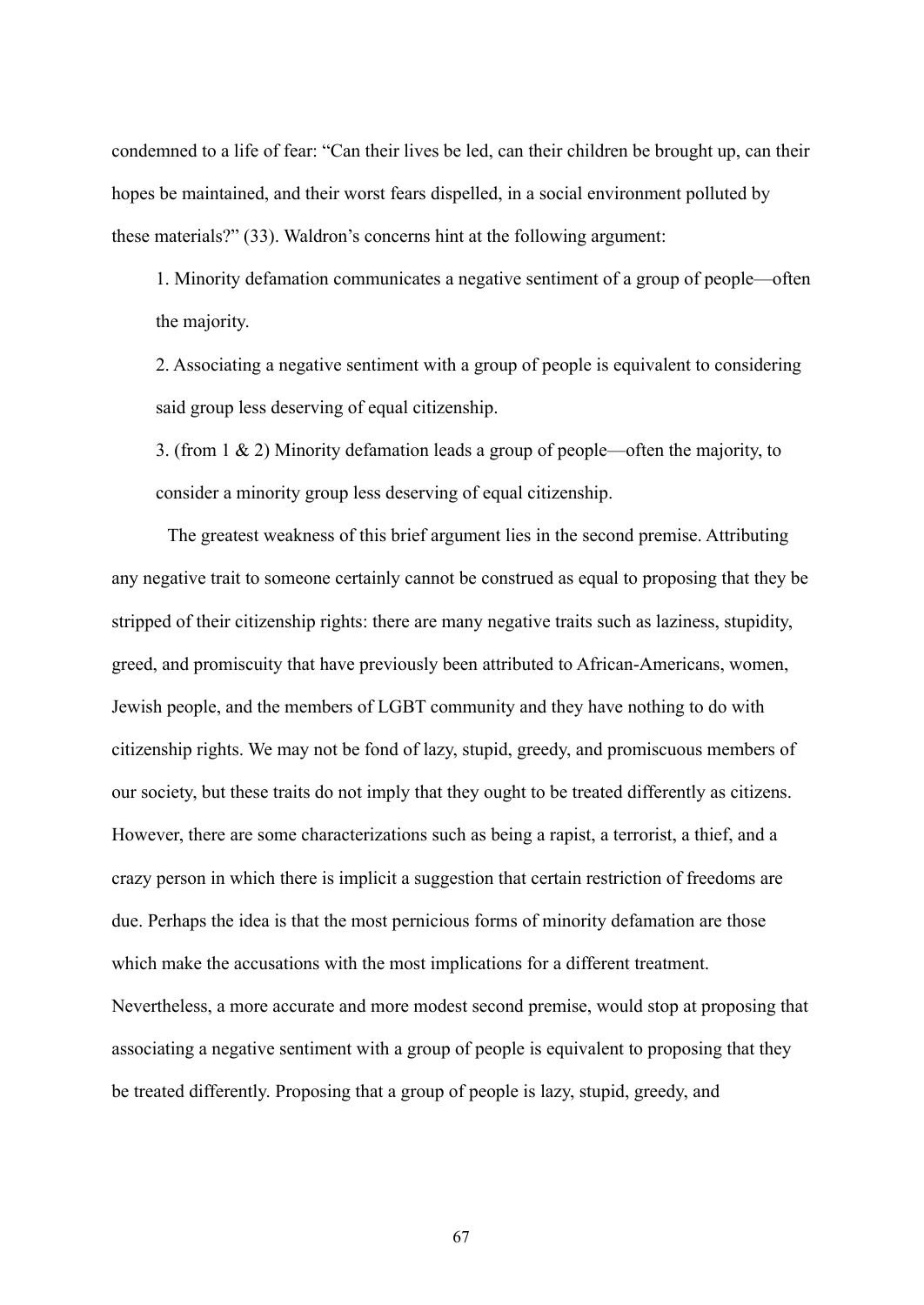promiscuous indeed implies that they ought to be treated with greater caution and are deserving of less confidence and trust than others.

On both interpretations of the second premise minority defamation is taken to compromise a group's right to equal treatment. Waldron forwards an argument that strives for a more ambitious conclusion, namely, that a minority group's rights to equal citizenship are endangered. However, to an extent his way of reasoning is equally applicable in its more modest formulation which links minority defamation with worse treatment. In both cases, the idea is that a certain genre of expression deprives minorities of an important public good: the assurance that they are equal members of a community, namely "that they can count on being treated justly" (85). Waldron understands one's lack of assurance in the strong sense of the term—as a threat to one's citizenship rights that manifests in one's different treatment by authorities in front of the law. He believes that having Assurance (S) means having a guarantee of being treated equally by the law. With my amendment to earlier premise 2, however, I understand lack of assurance in its weaker sense, namely as a threat to one's equal treatment by one's fellow citizens. I will refer to my usage of the term as assurance (W), defined as having a guarantee of being treated equally by one's fellow citizens.

For Waldron, Assurance (S) is an essential trait of a just society that can be characterized as an underlying confidence of its citizens in the fact that their rights will be respected. He understands preserving Assurance (S) as key to protecting people's dignity in front of the law by ensuring that everyone has the same "social standing" and a "basic reputation" that ensures that people "be treated as equals in the ordinary operations of society" (5) such as the society's legal procedures. Under my view, however, assurance (W) is an essential trait of an ideally just society, not a just society. In the best of all possible worlds, a person must indeed have assurance (W) that no matter whom they encounter, they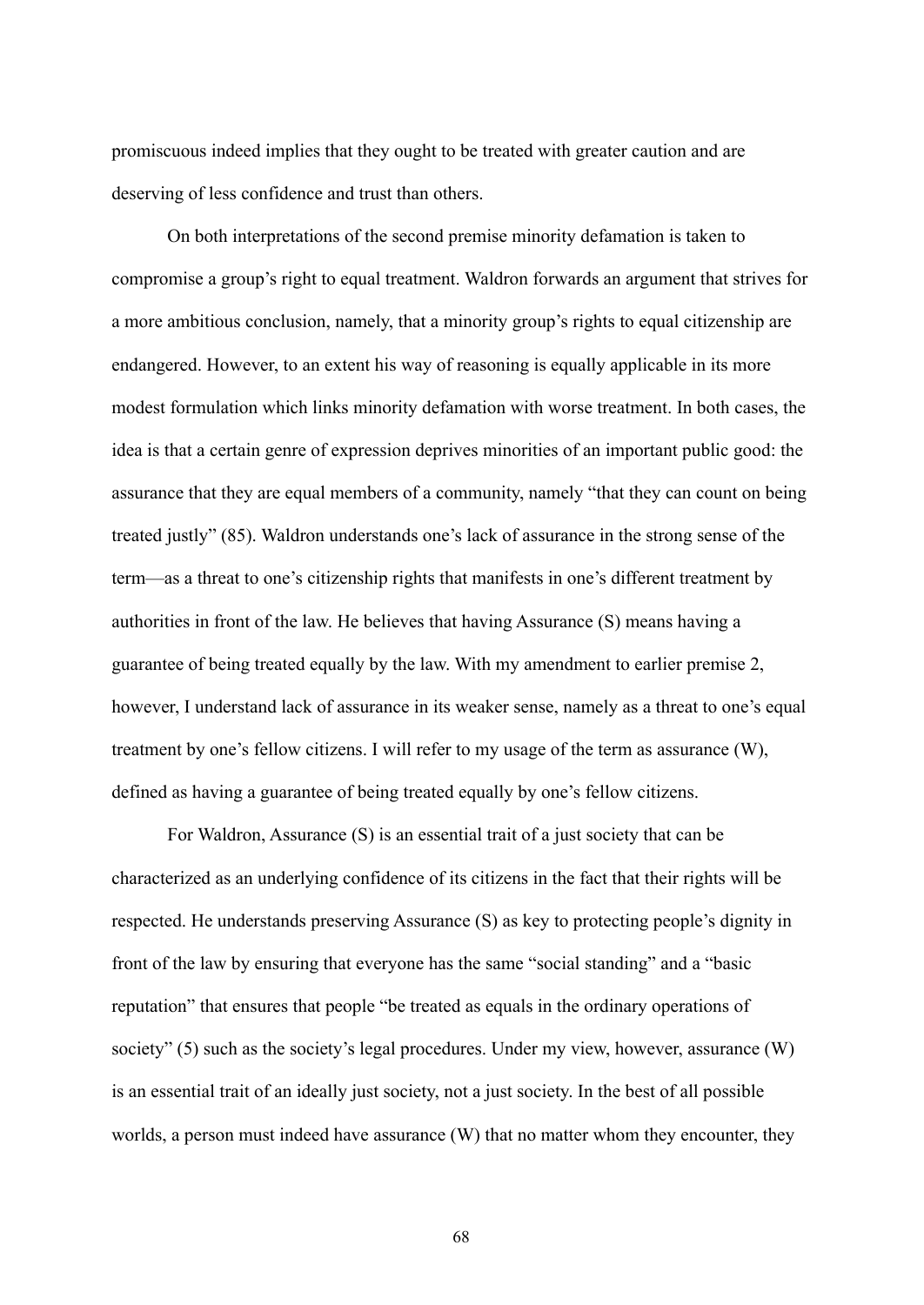will have the same social standing, the same basic reputation, and be treated as equal regardless of his or her belonging to a certain identity group. In reality, however, in-group and out-group ways of thinking, further reinforced by stereotypes, influence the way we respond to and treat other people. While a perfectly just society is indeed one in which every single action of every single person is perfectly just, it is sufficient for a just society that it has laws ensuring the protection of people's rights even if individuals within it treat each other differently based on them belonging to a certain group. In plain terms, in a just society people are free to prefer some groups over others and to an extent display said preferences in their behavior. They may not, however, infringe upon people's fundamental liberties and citizenship rights.

In summary, having Assurance (S) is a necessary condition of a just society as it means knowing that you will be viewed as equal to any other citizen in front of the law. On the other hand, assurance (W) is a necessary condition of a perfectly just society but is not necessary for a just society as it refers to knowing that you will be viewed as equal to any other citizen by any other citizen.

Waldron wishes to argue that minority defamation undermines people's Assurance (S) in two ways. First, he emphasizes that even without infringing on their legal rights, minority defamation strips people of feeling secure in their daily lives due to the threat of being verbally attacked or excluded when they go about their daily business: "A vigilant police force and a Justice Department may still keep people from being attacked or excluded, but they no longer have the benefit of a general and diffuse assurance to this effect, provided and enjoyed as a public good, furnished to all by each" (85). While valid, this consideration does not pertain to Assurance (S) but rather to assurance (w) as it does not bring up a concern regarding people's legal rights being respected. Rather, it discusses their experience of social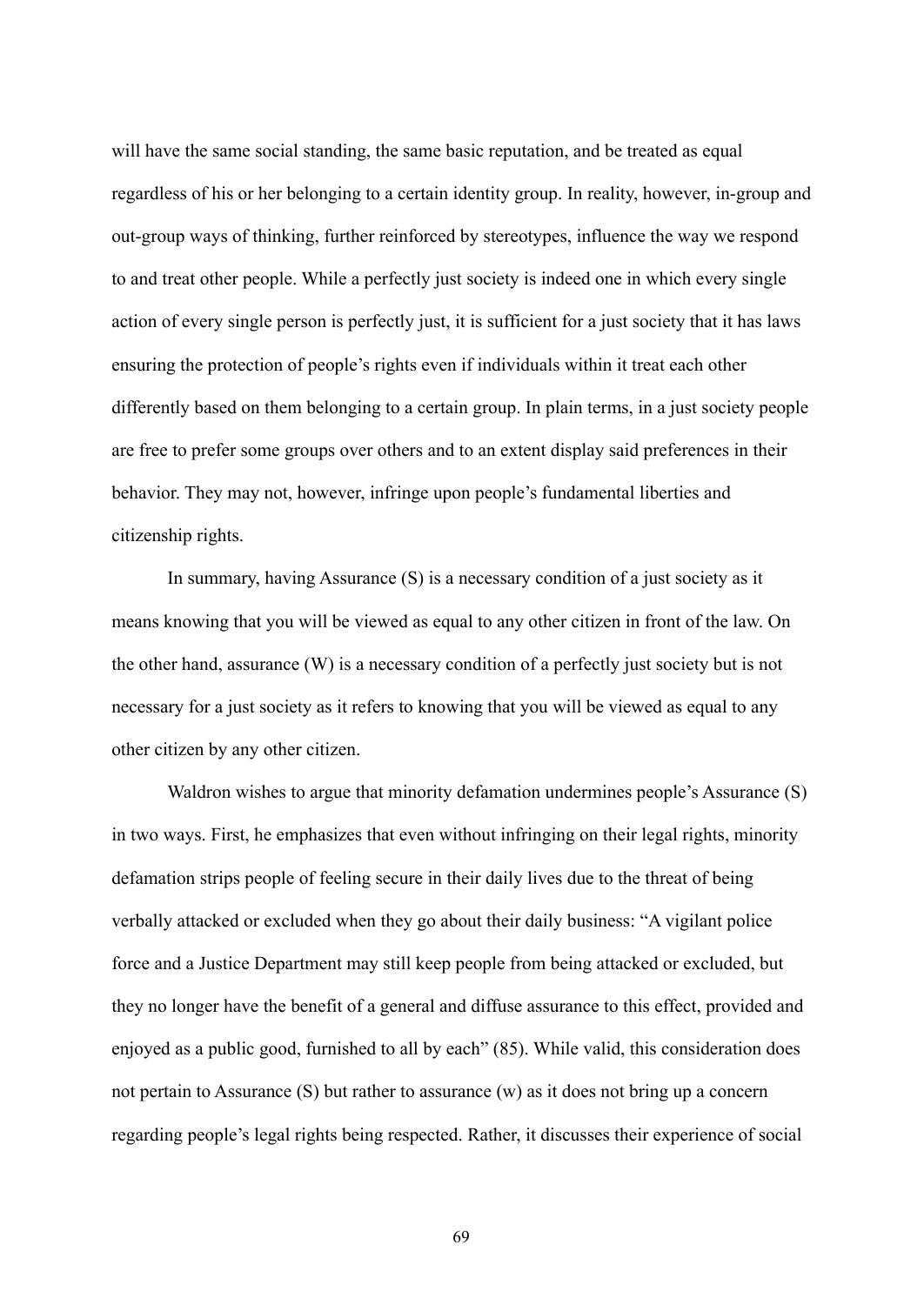ostracization. Second, Waldron asserts that minority defamation provides "a focal point for the proliferation and coordination of the attitudes" behind hateful expression and "a public manifestation of hatred by some people to indicate to others that they are not alone in their racism or bigotry" (95). As such, Waldron understands minority defamation as something that presents a true threat to Assurance (S) as it keeps alive the threat that one day majority members motivated by the associations that they have of minorities with negative sentiments will vote minorities out of their rights.

Motivated by such a concern, Waldron proposes that we impose expression-regulation as a way to prevent the potential aggregation of negative sentiments to the extent that would tip over the public opinion in favor of stripping minorities of their rights. Laws against minority defamation are necessary, according to Waldron, to protect an "environmental good" of allowing minorities to live without fear of systemic oppression and maintaining "a certain ecology of respect, dignity, and assurance" by restricting speech which pollutes such goods  $(96)$ . He compares regulating group defamation to regulating  $CO<sub>2</sub>$  emissions in order to protect the environment: "we figure that the tiny impacts of millions of actions—each apparently inconsiderable in itself—can produce a large-scale toxic effect that, even at the mass level, operates insidiously as a sort of slow acting poison" (97). Even though an individual instance of minority defamation may not clearly cause a severe negative effect, the threat of the aggregate catastrophe just like climate change not only allows but calls for legal action.

Waldron's Assurance (S) Argument may be summarized as follows:

1. Minority defamation allows a group of people—potentially the majority—to proliferate, coordinate, and publicize their negative sentiments of minority members.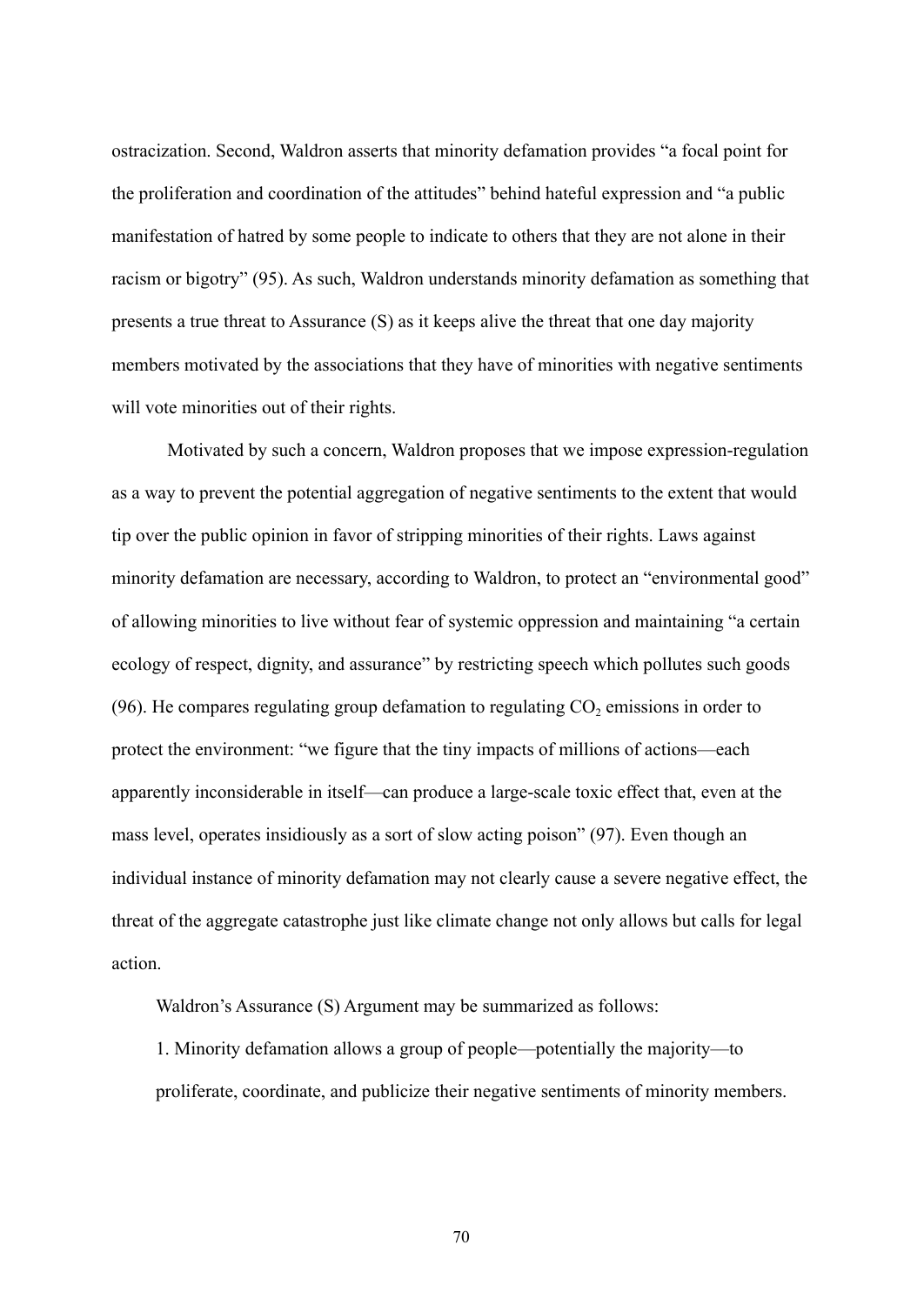2. Associating a negative sentiment with a group of people is equivalent to considering said group less deserving of equal citizenship.

3. (from 1 & 2) Minority defamation allows a group of people—potentially the majority—to proliferate, coordinate, and publicize their view that a minority group is less deserving of equal citizenship.

4. Proliferating, coordinating, and publicizing views that a minority group is less deserving of equal citizenship keeps alive the possibility that the majority will vote in favor of stripping a minority group of equal citizenship.

5. (from 3 & 4) Minority defamation keeps alive the possibility that the majority will vote in favor of stripping a minority group of equal citizenship rights.

6. A just society has a duty to legally restrict anything that endangers an environmental good of all citizens being equal with regards to their rights.

7. Activities that keep alive the possibility that the majority will vote in favor of stripping a minority group of equal citizenship rights endanger the environmental good of equality.

8. (from 6 & 7) A just society has a duty to legally restrict activities that keep alive the possibility that the majority will vote in favor of stripping a minority group of equal citizenship.

9. (from 5 & 8) A just society has a duty to legally restrict minority defamation.

As discussed earlier, Waldron's entire argument relies on a false second premise. Associating a negative trait with a minority group is not equivalent to proposing that they be stripped of equal citizenship. We can, however, drastically restrict the domain of minority defamation Waldron's argument and argue it applies only to those instances of minority defamation in which traits attributed such as criminality and terrorism indeed have a closer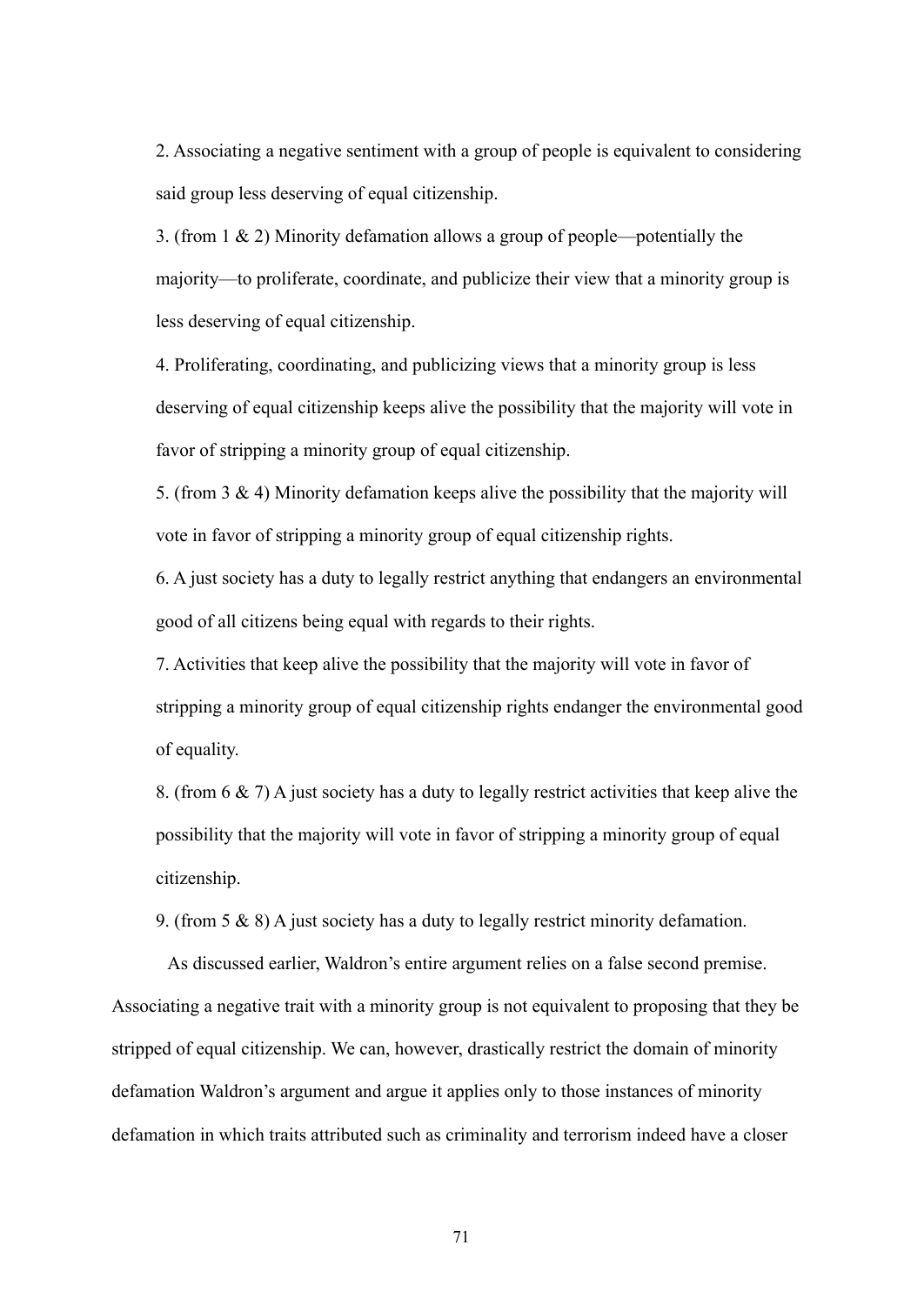connection to right-restriction. Even if we do so, Waldron's argument faces another fundamental problem with premise #6. A just society certainly has a duty to legally restrict that which compromises the good of all citizens to be equal with regards to their rights. Having a duty to protect an environmental good, however, implies a much greater level of government intrusion. To protect a good of equality, one must prohibit the violations of equality. Protecting an environmental good of equality, on the other hand, requires a prohibition or at least a severe restriction of all the minute things such as actions, attitudes, and thoughts that may in aggregate present a violation. Moreover, according to Waldron, protecting this environmental good justifies restricting free expression—a fundamental human liberty. According to the environmental analogy, what Waldron proposes is therefore comparable not so much to taxing  $CO<sub>2</sub>$  emissions as it is comparable to restricting fundamental human liberties such as the right to reproduce and travel around freely due to the contribution said lifestyle choices make to climate change.

I do not wish to challenge Waldron's proposition that a society has a duty to take care of an environmental good of equality. Proposing that it is a duty to restrict actions that contribute to the endangerment of said environmental good, however, is too radical a proposal for as vague a requirement as it is "to contribute" to the pollution of an environmental good. Moreover, placing a duty to protect the environmental good of equality through prohibition of expression that contributes to it is equivalent to saying that it is our duty to restrict  $CO_2$  emissions through travel bans and second child taxes—it is way too narrow. Just as we can address climate change through transitioning to cleaner energy sources, we can address intolerance and inequality through education. We not only can but ought to develop cleaner energy sources and education strategies before we even think about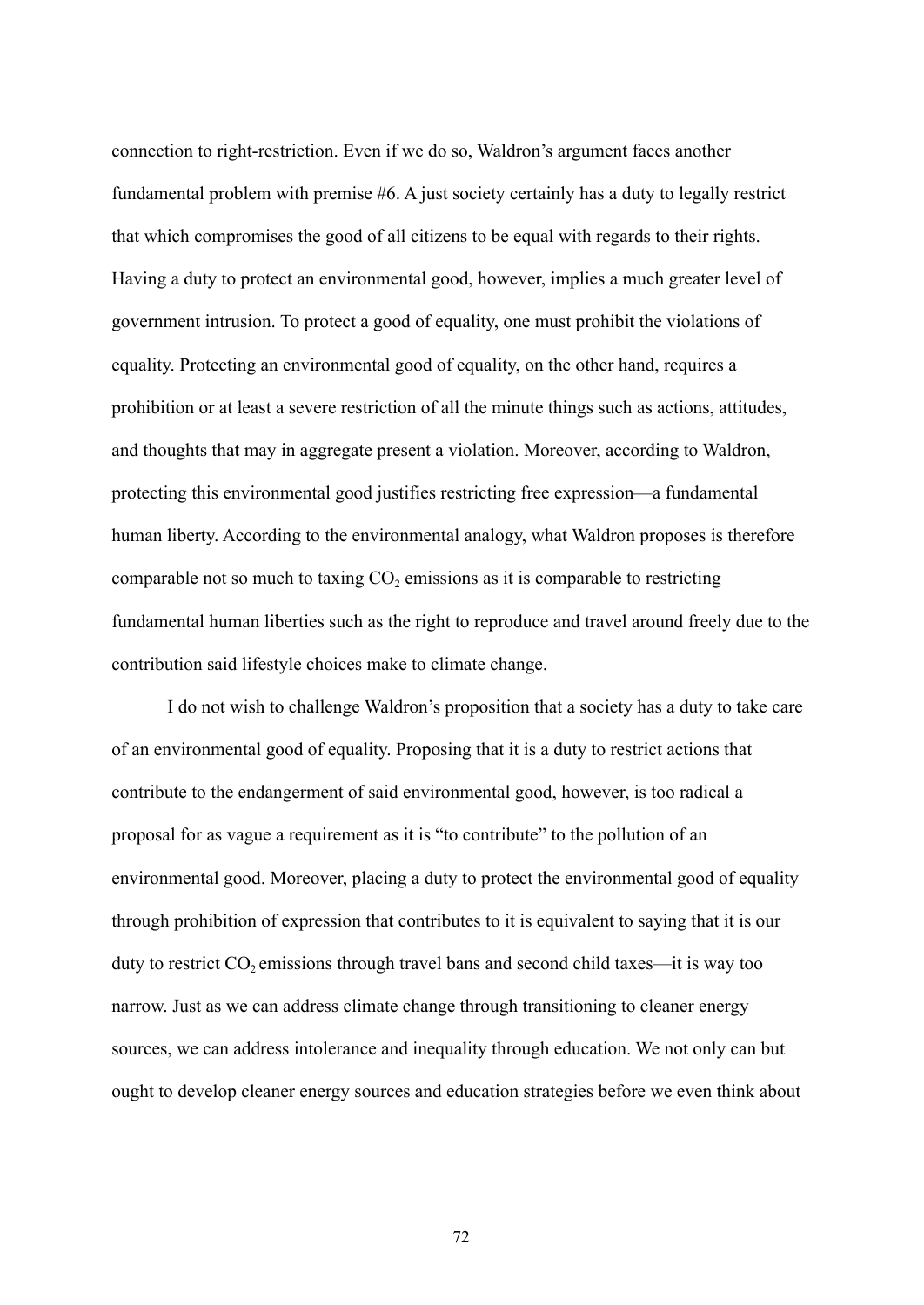interfering with people's fundamental liberties such as expression, reproduction, and freedom of movement.

Waldron certainly goes too far both in attributing too great of an effect to expression that speaks pejoratively of a minority group and in attributing to steep a duty to the society in order to remain just. However, perhaps there is a way to salvage the spirit of his argument without saying that "Asians drive poorly" implies that Asian people do not deserve equal rights as citizens and without assuming that it is a duty (or a right) of a government to ensure the protection of vaguely construed environmental goods at the expense of fundamental human rights. To see where a slightly more modest Assurance Argument takes us, I will return to my reformulation of premise #2 based on the weaker sense of the term "assurance."

A less ambitious version of the assurance (W) argument would go as follows:

1. Minority defamation allows a group of people—potentially the majority—to proliferate, coordinate, and publicize their negative sentiments of minority members. 2. Associating a negative sentiment with a group of people is equivalent to proposing that said group of people ought to be treated differently when encountered. 3. (from 1 & 2) Minority defamation allows a group of people—potentially the majority—to proliferate, coordinate, and publicize their views that a minority group ought to be treated differently when encountered.

4. Proliferating, coordinating, and publicizing views that a minority group ought to be treated differently when encountered makes the majority treat the minority group members differently when encountered.

5. (from 3 & 4) Minority defamation makes the majority treat the minority group members differently when encountered.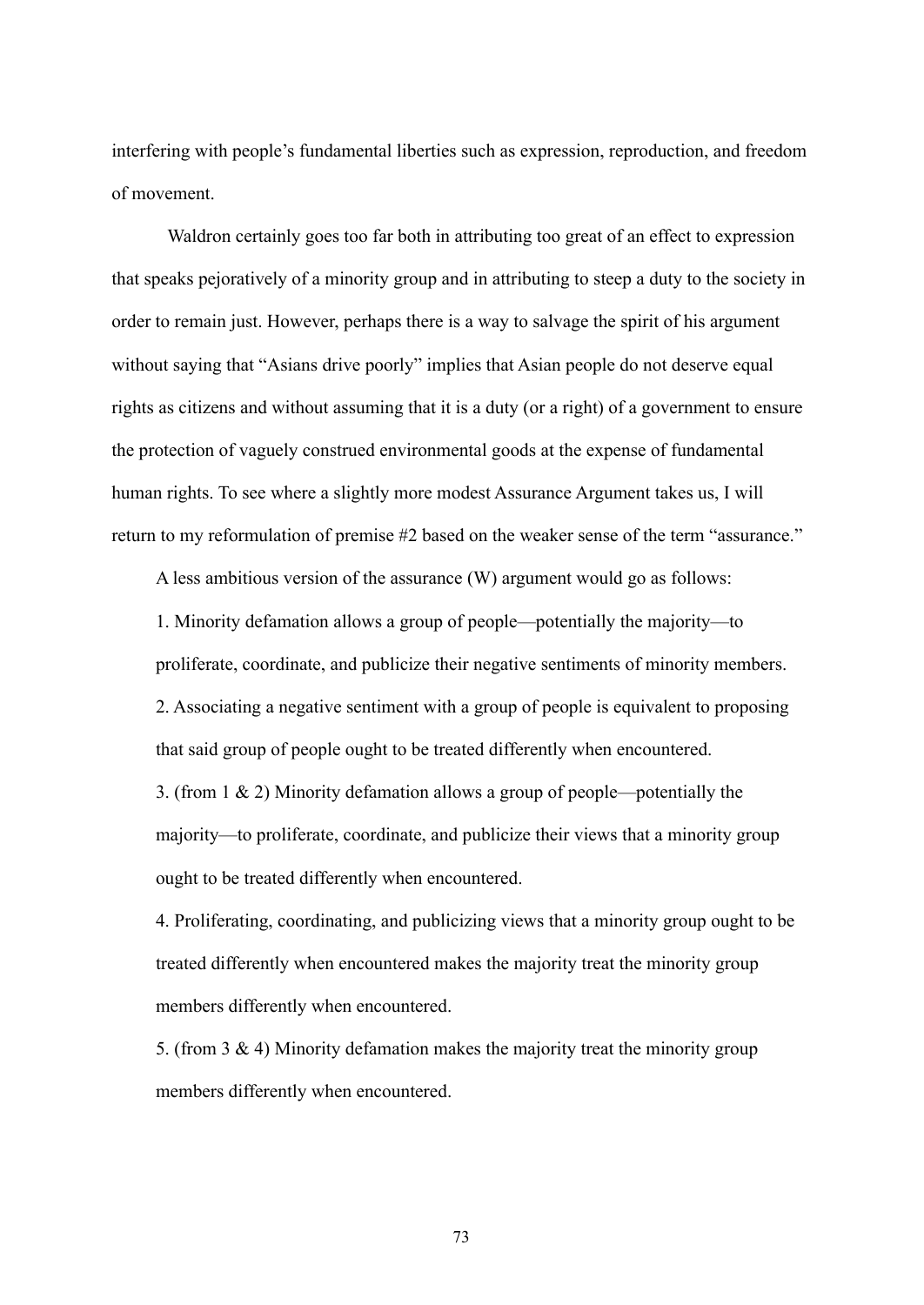Thus far, the argument runs relatively smoothly. It is not outrageous to propose that repeatedly attributing a negative attribute to a group leads to some people adopting it as fact and altering their behavior towards the slandered group's members. Proliferation, coordination, and publication of defamatory views further increases the likelihood that majority group members will indeed treat minority members differently because of holding certain beliefs about them. From this moment in the argument, however, we must necessarily change the environmental good that is being endangered from one pertaining to the minority member's rights to one pertaining to them being treated differently by people when going about their daily business.

6. A just society may legally restrict anything that endangers an environmental good of all citizens being treated as equal by their fellow citizens.

7. Activities that make the majority treat the minority group members differently when encountered endanger the environmental good of equal treatment.

8. (from 6 & 7) A society may legally restrict activities that make the majority treat the minority group members differently when encountered.

9. (from 5 & 8) A society may legally restrict minority defamation.

This version of the argument generates a mere permission rather than a duty for a society to legally restrict minority defamation. Such a weaker conclusion seems to co-align with a lot of people's intuitions about restricting these kinds of hate speech. Namely, many believe that if the statements made about a vulnerable group of people are extremely demeaning and spread misconceptions about the minority group that negatively affect people's treatment of its members, they deserve punishment and restriction for making the minority group members' lives unnecessarily unpleasant. The circulation of racist and homophobic stereotypes, for example, according to such a line of reasoning deserves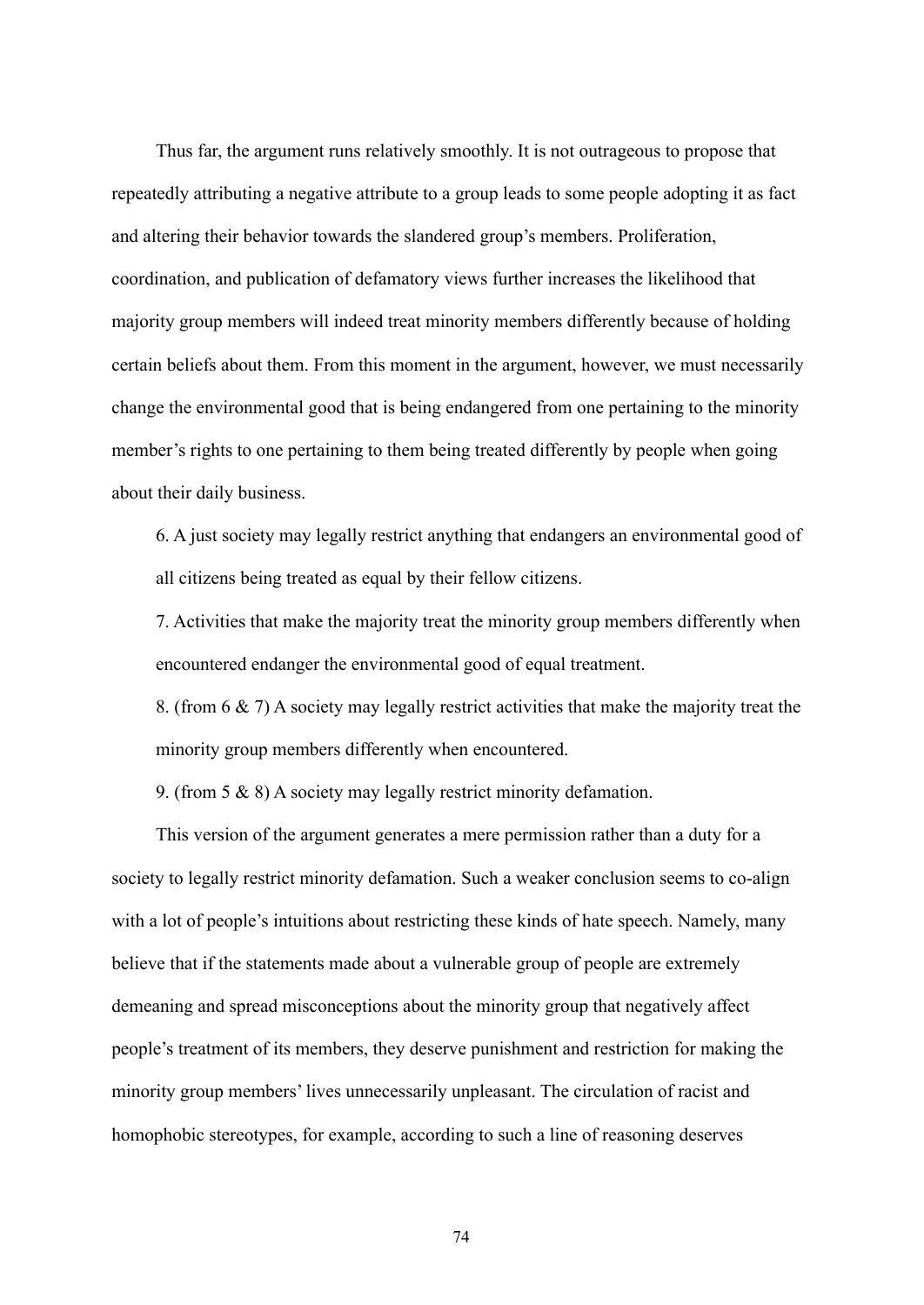prohibition because it leads to perfectly legal actions that nevertheless can be viewed as extremely disrespectful such as security guards trailing a black teenager in a clothing store or parents instructing their child not to be friends with a boy adopted by a gay couple.

While superficially alluring, however, this second version of the Assurance Argument faces challenges as well. The remodeling of the second premise might have worked well, but premise #6 forwards a much more radical proposition than it may appear initially. It proposes that there is nothing wrong with a society legally dictating not only that people respect each other's rights but that they respect each other equally in everyday activities. We certainly have a moral obligation to treat our fellow citizens equally regardless of their identity attributes such as religion, race, or skin color. However, it is not the government's place to legally restrict all immoral actions. Treating others with less respect and trust or with greater suspicion and distaste because of their personal circumstance might be extremely morally condemnable, but it ought not be rendered illegal because doing so would violate fundamental liberties of thinking freely and freely associating with people you like.

My objection to premise #6 might appear too cold-hearted. However, I am not saying that the government has no business ensuring its citizens treat each other with respect, merely that they have no business legally micromanaging people's attitudes towards each other—most of all they have no justification legally restricting attitudes at the level of expression and not even action. It is important that the government invests efforts into facilitating social harmony among its citizens, but it must do so by way of education rather than coercion. By educating everyone about the culture and history of different minority groups and presenting the minorities as having an enriching rather than a threatening influence on the dominant culture, the government can encourage respect without forcing it upon its citizens which is often more effective in the long term. The environmental good of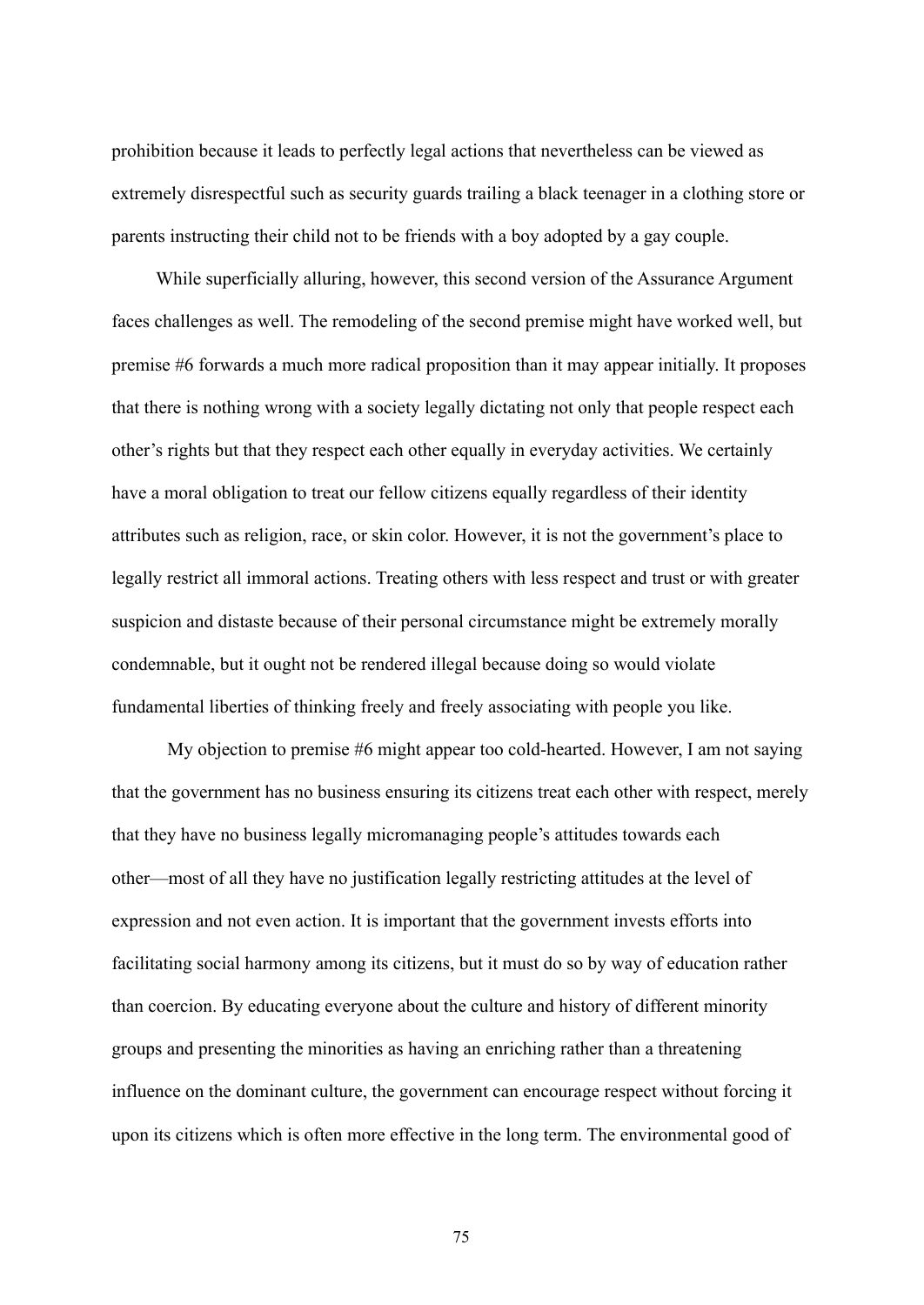equal treatment on an intrapersonal level is not something that a society has by default and is taken away from it through small actions such as minority defamation. Rather, ensuring social cohesion is something a society must actively work for by finding inventive ways to persuade its members to learn about different cultures and view them as fellow citizens co-creating their culture rather than foreign forces threatening it.

## **4. The Bane of Speech Regulation**

Discussing the regulation of speech that leads to harm, offense, and hate brought to light a recurring pattern—when viewed in abstract, the three regulatory standards that I propose appear grossly insufficient for capturing all expression that we feel ought to be punished and restricted. Permitting the government to meddle only with expression that directly causes severe harm or offense that cannot be prevented by other means than censorship seems to leave too many people unprotected from harmful, upsetting, and unpleasant expression of others. Furthermore, because hatred for minorities is never a direct cause of any given expression but rather forms gradually and overtime with many contributing factors, my proposed regulatory standards leave the most vulnerable of our society unprotected by law against the soiling of an environmental good that most people can take for granted. In abstract, Severity, Direct Causality, and Last Resort standards seem way too narrow.

Every attempt to expand them, however, poses a great threat to inalienable human liberties and important societal goods. When it comes to harm, allowing for the censorship of expression that leads to less severe, and less directly caused harm renders speech-regulation so much more subjective that it allows for political abuses such as we have seen in the application of the Bad Tendency test. Legally protecting people from more harm caused by expression thus comes at the cost of their right to be active politically and express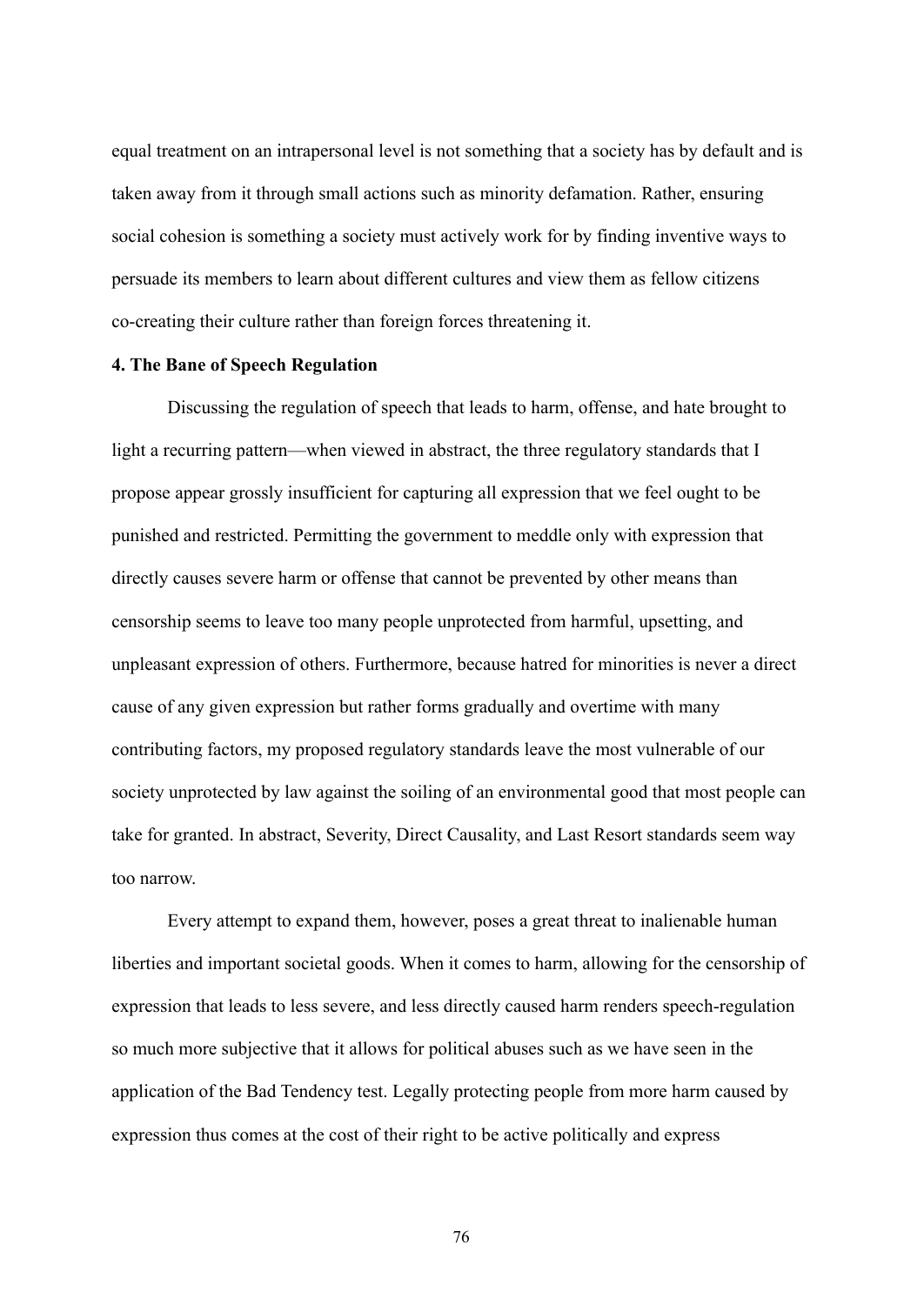controversial views. Similarly, censoring offensive expression in a way that fully protects people from extreme discomfort and upset requires rendering regulatory standards so subjective that just about any opinion about public policy, personal values, or morality may be prohibited because it is sure to offend someone. Legally protecting people from more than just the most severe and outrageous offense thus comes at the cost of their right to express their thoughts about anything that someone may strongly disagree with. Lastly, censoring expression that shines a negative light on a minority group disallows the expression of discontent with another group's role in the society, judgements of other's culture or way of life, and the voicing of personal preferences. While expressing personal biases about a minority group may not be morally praiseworthy, people's ability to do so plays an important role in a multicultural democratic society because it exposes the ways in which we are failing to facilitate group cohesion and allows us to address our shortcomings by publicly correcting biased views. Legally protecting minorities from hateful expression thus prevents us from identifying areas in which efforts to facilitate social harmony and respect are most needed as well as impedes on understanding the reasons for intragroup hatred.

The bane of regulating expression, therefore, lies in the fact that the conditions that appear to narrow down the pool of expression subject to restriction too much are in fact the only ones that prevent overregulation at the cost of fundamental human liberties and important societal goods that help us forge better democracies and more tolerant and respectful communities. Setting minimalistic standards for expression-regulation violates popular intuitions so much precisely because it is unprecedented and counterintuitive to value other people's right to free expression. In a 1992 documentary *Manufacturing Consent: Noah Chomsky and the Media*, Chomsky points out that "if you're really in favor of free speech, then you're in favor of freedom of speech for precisely the views you despise." Our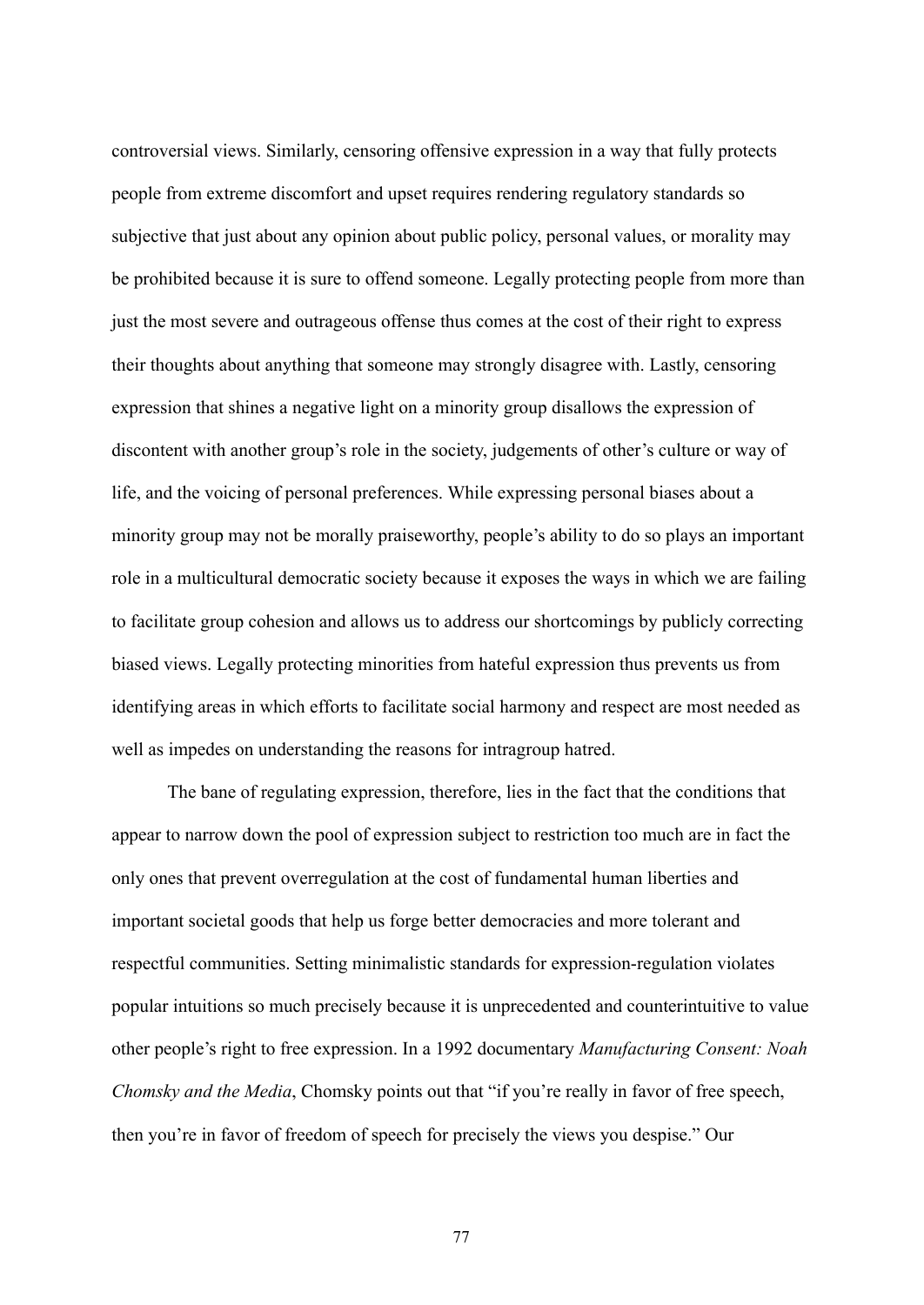completely natural tendency, however, is to wish for our own freedom of speech but not for the freedom of those whose opinions we find most abhorrent. Only by sticking to the Severity, Direct Cause, and Last Resort standards, we can restrict expression without sacrificing the benefits of free expression for personal and public intellectual life.

#### **5. The Importance of Minimal Regulation**

Why would an experienced police officer need to bother with procuring a warrant before searching a suspect's property when the suspect all but admits to storing the murder weapon in their bedroom? Why should secret service not gain access to information exchanged through end-to-end encrypted messaging platforms if they know them to be a tool of organizing terror attacks? And why should we not silence an opinion of a vaccine hesitant public figure if we know they might lead people not to take the Covid-19 vaccine? It is because all persons have fundamental human liberties such as the right to due process, privacy, and freedom of expression. Such individual rights are frustrating for law enforcers, lawmakers, and governments alike. Even regular citizens often see violating them as justifiable in some cases and view having to respect them as an occasional annoying obstacle to a better society. To fight against relativistic tendencies to bend principles defending fundamental human liberties whenever convenient for us, I put my best efforts forth to provide a comprehensive defense of freedom of speech.

As early as in Ancient Greece, freedom of speech was believed to have a positive impact on the accuracy of Athenian communal decision-making, it instilled courage into Athenians when going to war, and gave them a sense of self-determination. In Locke's time, freedom of expression was recognized for its role in allowing for freedom of thought and belief. Some viewed it as important to the protection of human dignity as the right to private property. Mill reintroduces and upgrades Lockean fundamentalist view of freedom of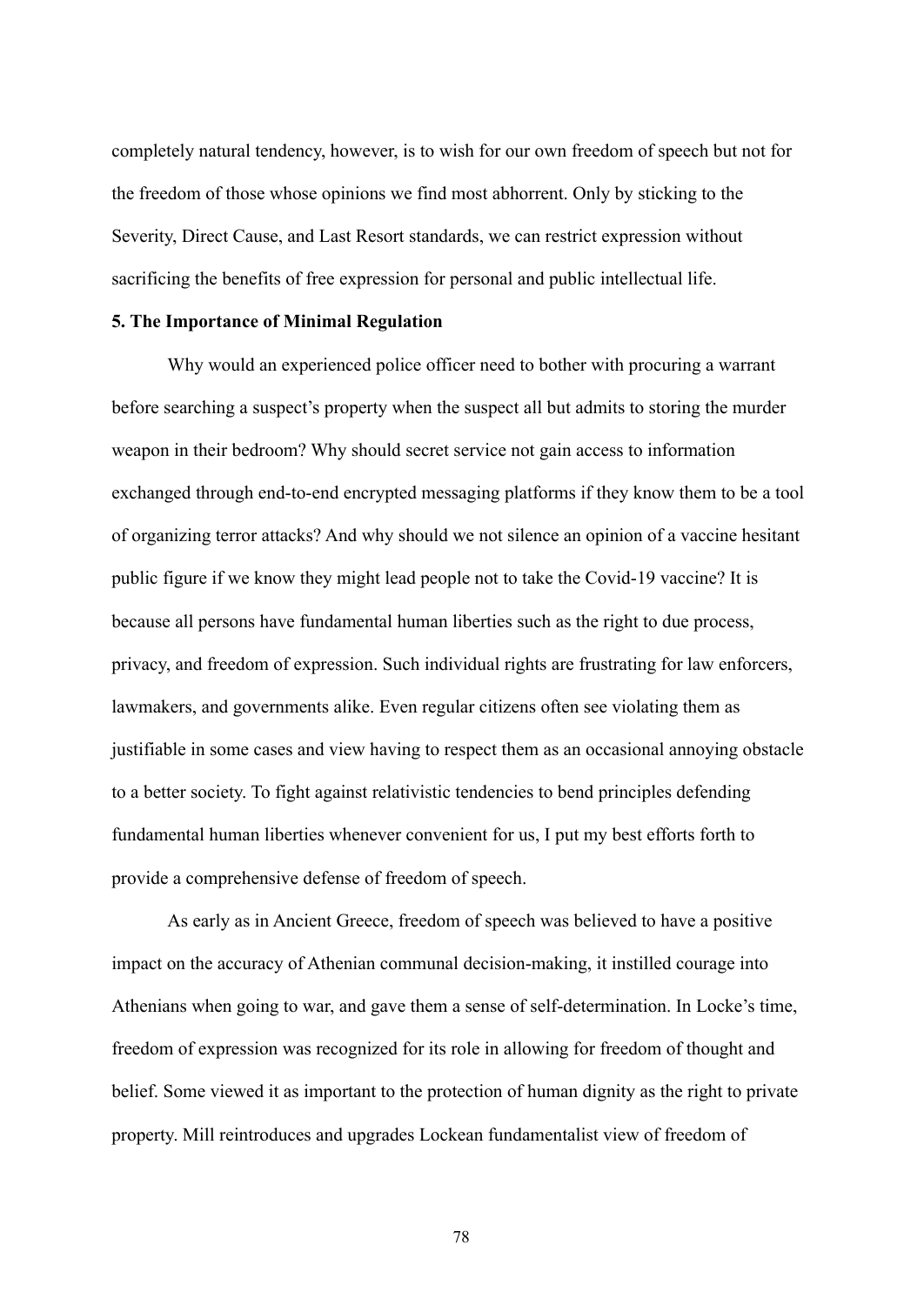speech's importance for freedom of thought by armoring it with further epistemic arguments for the importance of free expression in truth seeking. Courage, autonomy, and truth are only few of the many values we infringe upon when overzealously restricting free expression. In light of the historically recognized significance of freedom of speech, the optimal way of regulating speech is to only censor speech that satisfies the Severity, Direct Cause, and Last Resort standard. Admittedly, there are situations in which I recognize the allure of bending the standards for the sake of satisfying our intuitions, but I invite us to weigh the benefit of preventing harm or offense or hatred in a specific circumstance which does not satisfy the three standards against the harms brought about by expanding the pool of expression that the government can infringe upon. Just as it is not worth it to abandon the due process and our messaging privacy to catch a couple of crooks and terrorists faster, it is not worth removing some harm, offense, and hatred from circulation if removing it opens the gateway to censorship of information, opinion, and ultimately thought.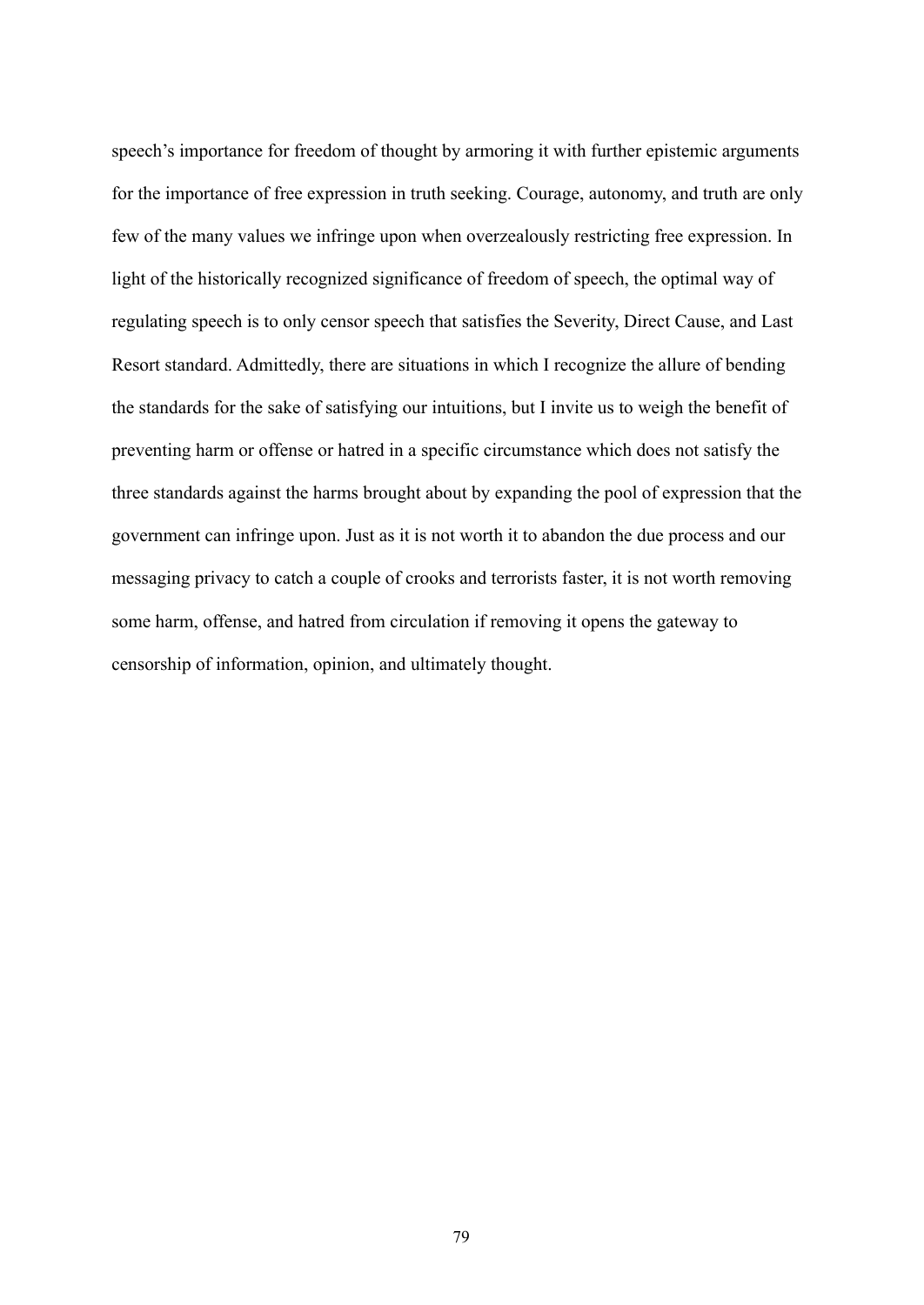#### **C. Science and Hate Speech Regulation**

#### **1. Popular Opinion: The Neuroscience of Hate Speech**

Even though neuroscience has for long studied mental phenomena related to hate speech such as empathy, prejudice, and distrust, data from cognitive sciences has relatively recently gained attention in the discourse about hate speech regulation. A 2018 NYT opinion piece "The Neuroscience of Hate Speech" by a psychiatrist Richard A. Friedman encapsulates most widely shared opinions about the "science of hate speech" that have been even more frequently circulated during Trump's presidency. Friedman expresses the view that it is obvious that speech that denigrates and misrepresents a group has a connection to the frequency of hate crimes: "You don't need to be a psychiatrist to understand that the kind of hate and fear-mongering that is the stock-in-trade of Mr. Trump and his enablers can goad deranged people to action." He presents several assertions as facts of science such as that hate speech increases prejudice, provides a surge of stress hormones that make it hard for people to think before they act, and dehumanizes the target group which results in the members becoming victims of hate crime. Friedman thus argues that according to science, hate speech, especially from a figure of authority, causally contributes to hate crimes as he dramatically concludes "Now imagine what would happen if President Trump actually issued a call to arms to his supporters. Scared? You should be." I take Friedman's column to be a good summary of the subjective and often flawed interpretations of data that, especially in the Trump era, many have adopted as an objective fact. Science to an extent establishes a correlation between hate speech and hate acts, but said correlation could be mediated by a number of factors and is by no means sufficient to establish causation. Nevertheless, Friedman-like thinkers have been over-confidently presenting their interpretation of studies on hate speech as grounds for speech-restricting policy.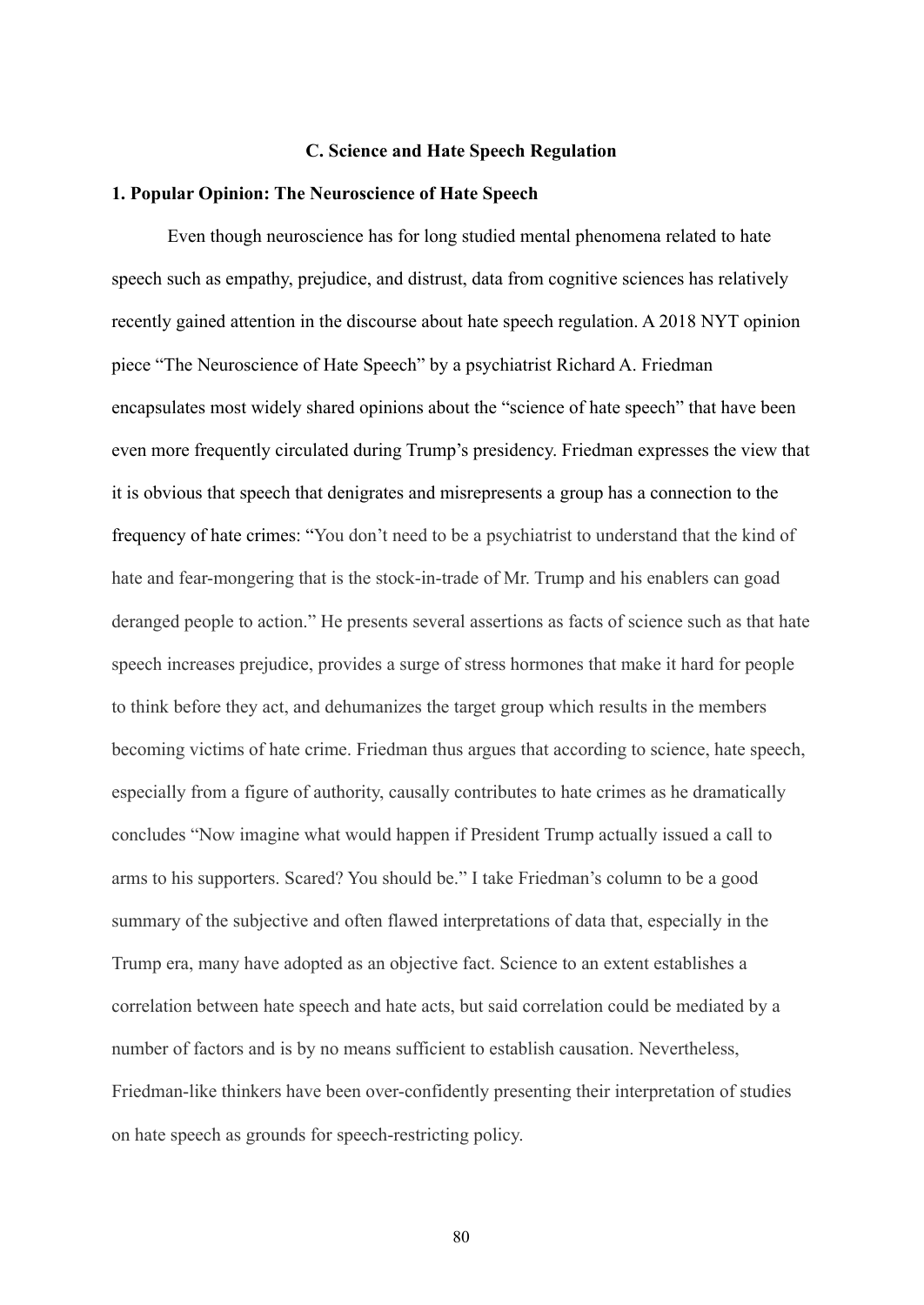The propositions of Friedman's column are popular and frequently expressed but as far as science is concerned at best only one of the possible interpretations of the data and at worst a plain misreading of science. Let us, for example, examine Friedman's first proposition: "repeated exposure to hate speech can increase prejudice." Friedman states this as a plain fact and refers to a series of Polish studies from 2017 for support. The study, consisting of three separate experiments, however, paints a much more nuanced picture of hate speech's relation to prejudice. The first experiment measures the correlation between self-reported exposure to hate speech and prejudice assessed by asking the participants to rate their preferred level of distance to outgroup members: the lower the distance the less opposed the participant is to having the outgroup member as a friend, neighbor, colleague, etc. After analyzing the data, the scientists "did not observe any evidence of a simple relation between frequency of exposure to hate speech and prejudice" (Soral et al, 4). More surprisingly perhaps, those with more exposure to hate speech demonstrated lower prejudice as they "were preferring lower distance towards outgroup members" (Soral et al, 4). One of the possible interpretations of the latter finding is that "contact with hate speech might also have some positive consequences (e.g., raised compassion for the victims)" (Soral et al, 4). The second experiment aimed to establish that exposing a participant to hate speech on the spot in an attempt to desensitize him to it increases the participant's outgroup prejudice. The scientists indeed confirmed their finding (which is probably what Friedman refers to) but found no difference between the desensitized and not-desensitized group after accounting for the participant's prior level of sensitivity to hate speech: "after controlling for the level of sensitivity to hate speech, the estimated difference reduced to nonsignificant, while the level of sensitivity to hate speech significantly predicted outgroup prejudice" (Soral et al, 6). In other words, the correlation between hate speech exposure and prejudice turned out to be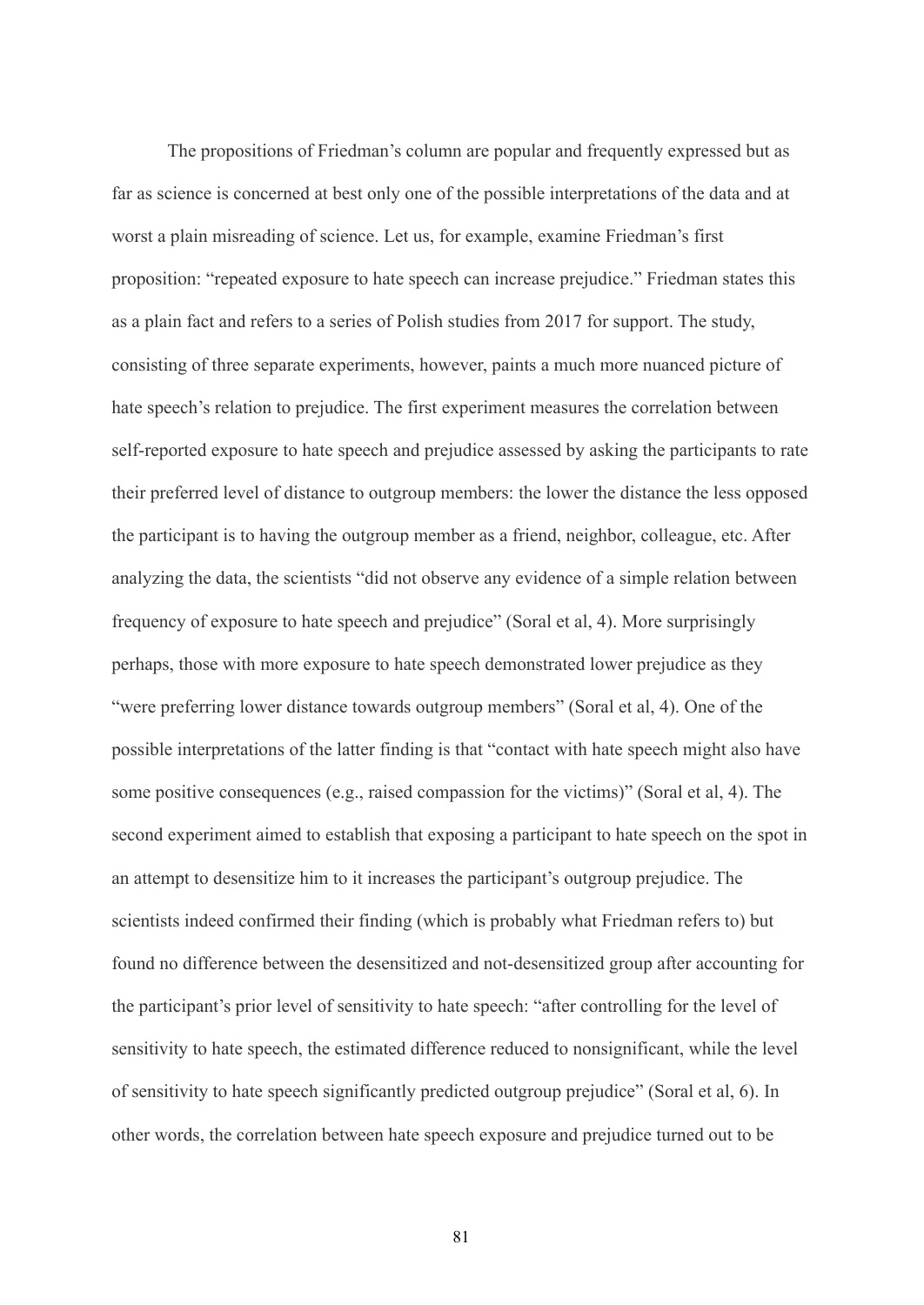spurious after controlling for the level of sensitivity to hate speech. The group reports a similar phenomenon in their final experiment which replicates study 2 with anti-immigrant attitudes rather than general prejudice: "after accounting for both mediators [sensitivity to social norms and sensitivity to hate speech], the direct effects of exposure to hate speech on outgroup prejudice and anti-immigrant attitudes became reversed or non-significant, respectively" (Soral et al, 8). In brief, the study fails to establish that higher exposure to hate speech rather than the participants' prior traits is a good indicator of outgroup prejudice. While the study offers interesting insight, it is not what Freidman presents it as—a scientific proof that hate speech exposure can increase prejudice with unsaid but heavily hinted at implications for the need for censorship.

Another concerning misinterpretation of science occurs when Friedman suggest that public hate and fear mongering can cause violence by triggering a release of stress hormones in people's amygdala: "politicians like Mr. Trump who stoke anger and fear in their supporters provoke a surge of stress hormones /…/ and engage the amygdala /…/ This makes it hard for people to dial down their emotions and think before they act." While the study Friedman refers to prefaces is finding with the statement that "direct evidence for [the amygdala's] role in the emotional processing of linguistic cues is lacking," it does suggest that the activity of the amygdala—a part of the brain responsible for releasing stress hormones such as norepinephrine and cortisol—correlates with threatening language. While correlation is not the same as causation, Friedman, to give him the benefit of the doubt, might be hypothesizing causation because of his familiarity with a great number of studies performed on animals that make a causal connection between stress and amygdala activation very likely. However, Friedman at best oversimplifies and at worst misconstrues the mechanisms related to decision-making when he suggests that politicians might have caused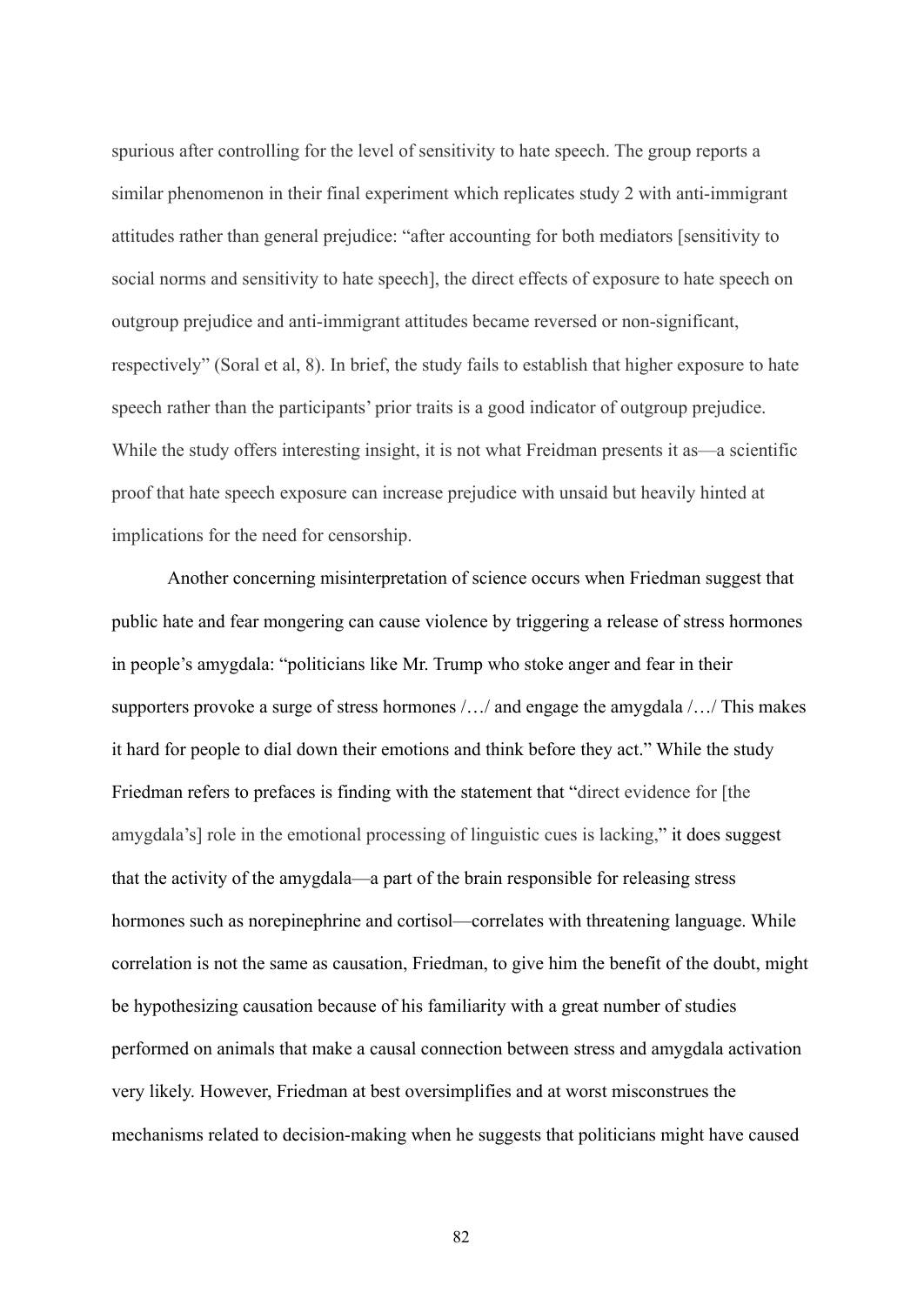violence by triggering people's amygdala with their fearmongering speech: "Mr. Trump has managed to convince his supporters that /…/ we face an existential threat from imagined dangers /…/ Where the men arrested in the synagogue shootings and bombing attacks listening?". Committing a violent act, especially a premeditated one like a shooting spree or a bombing requires much more complex brain activity than simple amygdala firing. A person's amygdala fires up countless of times a day in response to as little as a light flashing suddenly, or even just seeing color red. If stress hormones released by the amygdala were as powerful and as overwhelming as Friedman suggests, it would be dangerous to even conduct studies in which scientists evoke amygdala activity. Prefrontal cortex is the center of decision-making. Any individual without a severe impairment of their prefrontal cortex makes decisions not only according to physiological cues like levels of blood sugar and stress hormones but also according to his beliefs and preconceptions. Suggesting that a politician may be partially responsible for someone's crimes because his speech triggered someone's amygdala, disregards the complexity of human cognition and unfairly relieves the culprits of the full responsibility for their actions.

The last debatable proposition Friedman forwards is that hate speech leads to dehumanization which leads to people treating the dehumanized group more poorly: "when someone like President Trump dehumanizes his adversaries, he could be putting them beyond the reach of empathy, stripping them of moral protection and making it easier to harm them." Yet again, however, Friedman puts forth a much stronger conclusion than the one suggested by the Harris and Fiske study from 2011 that he links. Harris and Fiske establish firstly, that when tasked with describing first a day in the life of a typical person and then of a homeless person, the participants use comparatively fewer words that signal that they are imagining the homeless person's state of mind and secondly, that the participants' anterior insula, a region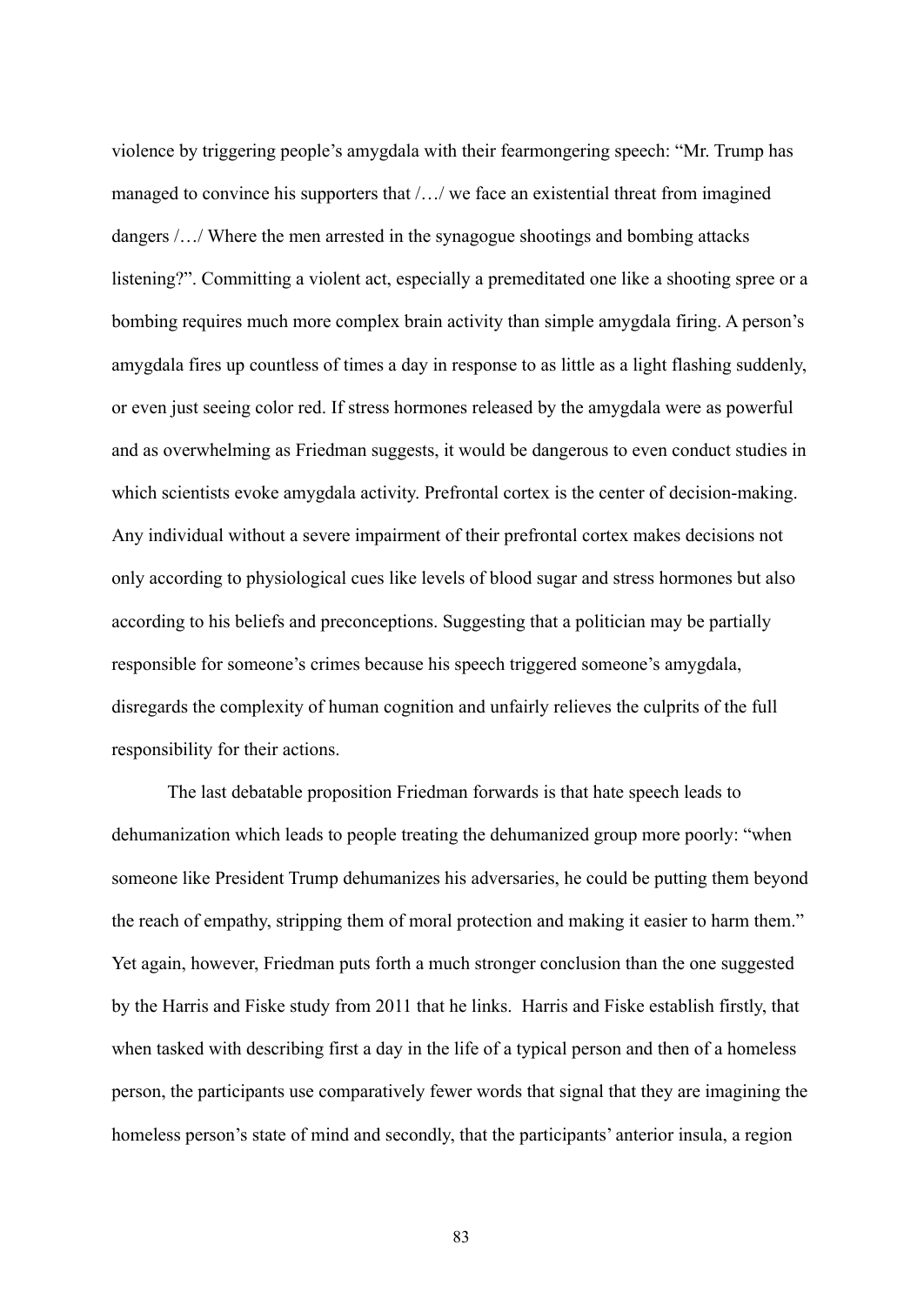of the brain implicated in disgust, interception, and pain and punishment neural network, activates less when the participants view a picture of a member of a social group that they rate highly in warmth. In suggesting that the study establishes that we are more eager to harm the targets of dehumanizing speech, Friedman presents only one of the several possible interpretations of the data. The results of Harris and Fiske's first finding could be explained by the fact that we have a harder time imagining the lives of people whose way of life resembles ours less, whereas the second study merely establishes that human-perception dimensions correlate with brain regions connected to disgust. Just as amygdala firing does not guarantee violence, disgust neural networks activation is not exclusive to dehumanization, let alone dehumanizing conduct. For lack of a less overused phrase, correlation does not equal causation.

Contrary to Friedman's suggestion, studies have found that dehumanization is not exclusive to intergroup violence. Most notably, Simon and Gutsell in a 2021 study show that dehumanization, defined as a failure to recognize cognitive and emotional complexities of the people around us, occurs in completely everyday activities—as far as our brain activity is concerned, we do not treat people as equally human in our everyday interactions. Unsurprisingly, however, the fact that our brain has a hard time recognizing someone's cognitive and emotional complexity does not mean we have a sudden urge to harm them. Not all dehumanization is malicious and leads to actions of violence. In their 2016 paper Cameron, Harris, and Payne suggests that dehumanization at times occurs in order to reduce emotional costs involved in helping stigmatized groups. In short, anyone with an understanding of the scientific method and capable of reading and interpreting studies will see that the connection between dehumanization, hate speech, and hate crimes is extremely complex and context dependent. Friedman in his opinion piece justly calls for political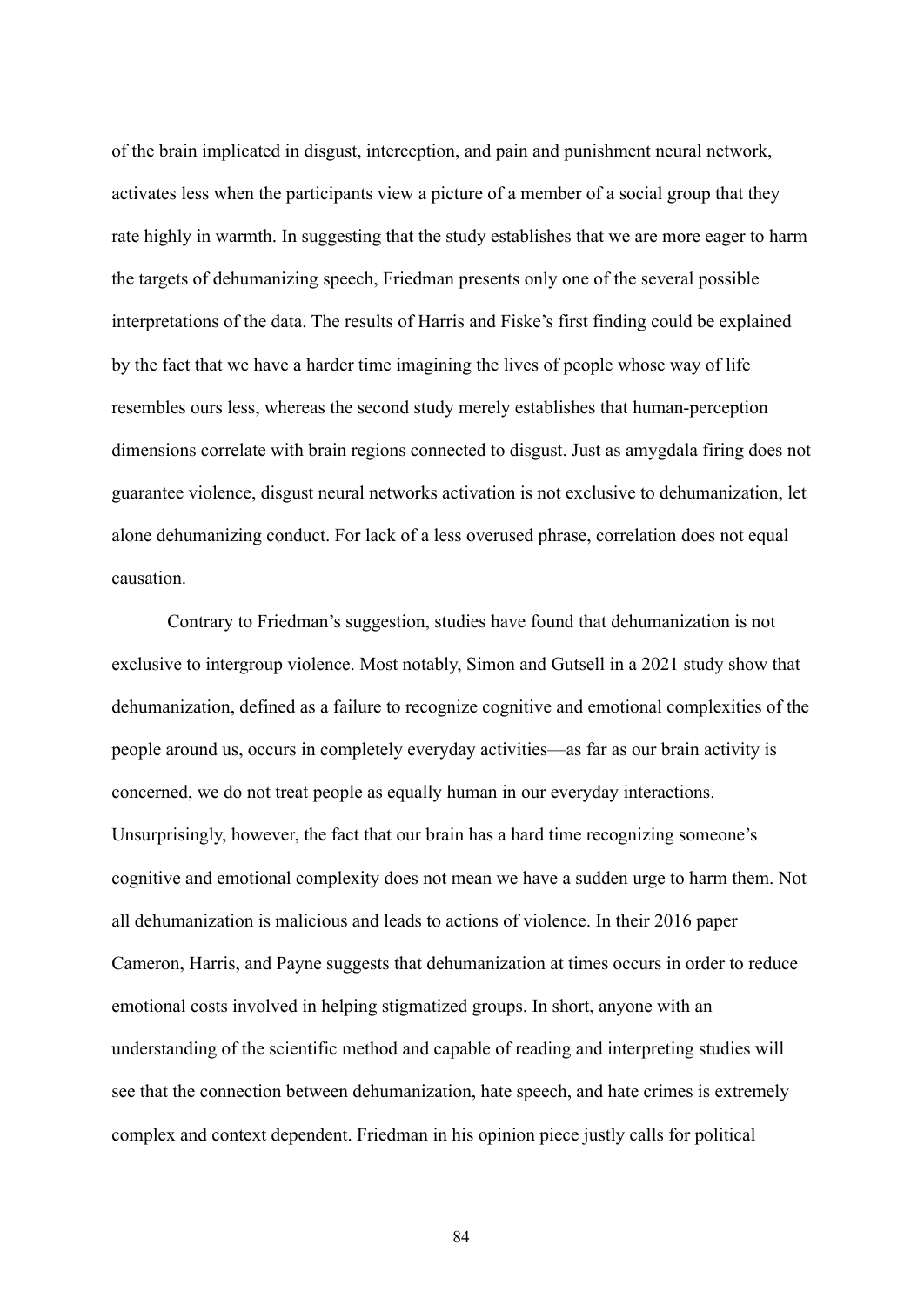leaders to think more about the effects their words may have on people and the way certain kinds of language can feed pre-existing biases. It is fair to say that politicians affect public opinion. However, it is not correct to assert that science shows that those spouting hate speech are responsible for hateful actions or even hateful sentiments of people listening. Responsibility requires causality that cannot be established by appealing to a few correlations–especially not when we are dealing with a complex and messy web of factors that contribute to the creation of group hatred. While Friedman's call for greater civility is well placed, it cannot claim the high ground of an empirical, scientific truth.

## **2. Dehumanization and Hate Speech**

While Friedman poorly supports the idea that hate speech causes hate acts, many find the connection intuitively appealing. Because people often turn to science to prove it, I will discuss another attempt to integrate findings of neuroscience to extrapolate conclusions about the expression and the enactment of hatred.

In a 2015 paper Gail and Richard Murrow attempt to explain what role dehumanization has in hate acts. They propose that dehumanization "has an automatic dampening effect on the neural mechanisms of pain empathy that enable empathy for the pain and suffering of others" and propose that the neural mechanisms of pain empathy of someone who dehumanizes a group of people by associating them with subhuman traits "do not respond to the pain or suffering of that dehumanized category as robustly" which may explain why they are more likely to hurt people they dehumanize (Murrow and Murrow, 337). They see their theory as having potential implications for First Amendment jurisprudence as well as for the dangers of permitting the expression of dehumanizing hate speech.

The first part of the Murrows' hypothesis aims to causally connect dehumanization with lack of empathy, but it relies on the (at best) questionable assumption that empathy is a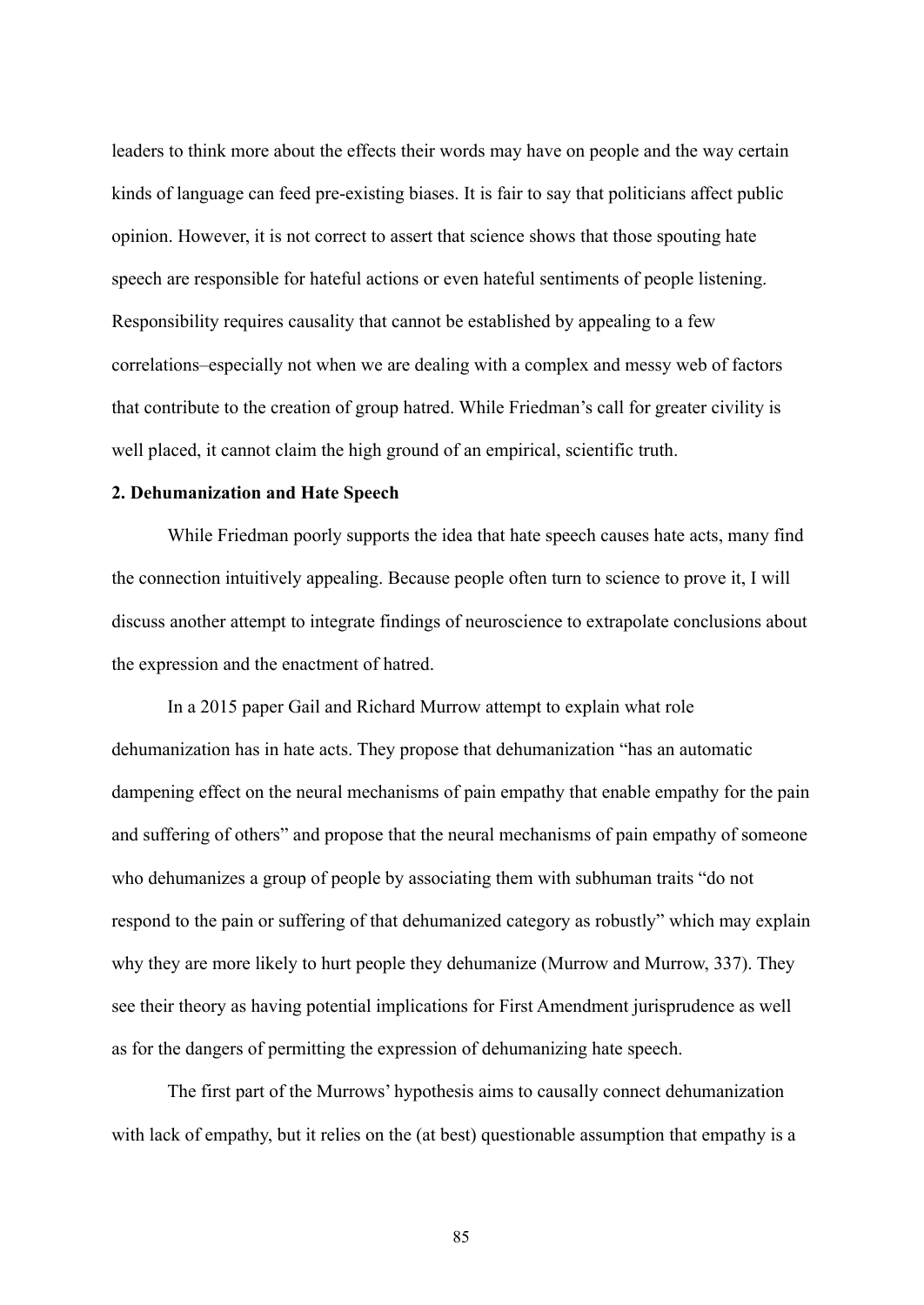conspecific phenomenon, namely that we empathize only with pain and emotion of another human. The Marrow's need this to be true because they are trying to establish that we lose empathy for people because we consider them less than people. Such a claim goes against a body of research that came to light since Premack's seminal findings which showed that children recognize complex properties and behaviors even when represented with geometrical forms (Premack, 1990). Admittedly, in animal studies researchers often note greater or exclusive responsiveness of subjects to the behavior conspecifics (Nieuwburg, 2021). However, our ability to empathize with animals as well as our capacities for abstract reasoning and emoting suggest that "our brains come pre-equipped with a broadly generalized, and not at all conspecific, capacity for empathy" (Hoffman, 168). The Murrows' suggestion that dehumanizing someone causes a decrease of empathy is thus ill supported. A decrease of empathic response may cause dehumanization, or the two phenomena may be only correlated.

The Murrows, however, continue to assume a causal connection between dehumanization and lack of empathy and try to explain it through postulating implications of research in 'mirror neurons.' Mirror neurons are most robustly studied in primates who have been observed to experience an automatic mirror neural simulation when observing others perform certain motor acts. While they were discovered in the context of motor research, however, the idea of mirroring has been applied to the study of empathy for pain: "Though much neuroscientific research has looked at pain empathy, the ground-breaking study was an *f*MRI study conducted by Singer et al., in 2004, which provided early evidence that when one individual observed a 'sign' that another individual was in pain, some of the same neural components that are active in the firsthand experience of pain were also active in observing or imagining another person in pain" (Murrow and Murrow, 346). However, as presented in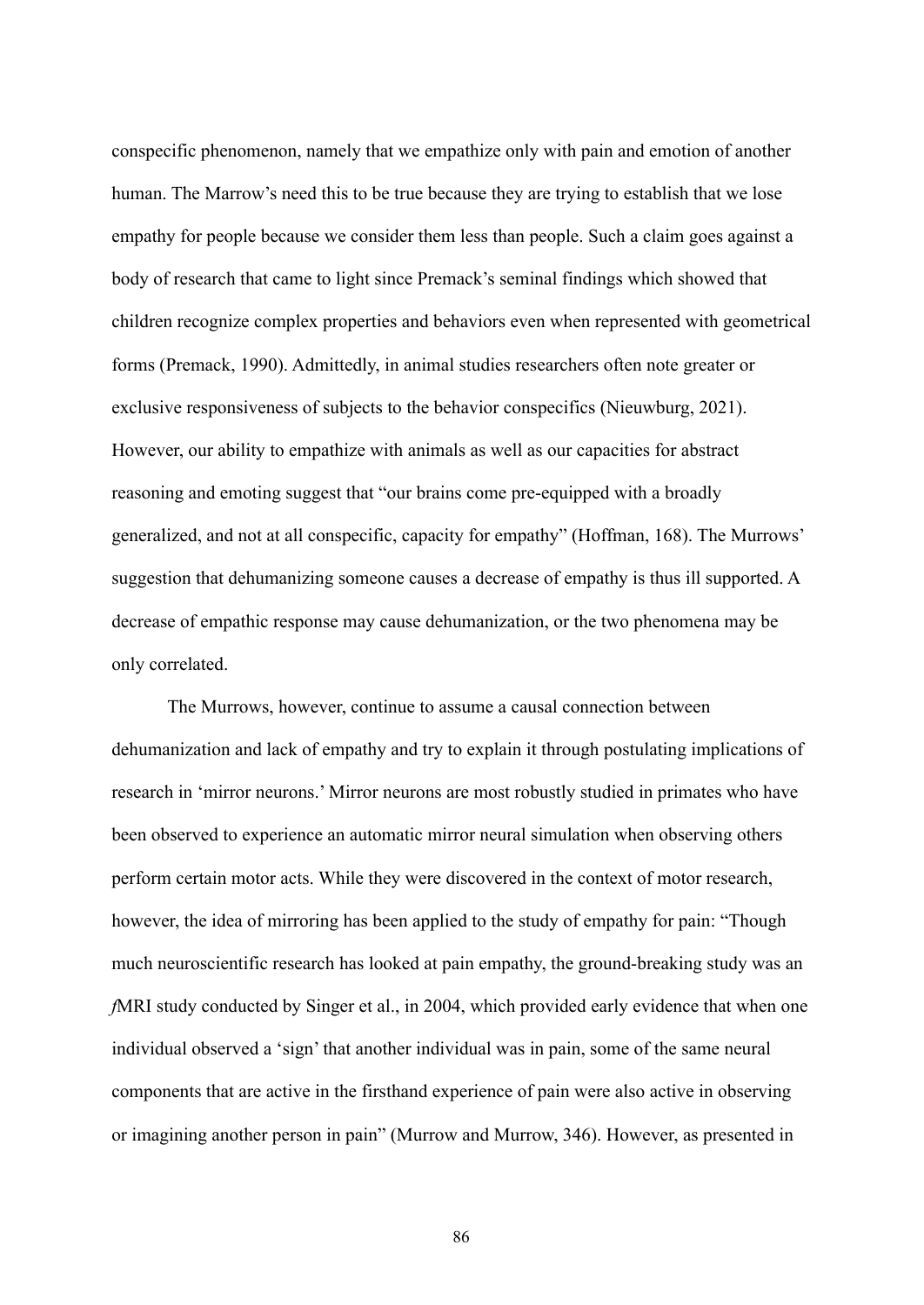*The Student's Guide to Social Neuroscience*, the idea that emotion imitation equals empathy "is an over-simplification" and "the link between mirror neurons themselves and imitation is by no means uncontroversial" since "monkeys (who posses mirror neurons) have very limited imitation ability" (Ward, 180). In other words, to the extent we currently understand mirror neurons, a mirroring firing of neural pathways shows at best that you recognize an action or an emotion; it by no means establishes that you will imitate it or are capable of doing so.

The Murrows have to rely on numerous dubious or even false assumptions in order to put forth their dehumanization=lack of empathy=right-violating conduct hypothesis. However, they go as far as to suggest that if accepted, their hypothesis bears implications to hate speech as it "may shed a light not just on how hate speech might *enable* or *incite* violence, but how it can do so in such an apparently unthinking, 'banal', perfunctory, *rapid* manner" (Murrow and Murrow, 354). They believe that their theory explains how "hate speech goes *around* the *conscious mind* to directly attack the *emotional* mechanisms of empathy or moral restraint" (Murrow and Murrow, 355). However, they fail to provide evidence for hate speech causing the dehumanization. It is ludicrous to suggest that anyone who hears a hateful comment has suddenly had their conscious mind breached and their emotional mechanisms for empathy impaired. The Murrows' article explores how dehumanization relates to empathy, but to show that hate speech causes dehumanization and leads to hate crimes, they would need to conduct experiments to show that people's emotional mechanism of empathy towards a group falter after exposure to hate speech and their proclivity to harm members of the group increases.

Mirror neuron theories and studies mapping brain activity, in the way they are currently conducted, do not carry the answers to these questions. Even if we assume, without clear evidence, that hate speech triggers neural networks related to hateful actions, it may do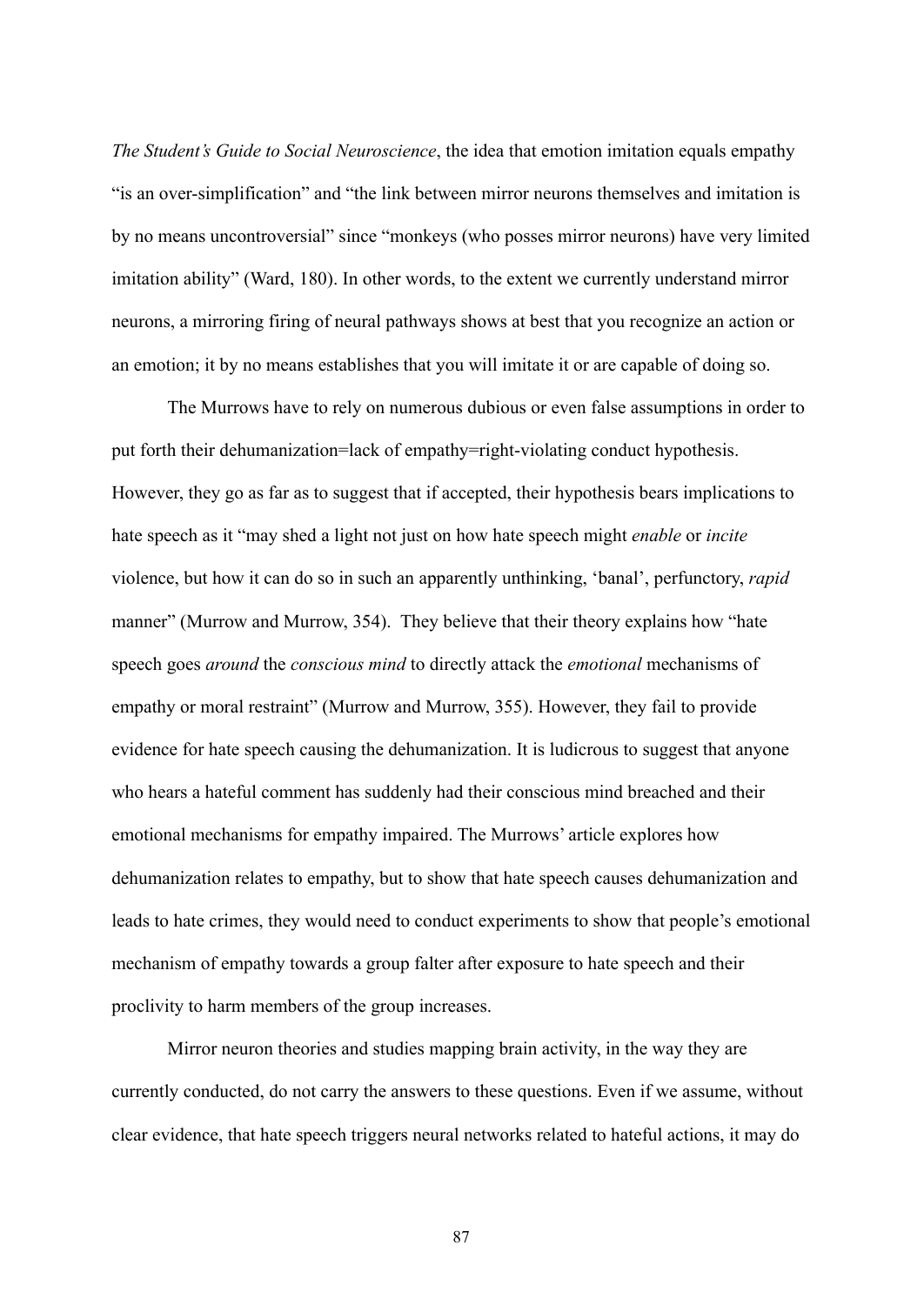so because our brains recognize the content of the speech and not because we are inclined to imitate it. Roginsky and Tsesis succinctly summarize the problematic way in which the Murrows handle scientific evidence: "connecting the scientific concept of mirror neurons as a potential explanation for individuals' capacities to participate in discrimination, and worse, is too much of an extrapolation. The original authors of the scientific papers on mirror neurons described them as part of a motor function process, not a theory to help explain the darkest times of history and human behavior" (Roginsky and Tsesis, 177). To their credit, the Murrows acknowledge at several points that they are forwarding mere hypotheses and do not deem their theory concrete enough to ground policy change. But to reach their conclusion they need to stack suppositions and postulate causation where proof offers mere correlation to the extent that renders their theory not only inapplicable to policy but also of very limited scientific value. Societal hatred is an extremely complex social phenomenon. Neuroscience can offer us insight into the mental processes that accompany hate. It can point at parts of the brain that activate in response to certain stimuli. While it can tell us what happens in our brain when we discuss or experience hatred, however, it is far from being able to help us identify and prevent the causal process behind hate crimes.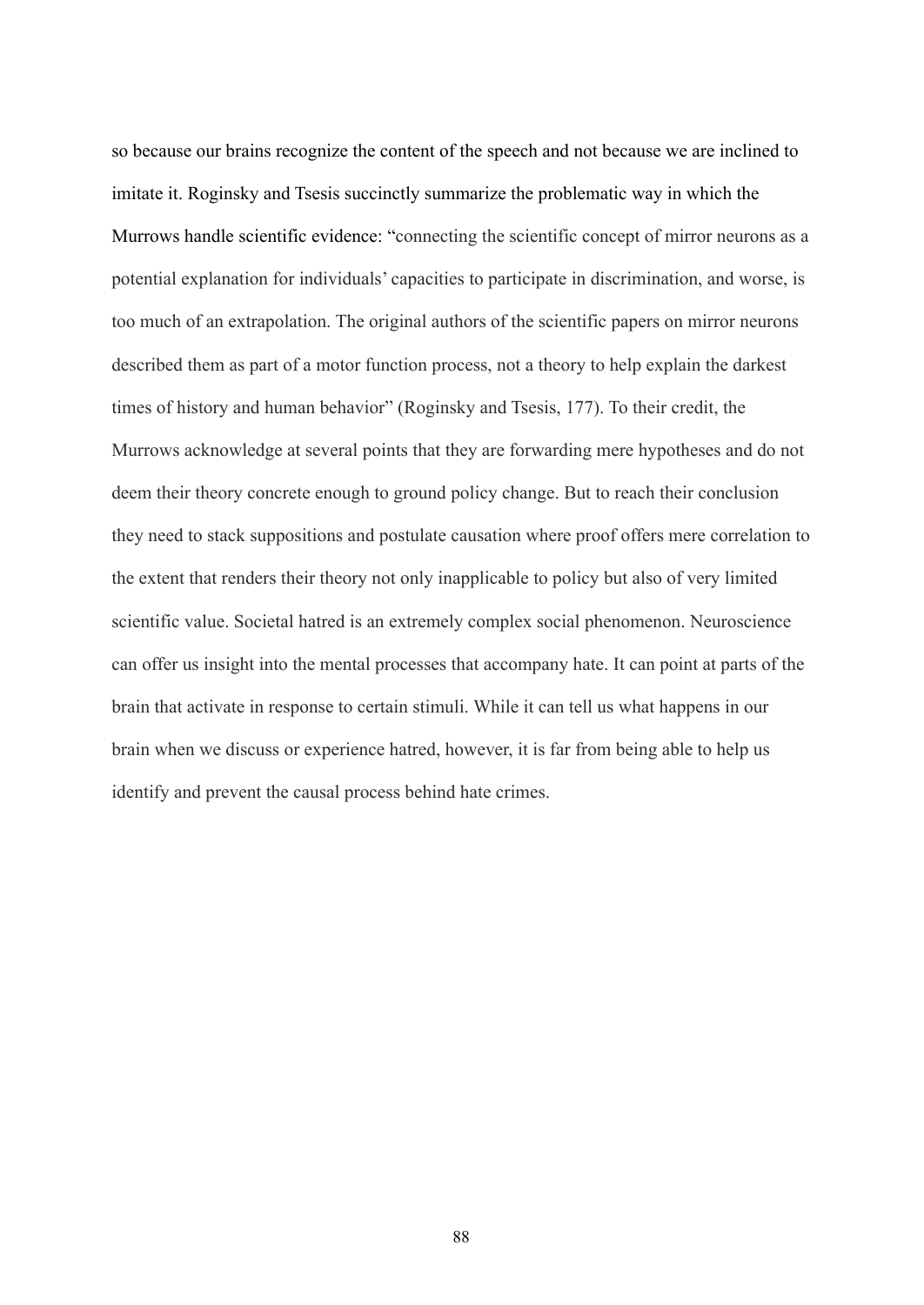# **PART 3: WHAT MOTIVATES OVER-REGULATION OF FREE EXPRESSION?**

## **A. The "Speech = Violence" Fallacy**

There has undeniably been a shift in young people's sentiments regarding speech-regulation. Whereas liberal youth in the first half of the  $20<sup>th</sup>$  century as well as in the Vietnam War era used to be at the frontlines of the battle defending the freedom to express controversial opinions such as anti-war, pacifist, and communist sentiments, young people nowadays more frequently advocate for punishing or restricting speech they view as offensive, triggering, or upsetting. The shift in young people's attitudes towards free speech may be explained by examining the shift in a key fundamental assumption at the background of discussing speech regulation—whereas we once held speech to be the antidote to violence, it is now more and more commonly perceived as violence itself. With the aid of French philosopher Paul Ricoeur, I will examine the philosophical ideas that facilitated the understanding of speech or language as violence. While I acknowledge that to an extent it is possible in figurative terms to discuss language as violence, I will take a strong stance against the proposition that speech be understood and treated literally as violence in the everyday functioning of our society. After presenting and opposing the idea that speech equals violence from a theoretical standpoint, I will examine a psychologist's argument that aims to employ findings from psychology to justify treating some speech as violence. A more careful discussion of the science employed will reveal that equating speech with violence is neither theoretically nor practically plausible.

## **1. Speech as the Opposite of Violence**

In 1893, Sigmund Freud co-authored an academic paper in which he conveyed the idea that "the man who first flung a word of abuse at his enemy instead of a spear was the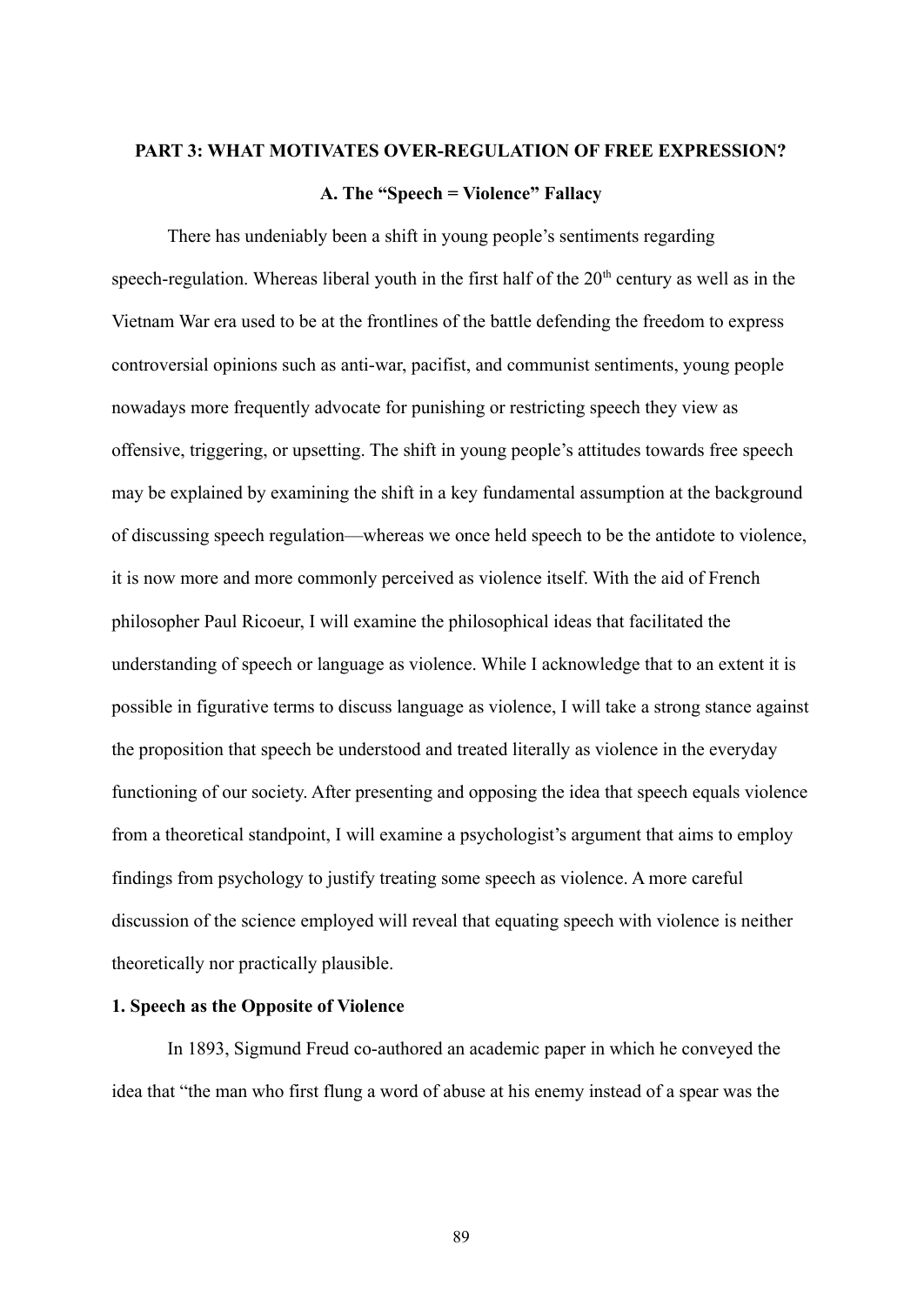founder of civilisation."<sup>4</sup> While this first catch-phrase is well known and frequently cited, Freud continues his sentence by making a point about the relationship between words and actions: "thus word is a substitute for deed and in some circumstances the only substitute."<sup>5</sup> Freud's statements emphasize that the evolution of language enabled us to use speech instead of action to communicate negative emotions. Such a shift from actions to words turned out to be a ground-breaking invention that enabled the development of modern human society—specifically because it promoted non-violent ways of resolving conflict. Anyone even vaguely familiar with human history may rightfully doubt the idea that there has been less violence amongst the human species since we have developed the capacity for speech. Indeed, the development of speech enabled mankind to practice new and often even more pernicious forms of violence such as wars, organized crime, genocide and so forth. However, whereas in a world without speech the only way to express dissatisfaction or disagreement with a fellow human was to act negative feelings out through violent outbursts, a world with speech gives us a way to air our grievances in a non-violent way and develop laws and contracts that disincentivize members of our modern societies to engage in violence. Violence and speech ought therefore be understood as two possible ways to achieve an end. In a society prioritizing civilized and constructive conflict-resolution speech rather than violence is the go-to way of attaining goals. Violence replaces speech only when the situation calls for more than "mere words" and requires a use of force.

In the philosophical tradition violence and speech are often presented in opposition to each other. For example, Paul Ricoeur in "Violence and Language" argues that only once we gained the capacity for speech, we began viewing violence as a negative tool to achieve one's

**<sup>4</sup> "**derjenige, welcher dem Feinde statt des Pfeiles ein Schimpfwort entgegenschleuderte, war der Begründer der Civilisation" (Breuer und Freud, 1893)

<sup>5</sup> "…so ist das Wort der Ersatz für die That und unter Umständen der einzige Ersatz" (Breuer und Freud, 1893)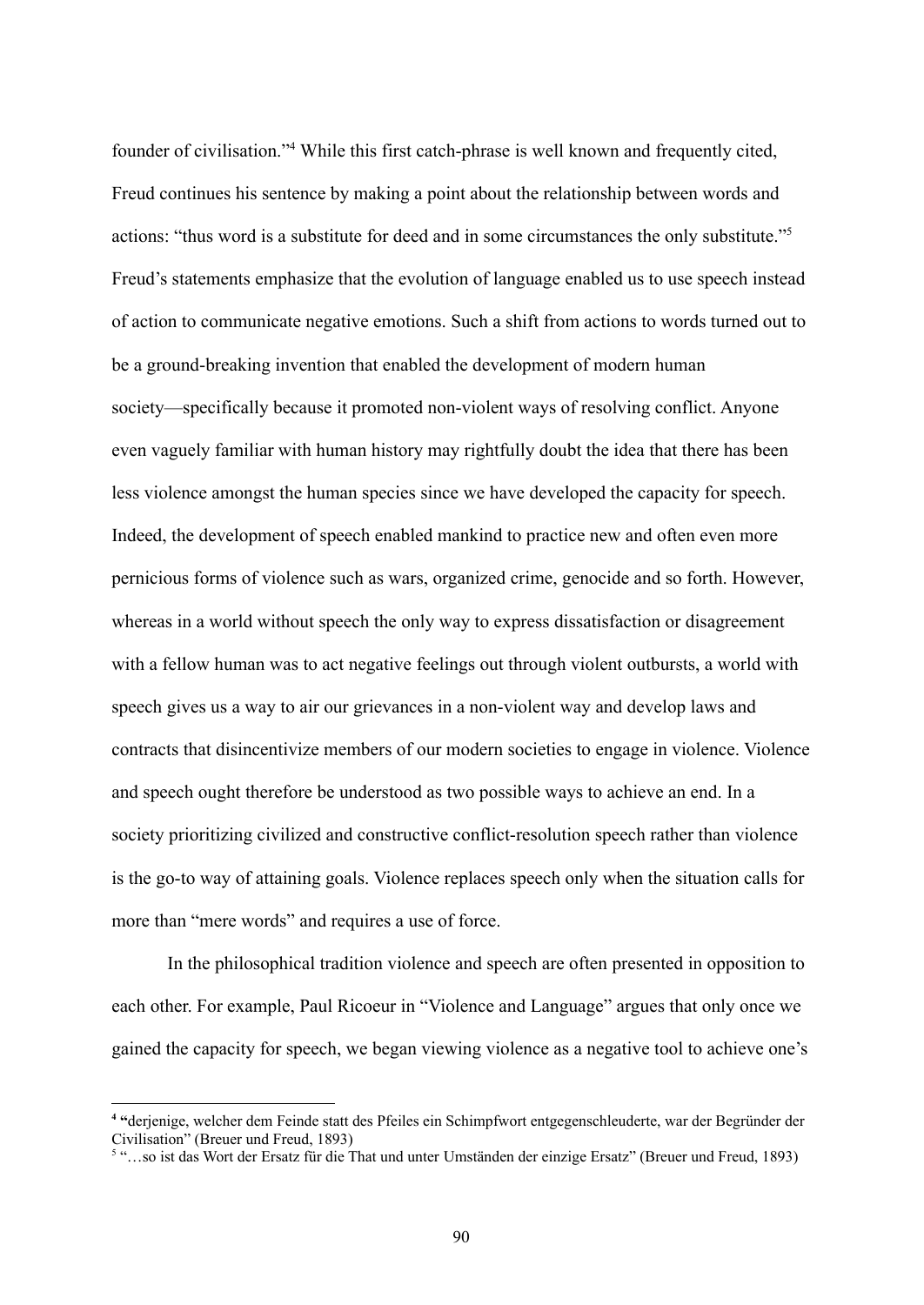ends: "It is for a being who speaks, who in speaking pursues meaning, who has already entered the discussion and who knows something about rationality that violence is or becomes a problem" (33). Ricoeur thus presents violence and discourse as opposing concepts that define each other through their contrast. Namely, just as language renders violence a condemnable way of achieving goals, our linguistic capacities derive an aspect of their sense from being non-violent: "Speech, discussion, and rationality also draw their unity of meaning from the fact that they are an attempt to reduce violence" (33). He does not deny that speech can be used to promulgate violence but presents pro-violent speech as an inherently contradictory phenomenon: "a person cannot argue for violence without contradicting himself, since by so arguing he wants to be right and already enters the field of speech and of discussion, leaving his weapon at the door" (33). In other words, while speaking and arguing, a pro-violent individual tries to achieve his goal not through violence but through discourse thus undermining his own idea that violence rather than speech is the way to achieve his goals. Ricoeur notes that Eric Weil in *La Logique de la philosophie* occupies a similar position by presenting "coherent discourse and violence" as opposites (33). It is difficult to imagine how two phenomena that through opposition define each other may be possibly understood as one and the same.

## **2. Speech as Violence**

And yet speech and violence stand in a more complicated relationship than that of a clear opposition. In Ricoeur's words, "violence speaks" (34). To examine the sense in which speech is violence while despite being commonly construed as its opposite, Ricoeur walks us through three different kinds of speech in which it is possible to equate violence to speech itself: political, poetic, and philosophical.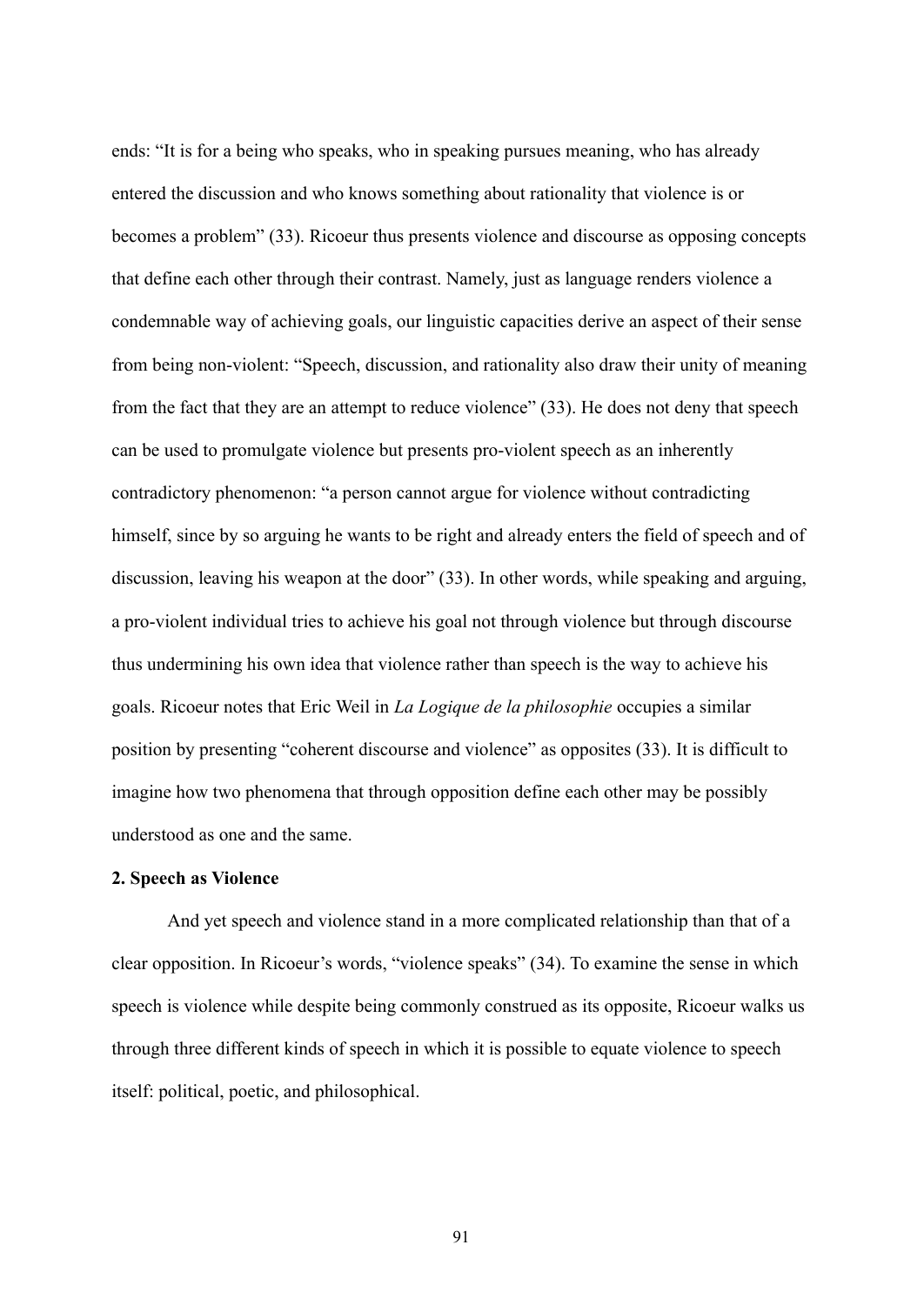The kind of political speech Ricoeur views as a good example of violence is political discourse conducted within a tyranny. According to Ricoeur "philosophy denounces tyranny precisely because it invades philosophy's territory: language" and "makes its way by seduction, persuasion, and flattery" (35). To exemplify the proposition that this genre of speech equals violence Ricoeur points out that in Nazi Germany, a sophist like Goebbels needed to manufacture expressions "that mobilize hate, that consolidate the society of crime, and that issue the summons to sacrifice and to death" (35). In other words, political communication in tyranny is violence because it manufactures the conditions necessary for violence to occur. Apart from tyranny, Ricoeur presents laws as a genre of violence because they spring from an individuals' decisions to give up their private violence to control everyone through a great, looming, communal threat of violence: "the rule of law which gives form to the social body is also power, an enormous violence which elbows its way through our private violence" (36). One can indeed interpret legal communications and tyranny's propaganda as violence. But such an interpretation calls for an argument as to why we would assume the stronger proposition, namely, that these two forms of speech are equal to violence, rather than the more moderate one, namely, that these forms of speech perpetuate or enable or bring about violence.

Similar to political speech, some aspects of poetic speech may be viewed as a form of violence. To explain the rationale behind viewing poetry as violence, Ricoeur leans heavily onto Heideggerian philosophy that understands meaning-creation as a process of drawing Being into the open. Speech, as Ricoeur interprets Heidegger may be viewed "as the submission to the prescriptions of a measure of Being to which man is originally open" (36) which in simpler terms means that speech unravels the aspect of reality that has a potential to be understood through the medium of the speaker. Such channeling of reality is non-violent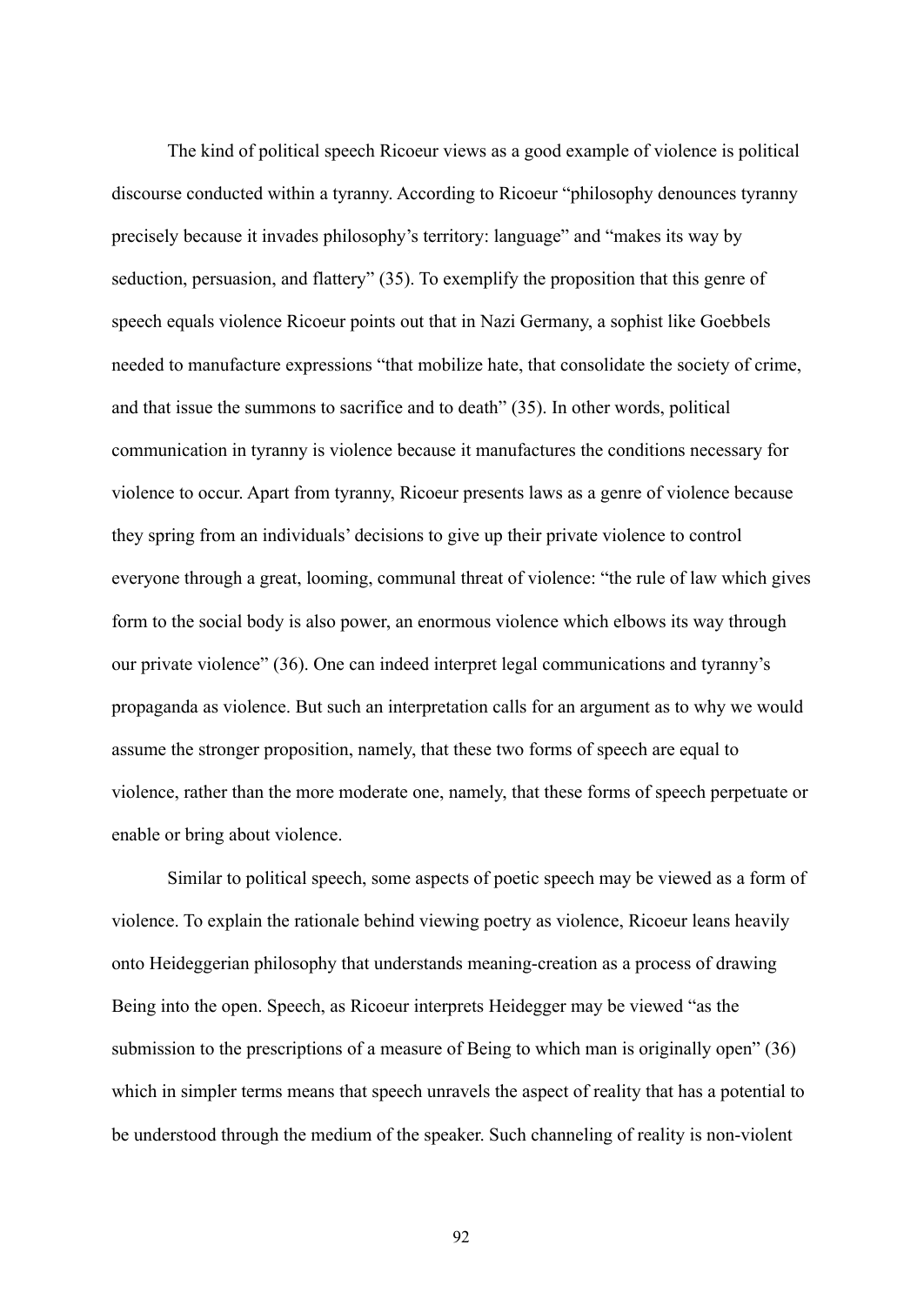in its core and yet is violence because of the Heideggerian perception of a nature of a word. The word according to Heidegger "establishes a being in its Being and thus preserves it in its openness" (37). If we metaphorically compare openness to a clearing in a dark forest from the depths of which Being is dragged, a word forcefully pins down Being and preserves it in the clear. Under such an interpretation of reality, the Heideggerian poet engages in violence insofar as he enables the "poetic *abduction*" (37) of meaning: "The poet is the violent man who forces things to speak" (37). Even though the complexity of Heideggerian philosophy likely eludes a simple reduction of its propositions into analytical terms, such an elaborate description of the purported violence of poetry begs many questions. For one, the Heideggerian view seems perfectly consistent with the proposition that any meaning-creation that brings Being into the open i.e. exposes some true or real aspect of our existence is a violent act. Therefore, at least this simplified version of what may very well be a more elaborate argument gives little reason for viewing merely poetic speech as well as merely speech rather than other forms of meaning-creation as violence.

Apart from political and poetical language, Ricoeur presents philosophical discourse as one fundamentally interwoven with violence. Firstly, he presents the specificity of an initial question of a philosophic inquiry as a violent one: "To begin is always an exercise of force, even and especially when one begins with absolute substance, as does Spinoza" (37). In other words, the very process of beginning a philosophic inquiry—especially by setting a course for the discussion with axioms as Spinoza does—may be perceived as a forceful and hence, violent action. Secondly, Ricoeur presents the specificity of a course of thinking inherent to doing philosophy as a violent phenomenon because it relies on assumptions or presuppositions (37). Assumptions such as Spinoza's axioms are necessary to begin a philosophical conversation, but they do force the inquiry to take a certain direction in a way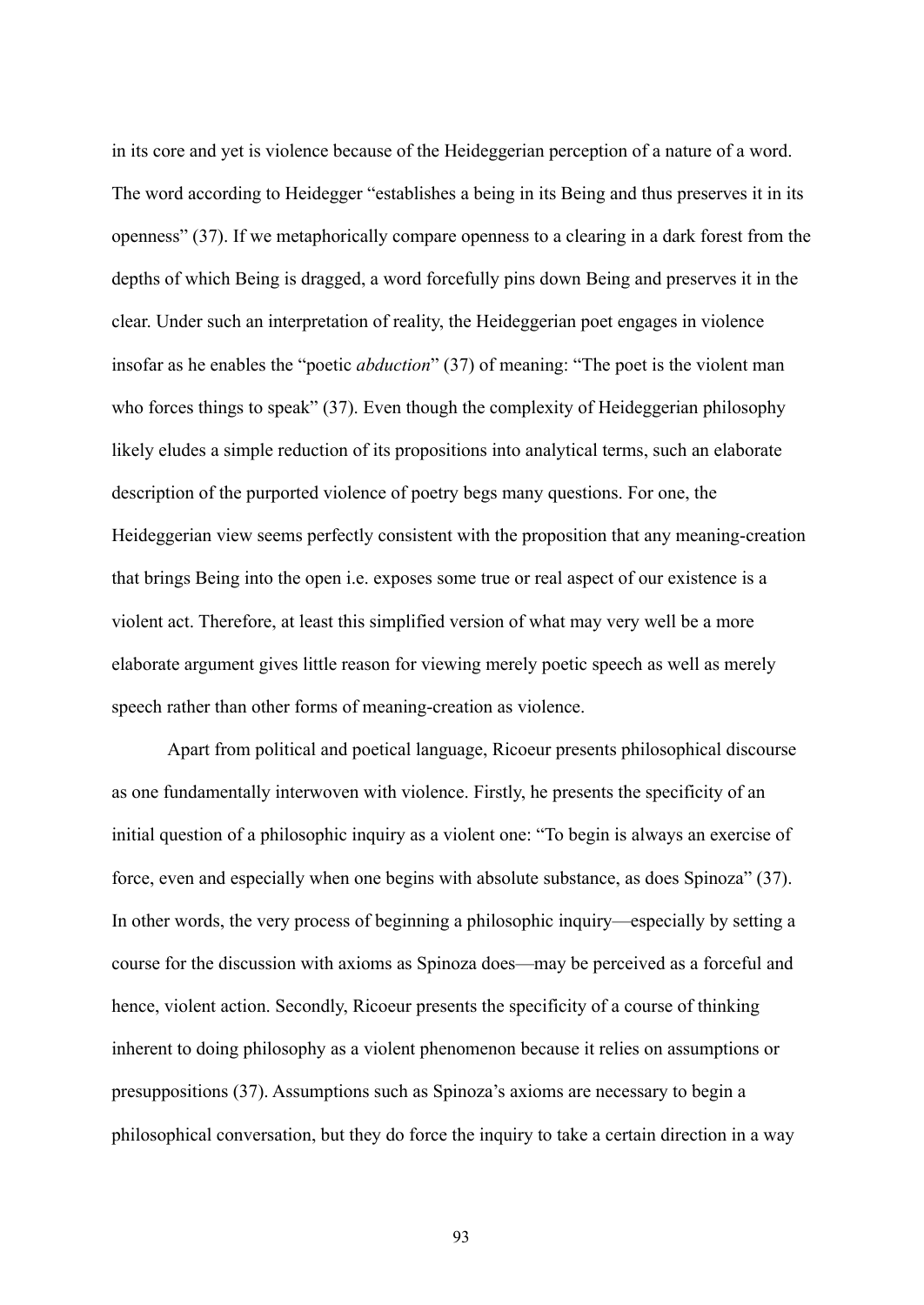that Ricoeur calls violent. Lastly, philosophical language is burdened by "the violence of the always premature conclusion" (38). Any course of philosophical thinking is necessarily interrupted by practical matters. For example, publishers or journal editors want material of a certain length while philosophers end their conversations because a class or meeting runs to an end or an errand calls them away. Indeed, we can refer to philosophizing an act of violence because of such traits constraining philosophical discourse. However, just like in the case of poetic language, it is unclear that these traits are exclusive to philosophical conversation rather than a trait of all communication which also often needs to be cut short, bases itself on frequently arbitrary assumptions, and may begin somewhat forcefully.

All three of Ricoeur's examples of speech that equals violence share a problem—they propose to stretch the definition of violence so widely that almost nothing remains outside of it. Leibsch in a contemporary article characterizes this trait of the attempts to reveal a deeper relationship between speech and violence as follows: "the suspicion arises that violence contaminates language as a whole, it soaks through everything that demands to be said, and it threatens to affect all speaking, acting and thinking" (11). Tearing down the opposition between discussion and violence that defines violence as problematic destroys the theoretical foundation for rejecting violence and morally condemning it: "violence can no longer simply be seen as a pathological exception, interruption or cancellation of an initially unaffected normality. It rather appears to be normal to expect violence virtually anywhere" (11). It thus appears that a key battle is fought in the field of defining language and violence: either we permit violence's definition to subsume all kinds of language and lose the ability to morally condemn it, or we morally condemn it and restrict its definition in perhaps a slightly stricter way than some people's intuitions desire.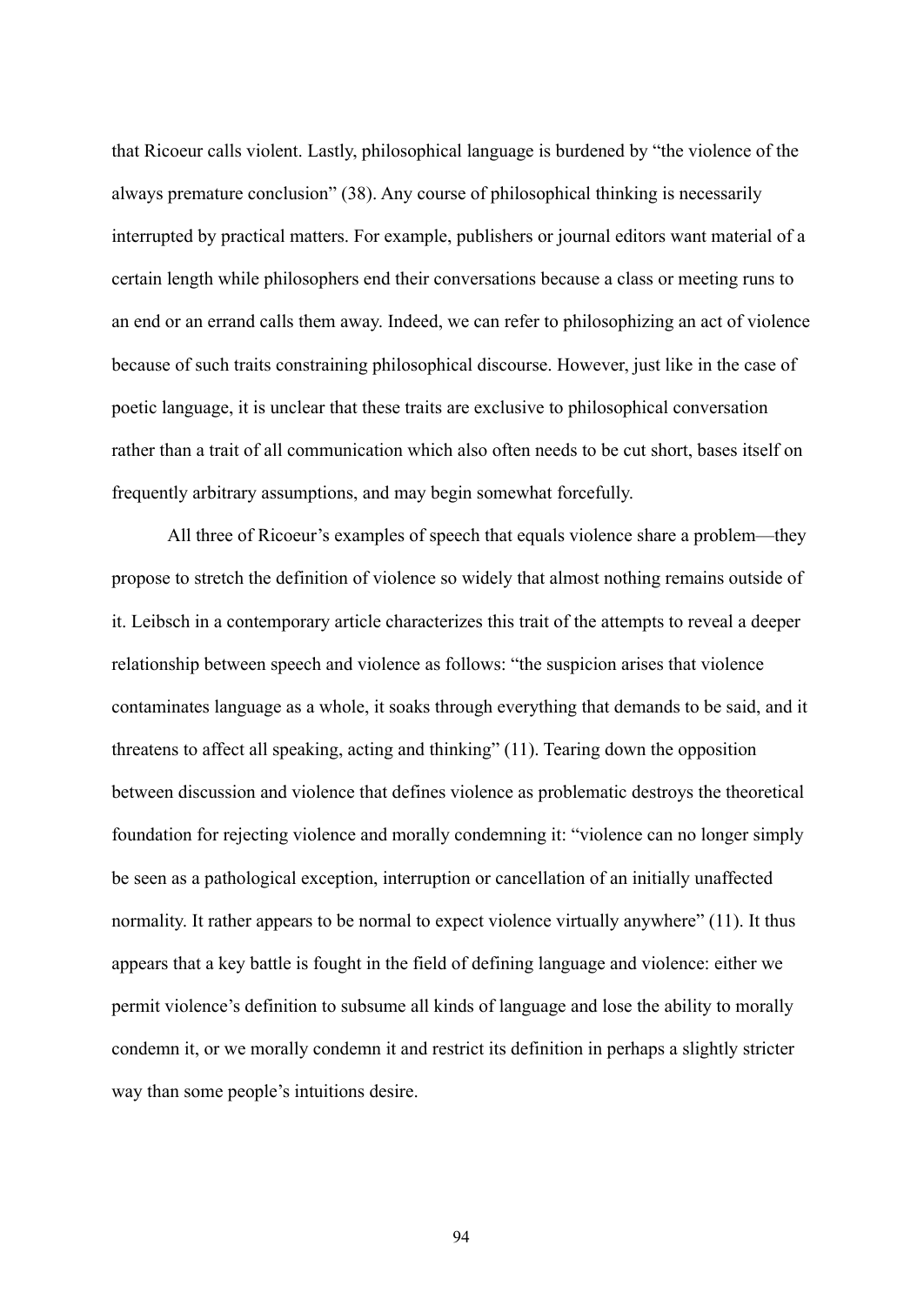Ricoeur recognizes this fundamental paradox of delineating between language and violence and proposes that we "hold it to be a formal, though empty, truth, that discourse and violence are the most fundamental opposites of human existence" (40). In other words, we can technically use term violence to describe various aspects of expression from creating meaning through denomination to rupturing a conversation. Nevertheless, we really should not extend the definition lest we risk not being able or willing to morally condemn violence since "he who has never ceased pointing violence out as the opposite of discourse will be forever safeguarded against being its apologist, against disguising it, and against believing it superseded when it has not been" (40). Rejecting the proposition that speech is violence thus proves itself imperative to the rejection of violence and the protection of the most universal moral maxim of them all—thou shalt not kill. As we shall see in the later discussion of the current state of academia, the correlation between the rising rates of students who sympathize with the idea that violence is a justifiable way to silence speech and the rising rates of violence-tolerant viewpoints and violent protests on college campuses suggests that those eager to equate speech with violence may very well be the ones most eager employ violence to silence speech.

#### **3. "Violent" Speech**

Even though there might be a theoretical incentive to distinguish between speech and violence, we encounter speech in our everyday life that seems as if it really could be called violence because of the effect it has on us. Harassment, threats, and intimidation in particular can put our bodies in a state of psychological stress with very real physical manifestations. There are scientific discoveries regarding the connection between psychological and physical ills that have been employed in the battle to define at least some kinds of speech as violence. To examine the idea that we ought to reclassify some speech as violence out of respect for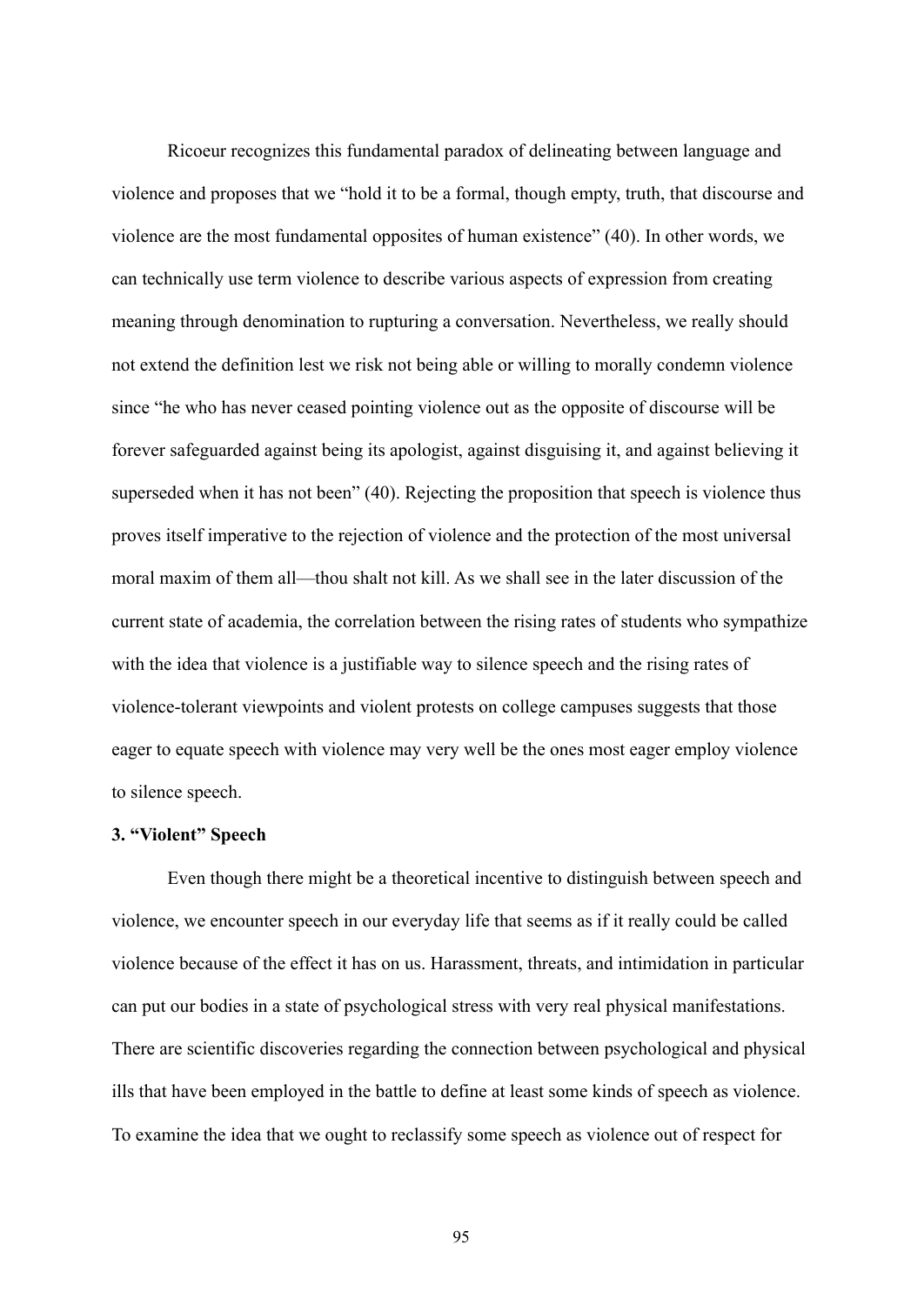science, I will discuss an argument made by a distinguished professor of psychology from Northeastern University Lisa Feldman Barrett in an opinion piece for The New York Times and a critique of Feldman Barrett's opinion as put forth by Pamela Paresky for Psychology Today.

In "When Is Speech Violence?" Feldman Barrett argues that some forms of speech, particularly "speech that bullies and torments" (Feldman Barrett), can from the perspective of our bodily reactions to them be called forms of violence. She begins her argument by listing a couple of scientific findings about the physiological effects of chronic stress: first, chronic stress is one of the conditions under which our immune system's own proinflammatory proteins cytokines spike and may cause physical illness<sup>6</sup> and second, chronic stress accelerates the shortening of telomeres, the length of which is indicative of one's longevity.<sup>7</sup> According to Feldman Barrett, the connection between words and violence is fairly straightforward: "If words can cause stress, and if prolonged stress can cause physical harm, then it seems that speech /…/ can be a form of violence" (Feldman Barrett). Feldman Barrett acknowledges the importance of not preventing beneficial short term-stress that certain educational activities such as engaging with offensive arguments might evoke. Only chronic stress warrants cancellation in her opinion, namely "the kind of stress that brings on illness and remodels your brain" which she understands to be caused by exposure to "rampant bullying" or to a "constant, causal brutality" (Feldman Barrett). Defining speech as a form of violence would therefore be permissible only when said speech evokes sustained levels of stress severe enough to cause physiological changes.

<sup>6</sup> For an interesting meta-analysis of this relationship see Rohleder's "Stress and inflammation—The need to address the gap in the transition between acute and chronic stress effects" (2019).

<sup>7</sup> For a meta-analysis of the complex relationship between the two see Jiang et al.'s "Basal cortisol, cortisol reactivity, and telomere length: A systematic review and meta-analysis" (2019).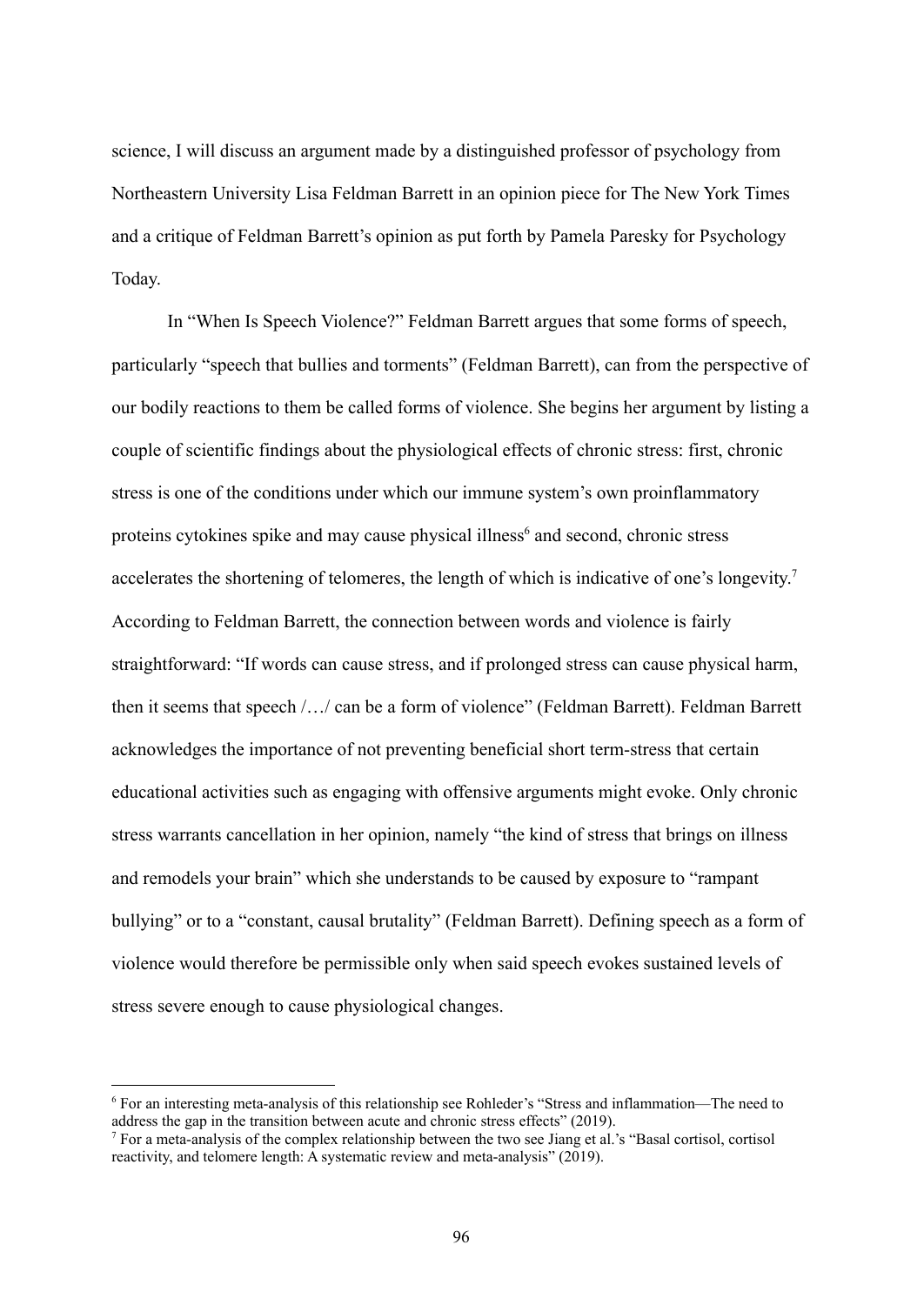Up to this point Feldman Barrett's argument offers itself to little critique as it leans on an idea strongly supported by science: that which causes chronic stress may cause in us the same kinds of physiological changes that we associate with violence. However, Feldman Barrett goes on to argue that said scientific reality makes it "reasonable, scientifically speaking, not to allow a provocateur and hatemonger like Milo Yiannopoulos to speak at your school" (Feldman Barrett). This policy proposal indeed seems to contradict her earlier acknowledgement that short-term stress of educational activities can be beneficial and ought not be prohibited. The contradiction is due to the fact that she does not view the presence of speakers such as Yiannopolous as temporary, but rather presents him as "something noxious, a campaign of abuse" and emphasizes that the discursive value of his speech is low— "debate is not what he is offering" (Feldman Barrett). There is merit to Feldman Barret's idea that universities need not and perhaps should not waste their resources on speakers whose focus is not to illuminate their listeners through intellectually rigorous discourse. However, Feldman Barrett's more ambitious conclusion, namely that speakers like Yiannopoulos ought not be allowed on campuses because their speech is violence, seems highly contestable, least of all because it does not follow from the science Feldman Barrett offers in its support.

In her Psychology Today piece, Paresky's main objection to Feldman Barrett's interpretation of science is that it oversimplifies the process by which speech can cause physical damage on us: "Feldman Barrett fails to consider several mediating factors in the supposed causal chain between words and deleterious physiological effects.". In particular, Feldman Barrett fails to discuss the difference between stress and perceived stress and how the latter is the only good indicator of what physiological effects an environmental factor will have on us. When it comes to controversial speakers, Paresky thus emphasizes that the way we perceive the speaker will have a much greater effect on our reaction to him than his actual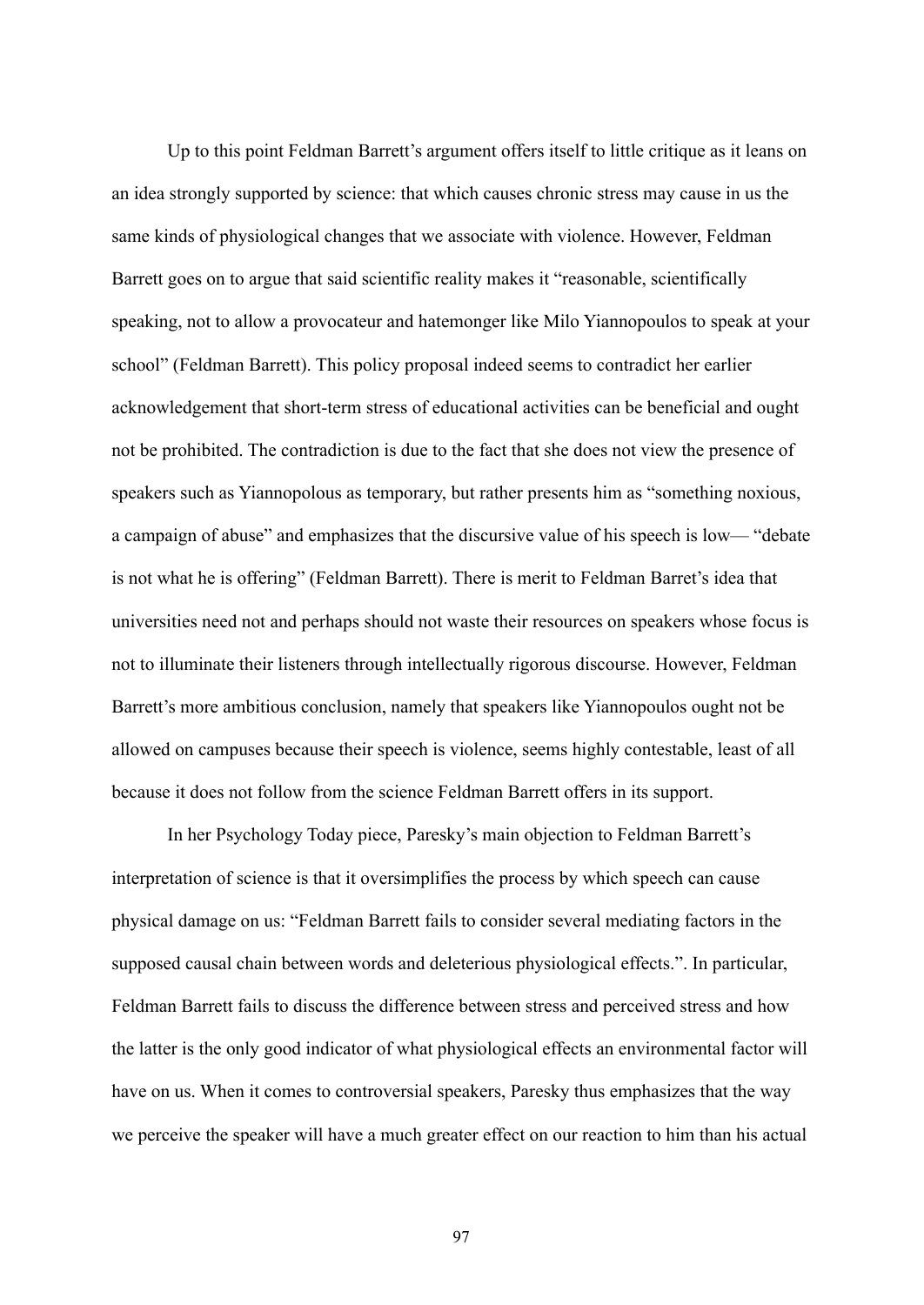offensiveness level: "If one person tells herself that listening to a speaker is going to be intolerable and harmful, it stands to reason that the experience will be more stressful for her than it will be for the person who tells herself it will be illuminating, or an opportunity to defeat a bad idea." The way we think about things influences their physiological impact on us: if we believe particular stimuli or our lives in general are stressful, we will likely suffer more negative impacts from being exposed to them.<sup>8</sup>

Because it is often our beliefs about our environments rather than our environments themselves that hurt us, mindfulness training which focuses on addressing our perceptions of stress rather than external stressors has been shown to have a beneficial effect on stress and anxiety level as well as on sleep quality and general wellbeing.<sup>9</sup> Thus, Paresky warns that not only is it not true that some speakers enact violence upon their listeners, it is harmful to the students to tell them so: "Students who believe that hearing certain words or listening to certain speakers can harm them may, in fact, succumb to a self-fulfilling prophecy" (Paresky). What any responsible educator on college campuses ought to do instead is to encourage students to change their ways of perceiving the speakers whose ideas they find disagreeable. Just like with mindfulness training, shifting interpretations of presences such as Yiannopoulos may "counteract both the purportedly malignant ideas, and whatever harm might otherwise result from potential stress of listening to them" (Paresky). According to Paresky, speech may never be scientifically viewed as violence—it may lead to violence-like effects but only if we choose to interpret it as such.

<sup>8</sup> Perceived stress has been associated with an increased risk of events such as stroke (as an example of a meta-analysis see Booth et al "Evidence of perceived psychosocial stress as a risk factor for stroke in adults: a meta-analysis" (2015)). Displaying a similar pattern, perceived racism has been linked to more adverse mental health (for a meta-analysis see Pieterse et al "Perceived racism and mental health among Black American adults: A meta-analytic review" (2012)).

<sup>&</sup>lt;sup>9</sup> See Bartlett et al "A systematic review and meta-analysis of workplace mindfulness training randomized controlled trials" (2019)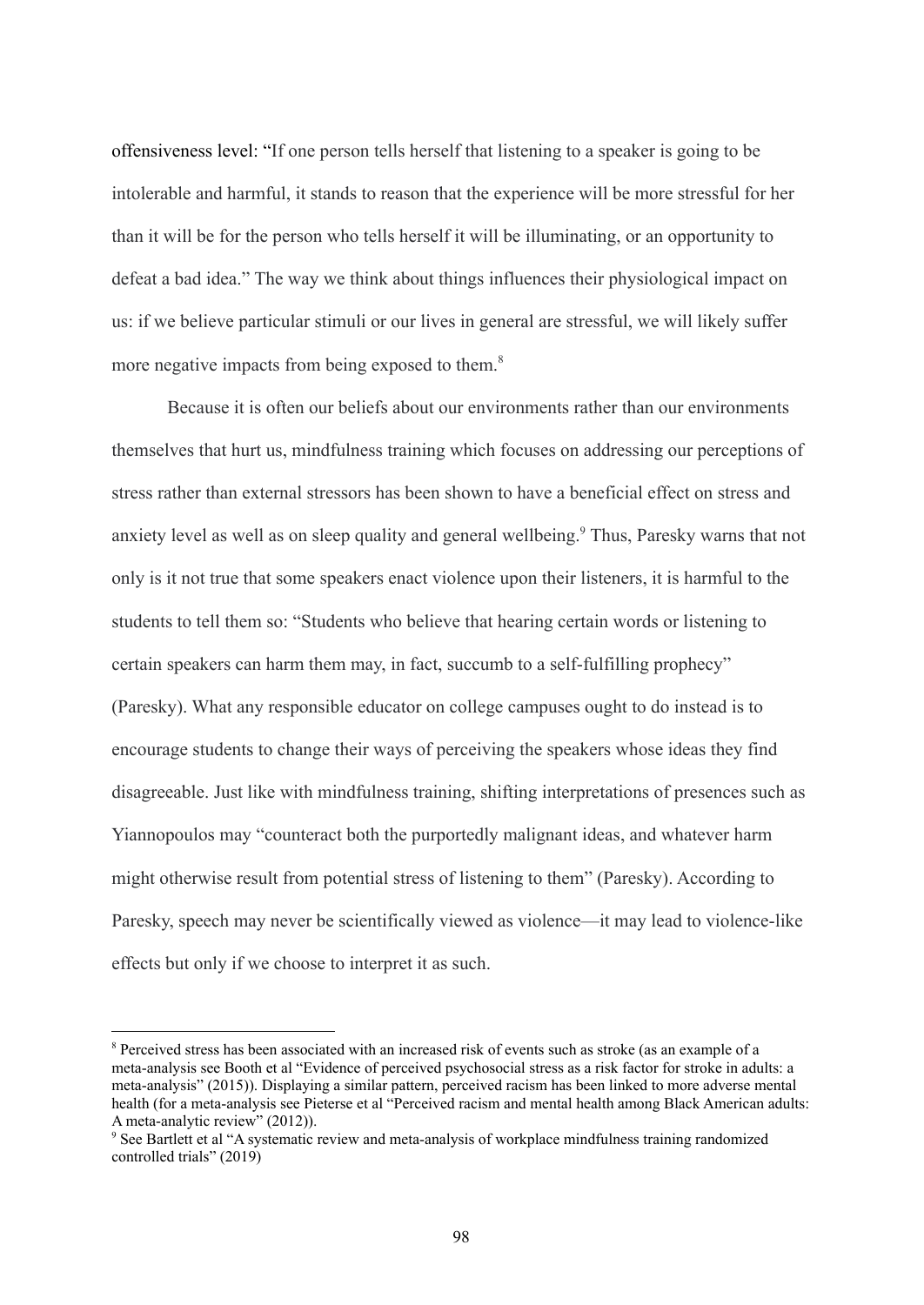Paresky is right to point out the importance of perceived stress and to object to shunning speakers with controversial ideas from college campuses because of the harm their words may cause. However, it might be too strong to claim that speech can never be legitimately viewed and treated as at least equivalent to violence. In situations in which verbal abuse is severe, targeted on an individual, and goes on for prolonged periods of time, speech may indeed be considered as verbal violence—because it is violent. It brings about physiological and psychological consequences that often manifests in bullying victims in ways similar to the victims who suffer from physical attacks. Contrary to Feldman Barrett's implications, however, such violent speech has already been recognized as illegal and has been prosecuted under harassment laws while its seemingly more innocent schoolyard versions are tirelessly fought through anti-bullying incentives. What Paresky picks up upon in her argument and what Feldman Barrett overlooks, is that those arguing that speech is violence have long since lost interest in verbal harassment. Rather, they wish to cherry-pick scientific evidence backing the harmfulness of verbal abuse and apply it more broadly so as to get an excuse to censor expression and ideas for what appear to be political rather than scientific purposes.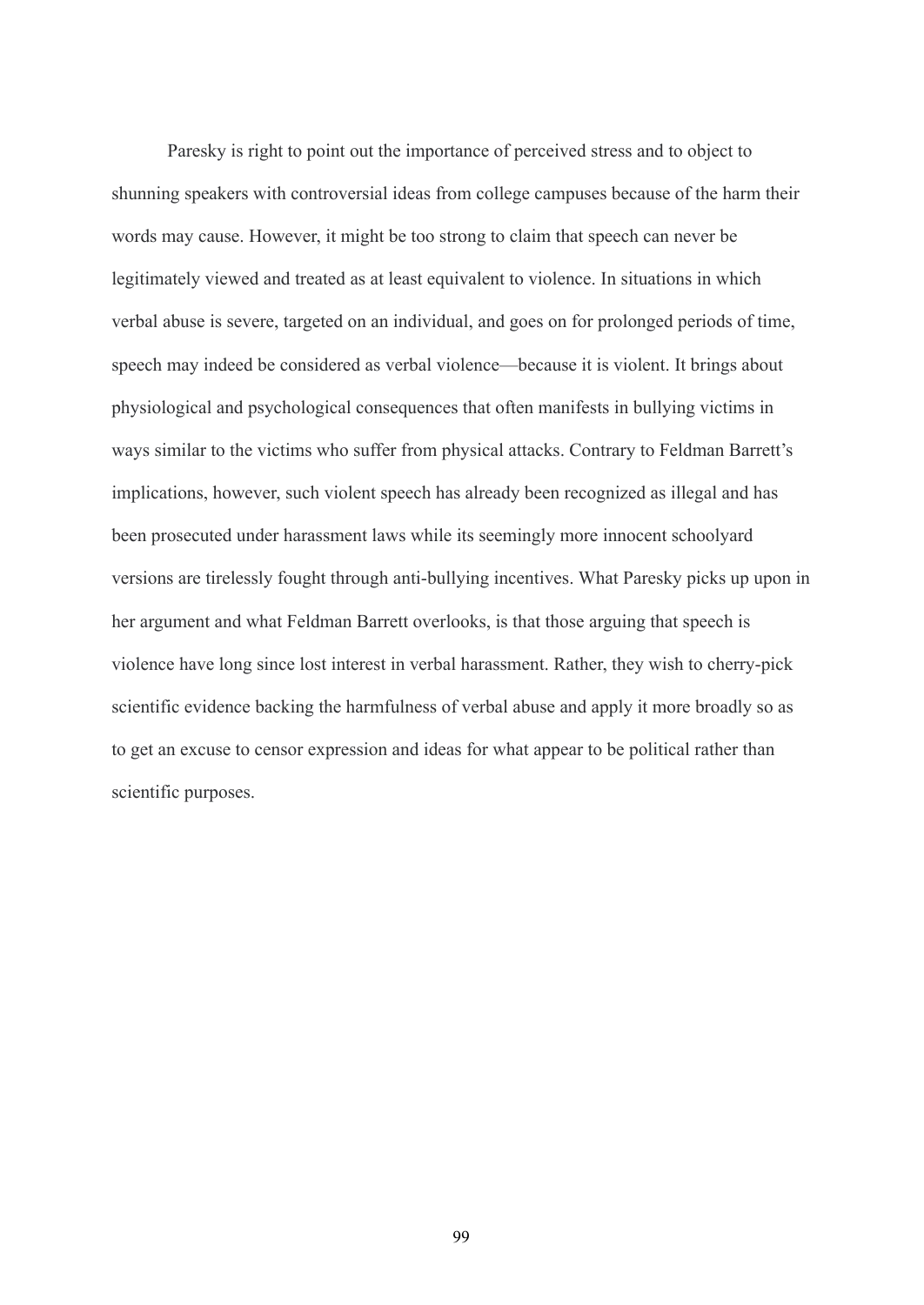## **PART 4: THE DANGERS OF ENDORSING "SPEECH=VIOLENCE" FALLACY A. Trigger Warnings**

## **1. The Idea**

The notion that speech equals violence has taken many forms in the past decades. One of its most successful yet controversial intellectual descendants is the idea that it is right and perhaps even necessary for instructors to give trigger warnings before their students engage with potentially upsetting material. Some claim that the term "trigger warning" applies to certain common practices such as displaying the MPA rating of a movie before showing it. However, unlike the MPA rating that is imagined as a tool for a viewer to decide whether or not to watch movies with younger people around, trigger warnings in the classroom context are declarations that context may be disturbing or upsetting intended to help students mentally prepare for viewing the content or even avoid it if so desired. In their narrowest scope, trigger warnings are aimed at a very small subset of the population: the victims of trauma such as war veterans or rape survivors who suffer from Post-Traumatic Stress Disorder (PTSD) and could potentially re-experience their trauma if exposed to "triggering" content. However, since their humble beginnings, the mission of trigger warnings has expanded to protect students without a PTSD-diagnosis from the negative feelings and stress they may experience when reading about difficult topics such as sexual assault and racism.

In "Trigger Warnings: From Panic to Data" Francesca Laguardia eloquently summarizes the two main assumptions motivating the adoption of trigger warning. First, there is the assertion that students who have gone through trauma are in need of special protection in order for them to have a fair chance of participation: "The added physiological effects of traumatic triggering can only further imperil these students (or at least their grades), making an already challenging situation impossible for as long as the response lasts" (888). Trigger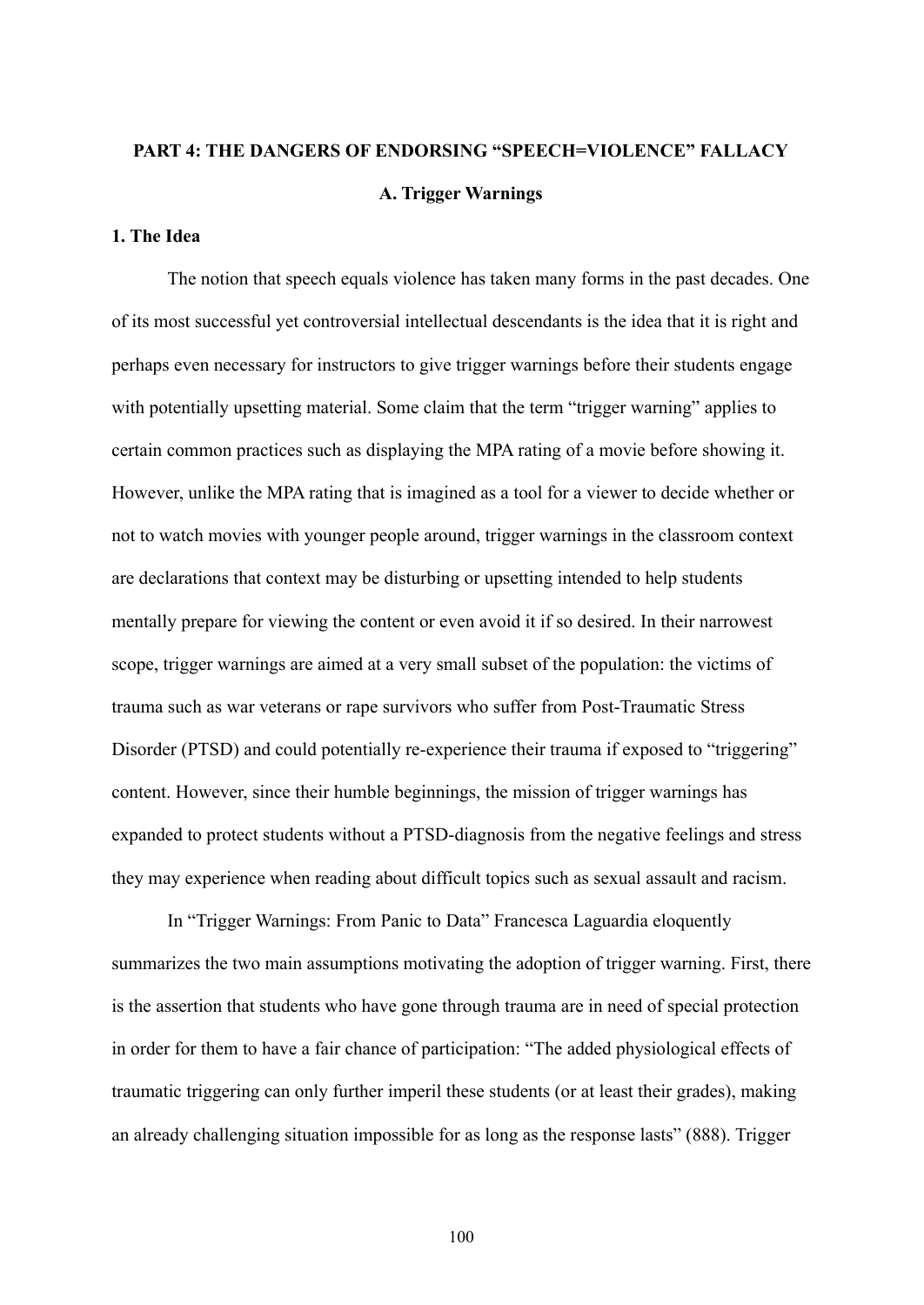warnings are believed to offer the necessary protection by mentally preparing the traumatized students for the content to come and by giving them a chance to avoid it by not doing certain readings or dropping the course. Second, trigger warnings are elevated by their advocates as ways of raising awareness about and normalizing trauma: "These signals offer a lesson to untraumatized students that such students exist, and that such people exist, and that these responses to trauma exist" (890). In brief, the idea is that trigger warnings are a small accommodation to make in order to make the classroom an inclusive and accepting space for those whose experiences may otherwise undermine their learning.

#### **2. The Data**

While the intentions behind trigger warnings may be noble, the empirical studies conducted in the past few years on the effects of trigger warnings have brought scientists to a consensus that trigger warnings are not helpful to traumatized and untraumatized students and likely have concerning side-effects for both groups. The most comprehensive data on the effects of trigger warning comes from a Harvard study conducted by Bellet et al. in 2018 on non-traumatised individuals with a pre-registered extension that later replicated its key findings on people who have survived Criterion A trauma as defined by DSM-5. The most charitable conclusion of the 2018 study was that trigger warnings have little effect other than that for some people they cause a slight increase in negative emotions upon receiving the warning: "Trigger warnings do not appear to affect sensitivity to distressing material in general, but may increase immediate anxiety response for a subset of individuals whose beliefs predispose them to such a response" (Bellet et al., 140). The more concerning finding, however, indicates that "trigger warnings may present nuanced threats to selective domains of psychological resilience," namely they may decrease people's confidence in their own mental resilience and facilitate a "disability-related stigma around trauma survivors" (Bellet et al.,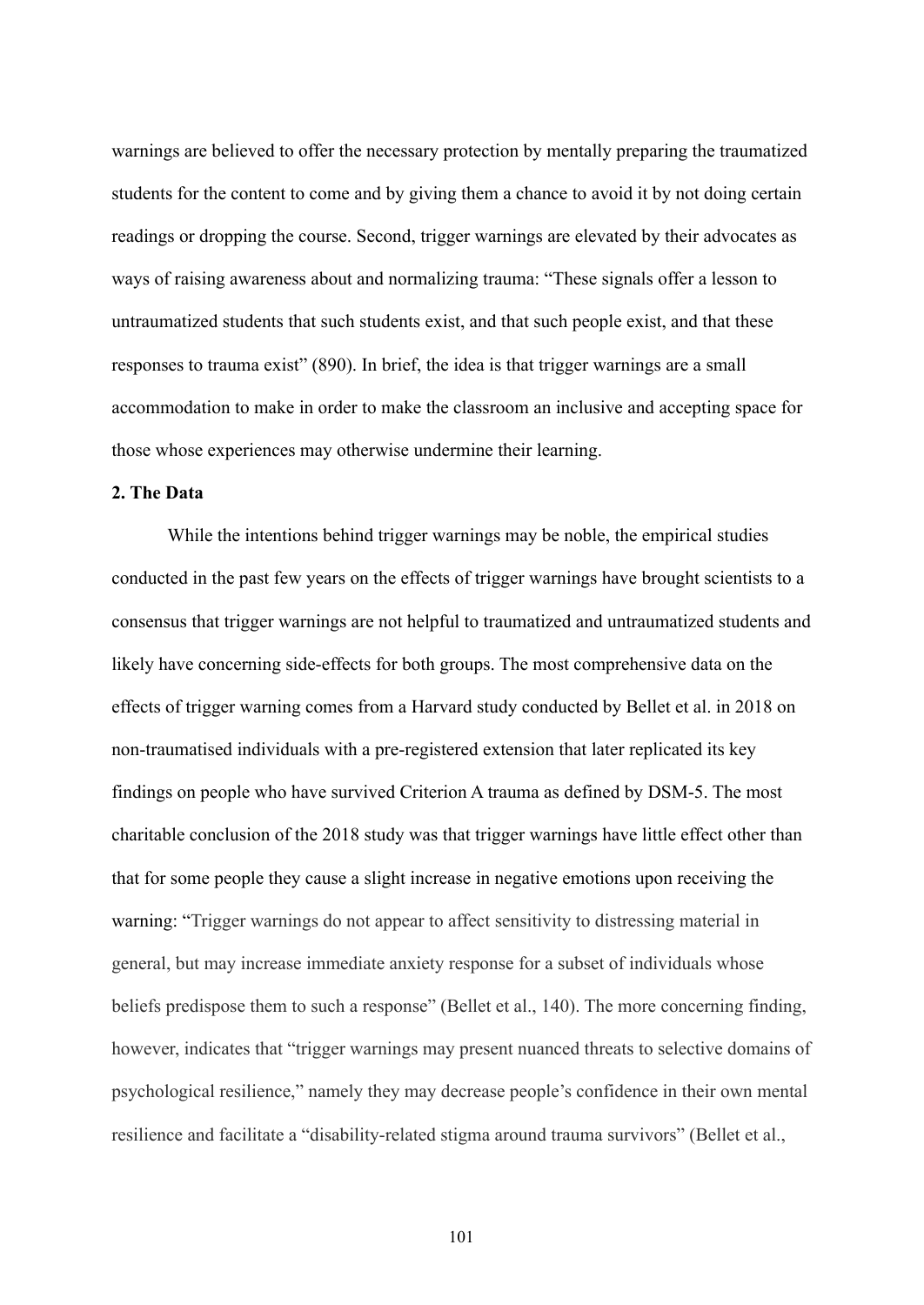140). While the latter result did not replicate on the 2020 study conducted on trauma survivors (i.e., participants presented with trigger warnings did not proceed to rate other trauma survivors as less mentally resilient than the participants in the control group), the 2020 study confirmed that there is no evidence that trigger warnings are helpful as well as unveiled substantial evidence that trigger warnings reinforce the trauma survivors' view of their trauma as central to their identity (Jones et al., 905). Furthermore, they discovered that those with more severe PTSD symptoms experienced an increase in anxiety after being trigger-warned, remarking that "trigger warnings may be most harmful for the individuals they were designed to protect" (Jones et al., 915). These findings as well as a meta-analysis of other studies led the authors to assess the use of trigger warnings as "irresponsible to victims of trauma" and to caution against it (Jones et al., 915).

Apart from the Harvard scientists' definitive debunking of the supposed benefits to trigger warnings, there have been studies conducted more specifically on students and on more ambiguous rather than explicit content. Such empirics are relevant to consider because college professors have in the past years tended to adorn more and more mild material with trigger warnings guided by the "better safe than sorry" principle. However, trigger warnings are not a harmless measure as shown by a 2021 study confirming the "nocebo hypothesis," namely the idea that trigger warnings lead students to "interpret the upcoming material as more consequential than they would appraise it sans warning" (Bruce et al.). The study measured students' physiological responses to receiving a disclaimer before a relatively mild clip from a Harry Potter movie. When the disclaimer included the phrase "trigger warning," the students tended to display significantly greater physiological symptoms of stress than in the control group leading the researchers to conclude that since "trigger warnings are found to have negligible benefits in addition to anxiogenic effects, there is a reluctance to recommend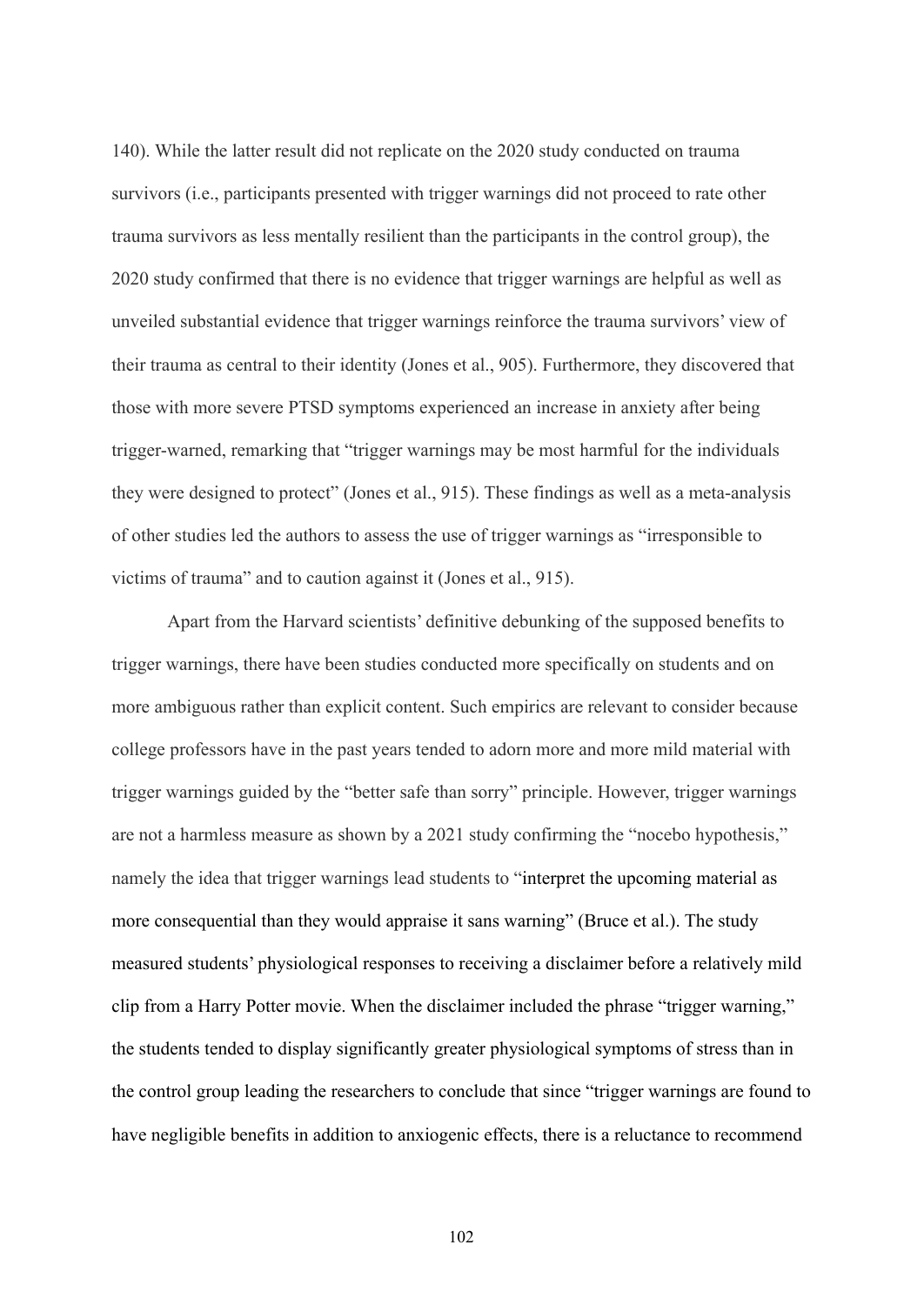their use" (Bruce et al.). A 2019 meta-analysis of 5 experiments in which 1600 participants were exposed to ambiguous stimuli discovers a similarly concerning implication for the salience of employing trigger warnings in the classroom setting. Trigger warnings increased the participants' negative mood, anxiety levels, and negative expectations before they viewed the image and led some to drop out of the study but had "few subsequent benefits" (Bruce et al.). With the data about the lack of beneficial effects and the potential harms of trigger warnings piling up, there is little doubt that instructors ought not implement them in their teaching.

#### **3. The Stakes**

Even though the empirical data gives little reason to adopt trigger warnings in the classroom, the fact remains that instructors cannot make the decision solely on the basis of empirics. Students often themselves demand trigger warnings or even the elimination of certain materials. This leaves instructors unsure whether to yield to the students' wishes despite knowing that issuing trigger warnings and permitting avoidance-behaviors is not necessarily benefiting their students. Too often, if they wish to uphold the teaching style that they believe best facilitates a meaningful engagement with course topics, there looms a threat that they will face their student's displeasure that has the potential to negatively affect their careers. A 2017 testimony of an associate professor of Rhetoric at Berkeley Ramona Naddaff "The Wrong Words in the Wrong Times" offers good insight into the practical consequences that enabling the sensitivities of students has on the atmosphere in the classrooms. It shows what exactly is at stake for academia if it chooses to disregard the empirics behind trigger warnings and blindly endorse them for their imaginary symbolic value of signaling that we care and support trauma survivors.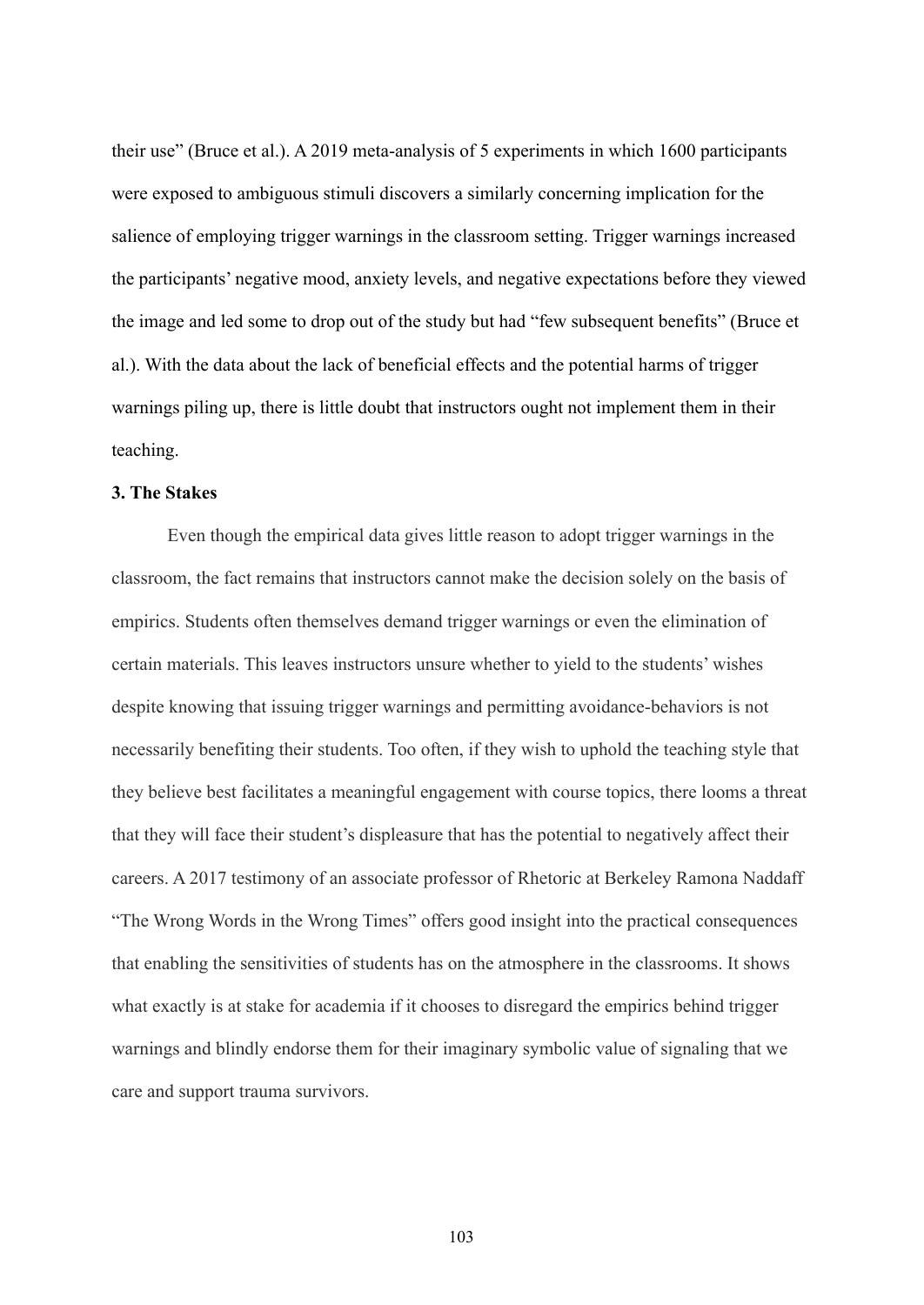Ramona Naddaff has found herself under criticism of a student whom we will refer to as Tony (pseudonym). In an online reflection written in response to one of the first lectures in her course, Tony expressed the belief that Naddaff's "'condoned' sexual violence and 'reinforced patriarchal structures to further oppress non-men-identifying individuals, including women." Furthermore, Tony felt his instructor "*invalidates, trivializes, and marginalizes* the lived experience of sexual violence survivors" (96). What Tony responded to so strongly, however, is according to Naddaff's testimony, a mere usage of a metaphor common in scholarly discussions of rhetoric, not even central to Naddaff's lecture:

"In passing, I explain the ancient connection between rhetoric and violence, some Greeks associating rhetoric with a violent force that overcomes its listeners' resistance to persuasion. I mention that sometimes rhetoric is metaphorically compared even to rape, a trope of special importance in Gorgias's *Encomium to Helen*. I then show an image of the goddess Peitho (Persuasion), next to which I write "rhetoric as rape," thinking that this formulation, which I have taken from an article, will entice students to consider what it means to compare rhetoric with violence" (93).

Tony's reaction, furthermore, was an outlier rather than a commonly shared take on the professor's lecture. According to another student's testimony, Naddaff's style of teaching was nothing to get upset about: "this was not an act of sexual violence, not a depiction of sexual violence, not pornography, not a story about rape, not even remotely a sexual discussion, but a casual mention of a metaphor, albeit a gritty one, that was relevant to the course" (93). Nevertheless, Tony's accusations achieved a significant shift in the class atmosphere. They prompted the instructors to meet with him individually as well as to conduct an open classroom discussion about the professor's use of language in which some students expressed that "they want trigger alerts" (98). In contrast, other students defended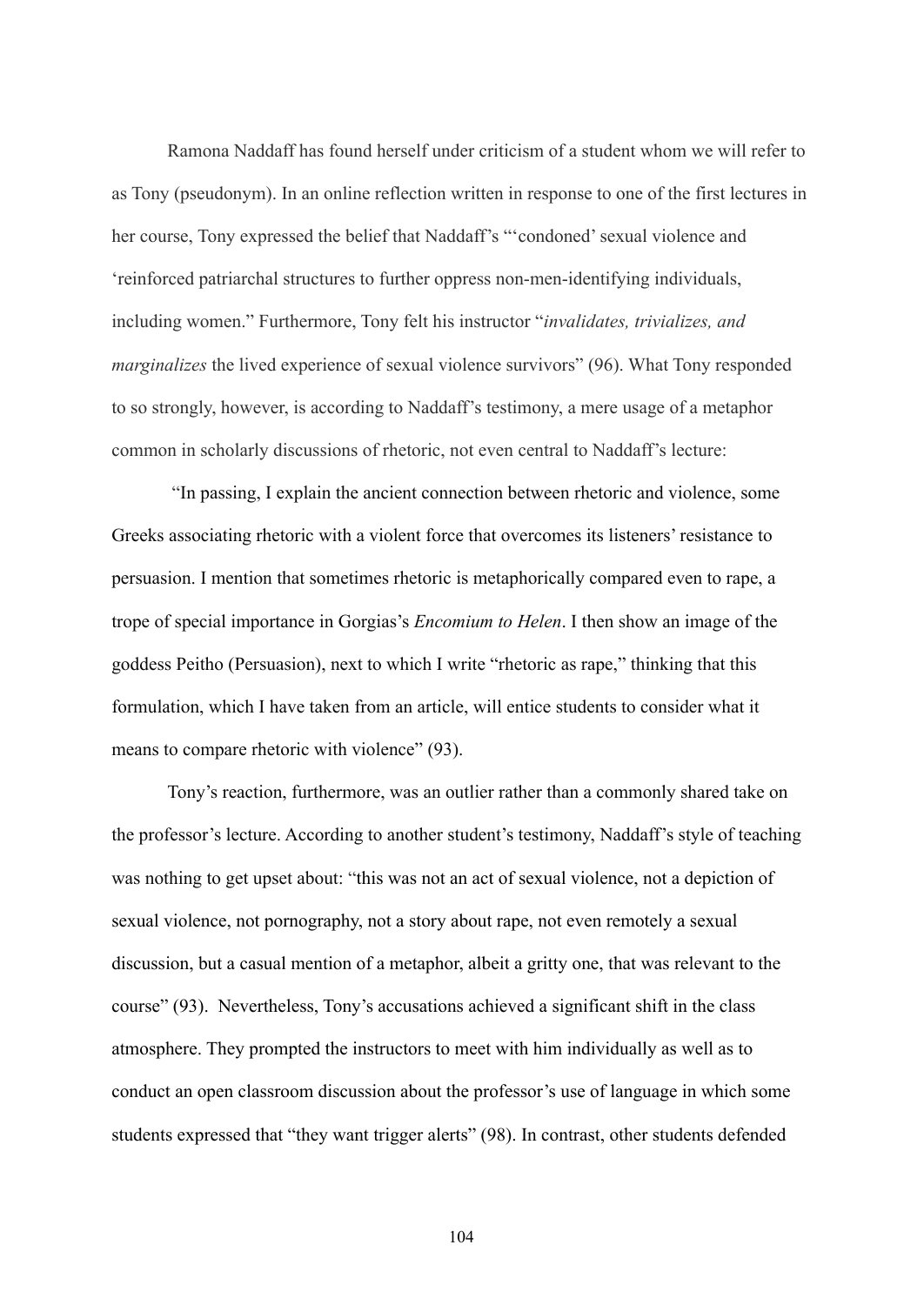open discussion through comments such as "I don't think that we should dismiss generations of scholarship just because there are words we find troubling and uncomfortable. Part of our education here is to be made uncomfortable in our own thoughts and experiences and to learn to develop critical thinking around controversial issues" (98). Nevertheless, the professor's experience of teaching the class shifts as she reflects: "It takes the class a few weeks to settle down. I can never imagine speaking freely again" (99). Some may view Naddaff's shift of attitude as too dramatic, but instructors, especially those without the safety of a tenure position, have very valid reasons for being afraid of offending a Tony in their classrooms.

The trigger warning debate is merely a small subset of the larger issue of the growing tendency of US universities to put the comforts of their students above their intellectual development. As Naddaff's teaching assistant Katharine hints at, a single student like Tony has the capacity to alter the course of his instructors' careers regardless of whether or not Tony's response is proportionate to "the crime" committed: "in an academic context in which the "right" not to be emotionally or intellectually "injured" in any way was much discussed and perhaps excessively protected, Tony had actual power" (95). The dilemma that Katharine and Naddaff are navigating is one in which many liberal professors find themselves in. On the one hand, Katharine as a self-proclaimed feminist comprehends "the feeling of self-empowerment that comes with the assertion of personal rights" and "mobilizing for a cause" (99). However, she also worries about "the dangers, in this kind of rights-based thinking, of solipsism and myopia, and worse—a sense of entitlement that has led not to any democratic resolution of the original problem but instead to an identity politics that has become self-centered and personal" (99). She concludes her testimony with a powerful metaphor that captures the dangers of allowing and perhaps even encouraging young people to place one person's personal emotional comfort on a pedestal and pursue it even when it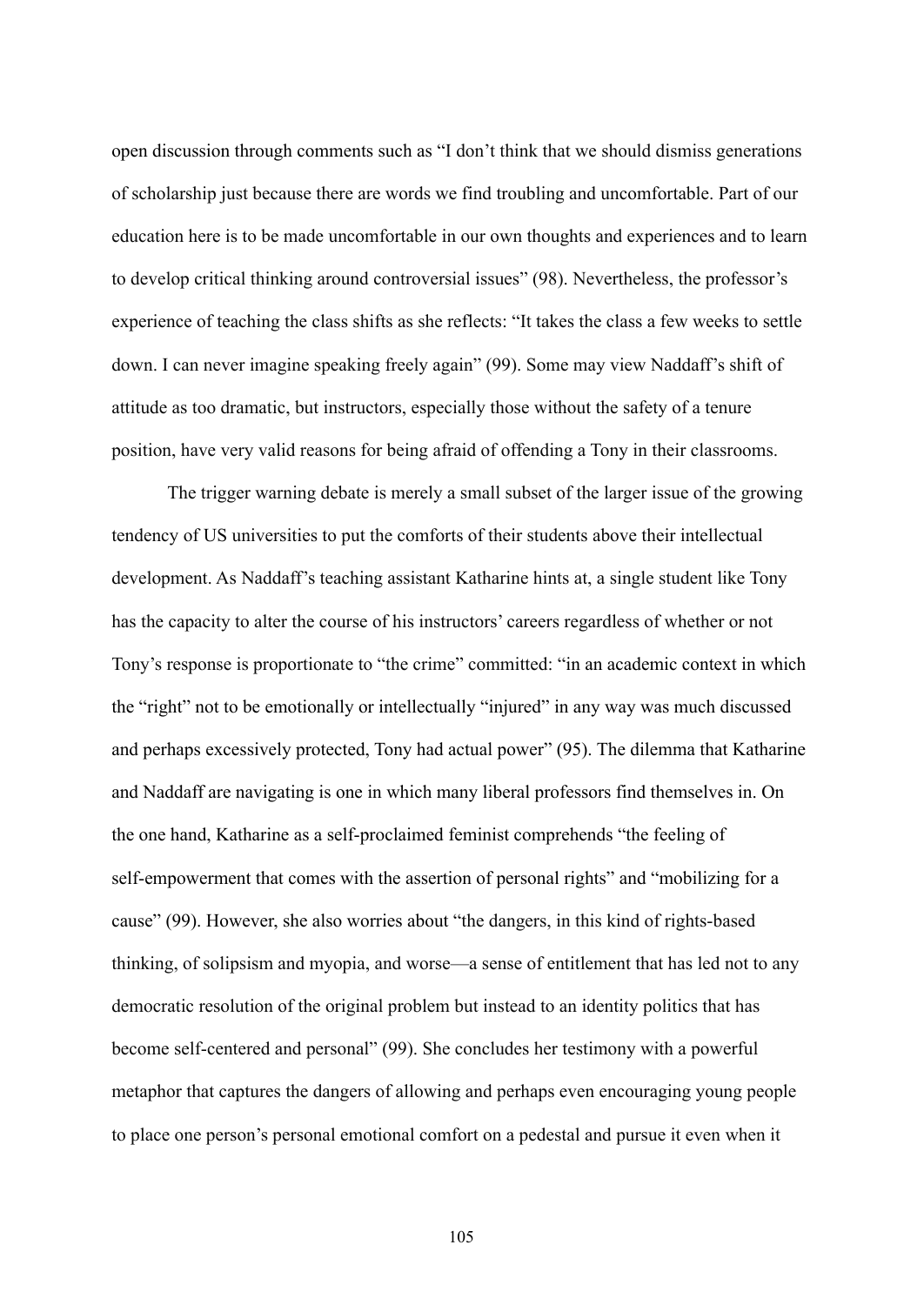negatively affects the educational experience of their peers: "young people are holding their self-protective trigger warnings up like crosses to ward off the devil. To do so risks taking the self too seriously, and the social not seriously enough" (99). Stories like this suggest that classrooms cannot commit to being a "safe space" in the sense that teaching will never evoke strong negative emotions in any one student if classrooms are to remain a "safe space" for discussion, argument, and a daring scholarly exploration of ideas.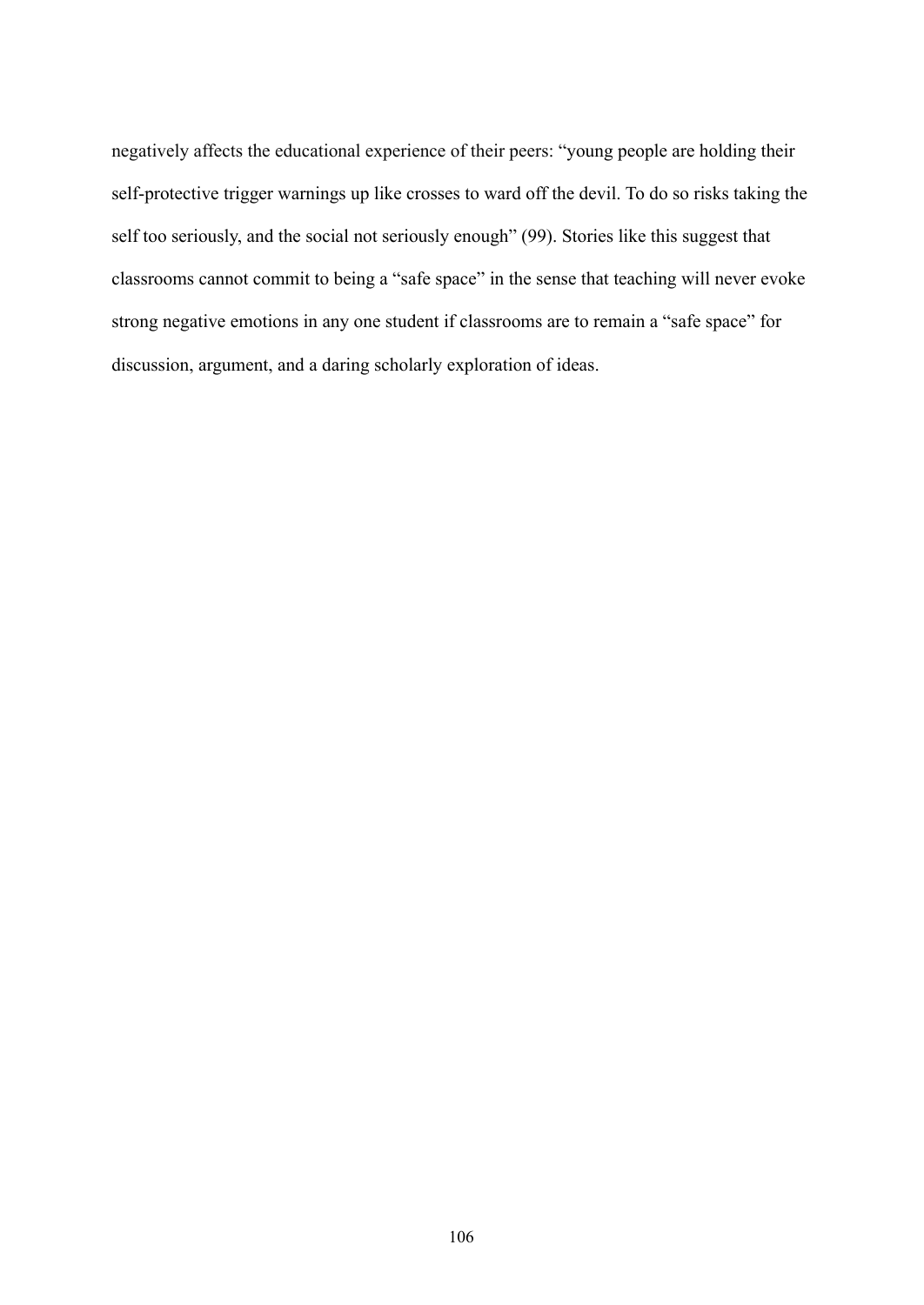## **B. Campus Climate**

#### **1. The Problem of Safetyism**

Psychologists and civil rights activists alike have suggested that the rise of popularity of trigger warnings is a mere facet of a larger issue plaguing US academia. Most notably Jonathan Haidt and Greg Lukianoff published an article in the Atlantic in 2015 that due to interest it received became a book-length project. *The Coddling of the American Mind: How Good Intentions and Bad Ideas Are Setting Up a Generation for Failure* explores the idea that phenomena such as trigger warnings, safe spaces, strict campus speech codes, and protesting controversial speakers are on the rise because administrators, educators, as well as students themselves have accepted the proposition that students are mentally fragile and need to be protected not merely from physical but also from emotional distress. Haidt and Lukianoff do not deny that there are real issues such as social inequalities and mental health challenges that students face, issues towards which universities can and should direct resources and attention. However, they worry about what consequences the approach taken by the universities to protect their students has on the mental resilience of the students as well as the future of academia. They emphasize that in psychology it is broadly accepted that "what people choose to *do* in their heads will determine how those real problems affect them" (14) and suggest universities err when they ignore these psychological findings and cater to the students' every demand thus placing their student's comforts over their personal and intellectual growth.

#### **2. The Empirics of Safetyism**

Since the publication of *The Coddling of the American Mind*, researchers have begun to empirically study Haidt and Lukianoff's theories. Besides the research that supports their concern about implementing trigger warnings which I presented in the section before, a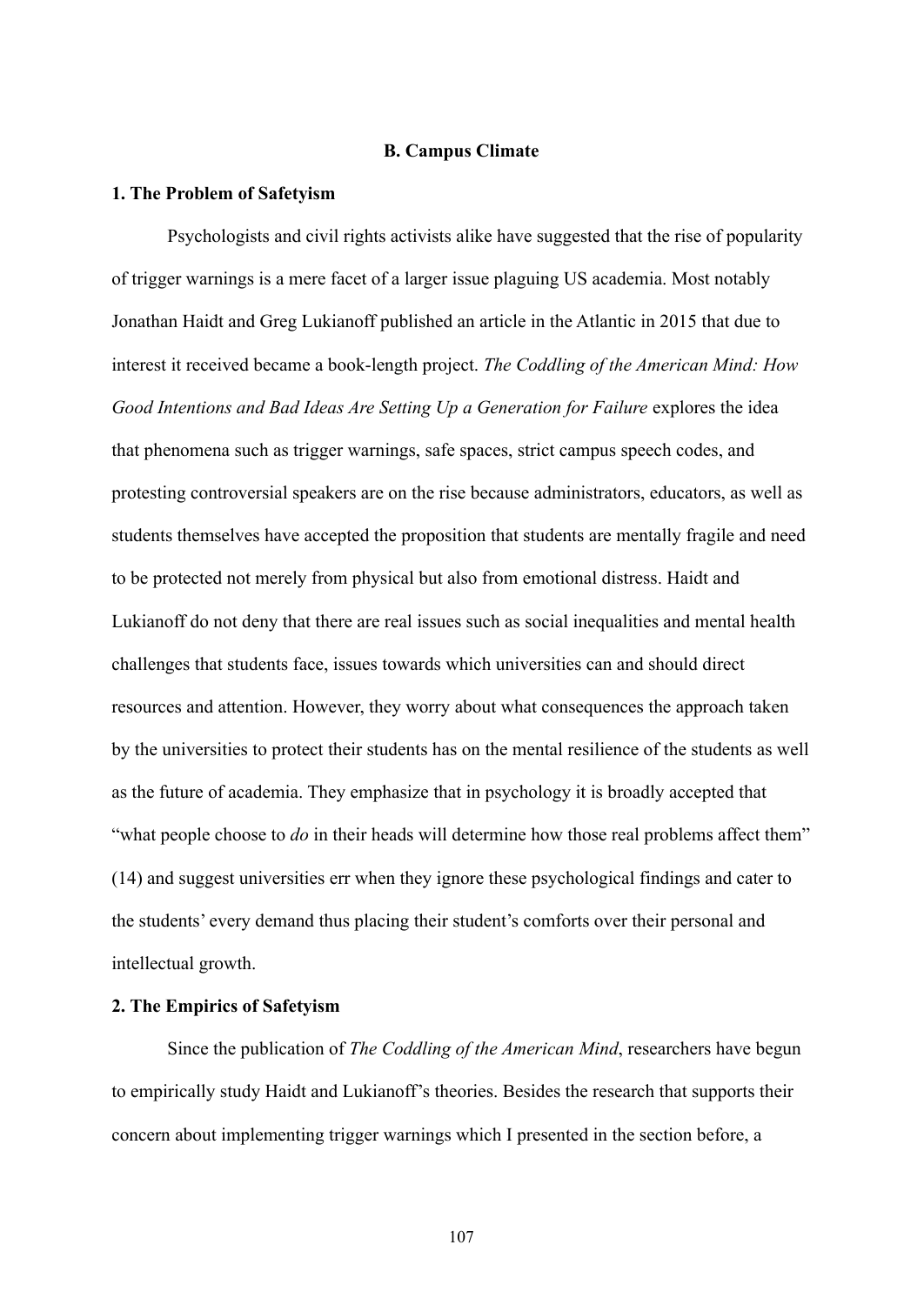recent study from University of California, Irvine establishes the relationship between multiple variables as predicted by Haidt and Lukianoff: "we found that students' self-reported prevalence of cognitive distortions positively predicted their endorsement of safetyism-inspired beliefs, the belief that words can harm, and support for the broad use of trigger warnings" (Celniker et al, 1). This large (N-786), economically and ethnically diverse study finds that the extent to which you engage in cognitive distortion significantly predicts whether you believe that words can harm and whether you support trigger warnings. This leads the authors to suggest that overextending the definition of violence, prejudice, and trauma "may inadvertently engender 'looping effects' whereby students come to interpret actions that they would have otherwise deemed minimally harmful as more aversive" (Celniker et al, 5). Furthermore, the study discovers a negative association between safetyism-inspired beliefs and both resiliency and analytic thinking which the authors find particularly relevant to the dilemmas faced by higher institutions: "if university stakeholders aspire to develop campus cultures and evidence-based policies that better prepare students for the conflict-ridden world they inhabit, then they must be more willing to scrutinize the psychological antecedents of safetyism-inspired beliefs and the consequences of safetyism-inspired practice" (Celniker et al, 5). While more empirical research is needed, especially to establish firm causality, this study gives good reasons to be worried about the pernicious effects of glorifying safety and fostering a culture of oversensitivity.

# **3. The Pursuit of "Safety" On College Campuses**

The idea that speech is violence lies at the very core of the problem US campuses face today. The changes in the way universities approach their students discussed by Haidt and Lukianoff find their ideological roots in accepting intellectual descendants of the proposition that speech is violence such as the idea that you "dehumanize" students by wrongly assuming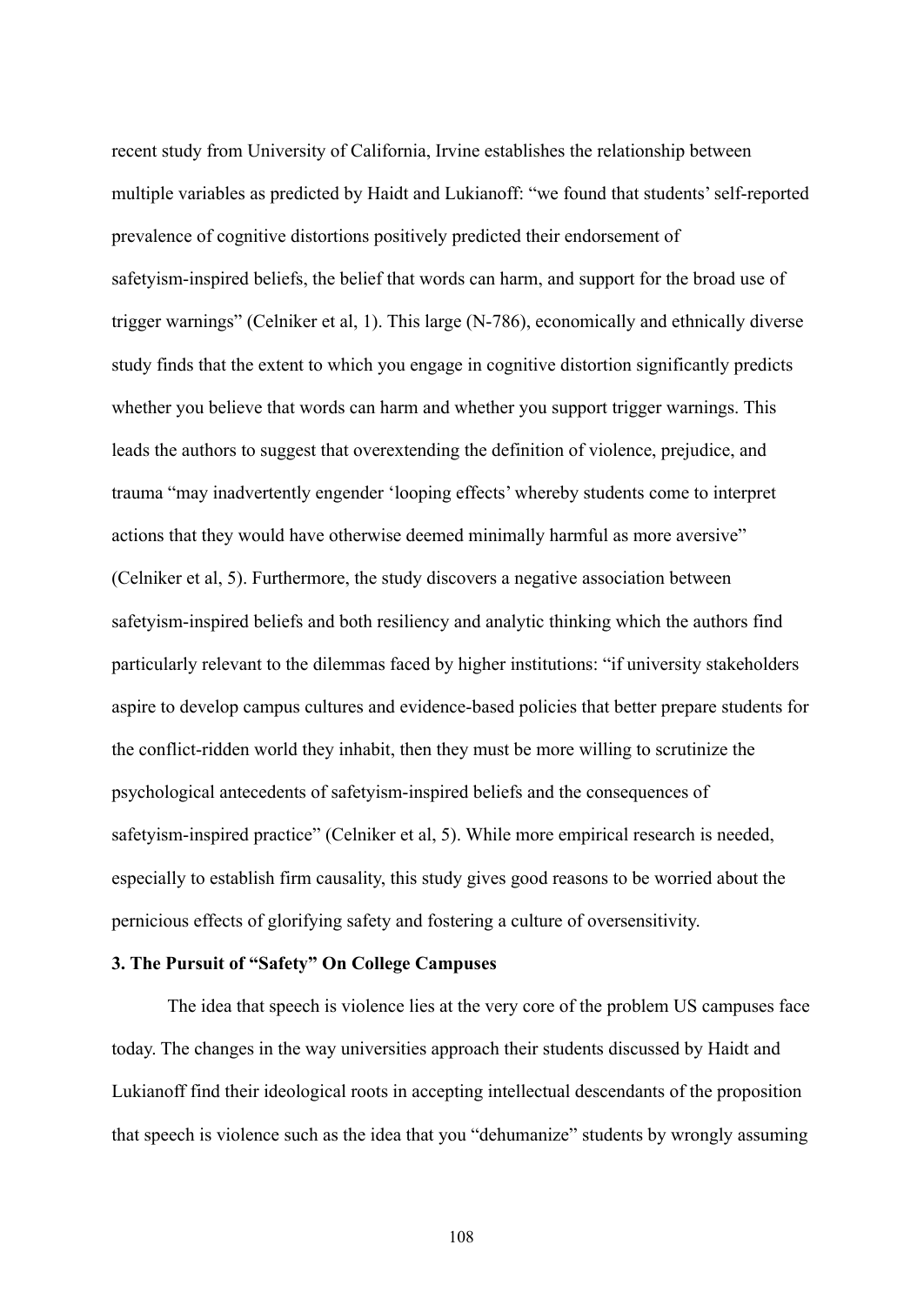their nationality or gender, that you "invalidate" students' identity if you question their experience-based conclusions on social issues, and that you can "harm" students by expressing disagreement with their core beliefs. Once we begin viewing the consequences of distressing and offensive speech as a legitimate threat to students' safety, speech codes aimed at preventing "violent speech" become as important as campus security teams that protect students from physical violence. By discussing some most controversial case-studies of the past years, I hope to show that university communities have accepted the idea that free discussion lies in the way of ensuring a "safe environment" for the students and examine the implications of the shift for the quality of higher education across the US.

Despite the popularity of mockingly portraying liberal students as "snowflakes"—the implication being they are fragile and melt easily—the issue of canceling speech for its purported harmful effects is a non-partisan one. When it comes to attempts at speaker disinvitations, left-leaning crowds have been the predominant source of calls for speech-suppression in the last decade, especially in the tense beginnings of the Trump presidency (see table 1). Nevertheless, the right has quite significantly caught up in the years since and is not trailing far behind (see table 1). As far as critiquing scholars and professors is concerned, the left likewise clearly dominates in the last two years but has been closely followed and even overtook in 2017 by the calls for speech suppression from the right (see table 2). Speaker-disinvitations and scholar controversies started by the right tend to more often be related to a conservative tendency to revere things like marriage, presidency, and pre-natal life and seems to be motivated by a wish to instill similar values onto others or at least not morally corrupt them through exposure to contrary views. Because my main focus is discussing censorship stemming from the idea that some speech is violence and endangers students, I will mostly be bringing up cases where criticism comes from the left. Rest assured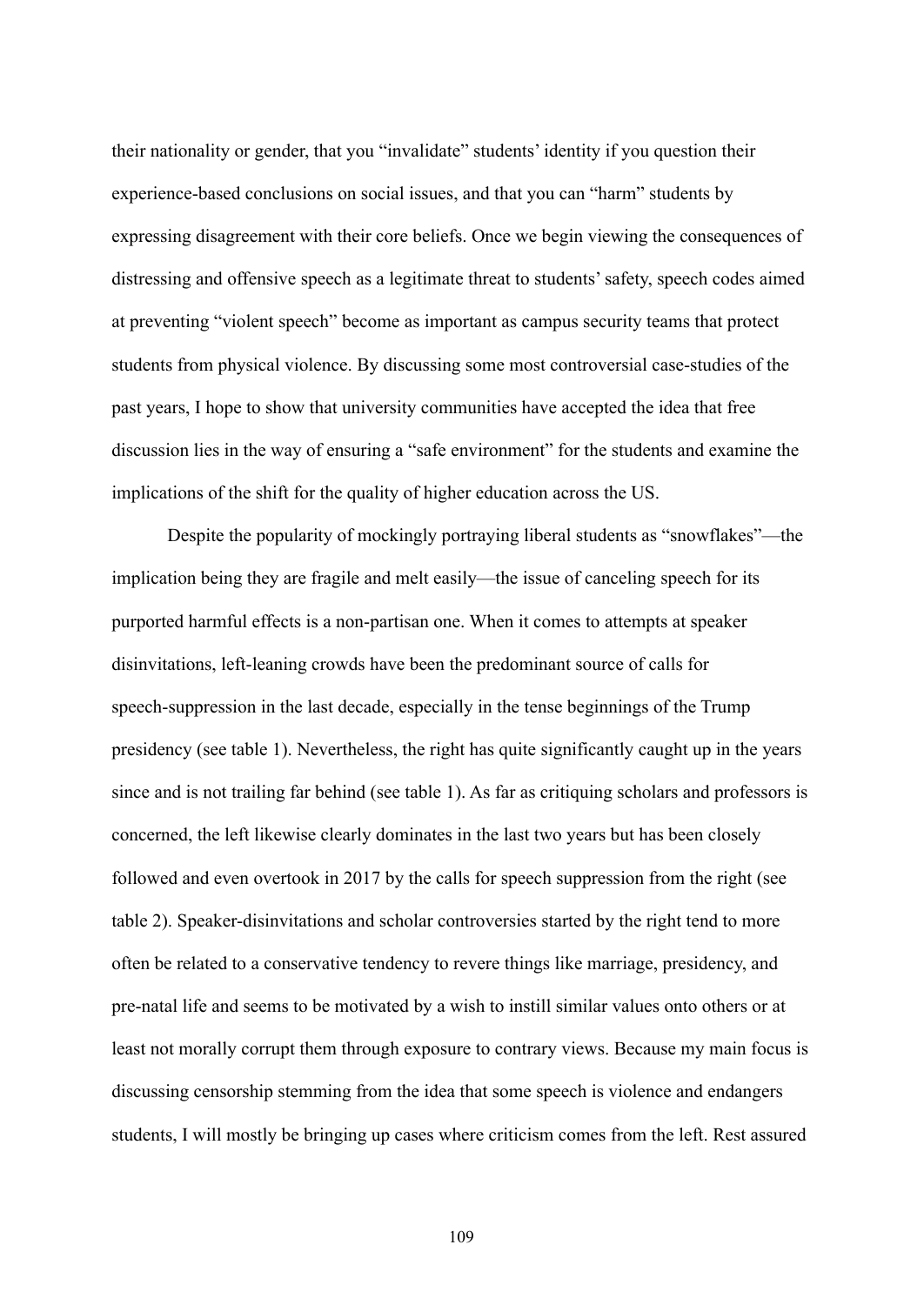however, that speech censorship from the right exists, is concerning, and ought to be equally decisively rejected.



Table 1: Cases of speaker disinvitation incentives on US campuses overtime from the political right and left

(data sourced from FIRE's Disinvitation Database)



Table 2: Cases of professors and scholars caught into expression-related controversies on US campuses overtime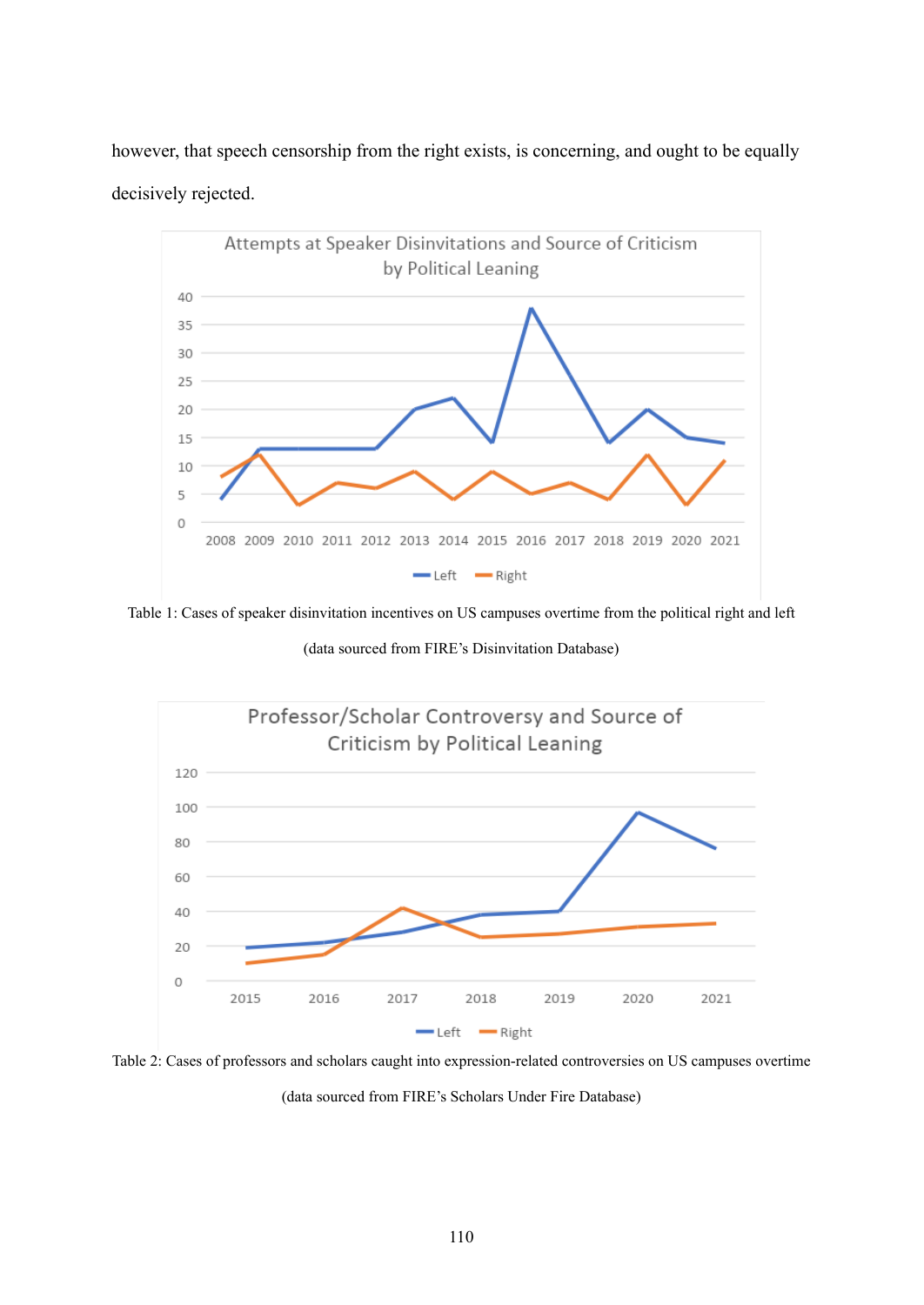# **I. "Dangerous" Ideas**

Students, educators, and administrators alike have at some point in the past decade made a small and yet monumental shift in discussing racist, transphobic, xenophobic, and other kinds of undesirable ideas. What were once considered ideas that *aim to* dehumanize certain people, *aim to* invalidate their identities, and *aim to* harm the students' *feelings,* are now discussed as ideas that do dehumanize individuals, invalidate their identities, and harm them. Shifting our language ever so slightly fundamentally changes the metaphysical status of humanity and dignity by attributing way too much power to such speech and the morally condemnable individuals spreading it. One's humanity, identity, and personal well-being are things that are constructed and maintained by one's day to day interactions and can by no means be taken away by a couple of demeaning comments from strangers. For example, a group of young men may *aim to* objectify and hurt me by discussing my appearance disrespectfully and shouting sexist remarks and abuses my way, but as long as I *am* treated respectfully by my loved ones on a day-to-day basis, their words will not make me any less of a human being, nor will they make a significant impact on my emotional well-being (assuming I am able to leave their presence when I want to). Members of the university communities, however, have accepted words as much more powerful than they actually are, rendering students, educators, and administrators alike much more likely to react strongly and defensively in face of ideas they view as objectionable.

The most notorious example of what happens when a community embraces the view that words and ideas have power to inflict serious evils onto their members are the violent protests urging for a disinvitation of Milo Yiannopoulos—a famous conservative provocateur and Trump supporter—that happened at Berkeley in 2017. The goal of the protests was to prevent Yiannopoulos's speech from happening and to achieve said goal protesters resorted to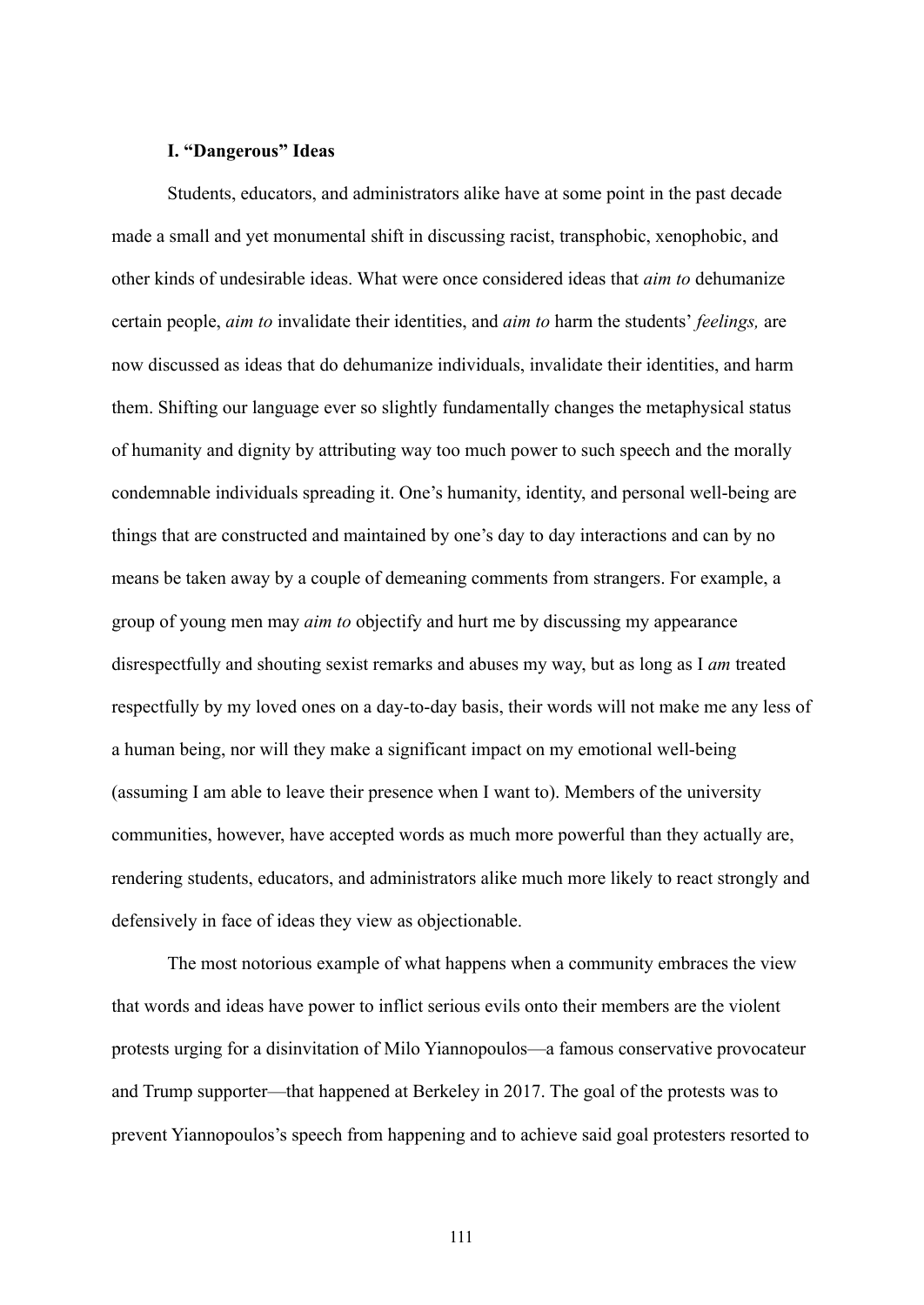vandalism and violence of extraordinary degrees. The property damage alone amounted to \$100,000 on campus and \$400,000 to \$500,000 off campus (Kutner). However, more concerning even was the violence: multiple people got beaten up, a student journalist trying to record the event got chased off withs sticks and punches (Jandhyala), and a woman was pepper sprayed while giving an interview to a news team (Egelko). The event was indeed canceled, and the aggressive crowd faced little to no consequence for their actions. The police only arrested a single person that night (for failure to disperse) and UC Berkeley refrained from openly disciplining its students. While it is impossible to know how many of the protesters were Antifa activists rather than members of the UC Berkeley's community, some students did come forward and admitted to participating violently yet they faced no consequences.

Most concerning, however, was the way the student body reflected on the protests through UC Berkeley's student led newspaper *The Daily Californian*. A series of five op-eds were published soon after the incidents under the theme "Violence as Self-Defense" with the opinion pieces titled "Violence helped ensure safety of students," "Condemning protesters same as condoning hate speech," and "Black bloc did what the campus should have." The authors of the opinion pieces clearly implicitly or explicitly subscribe to the view that some speech is violence and as a consequence apologize, justify, and downright embrace violence as a valid way of boycotting the Yiannopoulos event. One author proclaims that "Antifa was there to protect UC Berkeley students when the administration was not" (Lawrence) while the other joins in expressing gratitude for the presence of the violent protestors, saying "I'm here to thank the radical measures the AntiFas took to ensure my safety" (Prieto). Behind both of those statements lies a belief that certain kinds of speech because of its content presents a threat to safety that university has a duty to eliminate. If the university fails, the students are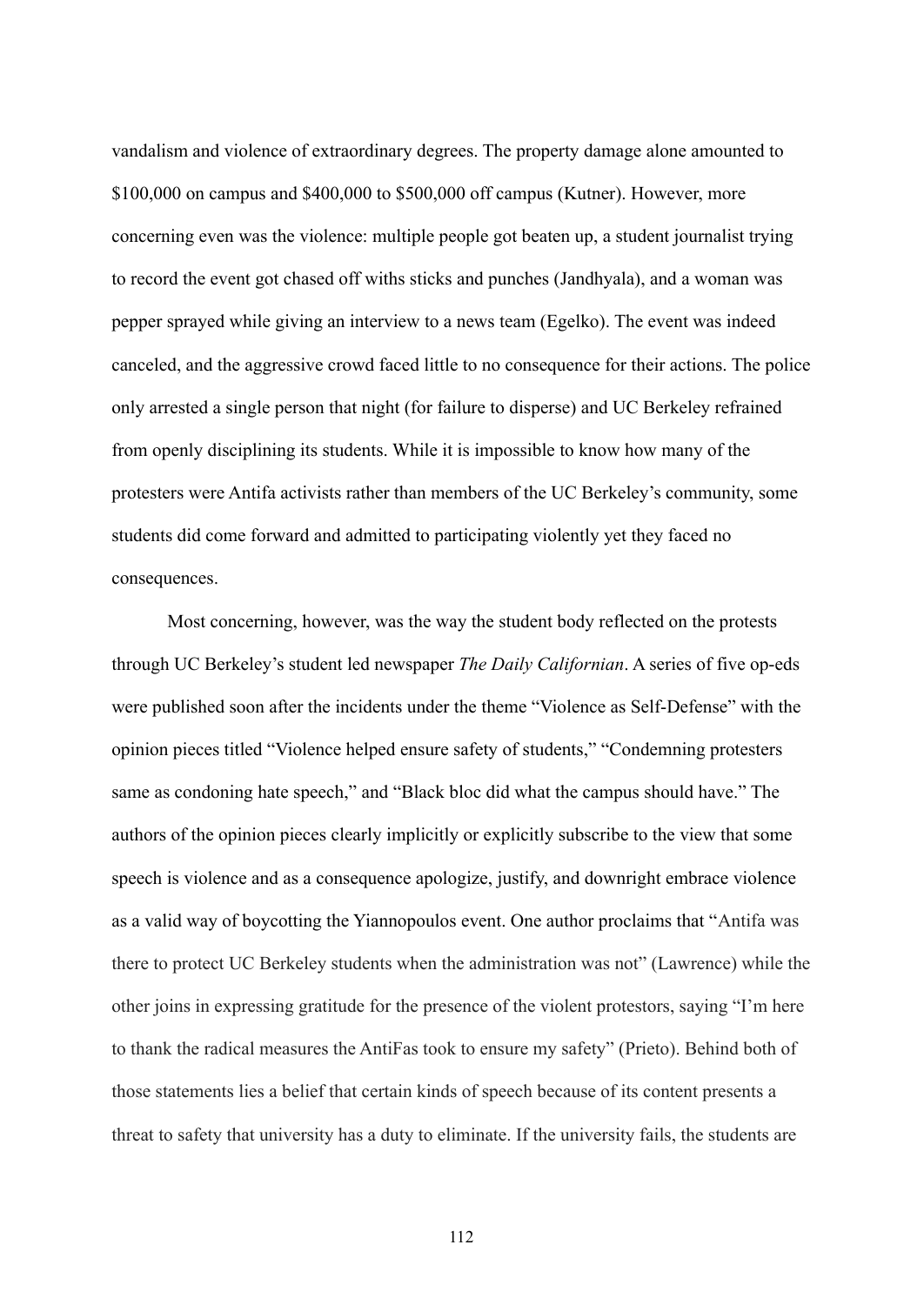right to take up any means necessary to ensure their own safety. Standing in their way would be equivalent to stifling the students' right to self-defense, as the third op-ed author informs us: "asking people to maintain peaceful dialogue with those who legitimately do not think their lives matter is a violent act" (Dang). The assertion that violence would have been done onto the students if the event was permitted to go on is highly speculative and overblown and yet seems to be unquestioningly accepted by these students. As the fourth opinion writer dramatically asserts, to critique violent protests means to disregard serious damage done unto students by a speaker like Yiannopoulos and shows that "you care more about broken windows than broken bodies" (Meagley). The assumption of danger behind permitting the expression of the speaker's view plays a strong role in their arguments, yet its truth goes uninterrogated.

Berkeley's 2017 protests are perhaps the most extreme example of where we may end up if we commit to viewing controversial speech as violent and harmful. The tensions of the time were certainly exacerbated by the general political atmosphere—only a few weeks before, for example, Trump began his presidency. However, the hesitancy of the university to penalize those causing mayhem as well as the students' endorsement of violence as a valid response to unwelcome ideas are in no way unique or even unusual phenomena on US college campuses. In 2017, a survey by Brookings Institution found that 19% of students agreed that using violence to prevent a speaker from speaking is acceptable (Villasenor). The same year, McLaughlin and Associates found that 30% of students polled believe that violence can be used to stop people from "using hate speech or engaging in racially charged comments" (French). In 2021 a survey done by FIRE and College Pulse corroborated such results by finding that 23% of students from over 150 universities find it rarely (17%), sometimes  $(5\%)$ , and always  $(1\%)$  acceptable to use violence to stop a campus speech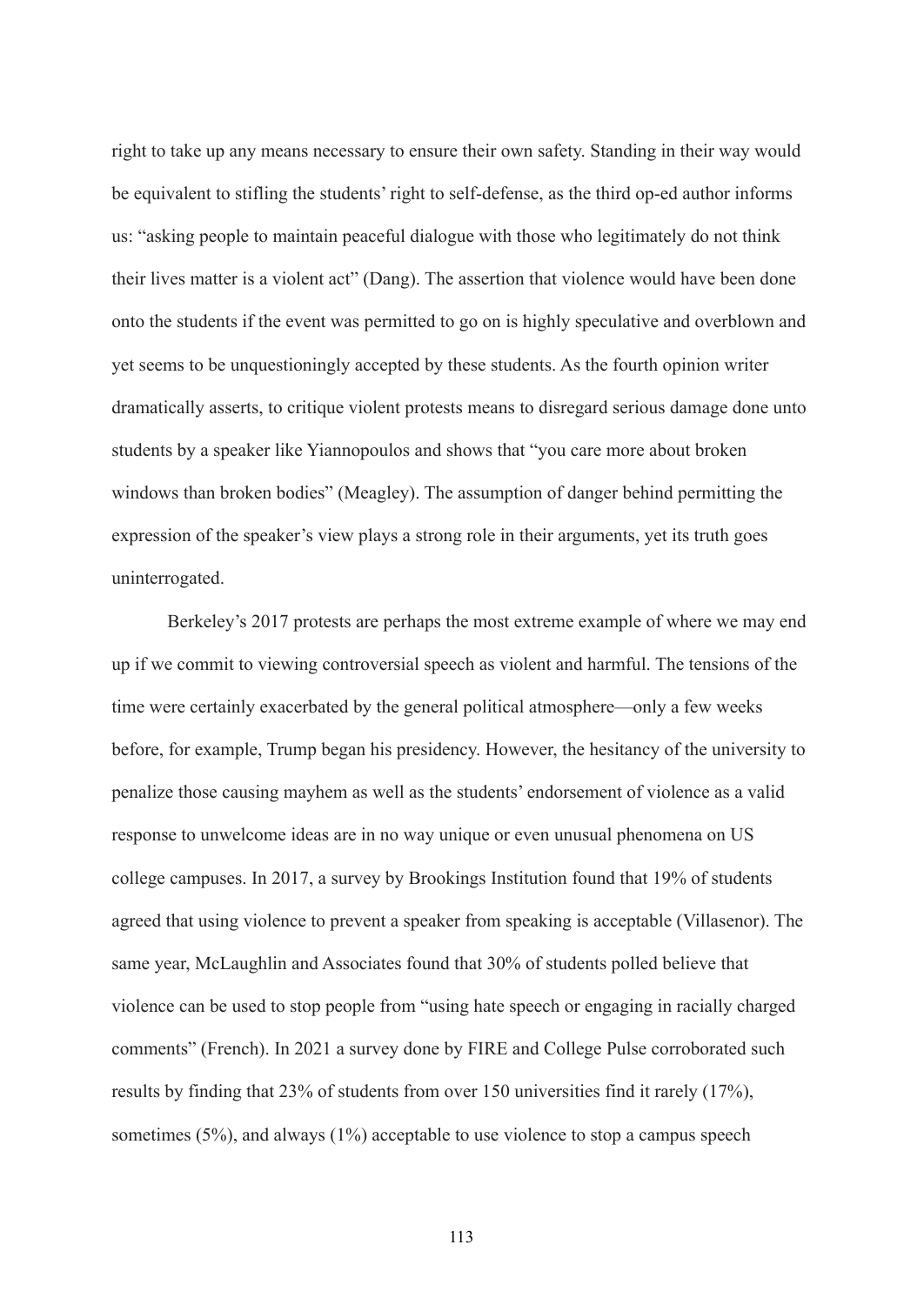(College Pulse). Any percentage above 0% should concern us, but to see up to 30% express sympathy with such a radical proposition is staggering.

Unfortunately, administrators have more often than not found it easier to cater to the demands of their "customers" and to endorse the idea that speech harms, despite its implications for the normalization of violence. A good example of how commonplace and ordinary such attitudes towards expression are comes from Colorado State University's campus in early 2022. CSU as a public university has an obligation to uphold student's First Amendment rights, yet its administration found an inventive way to express allegiance with the ideas that speech harms by putting up a sign directing students towards resources at their disposal to cope with free speech: "If you (or someone you know) are affected by a free speech event on campus, here are some resources…" (Soave). A message communicated to the students through such a poster is remarkably similar to that of trigger warnings: you (and those around you) are fragile and need protection from ideas. Such messaging, while well-meaning, is counterproductive to encouraging mental resilience in students as it has the potential to become a self-fulfilling prophecy much like trigger warnings. UC Berkeley's opinion piece writers and CSU's administration assume as a given a highly contestable and politicized interpretation of reality by presenting speech as a hindrance to students' safety and well-being. While the two examples differ in degree, they are of the same kind as they are motivated by the same ideology that presents ideas as literally rather than merely figuratively dangerous.

### **II. Glorified "Safety"**

The implicitly and sometimes explicitly endorsed notion that ideas endanger the safety of students has led universities to foster a culture of hypersensitivity. Haidt and Lukianoff mark what is going on with the term safetyism—the cult of safety—or an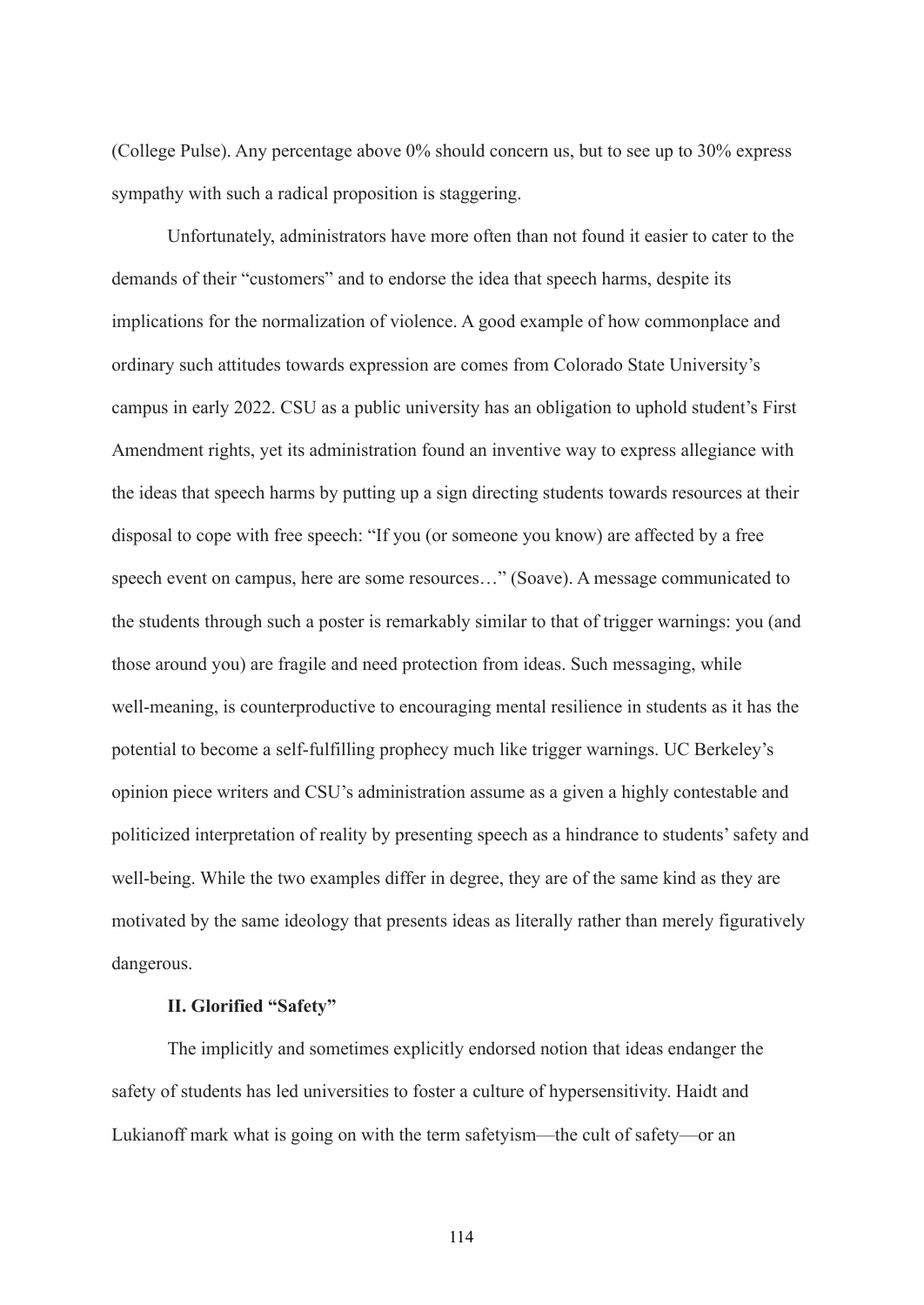"obsession with eliminating threats (both real and imagined) to the point at which people become unwilling to make reasonable trade-offs demanded by other practical and moral concerns" (32). When it comes to the treatment of speech on college campuses, university communities have indeed become so passionate about creating "safe environments" for their students that they are willing to take extreme actions against any expression perceived by students as harmful without considering relevant factors for rational evaluation of an appropriate response such as the intent of the speaker. Rules of common etiquette that dictate one to interpreting the opponent's views charitably and resolving conflicts respectfully have been frequently discarded as has been a sense of proportionality in the sanctions faced by those whose speech upsets.

One of the biggest controversies that exemplifies oversensitivity is the response ensued from the Yale community after Erika Christakis, a lecturer in developmental psychology and a president of a small residential college, sent an email expressing concern about the significance of Yale's administration warning students not to dress up in insensitive costumes for Halloween in an official email. Christakis's email is a thoughtful exploration of what she admits is a difficult topic to navigate, prompted by "a number of students frustrated by the mass email" (Christakis) who reached out to her and her husband co-presiding the college. She states clearly that her concerns stem from her insights as a developmental psychologist who wishes to allow young adults to exercise their own strength and judgment and not from a "wish to trivialize genuine concerns" (Christakis). Despite her civility and her clearly good intentions, the reaction of a faction of students to her email is markedly negative. Students demanded that the couple be removed from their residential positions and proceeded to attack them "with hateful insults, shouted epithets, and a campaign of public shaming" (Friedersdorf). In an open letter to Christakis, the students took the most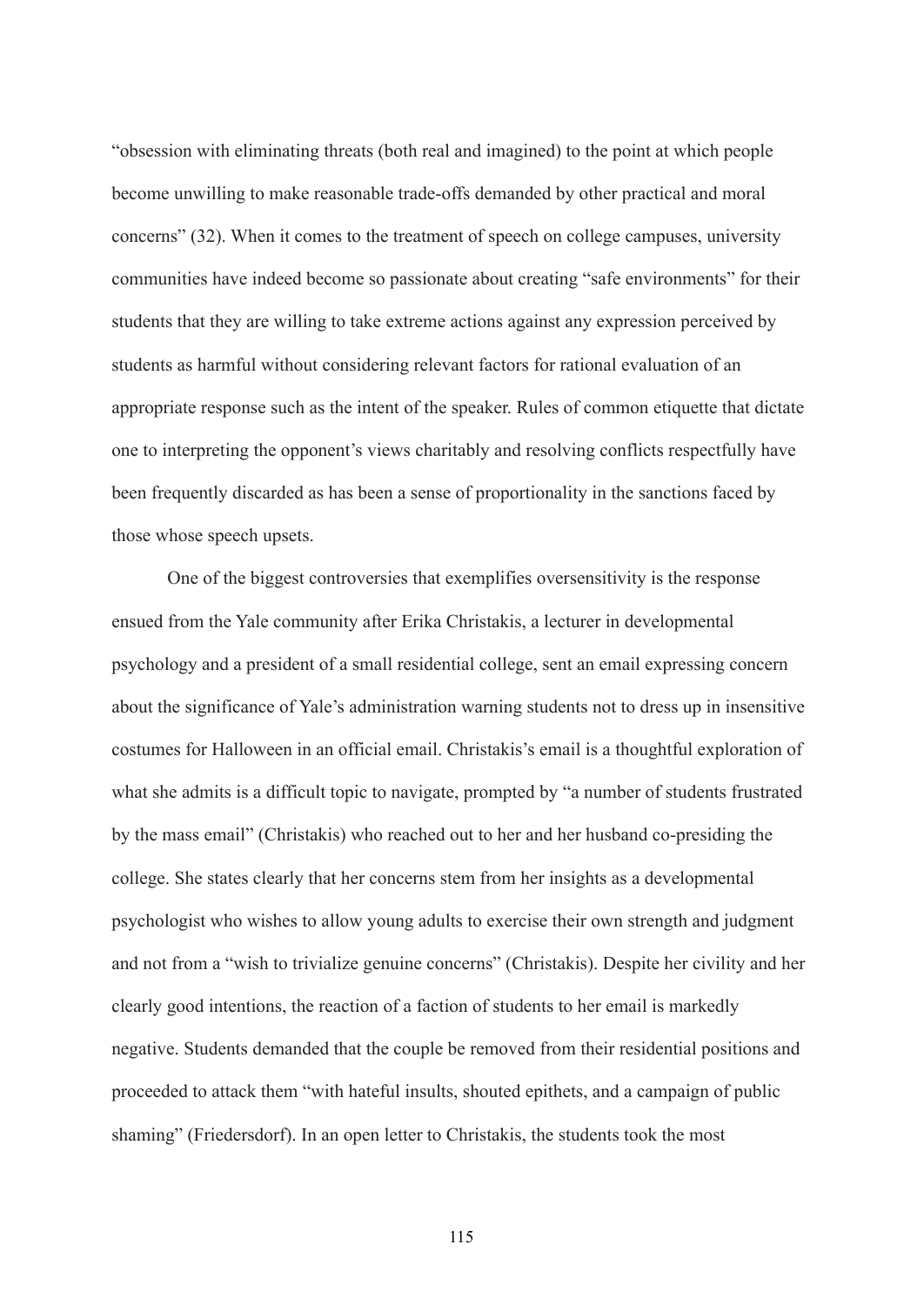uncharitable if not downright incorrect interpretations of her email claiming it "trivializes the harm done by these tropes [insensitive Halloween attire] and infantilizes the student body to which the request was made" (Friedersdorf) even though Christakis explicitly takes a stance specifically against trivializing and infantilizing. Yale's president responded to the uproar by "acknowledging students' pain and committing to 'take actions that will make us better'" (Haidt and Lukianoff, 56). He did not at all discuss whether the students' responses were proportionate to the offense or more fundamentally whether insults and shouting matches are an appropriate way of conflict-resolution. The university did not express any support for the Christakises until weeks after the event. Eventually, the couple resigned from their positions in the college and Erika from her teaching position as well (Shick). Even if the critique towards administrative paternalism that Christakises voiced was ill-placed, the backlash against them was overblown, uncivil, and disproportionate to their perceived offense.

Many similarly overblown controversies have occurred since 2015 in which students, backed by the administration and faculty, respond disproportionately and unforgivingly to their educators' mistakes. Most often students choose to interpret statements of context, see no value in considering the speaker's intent, and see harsh backlash as not only justifiable but a duty of morally vigilant communities. When in 2020 Rose Salseda, an assistant professor in art history at Stanford, played a clip from the N.W.A song "Fuck the Police" and read some lyrics containing the n-word from her slides, neither the circumstance of her utterance nor her positionality mattered. Despite being a Latinx professor lecturing in a Comparative Studies in Race and Ethnicity who made an arguably ill-considered decision to present a song in the way its authors wrote it, the students were unforgiving. Even though Salseda apologized after being confronted with the students' upset, the Undergraduate Senate harshly condemned her for her "continuous aggressions against the black community" and demanded that all the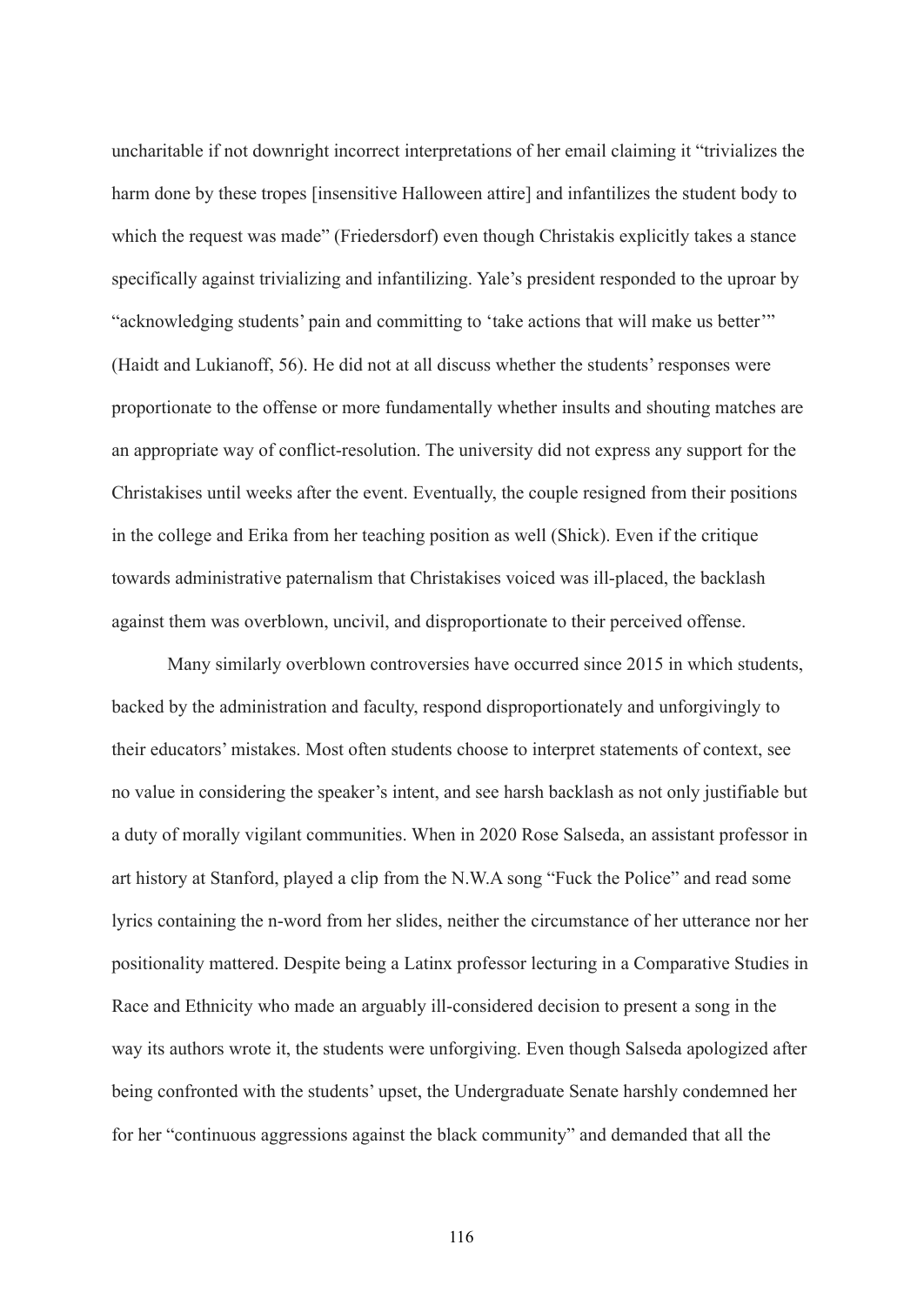professors teaching the course take "cultural humility training" (Thuman). In 2021 students and professors from U Michigan were similarly unforgiving towards professor Bright Sheng and like in Salseda's case considered his attempt to apologize as an even greater reason to reprimand him. Prof. Sheng, an Asian-American, was according to his biography on U Michigan's website a teenager during Chinese Cultural Revolution who narrowly avoided being sent to a re-education farm by auditioning for a music ensemble. The offense that led to him stepping down as a professor was showing a 1965 version of *Othello* which is notoriously controversial because the main character is played by Lawrence Olivier in blackface. Mimicking the rhetoric devices of their students, the composition department's professors condemned Sheng's actions as "disappointing and harmful to individual students in many different ways, and destructive to our community" (Schuessler). Salseda's and Sheng's actions may indeed be seen as inconsiderate to some students, but to depict them as acts of aggression deserving of institutional sanctioning feeds into the ill-conceived idea that ensuring a "safe learning environment" requires an extreme level of sensitivity to any kind of offense or emotional distress.

Perhaps the most representative example of the culture of hypersensitivity fostered by nearly a decade of overblown responses, however, is the firing of an adjunct professor at Fordham in 2021. Christopher Trogan was fired after mixing up the names of two black students in class. He attributed his mistake to his "confused brain" as they were arriving to class late and he claimed to have made attempts to apologize to them: "I have done my best to validate and reassure the offended student that I made a simple, human, error. It has nothing to do with race" (Skelding and Byrne). The plot thickens, however, because it was not merely the students who overreacted, Trogan did too. He wrote a curious email to the students in his class afterwards in which he apologized, stressed "everything he has done for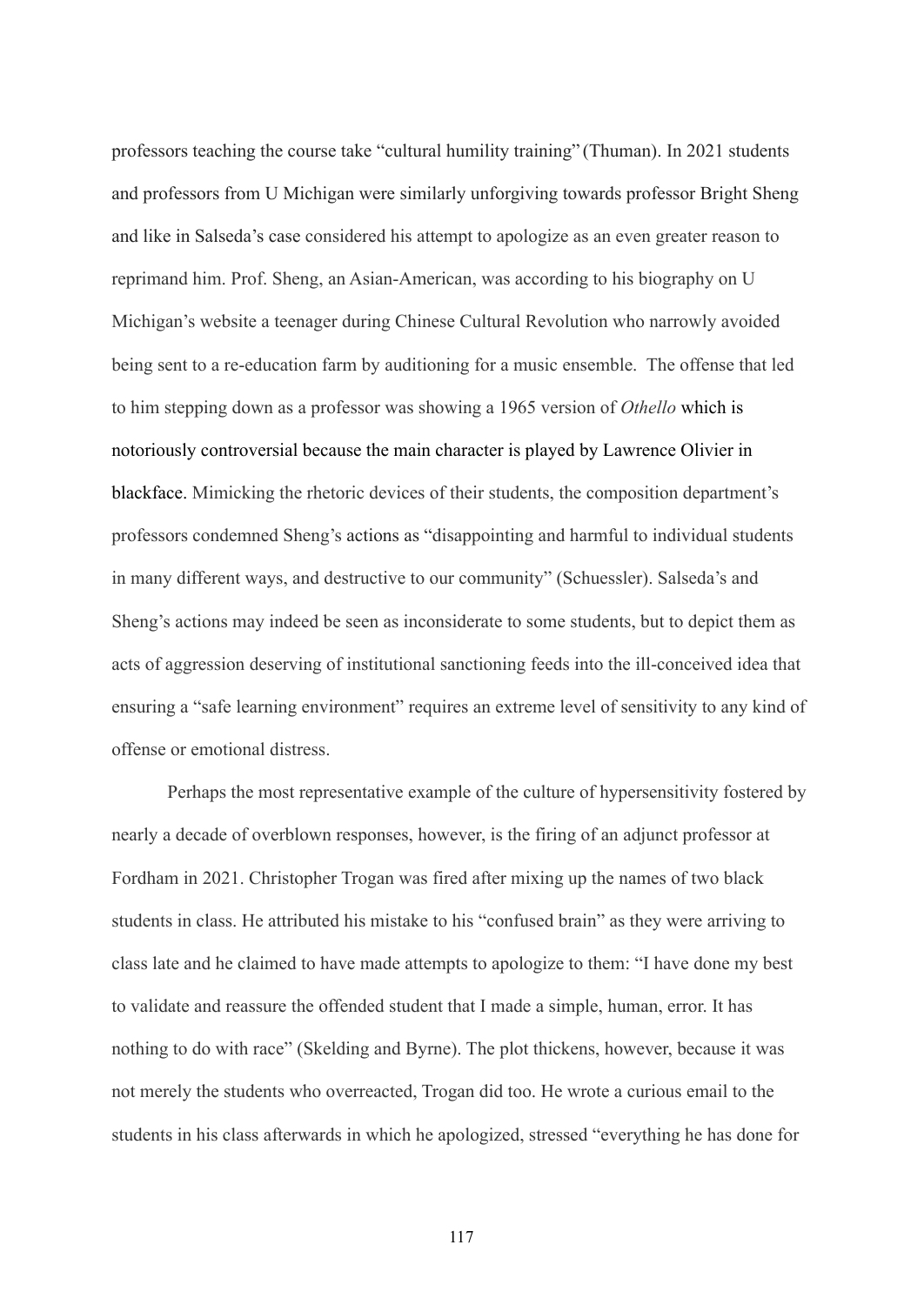minorities" as well as encouraged upset students to complain to the administration:

"Depending on your response to the officials above, I may—or may not—be your professor in class next week. It's all up to you" (Skelding and Byrne). Given the lack of transparency of the situation it is difficult to identify the greatest victims of the situation—Trogen did get fired, but perhaps his own overreaction contributed to it more than reports can tell. The fact that an innocent name mix-up can start a causal chain that costs an academic his job, however, shows how unforgiving, ruthless, and hostile universities have become in responding to honest mistakes. The culture behind these cases developed overtime as a result of administrators and faculty passively allowing or even actively encouraging a type of conflict-resolution that views its ends of pursuing equality and inclusion as important enough to justify even the most uncivil and unjust means.

# **III. The True Dangers of Academia**

Paradoxically, attempts of universities across the US to facilitate a "safe" learning environment for their students by censoring expression has made universities a dangerous space for intellectual activity of students and professors alike. Too many incidents have occurred over the past decade in which not only careers, but the physical well-being of professors, scholars, and students have come under threat because they expressed controversial ideas or opinions or merely failed to participate in cancel culture.

Activities necessary for the functioning of higher education can put one in serious danger in the current academic environment. In 2017, for example, a violent crowd of students gave Allison Stanger, a professor at Middlebury college, a concussion because she—a self-proclaimed Democrat—was trying to moderate a discussion with Charles Murray who was a scholar at American Enterprise Institute at the time (Stanger). Her intention was to engage Dr. Murray in an intellectual discussion, but because she did not reject Dr. Murray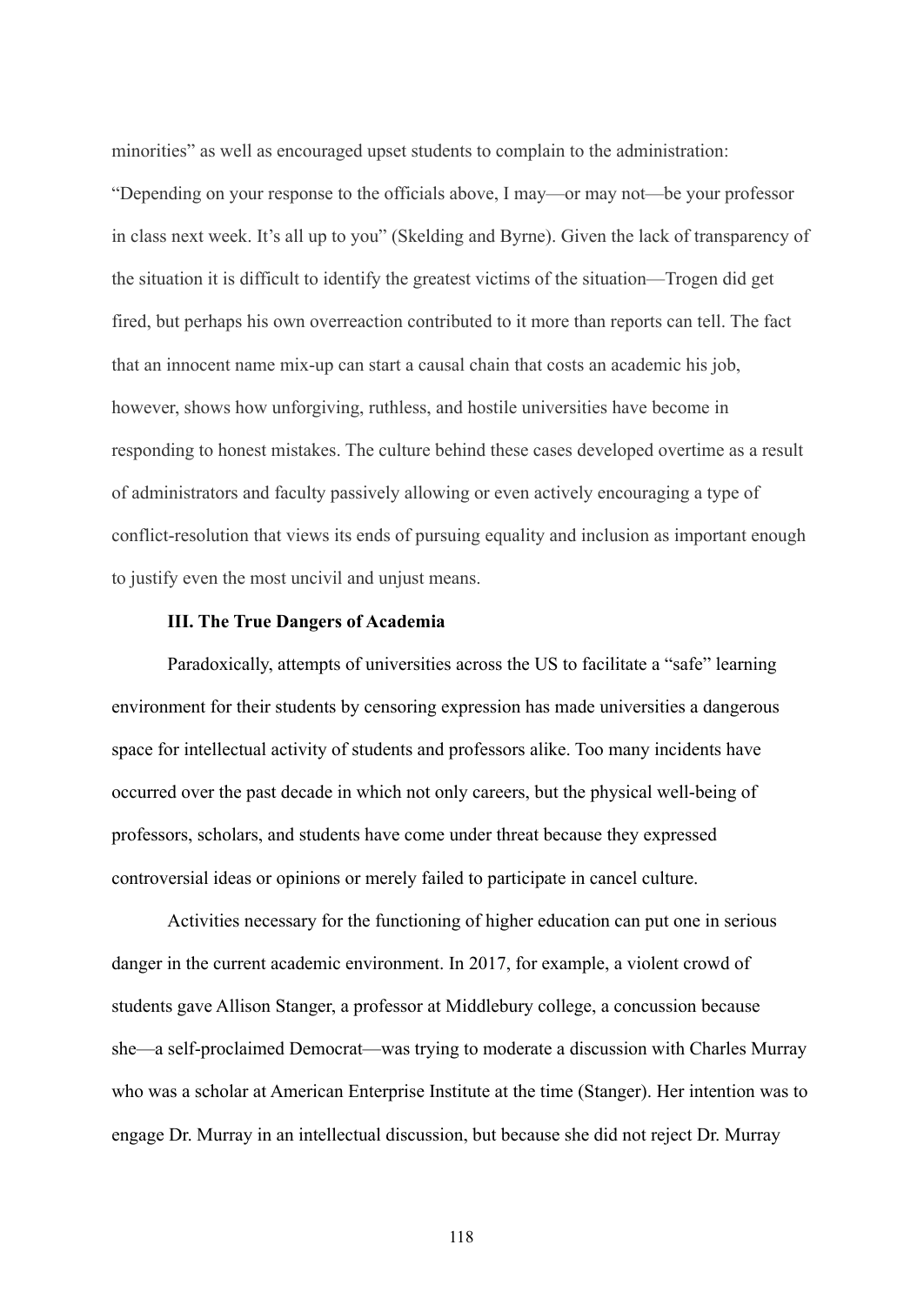and his ideas without consideration, she was perceived guilty by association. Kathleen Stock, a philosophy professor at University of Sussex, faced similarly ungrounded threats of violence which in 2021 led her to resign from her position. Like Stanger, Stock herself as a feminist and a researcher into the topics of sexual orientation, gender self-identification, and sexual objectification does not belong to the ideological right. Yet because her research into gender identities was branded by some as transphobic, groups of students were adamant to see her fired at all costs, employing protest, shaming, and intimidation techniques that led her to mark her experience as "medieval" (Adams). More ridiculous still is the suspension that Gordon Klein, a UCLA professor, faced in 2021 because he refused a request to grade students of color differently to other students (Shoaib). If moderating a discussion, researching gender, and maintaining objective grading standards can get you anything from a suspension to a concussion and death threats, universities are not doing enough to ensure a safe working environment for their employees.

Students are in no better position than their educators. Three recent examples demonstrate just how far safetyism stretches. First, there is Austin Tong from Fordham university whose two Instagram posts in 2020 led to him facing disciplinary action because of a purported "bias and/or hate crime and threatening or intimidating behavior" (Patridge-Hicks and Russo). In his first post, Austin shared a photo of a police captain who died while responding to a looting with a caption "Y'all a bunch of hypocrites" while his second offense was sharing a photo of himself holding a gun which he legally owns to commemorate the Tiananmen Square Massacre (Patridge-Hicks and Russo). Regardless of how one evaluates Tong's way of communicating his ideas, it is concerning that universities view their student's activity on their private social media accounts as subject to the university's speech guidelines. The second example comes from University of Virginia's School of Medicine which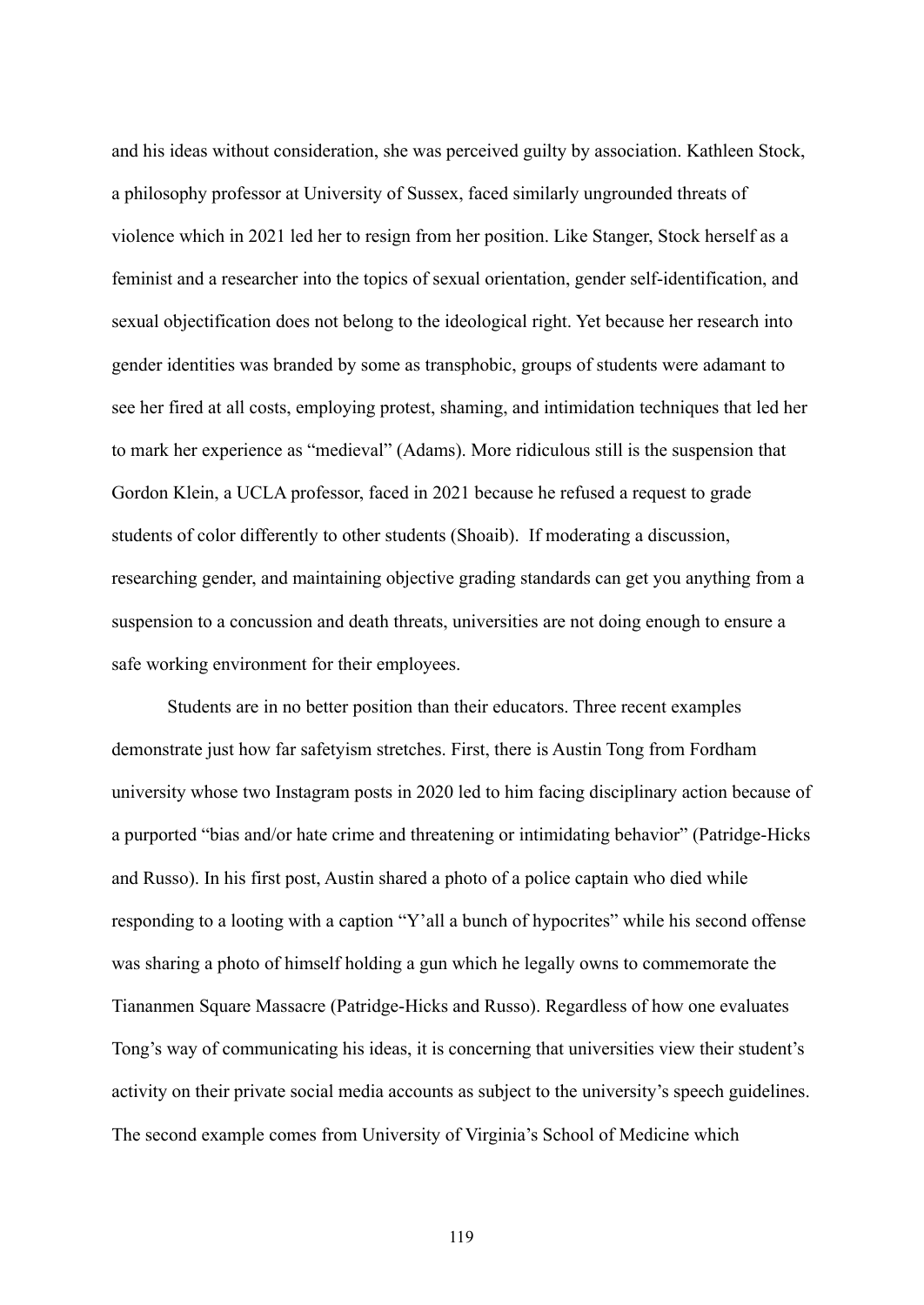sanctioned a student Kiaran Battacharya for raising a question at the panel discussion on the subject of microaggressions and consequently "branded him a threat to the university and banned him from campus" (Soave). The question that prompted the chain of events leading to Battacharya's suspension was a clarificatory question on whether one must be a member of a marginalized groups to be a victim of a microaggression. Similar to his case, Adrianna San Marco from Syracuse University faced disproportionately grave consequences because she critically engaged with a controversial topic. San Marco was fired from her columnist position at a student newspaper *The Daily Orange* because she wrote an opinion piece dismissing the notion of "institutional racism" for an unrelated website (Flood). She received threats and harassment from her fellow students as well as physical threats promising violence upon her return to campus and has had peers and professors celebrate her firing as well as call for her expulsion (Flood). The overwhelming message of such examples is one of warning for students to tread lightly because a social media post, a pointed question, or a critical opinion piece can put them in danger. The effects cannot but be chilling.

The examples I have so far outlined may lead one to believe that students, faculty, and administrators on the ideological left are always the ones to appeal to safety and call for censorship on the basis of intellectually flawed (or at least highly questionable) assumptions such as that expressing some ideas is an aggression and an act of violence. While the ideology of speech = violence has strong roots in postmodernist conceptions about language that made its greater impression on the political left, I want to push back against characterizing this as a simple partisan issue. It has become more and more frequent for those on the political right to present censorship of expression as a means of protecting students from dangerous ideas, though there are often other values than merely safety at play.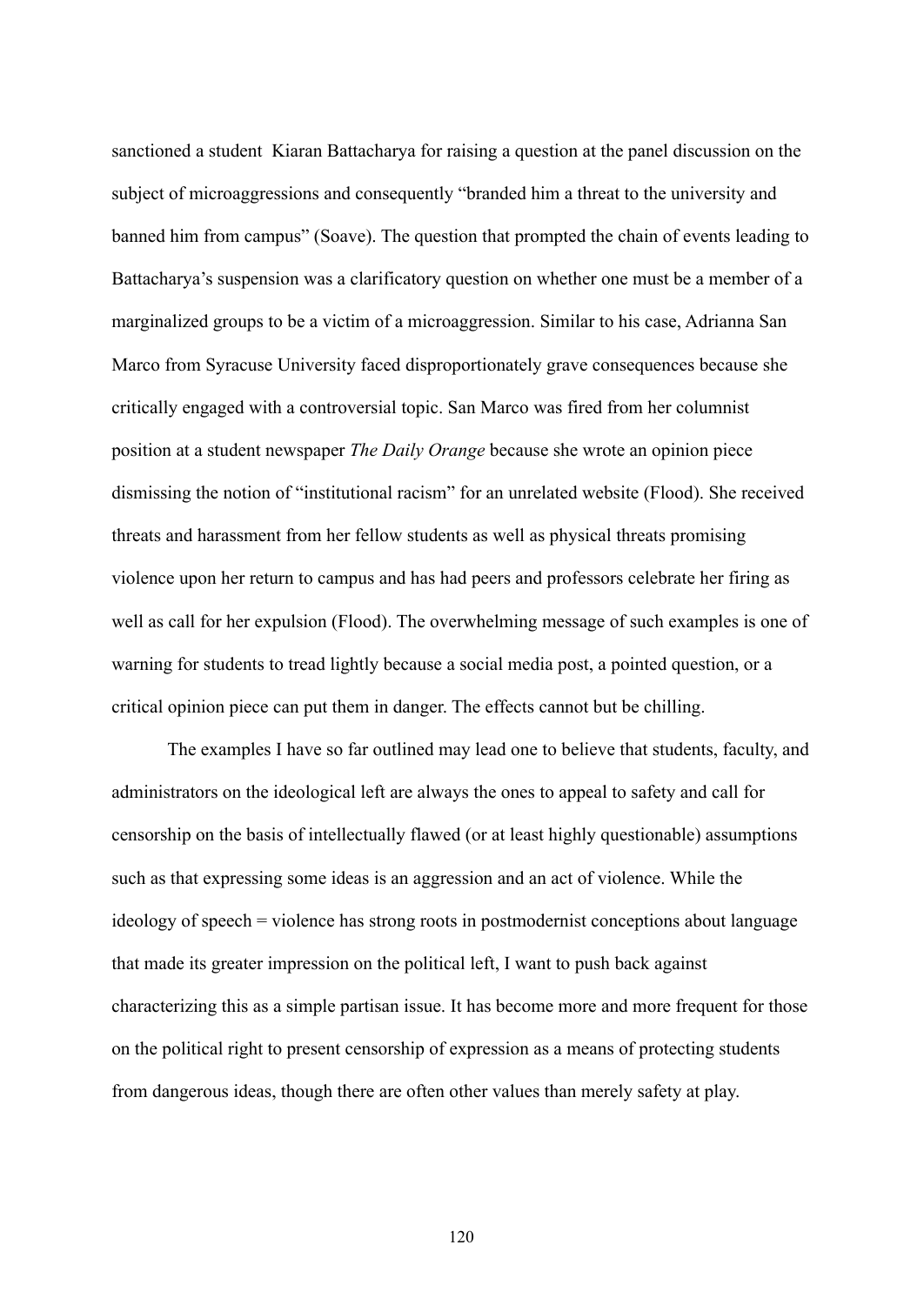For example, in 2017, Essex County College first suspended and then fired its professor Lisa Durden for her appearance on Fox News in which she defended the right of groups such as BLM to organize black-only events (Schmidt). The college justified its decision by emphasizing that they reject "any conduct that implies that all students are not welcome to participate in, or benefit from, our programs or activities on the basis of their race, color, orientation, or national origin" (Schmidt). While Durden's opinions and the way she expressed them lend themselves to much critique, the implication that her conduct was a threat to students because it suggested they do not have a right to equal educational opportunities is a rather farfetched, certainly uncharitable, and a relatively catastrophized interpretation of her speech. Other teachings of Critical Race Theory (CRT) similar to Durden's thoughts on self-segregation have in the past five years increasingly frequently faced similar critiques of being too harmful to deserve a platform. Most passionate uproar regarding CRT arose from controversial ways in which ideas of race and privilege have been passed onto minors and rightfully so—governments have an obligation to ensure certain protections to underage persons, including by determining what does and does not belong on a public school's curriculum. Lately, however, it has been suggested that teaching CRT ought to be banned from higher education as well. Most notably, lt. gov. of Texas recently proposed to remove tenure in publicly funded higher education facilities to enable sanctions to those who teach CRT (NBCDFW). Patrick justifies his decision in a Tweet by saying that professors "poison the minds of young students" with CRT, thus exemplifying that those with right-wing or conservative views are not immune to attributing expression too much power and adopting protectionist and censorial attitudes towards expression when convenient.

Playing into the misconception that some or other kinds of expression can enact violence, harm, and poison minds has a non-partisan allure as it carries with it a ready-made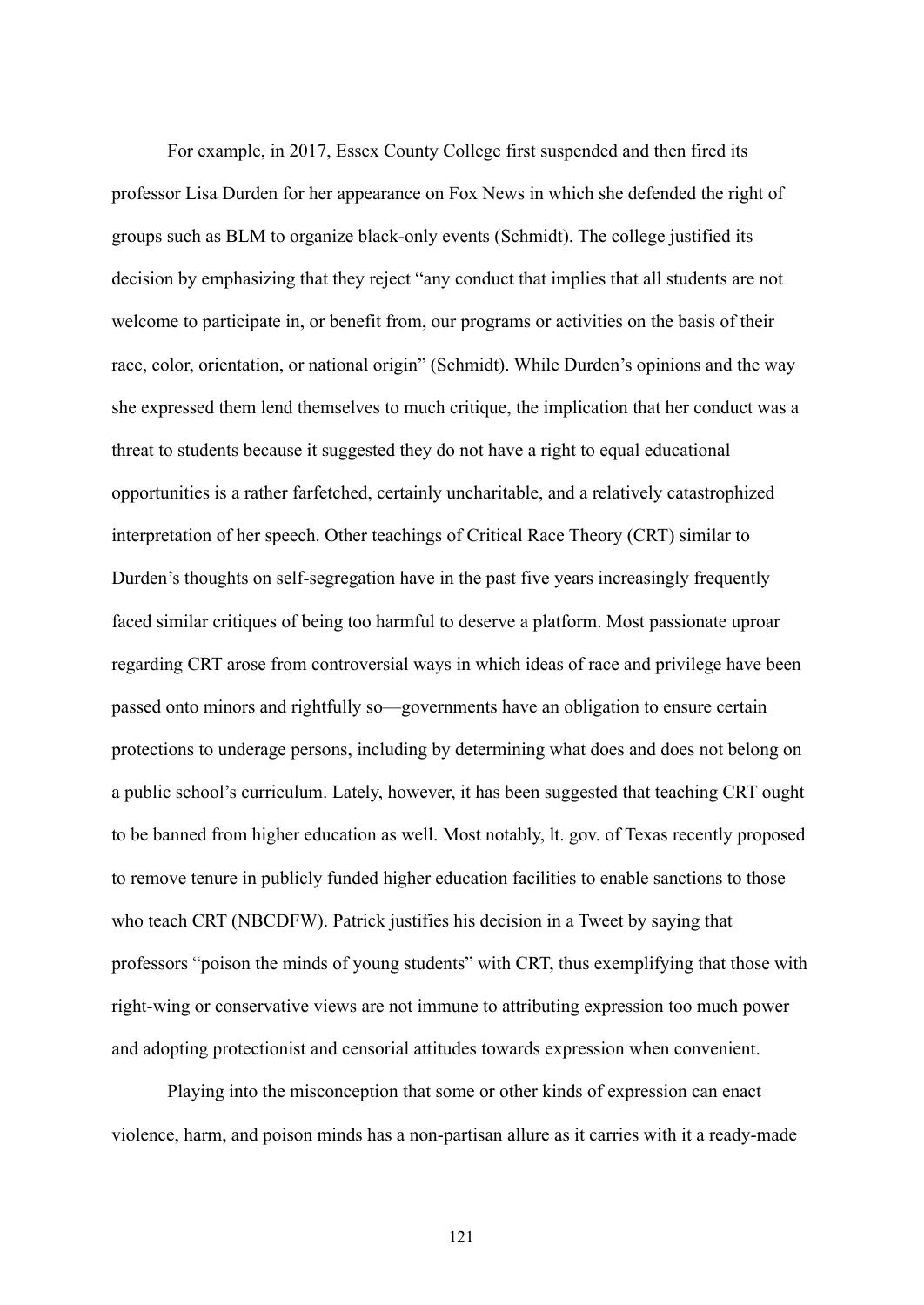conclusion that it is permissible and desirable to censor it. Allowing adults—especially young ones—to be exposed to all kinds of ideas and take responsibility for the beliefs they adopt is much more difficult because it requires us to trust people's ability to intellectually self-govern. As foolish and optimistic as such trust may appear at the surface level, however, higher education cannot fulfill its role without it.

# **4. A Beacon of Hope: University of Chicago Principles**

In response to a series of incidents at which students called for disinvitations of controversial speakers, University of Chicago formed a Committee on Freedom of Expression in 2014 that formulated and published a statement intended to offer robust protection of freedom of expression at the university and to acknowledge the centrality of the commitments to free expression for the goals of the university. As of December 2021, FIRE reports on 83 institutions that have joined in endorsing the Chicago Statement (FIRE). Besides voicing the university's commitment to debate, the statement puts emphasis on the duty of universities to create an environment prioritizing intellectual pursuits over comfort: "education should not be intended to make people comfortable, it is meant to make them think. Universities should be expected to provide the conditions within which hard thought, and therefore strong disagreement, independent judgment, and the questioning of stubborn assumptions, can flourish in an environment of the greatest freedom" (University of Chicago, 1). There are many competing ideas about the purpose of higher education. Some insist that the central goal of universities ought to be the pursuit of truth while others discuss the telos as sparking curiosity or fostering critical inquiry. All of those values, however, are centered around learning that is necessarily infringed on if members of university communities demand that certain ideas and topics, however controversial, be excluded from the spectrum of permissible.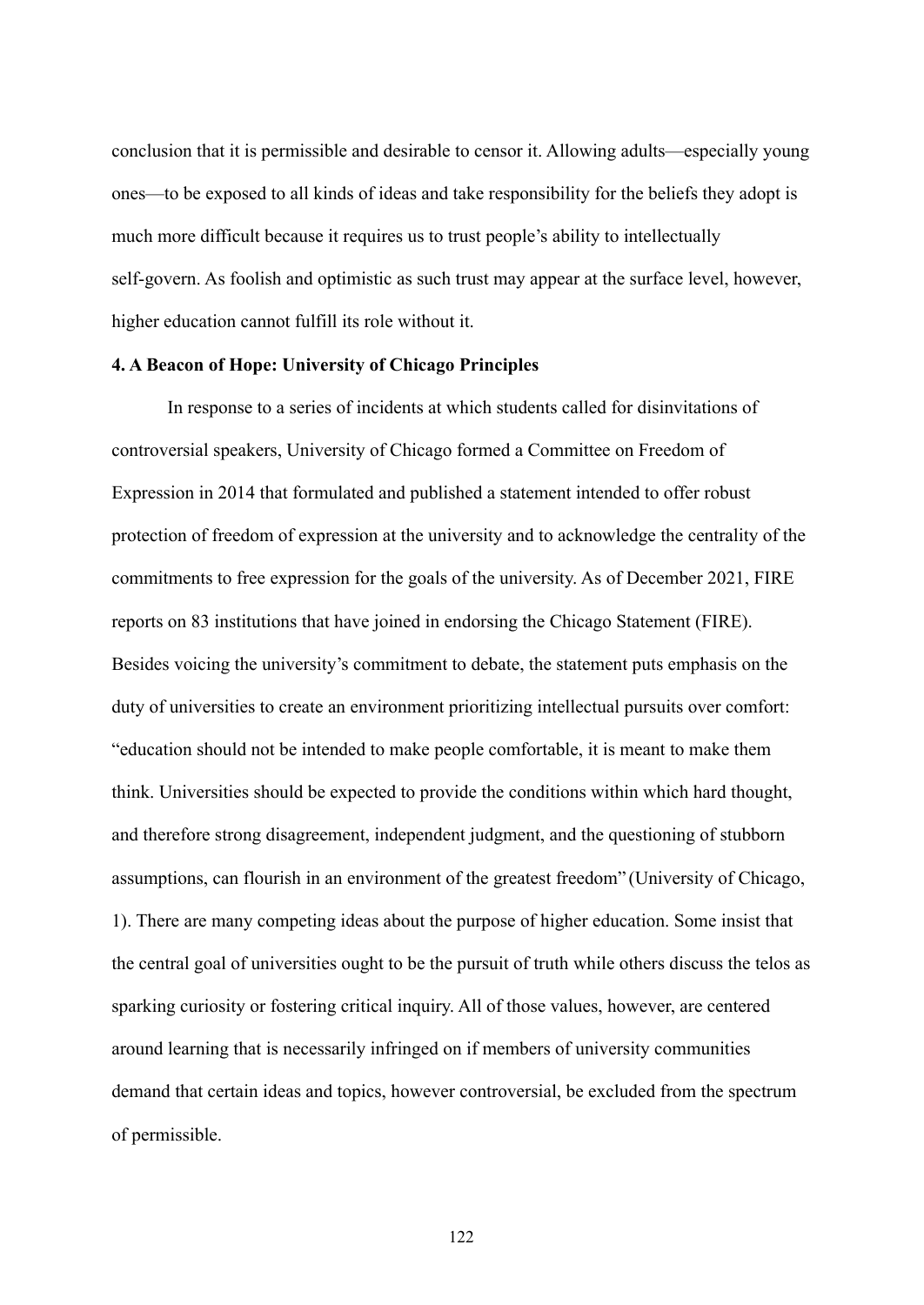The Chicago Principles oppose content-based regulation that ends discussion: "debate or deliberation may not be suppressed because the ideas put forth are thought by some or even by most members of the University community to be offensive, unwise, immoral, or wrong-headed" (University of Chicago, 2). Moreover, they showcase precisely the kind of faith in the ability of people to intellectually self-govern that those looking to stifle speech for protectionist purposes deny: "It is for the individual members of the University community, not for the University as an institution, to make those judgments for themselves, and to act on those judgments not by seeking to suppress speech, but by openly and vigorously contesting the ideas that they oppose" (University of Chicago, 2). As such the Chicago Statement offers a good example of the attitude universities should adopt when addressing speech incidents in order to foster a flourishing intellectual environment where students are treated as capable and responsible thinkers rather than as emotionally fragile victims.

The foresight of adopting such a statement in 2014 is admirable, but there are areas in which the Chicago Statement could say more. While it takes a general stance against content-based suppression of ideas, it does not say anything specific about its commitments to support their faculty in cases when non-malicious word-choices or teaching techniques spur an uproar amongst the students. The numerous incidents such as I outline in earlier sections often make professors, especially the ones teaching controversial subjects or topics, hesitant or even afraid of performing their duties because any perceived mistake, however small, can end up on their records and set them back when seeking a permanent position or a promotion. Even if an improved statement was to mention their commitment to protecting instructors from unjust accusations, however, the fact remains that such a statement is a mere aspirational one, which means it does not bind institutions to translate it into practical policy changes. The systems of dealing with complaints at universities are obscure and designed to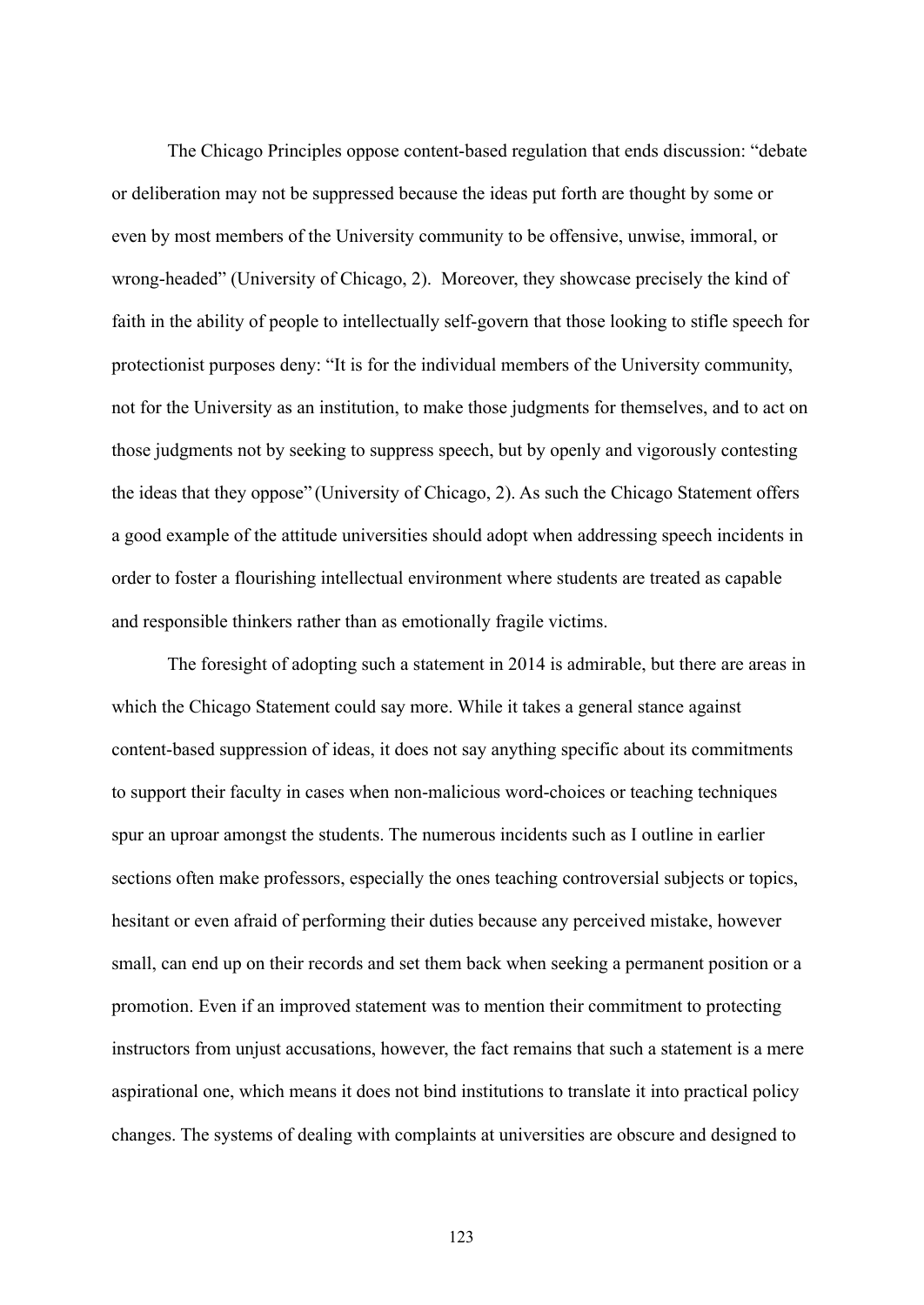make as little information as possible publicly accessible. Unless controversies gain national publicity, it is not at all difficult to showcase high flying principles while in practice continuing the "customer is king" strategy of addressing speech issues that uncritically caters to students' demands.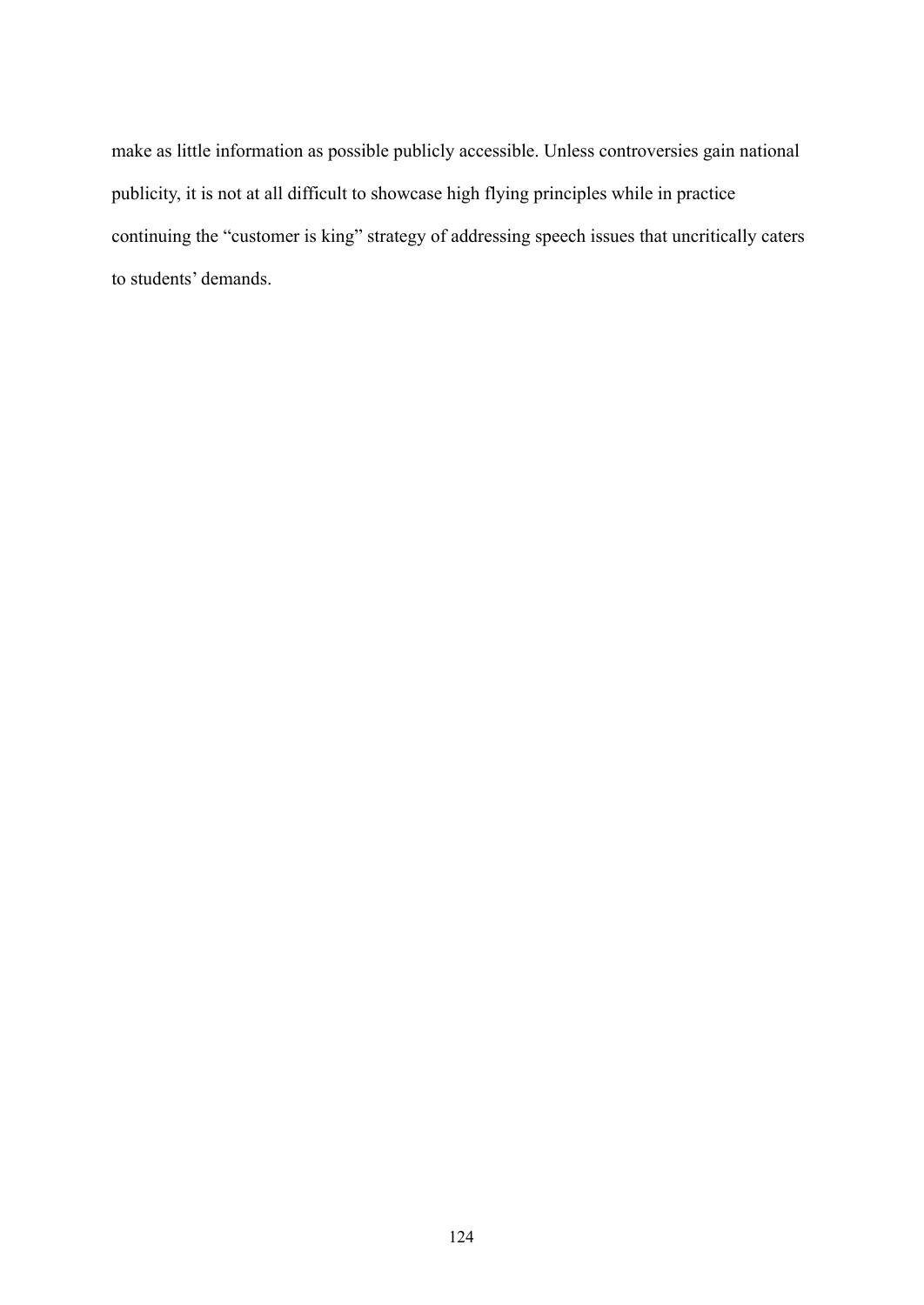### **C. "Violent" Views and Freedom of Academic Inquiry**

A grander and a much older tradition equivalent to the desire to pursue 'safety' by stifling expression on campuses and in the classroom are tendencies of activist movements to demand for censorship when they perceive certain scientific findings as harmful to the groups on whose behalf they advocate. Just as student protestors shouting down speakers rarely take the time to understand the speaker's views, such activists often fail to accurately represent the scientists they critique. Along the same lines, both groups show utter disregard for the speaker's or the scientist's intent. Ironically, the motivations of both students and the majority of activists who join the bandwagon of condemnation are most often good: while some stoop to purposeful misrepresentation or smear-campaigns, the majority merely wish to protect groups of individuals that painful history has made well-deserving of protection. Yet by declaring certain lines of inquiry as off-limits, such an anti-scientific way of pursuing social justice endangers the freedom of academic inquiry and in the long term does more harm than good for the groups it strives to protect. Alice Dreger, a former professor of bioethics at Northwestern University and a life-long activist herself, explores cases in which activism endangers the freedom of academic inquiry in *Galileo's Middle Finger*. With the help of Dreger's work, I will delve into three case-studies of the controversies regarding E.O. Wilson, Napoleon Chagnon, and Michael Bailey in order to highlight the way misguided protectionism affects the state of academia.

Importantly, however, condemning some kinds of protests and some forms of activism must never be taken as a blanket dismissal of protest, social justice, and activism. Dreger certainly subscribes to the idea that it is important for the public to carefully monitor science and voice concerns where concerns are due. In fact, she insightfully presents science and social justice efforts as necessarily co-dependent: "Science and social justice require each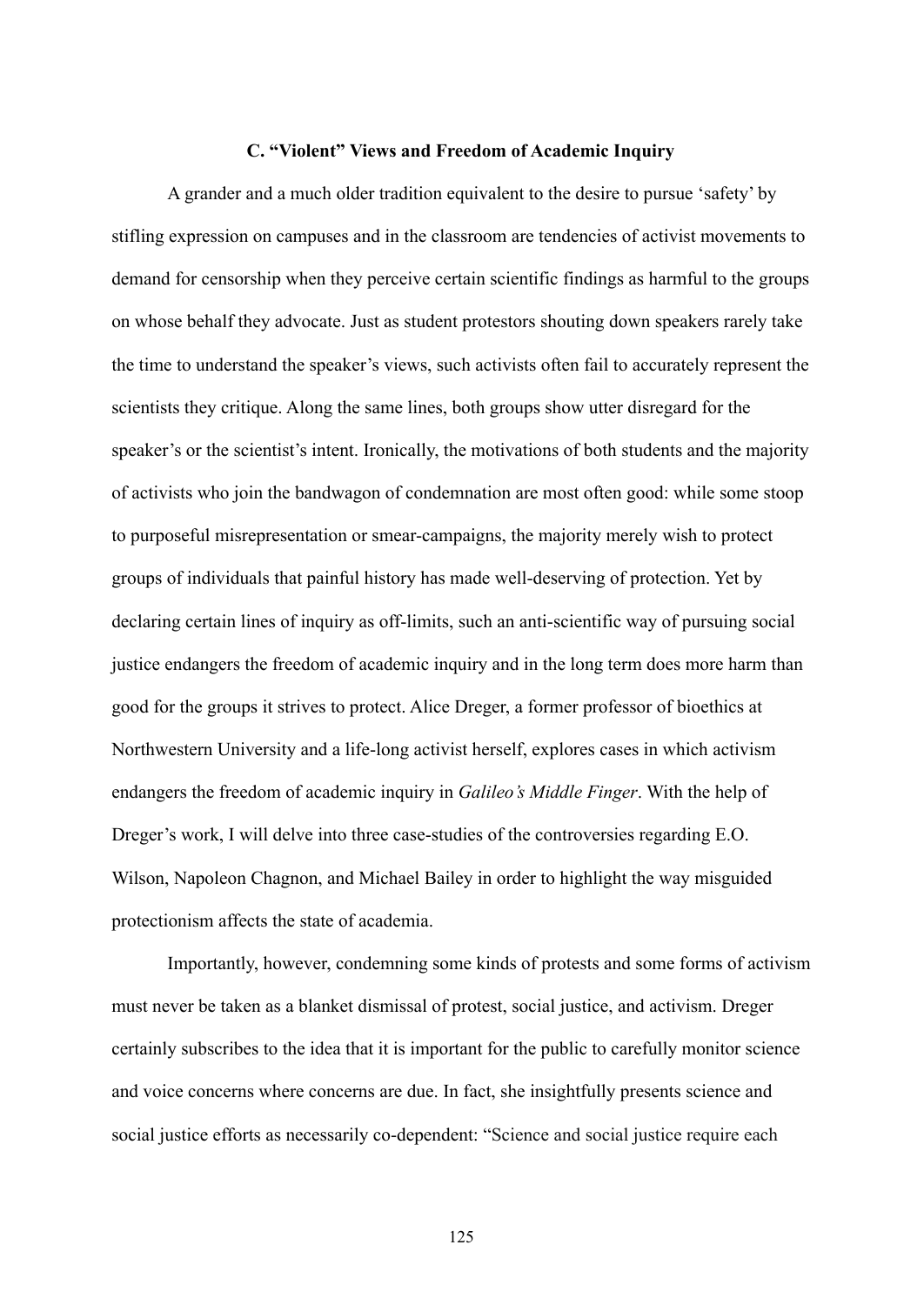other to be healthy, and both are critically important to human freedom. Without a just system, you cannot be free to do science, including science designed to better understand human identity; without science, and especially scientific understandings of human behaviors, you cannot know how to create a sustainably just system" (17). Activism needs to recognize the importance of scientific inquiry into identity and human behaviors; only solutions informed by an understanding of intra-group dynamics and identity can in the long term better the treatment of indigenous communities, people of color, and transgender individuals. The examples that will follow are cases in which few individuals hastily wishing to discredit a successful scientific figure manipulate and weaponize people's inclinations to stand against injustice and protect a vulnerable minority group from harm. They carry a warning against joining a witch hunt upon insufficient evidence and demonstrate how easily pursuing 'safety' can be used to stifle academic inquiry in areas where science is most needed to separate the wheat from the chaff and lead us to a better understanding of ourselves and those we most differ from.

### **1. E.O. Wilson**

Edward O. Wilson (1929-2021) was a renowned biologist and an expert at the forefront of many groundbreaking discoveries on biodiversity, insects, and human nature. The controversial years in his career, as Carl Zimmer writes in his obituary, began when Wilson took the vast knowledge of evolutionary principles which he accrued through studying insects and applied it to the investigation of other animals and subsequently people. In 1975, Wilson published *Sociobiology: The New Synthesis* which established him as the father of this new field. While Wilson was careful to warn that applying evolutionary principles to humans would not be simple and even called for a discipline of "anthropological genetics," some dogmatically condemned sociobiology and with it Wilson and marked it as an advocacy for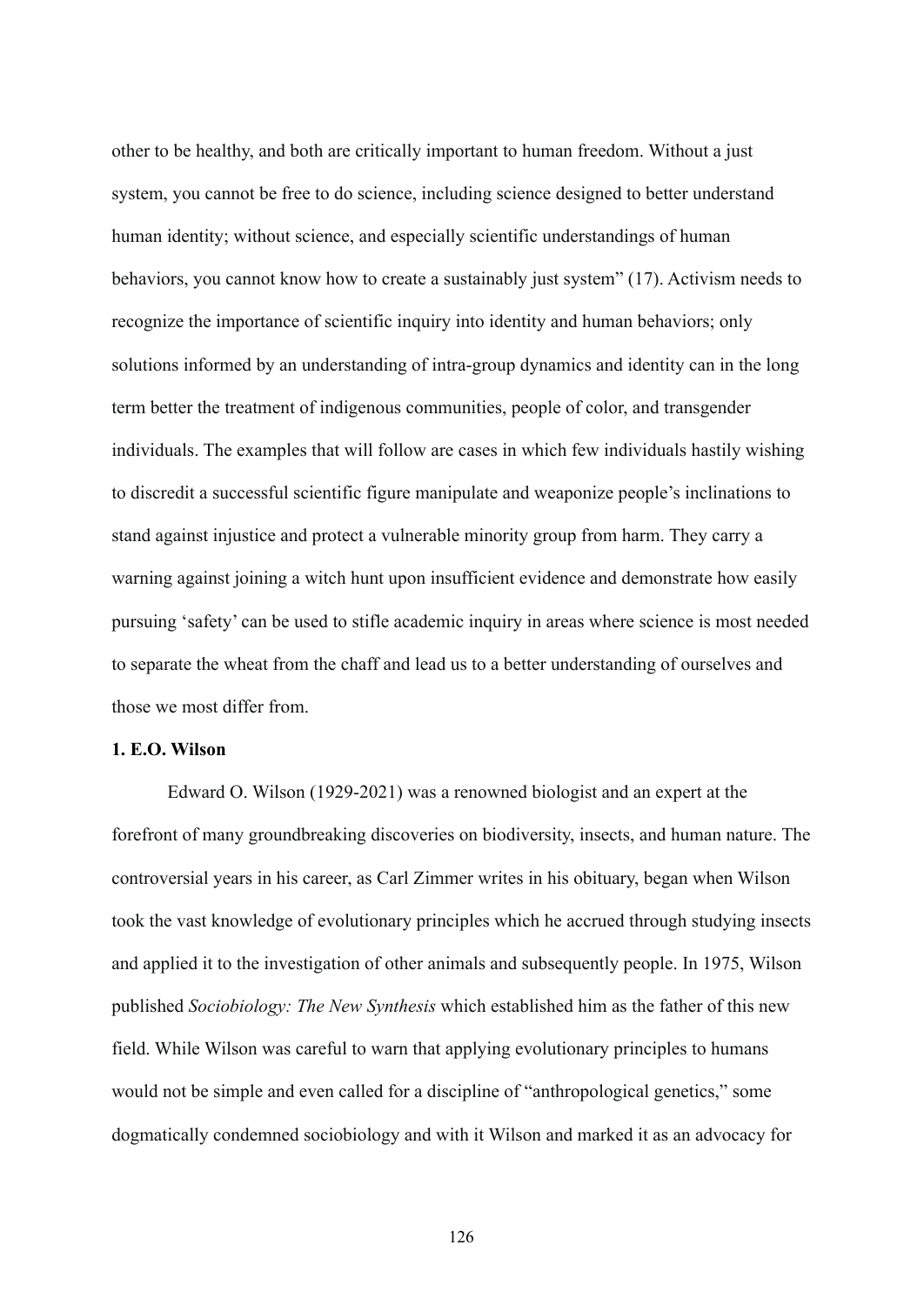biological determinism that was historically used to excuse oppression and even genocide (Zimmer). Never mind that Wilson's work was a professional, nuanced, and a careful foray into thinking about humans as evolved beings and that he made great efforts to emphasize that sociobiology offers no excuse for racism, sexism, and antisemitism. Mere guilt by association was enough to brand him as an enemy.

Those most convinced by the unprofessional and poorly-reasoned smear-campaign against Wilson's work not only denounced the work but took pains to harass the scientist. In 1978 members of self-proclaimed "International Committee Against Racism" rushed on the stage when Wilson was about to speak and chanted "Racist Wilson, you can't hide, we charge you with genocide!" (Zimmer). Dreger reports that Wilson having recently broken his leg "was in a cast that stretched almost from his ankle to his hip" (139) which the protesters took little notice to as they proceeded to dump ice water on him shouting "Wilson you are all Wet!" (Zimmer; Dreger, 139). Even his Harvard colleagues, most notably Richard Lewontin and Gould, publicly accused Wilson of "promoting a dangerous right-wing science" (209). Rather than actually engaging with Wilson's writing, such colleagues misconstrued implications of Wilson's scientific work and in the classic example of a straw man fallacy dogmatically condemned Wilson for the crimes he has not committed. Under the pretense of protecting groups historically affected by eugenics and determinist thinking, such a public smear campaign wrought havoc in the life of a respectable scientist. As he reflects in an interview with Dreger: "I couldn't sit by and let them say something that was in fact declaring me a racist and a proto-Nazi. I couldn't say, "No comment." I just wasted enormous amounts of energy and just pure time I could have used for something much more valuable" (211). E.O Wilson regained some level of public trust once the scientists who took time to look into his ideas began researching the ways genes influence behaviors in human and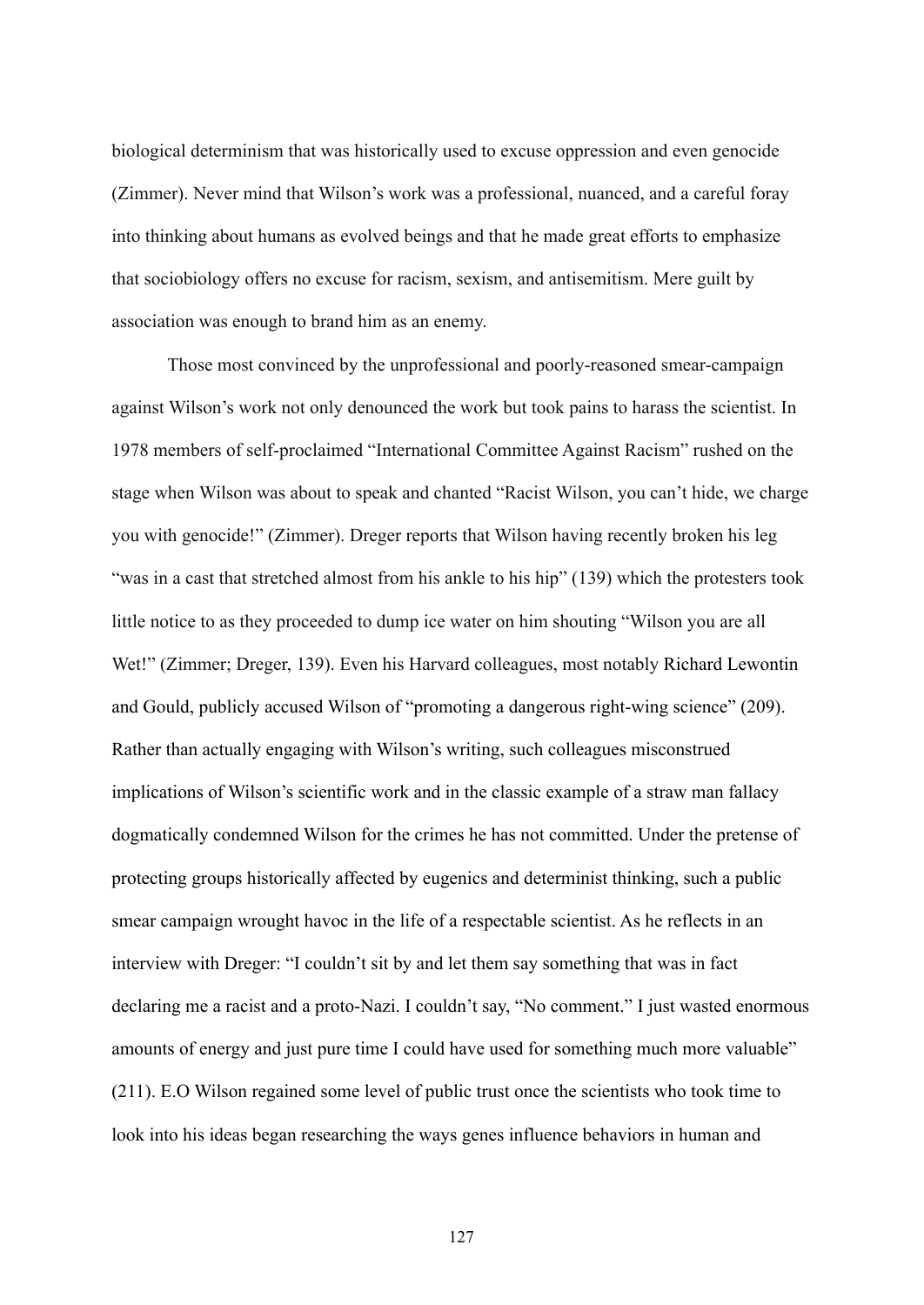non-human species. But the development of the field of sociobiology has certainly been slower because it began in unnecessary controversy.

### **2. Napoleon Chagnon**

According to Dreger the controversy regarding Napoleon Chagnon demonstrates what happens when truth is not merely overlooked but crushed for political purposes. She calls this disregard for evidence "dangerous intellectual rot occurring within certain branches of academe" and wittily describes Chagnon's case as a situation in which "liberal hearts bleed so much that brains stop getting enough oxygen" (129). Indeed, the story is bizarre and reads like an adventure melodrama: a scientist investing decades of his life into the study of the Yanomamö tribe living in the jungle between Brazil and Venezuela retrospectively receives false accusations of harming the indigenous people through his work and his life and career gets completely upheaved because organizations that should stand behind protocol-abiding scientists such as the American Anthropological Association (AAA) are too eager to present themselves as protectors of the indigenous communities to fact-check the accusations before condemning and ostracizing a fellow academic. For the purposes of this work, I will not delve into all the exciting details of the situation that clear Chagnon's name and explain how (and why) Patrick Tierney, the author of the libelous book *Darkness in El Dorado: How Scientists and Journalists Devastated the Amazon (2000)*, distorted reality and accused Chagnon of purposefully spurring wars, withholding medical care, and causing a measles outbreak among the Yanomamö people just to study them. The details are well recorded in Dreger's *Galileo's Middle Finger* and elsewhere. Most relevant to the question of freedom of academic inquiry is the response of organizations such as AAA to the accusations as it demonstrates how good intentions of protecting a vulnerable group can be destructive to the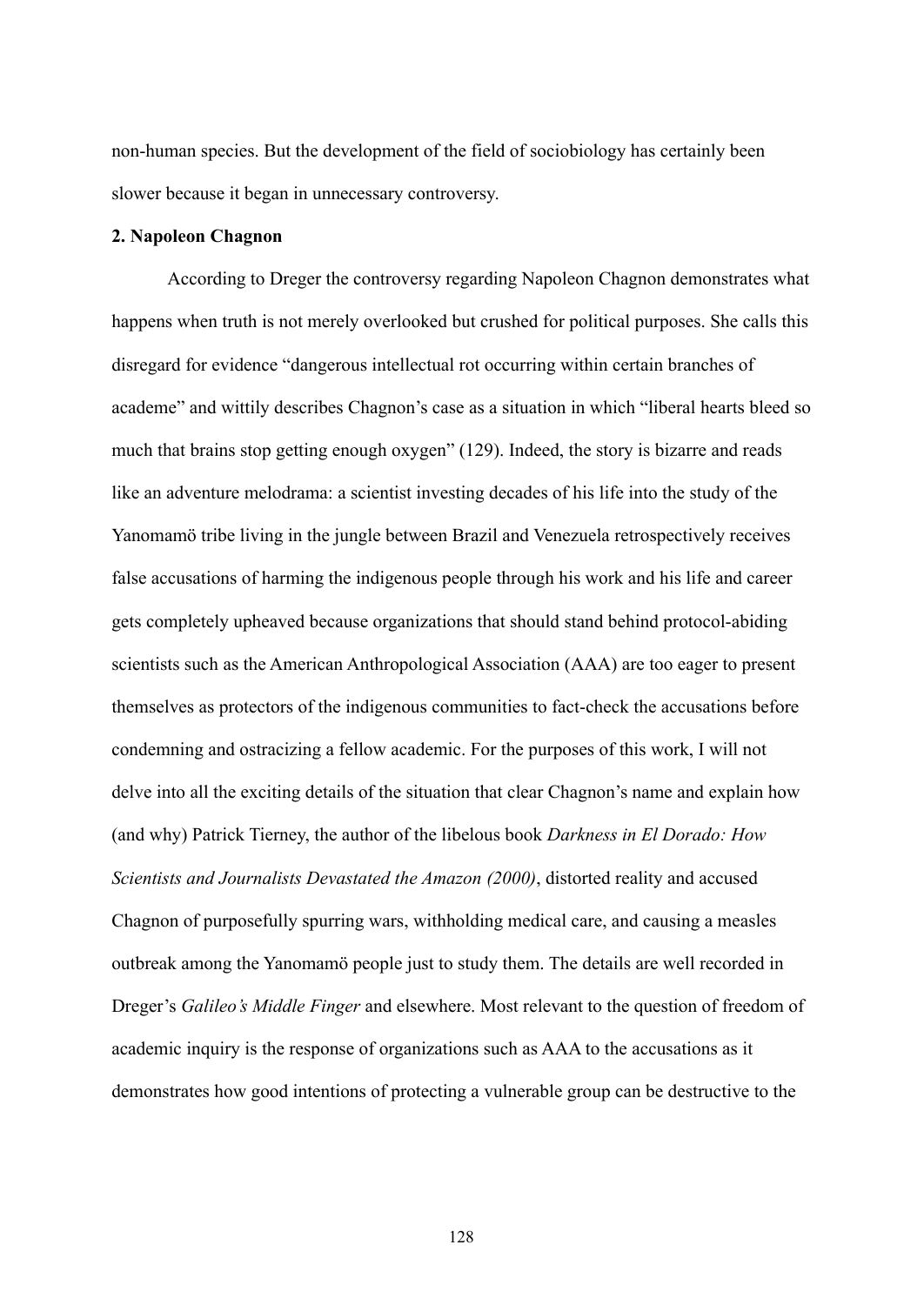field that does most to progress the society's understanding of indigenous people, their ways of life, and the value of protecting their interests.

After the publication of Tierney's book, the AAA called together a taskforce to look into the case and passed a quick judgment condemning their colleague and his work at a conference without giving his side any proper consideration: "although Chagnon was obviously being put on trial at the AAA, no one from the association ever issued him a formal invitation to defend himself. He was to be tried in absentia" (132). Jane Hill, the chair of the taskforce, in response to a fellow scientist who expressed concern about AAA's hasty condemnation of Chagnon elaborates on the reasons for such a rapid decision:

"The book is just a piece of sleaze, that's all there is to it (some cosmetic language will be used in the report but we *all* agree on that). But I think the AAA had to do something because I really think that the future of work by anthropologists with indigenous peoples in Latin America—with a high potential to do good—was put seriously at risk by its accusations, and silence on the part of the AAA would have been interpreted as either assent or cowardice. Whether we're doing the right thing will have to be judged by posterity" (Dreger, 162).

Hill's message demonstrates that the decision of the AAA was well-intended, but also that it was clearly influenced by the external pressures placed onto them by a kind of activism that believes you must instantly decide to be either for the cause or the cause's enemy. Rather than allowing people the time to examine the work of the accused and decide whether or not condemnation is in order, individuals, college administrations, and larger organizations face extreme pressures to immediately take a stance. When the line between science and politics blurs too much, a task force created to *examine* the accusations absurdly feels it must condemn the accused and do it immediately. By condemning a scientist upon insufficient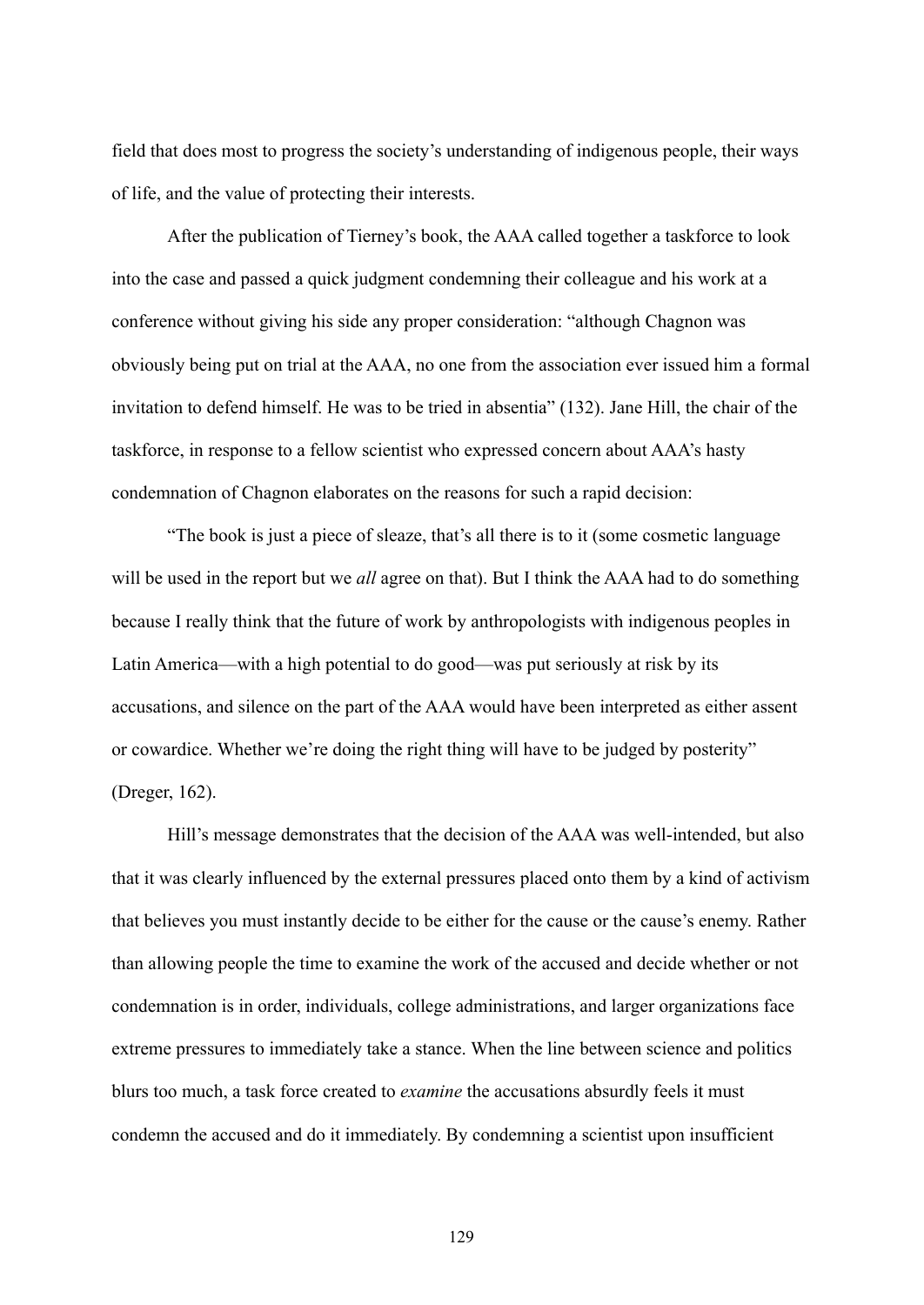evidence and upon knowing the main source of accusations against him to be "a piece of sleaze," an organization such as the AAA trades in the values of science and inquiry for virtue signaling. Similarly, in the college setting, institutions of learning feel pressed to condemn instructors the moment they face an accusation of hurting a student's feelings. Protecting freedom of speech in higher education does not mean administration must stand behind just about any conduct of their instructors. Likewise, upkeeping the values of science does not require the likes of AAA and Chagnon to entirely disregard social concerns while pursuing the truth. As Dreger reports, Chagnon himself sought a balance between free inquiry but also socially aware inquiry: "when he found out that the data he had collected on Yanomamö infanticide might be used by the Venezuelan government against them, he had essentially withdrawn the data /…/ this was a scientist out primarily for truth, but never at the cost of justice" (138). Examining and working to prevent ways in which science can be used to propagate injustice bears incredible importance, but condemnations of scientific endeavors ought to be grounded in strong evidence and carefully considered. If those standing up for indigenous people are not guided by a care for truth, evidence, and critical thinking, their protectionism is either a mere performance or an ugly exercise of power.

#### **3. Michael Bailey**

In the case of Michael Bailey, a psychologist at Northwestern University, the activists feigning to protect the transgender community by starting a crusade in fact appeared to be motivated by the desire to have absolute power and control over the truth about transgender identities. In Dreger's words, they "tried to bury a politically challenging scientific theory by killing the messenger" and in the process "charged Bailey with a whole host of serious crimes, including abusing the rights of subjects, having sex with a transsexual research subject, and making up data" in order to discredit him enough to bury his ideas (15). The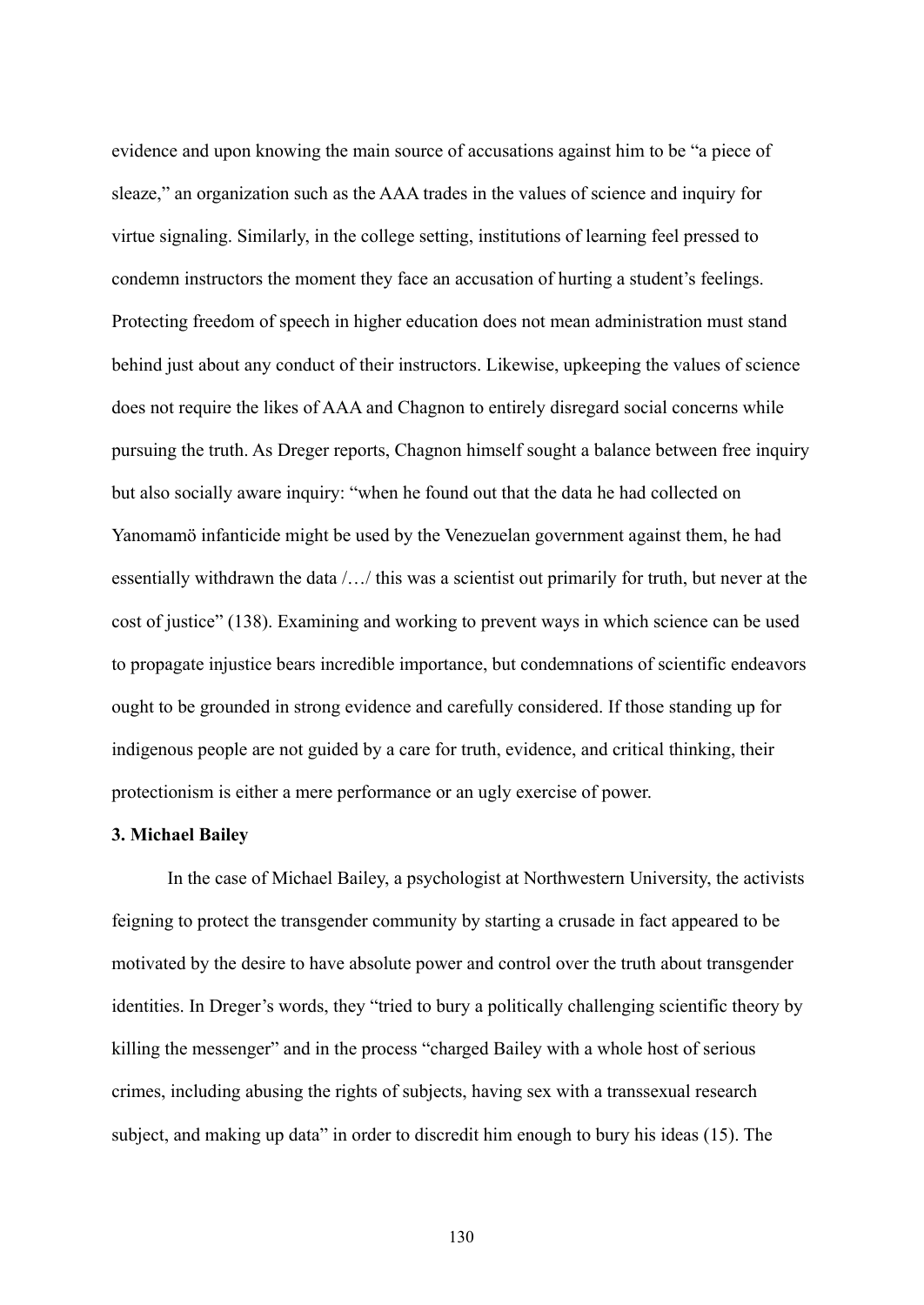undesirable ideas Bailey expressed in his book *The Man Who Would Be Queen (2003)* were from the current perspective on identity and sexuality extraordinarily progressive. He opposed the traditional rather heteronormative understanding of transgenderism as a mere glitch in the binary in which women end up trapped in male bodies and men trapped in female bodies (Dreger, 15). By following the data he accumulated through years of working with and interviewing transgender people, Bailey suggested that "in cases of men who become women, transgender isn't just about gender identity, but also about sexual orientation—about eroticism" (Dreger, 14). Bailey emphasized that by giving greater nuance to the picture of trans identity, his work advocates for the greater acceptance and a normalization of transgender individuals and their wishes: in his book he "unequivocally supports the right of all people to be gender-variant, to enjoy whatever sexual orientations they have (so long as they're not using anyone who can't consent or hasn't consented), to be recognized by the gender labels they choose for themselves, and to get whatever medical interventions they wish" (Dreger, 82). Partly because most of those condemning him did not read his work, however, his attempts to forward the transgender cause were condemned as transphobic.

To those interested in the full details of how Bailey's main opponents bent the truth to manufacture outrageous and entirely false allegations about him I yet again suggest reading Dreger's book. For my purposes, Bailey's story demonstrates that those willing to manipulate people's inclinations to passionately stand up for injustice wield a dangerous amount of power in our fast-paced and informationally chaotic society. Bailey's case renders it explicit how the propagators of false accusations exploit a popular heuristic to trust the victims and not fact-check every controversy as it arises. Such a heuristic stems from a very understandable calculation: failing to protect the victims because of a hesitancy to believe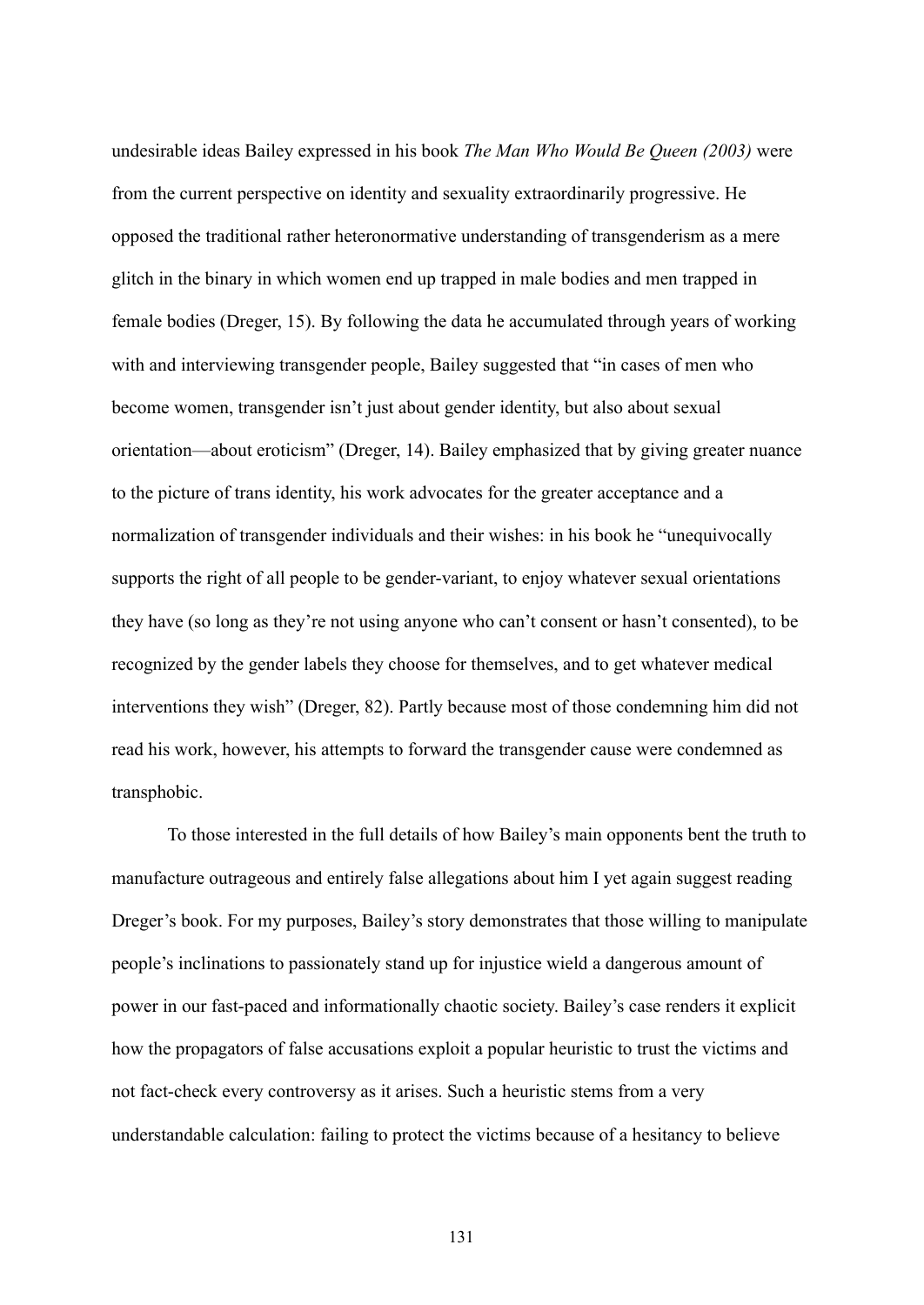them often in the long run produces more harm than believing instantly and correcting yourself later on the occasion of a false positive. When both the stigma on challenging scientific, social, or political authorities and the risk that victims undertook by voicing their pain were much greater than today, such a heuristic might have worked splendidly. As the cases of E.O. Wilson, Chagnon, and Bailey as well as many similar controversies that have occurred since demonstrate, however, believing instantly and immediately and loudly supporting condemnation whenever a vulnerable group's safety is in question no longer presents a responsible course of action from an epistemic standpoint.

Moreover, contrary to what the most zealous activists might wish us to believe, immediately condemning the accused without looking into the details of the situation and examining the evidence is neither the only nor the best course of action to take for someone genuinely invested in social justice. To demonstrate this point imagine you get into a dispute with your tax-filing service—they claim you owe more tax than you believe you do. You message two friends letting them know you are besides yourself because a tax service wants you to pay too much tax. The first friend replies: "I'm 100% on your side in this. They are absolutely horrible. I'm posting bad reviews on their website and social media as we speak." The second friend replies: "I'm sorry you feel that way. What precisely is the disagreement about? Send me the details and I'll look into it—it could just be a misunderstanding." Which one of the two friends strikes you as more genuine in their care about you? While the first friend enthusiastically and immediately voices their support for you, he does not seem to care to invest the effort into discovering the truth about the situation. Some might say that the only truth that should matter to him is that you are his friend and therefore worthy of unconditional support, but if you happen to be mistaken in your judgment and your friend does not care to learn more, his support might encourage you to commit tax fraud. The second friend, I argue,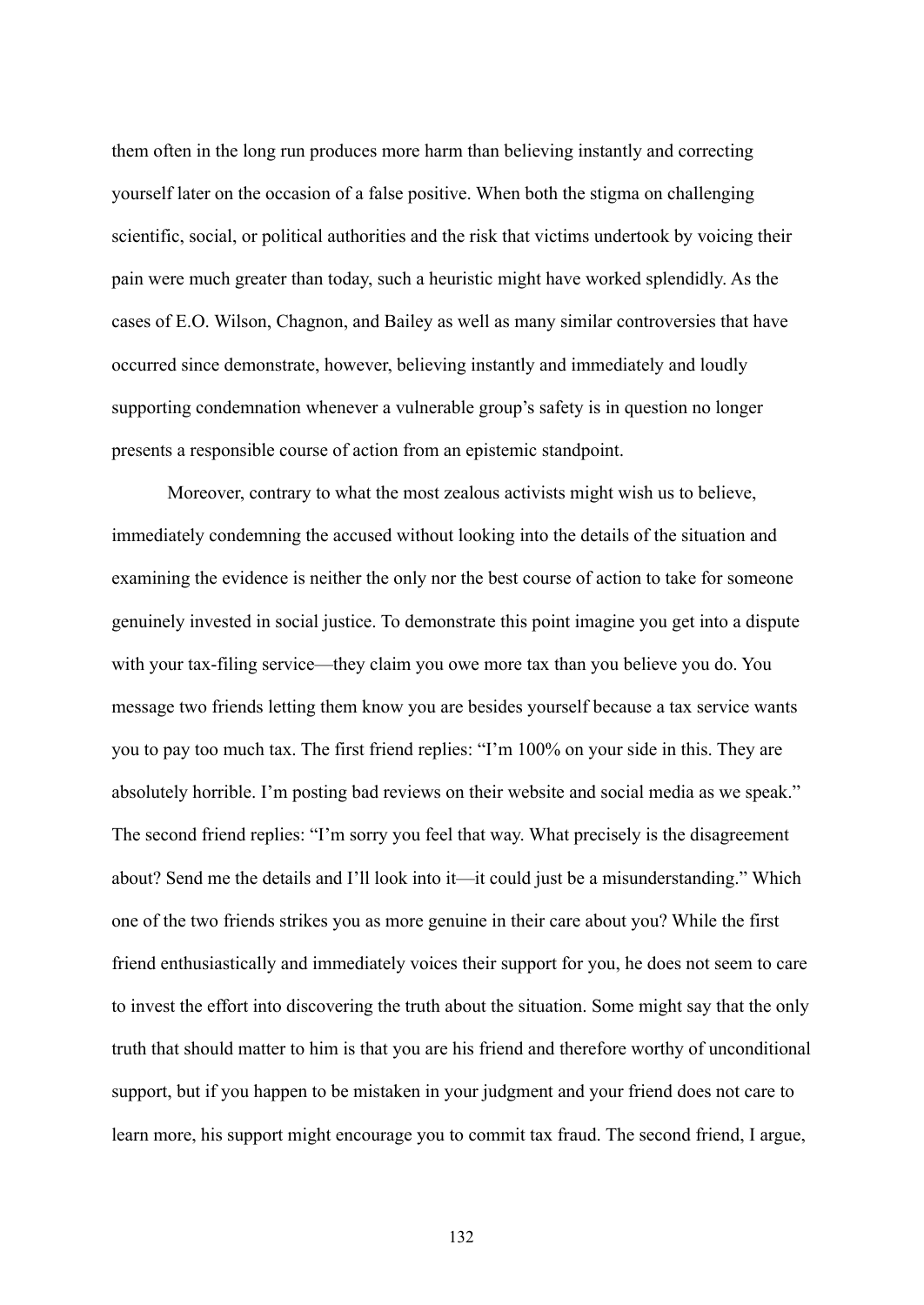responds better because he expresses sympathy for your feelings but also a care for learning the relevant facts that will allow him to take proper action in supporting you once he knows that pursuing the dispute is within your long-term best interests. In the world of social justice activism, especially the one concerned with watching over science, a sincere concern for truth is of the utmost importance for protecting the interests of the vulnerable groups in the long-term.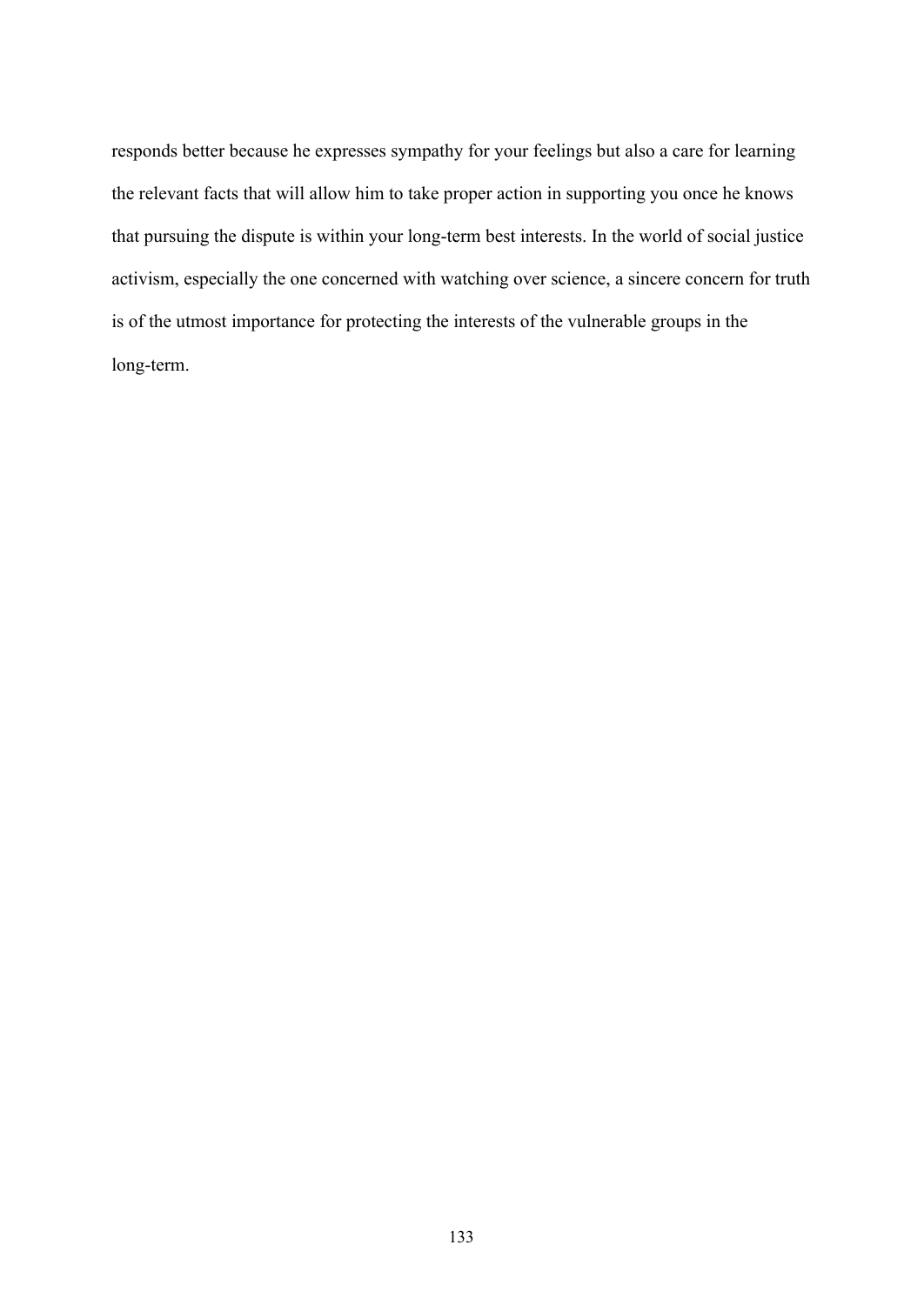### **Conclusion**

After looking at the history of free expression, weighing philosophical arguments for and against its regulation, examining insights from evolutionary psychology and neuroscience, and heeding the warnings presented by censorial attitudes of youth and academia, I have arrived at the following conclusion: by far greater dangers lie in censoring expression then in permitting expression to be almost absolutely free. The key foundation of my reasoning and, in my opinion, the most important front on which the battle for free expression will be fought in this age, is the notion that language is not violence, words do not wound, and expression does not do harm.

What does it mean to reject the "speech=violence" fallacy? Does it require you to reject the idea that words are powerful tools of coercion? That expression can lead to negative consequences? That verbal abuse and name-calling are not serious issues? Not in the slightest. I do not deny the significant role language plays in exercising power over people, in organizing crime, and in creating psychological distress, to name only a few examples. I do insist, however, that between hate speech and a hate crime there is a decision to act. Choice stands in between propaganda and genocide and separates reading online forums from act of school shooting. The pen is indeed mightier than the sword: compelling ideas can convince many to act simultaneously while brute force coerces only the few within its reach. But compared to the sword, the pen's success rate is low: it only moves those already predisposed to choose the action it advocates for. Harms inflicted by expression are almost never directly caused and inevitable, but mediated by a decision, a choice. By restricting freedom of expression, we thus rob people of the liberty to choose what to do. Letting people decide what to do is highly dangerous, but it is also what grounds all other human liberties.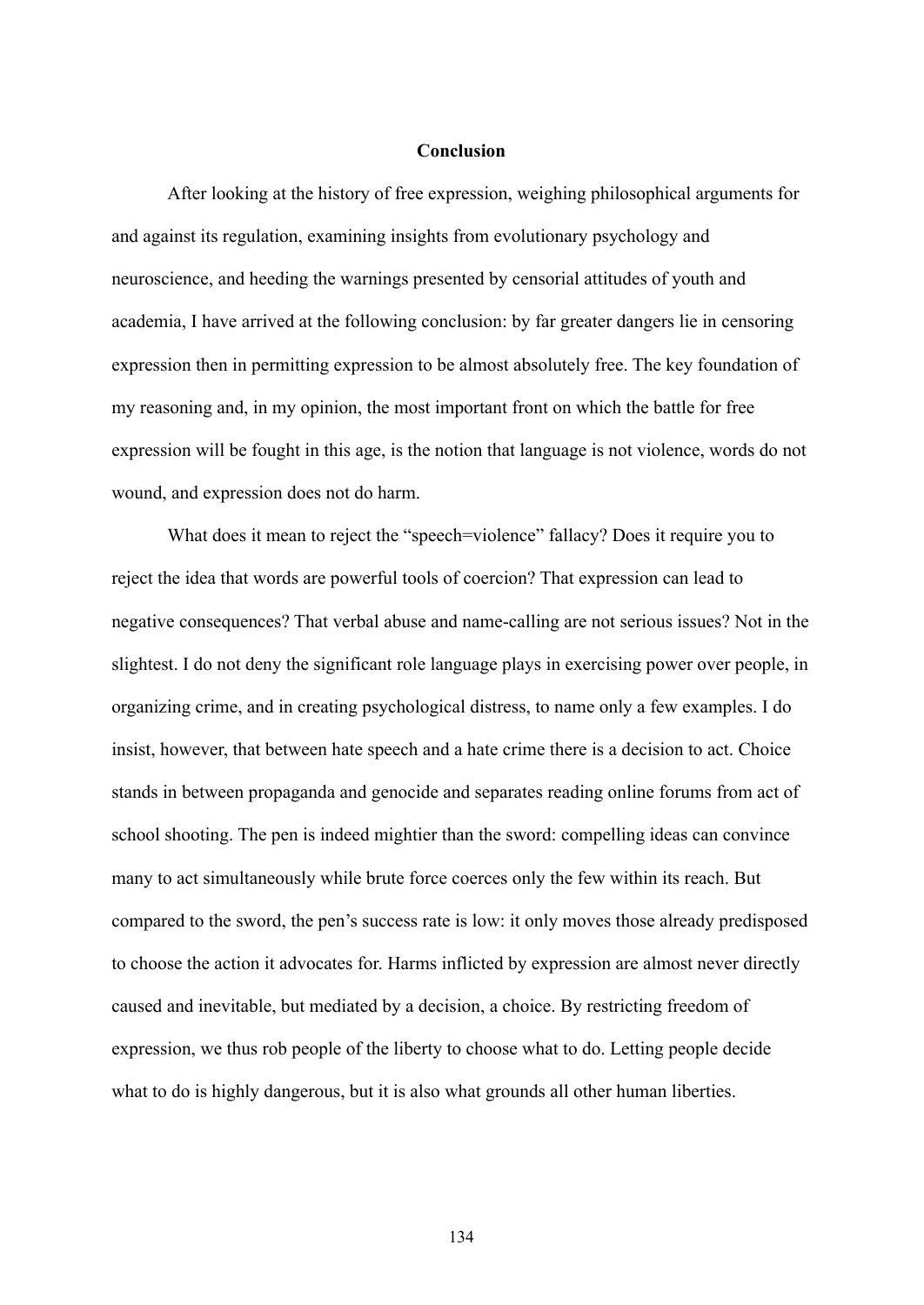Many worry that claiming that speech cannot be violence because it is mediated by choice implies that when words cause us psychological pain and distress, we choose said hurt and inflict it onto ourselves. It would seem that rejecting the "speech=violence" fallacy requires us to tell a victim of degrading racial slurs, a survivor of sexual abuse experiencing intense anxiety when she reads a description of a rape case in a textbook, or even someone suffering from repeated verbal abuse to just "suck it up," "toughen up," and stop overreacting to "mere words." While some have indeed drawn such connections, I reject the notion that such are the necessary implications of rejecting the "speech=violence" fallacy. There are cases in which the time to make a choice and form a decision before acting is so restricted that the onus lies on the initiator of an action to foresee a response. For example, the man who throws the first punch is responsible for spurring actions of self-defense in its opponent. While the opponent could have in theory chosen not to retaliate violently, we do not blame him for responding with a punch. Like a person defending themselves, victims of "just words" are not necessarily to blame for the pain they suffer as their emotional reactions are often as natural as self-defense.

Adopting the notion that choice mediates the relationship between speech and violence does not require us to "blame the victim" and guilt people whenever they experience distress, offense, and pain as a result of someone's words. What it allows us, however, is to offer them an empowering reminder that they are capable of affecting the way they process the words intended to harm them. You cannot give people the mental tools to make a bullet-wound disappear or ways of thinking that will take away the pain of a nasty stab wound and make it heal without any scarring. By training mental resilience, however, you can give people the knowledge and skills with which they can greatly lessen the pain that expression brings about. Even more importantly, however, by changing their understanding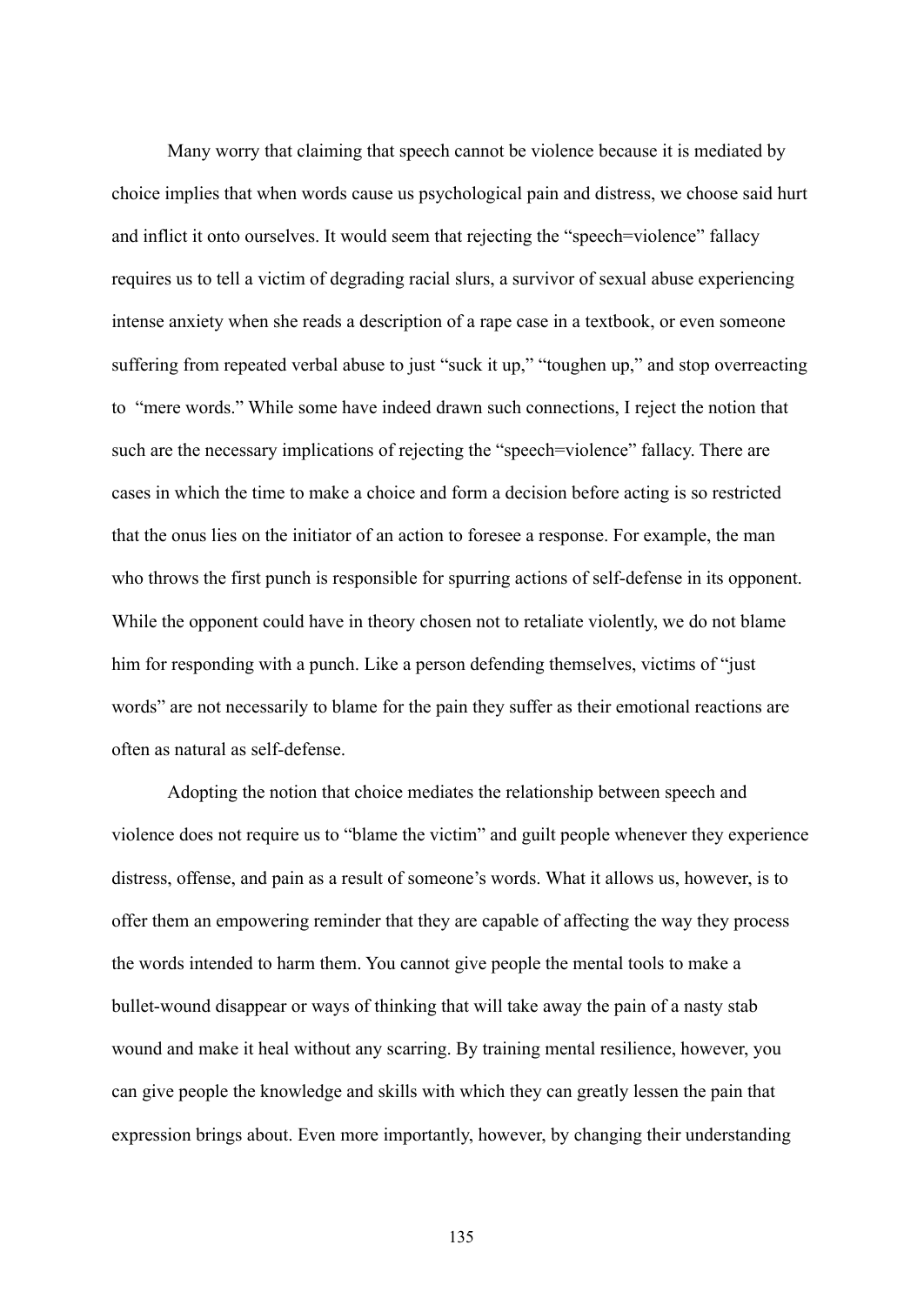of language's role in our lives, people can in the long term prevent traumatic experiences from negatively affecting their quality of life. Even the most nasty, despicable, and morally abhorrent words are just words; verbal virulence, no matter how intense, does not have the power to objectively undo people's worth and dignity.

It is crucial, therefore, that we reject the notion that speech equals violence, but that we do it without denying empathy and understanding to those who are negatively affected by expression. Especially when it comes to issues close to people's hearts such as racial justice, issues of gender identity, sexual orientation, and religious beliefs, it is important that we find a way to discuss words as "just words" without underscoring or misunderstanding the emotional pain speech can bring about. Defending free expression not only defends the rights of the offended, the hurt, and the upset to argue back, but also grounds the right of bystanders to openly debate, question, and point out the flaws of distressing views. Universities in particular have the duty to allow for the discussion of even unwelcome, offensive, and disagreeable ideas and to teach their students that they have a choice how to interact with ideas that may evoke pain in them. If young people are not trained in mental resilience and encouraged to adopt the saying "sticks and stones may break my bones, but words will never hurt me," it is unsurprising that they see it as justifiable to throw sticks and stones at those whose words they disagree with.

It is very easy to look at freedom of expression and see in it an obstacle to a harmonious society, an excuse to be rude, uncivil, and to spread hatred. It is just as easy to forget that free expression topples tyrannical governments, exposes and rights injustices, propels scientific development, inspires artistic innovation, and grounds our very ability to hope, dream, and self-determine. The concern over the appropriateness of what is expressed too often detracts our attention from the value we lose when ideas are suppressed. Censorship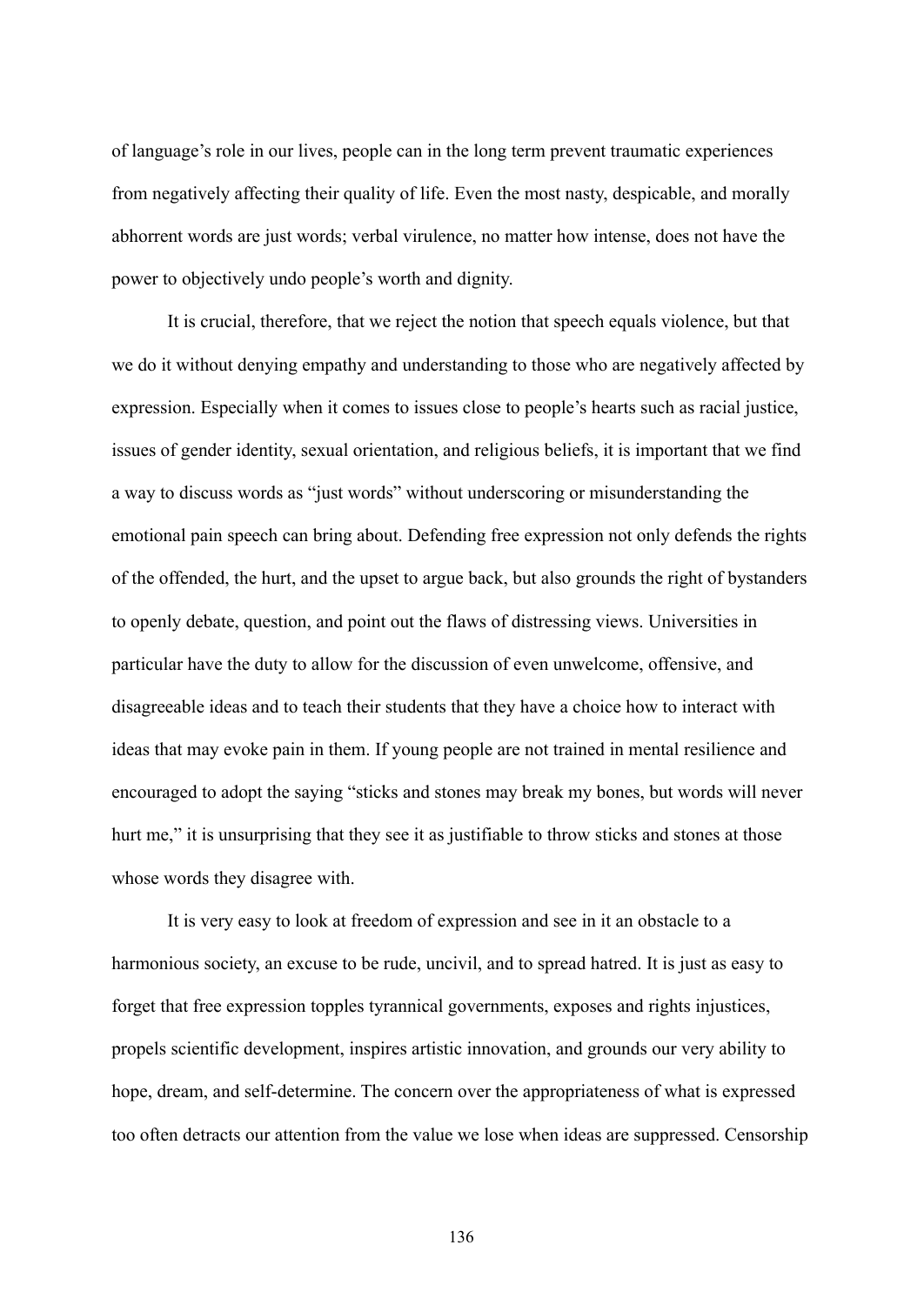and regulations of expression demand too high a price for a kind of safety that we should not desire as it becomes attainable only when we eliminate human freedom.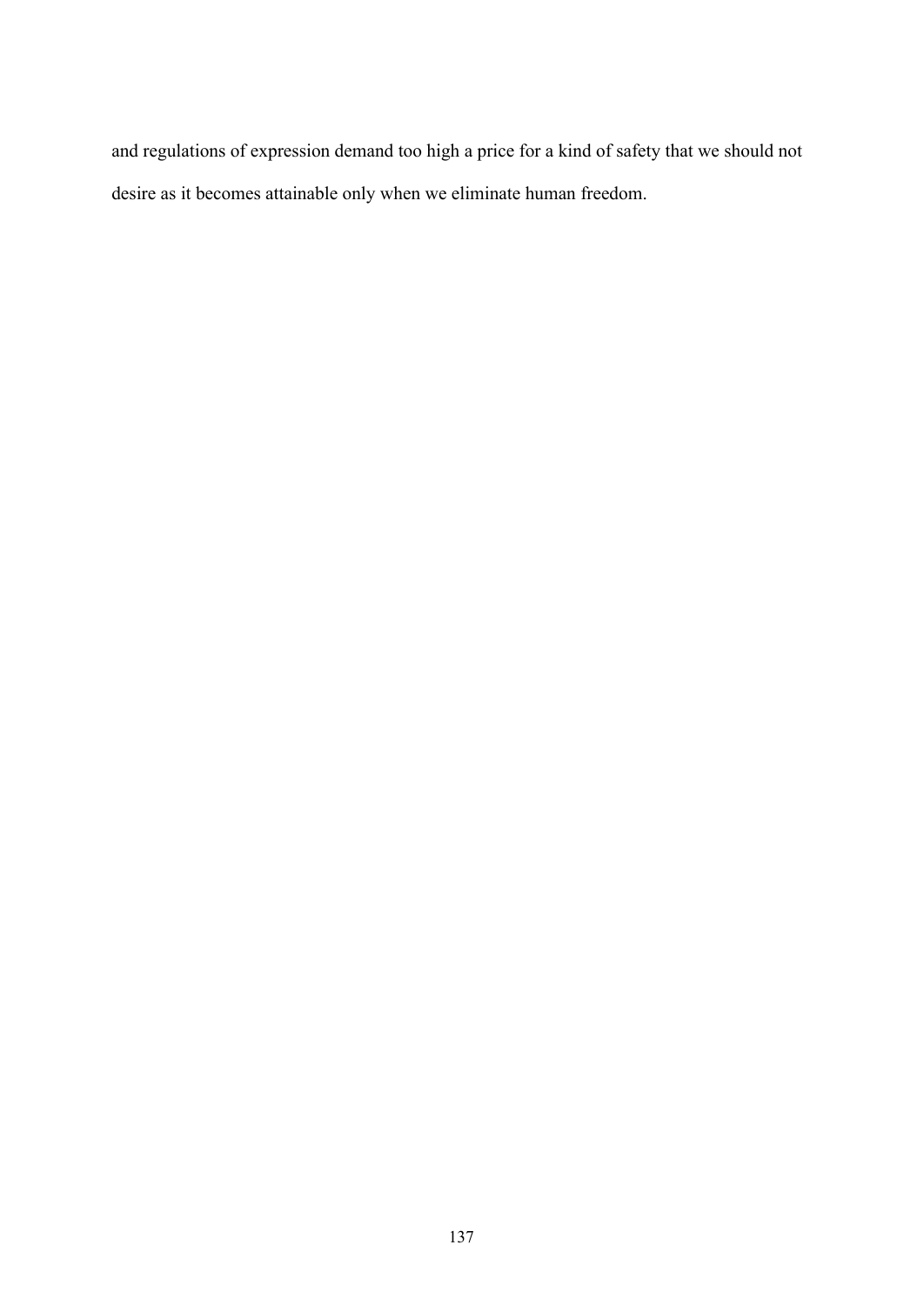# **Works Cited**

Adams, Richard. "Kathleen Stock says she quit university post over 'medieval' ostracism." *The Guardian*. 3rd Nov. 2021,

[https://www.theguardian.com/education/2021/nov/03/kathleen-stock-says-she-quit-univ](https://www.theguardian.com/education/2021/nov/03/kathleen-stock-says-she-quit-university-post-over-medieval-ostracism) [ersity-post-over-medieval-ostracism](https://www.theguardian.com/education/2021/nov/03/kathleen-stock-says-she-quit-university-post-over-medieval-ostracism), Accessed 12<sup>th</sup> March 2022.

ARTICLE 19. *Responding to "Hate Speech": Comparative Overview of Six EU Countries*. ARTICLE 19, 2018,

[https://www.article19.org/wp-content/uploads/2018/03/ECA-hate-speech-compilation-re](https://www.article19.org/wp-content/uploads/2018/03/ECA-hate-speech-compilation-report_March-2018.pdf) [port\\_March-2018.pdf.](https://www.article19.org/wp-content/uploads/2018/03/ECA-hate-speech-compilation-report_March-2018.pdf)

- Balot, Ryan K. "Free Speech, Courage, and Democratic Deliberation." *Free Speech in Classical Antiquity*, edited by Ineke Sluiter and Ralph M. Rosen, Penn-Leiden Colloquium on Ancient Values, 2004.
- Bartlett, Larissa, et al. "A Systematic Review and Meta-Analysis of Workplace Mindfulness Training Randomized Controlled Trials." *Journal of Occupational Health Psychology*, vol. 24, no. 1, 2019, pp. 108–126., doi:10.1037/ocp0000146.

Bellet, Benjamin W, et al. "Trigger Warning: Empirical Evidence Ahead." *Journal of Behavior Therapy and Experimental Psychiatry*, vol. 61, 2018, pp. 134–141., doi:10.1016/j.jbtep.2018.07.002.

- Booth, Joanne et al. "Evidence of Perceived Psychosocial Stress As a Risk Factor for Stroke in Adults: A Meta-Analysis." *Bmc Neurology*, vol. 15, no. 1, 2015, pp. 233–233. doi:10.1186/s12883-015-0456-4. Accessed 12 Feb. 2022.
- Breuer, Josef, and Sigmund Freud. *Ueber Den Psychischen Mechanismus Hysterischer Phänomene : (vorläufige Mittheilung)*. Veit, 1893.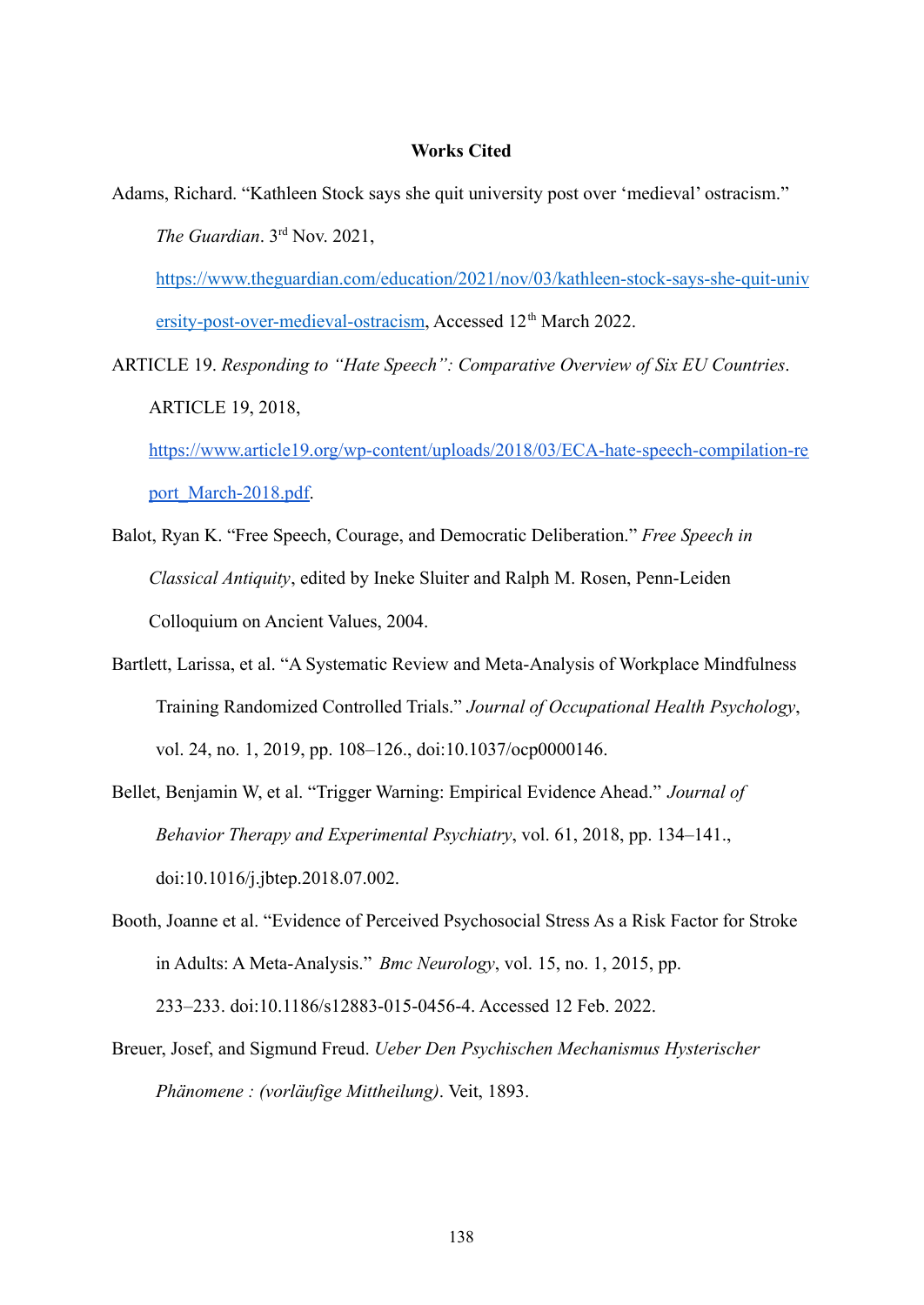- Bridgland, Victoria M E, et al. "Expecting the Worst: Investigating the Effects of Trigger Warnings on Reactions to Ambiguously Themed Photos." *Journal of Experimental Psychology. Applied*, vol. 25, no. 4, 2019, pp. 602–617., doi:10.1037/xap0000215.
- Bruce, Madeline J, et al. "Students' Psychophysiological Reactivity to Trigger Warnings." *Current Psychology*, (20210527), 2021, doi:10.1007/s12144-021-01895-1.

Cameron, Daryl C., et al. "The Emotional Cost of Humanity: Anticipated Exhaustion Motivates Dehumanization of Stigmatized Targets." *Social Psychological and Personality Science*, vol. 7, no. 2, 2016, pp. 105–12.

- Carter, D. M. "Citizen Attribute, Negative Right: A Conceptual Difference Between Ancient and Modern Ideas of Freedom of Speech." *Free Speech in Classical Antiquity*, edited by Ineke Sluiter and Ralph M. Rosen, Penn-Leiden Colloquium on Ancient Values, 2004.
- Celniker, Jared B, et al. "Correlates of 'Coddling': Cognitive Distortions Predict Safetyism-Inspired Beliefs, Belief That Words Can Harm, and Trigger Warning Endorsement in College Students." *Personality and Individual Differences*, vol. 185, 2022, doi:10.1016/j.paid.2021.111243.
- Christakis, Erika. "Email From Erika Christakis: 'Dressing Yourselves.' Email to Silliman College (Yale) Students on Halloween Costumes" *FIRE*. 30<sup>th</sup> Oct. 2022, [https://www.thefire.org/email-from-erika-christakis-dressing-yourselves-email-to-sillim](https://www.thefire.org/email-from-erika-christakis-dressing-yourselves-email-to-silliman-college-yale-students-on-halloween-costumes/) [an-college-yale-students-on-halloween-costumes/](https://www.thefire.org/email-from-erika-christakis-dressing-yourselves-email-to-silliman-college-yale-students-on-halloween-costumes/), Accessed 12<sup>th</sup> of March 2022.

College Pulse/FIRE. "2021 College Free Speech Rankings Data." *Tableau Public*. 24th Aug. 2021,

[https://public.tableau.com/app/profile/college.pulse/viz/2021CollegeFreeSpeechRankin](https://public.tableau.com/app/profile/college.pulse/viz/2021CollegeFreeSpeechRankingsData/2021CollegeFreeSpeechRankingsData) [gsData/2021CollegeFreeSpeechRankingsData](https://public.tableau.com/app/profile/college.pulse/viz/2021CollegeFreeSpeechRankingsData/2021CollegeFreeSpeechRankingsData), Accessed 9<sup>th</sup> of March 2022.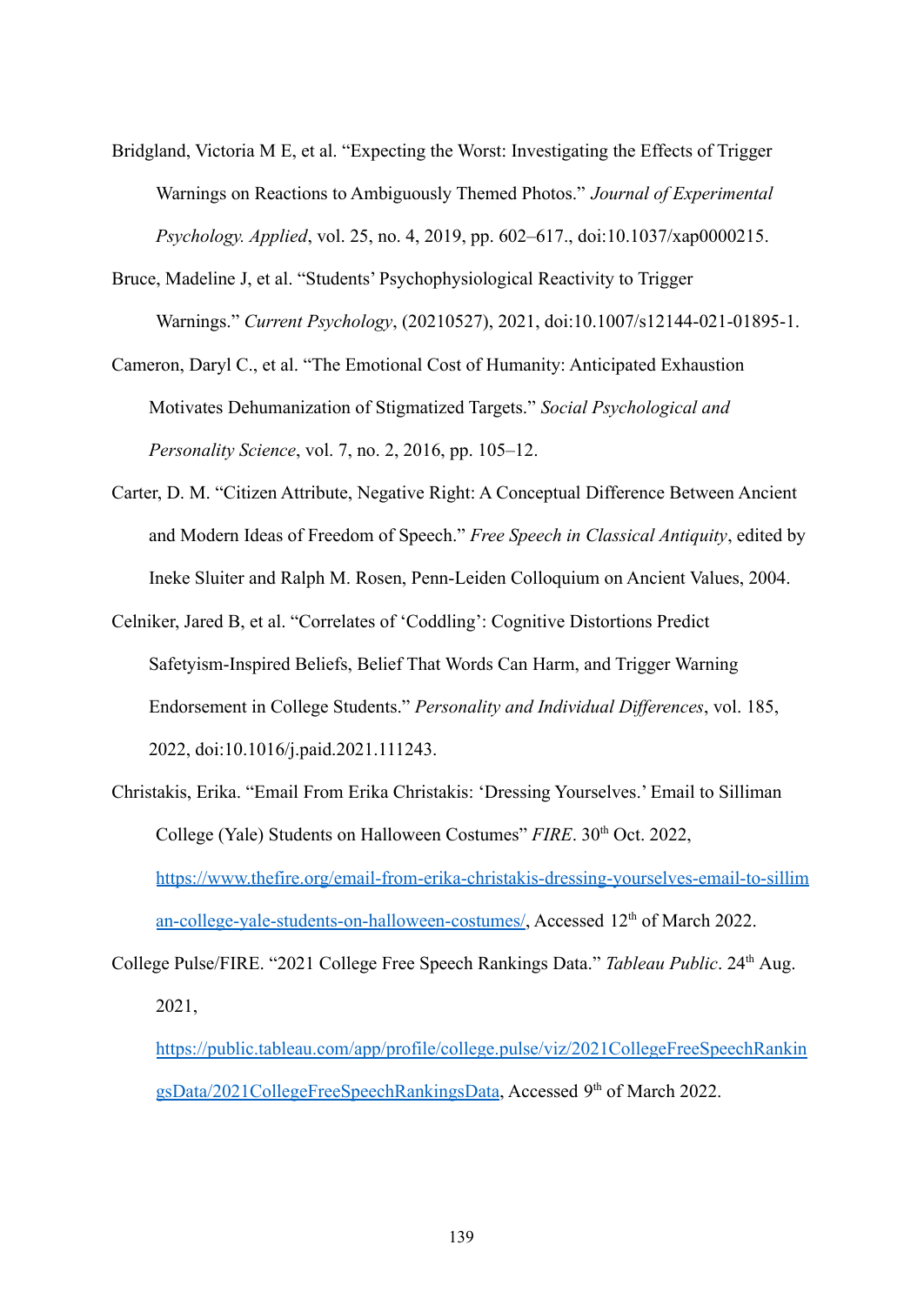- Dang, Nisa. "Check your privilege when speaking of protests." *The Daily Californian.* 7 Feb. 2017, <https://www.dailycal.org/2017/02/07/check-privilege-speaking-protests/>, Accessed 9<sup>th</sup> of March 2022.
- Dawkins, R. (1983) Universal Darwinism. In Evolution from Molecules to Men (ed. D. S. Bendall). Cambridge: Cambridge University Press. pp. 403–25.
- DePauw University. Draft of a "Statement of DePauw University Values on Freedom of Expression." Email to the author, 8. Mar. 2022, provided by Dr. Sarah Steinkamp.
- Dreger, Alice. *Galileo's Middle Finger : Heretics, Activists, and the Search for Justice in Science*. E-Book ed., Penguin Press, 2015.
- Dunn, John. *The Political Thought of John Locke: An Historical Account of the Argument of the "Two Treatises of Government."* Cambridge University Press, 1969.
- Egelko, Bob. "Woman pepper-sprayed at 2017 Milo Yiannopoulos protest in Berkeley may sue, court rules." *San Francisco Chronicle*. 13 Jul. 2020,

[https://www.sfchronicle.com/bayarea/article/Woman-pepper-sprayed-at-2017-Milo-Yia](https://www.sfchronicle.com/bayarea/article/Woman-pepper-sprayed-at-2017-Milo-Yiannopoulos-15405392.php) [nnopoulos-15405392.php,](https://www.sfchronicle.com/bayarea/article/Woman-pepper-sprayed-at-2017-Milo-Yiannopoulos-15405392.php) Accessed 9<sup>th</sup> of March 2022.

- Feinberg, Joel. *Offense to Others*. Oxford University Press, 1985.
- Feldman Barrett, Lisa. "When Is Speech Violence?" *The New York Times*, 14 July 2017, [https://www.nytimes.com/2017/07/14/opinion/sunday/when-is-speech-violence.html,](https://www.nytimes.com/2017/07/14/opinion/sunday/when-is-speech-violence.html) Accessed 12 February 2022.
- FIRE. "Chicago Statement: University and Faculty Body Support." *FIRE*. 2nd Dec. 2021, [https://www.thefire.org/chicago-statement-university-and-faculty-body-support/,](https://www.thefire.org/chicago-statement-university-and-faculty-body-support/) Accessed 12<sup>th</sup> March 2022.
- Flood, Brian. "Student journalist fired for calling institutional racism a 'myth' speaks out: 'I stand by my analysis." *Fox News*. 18<sup>th</sup> Jun. 2020,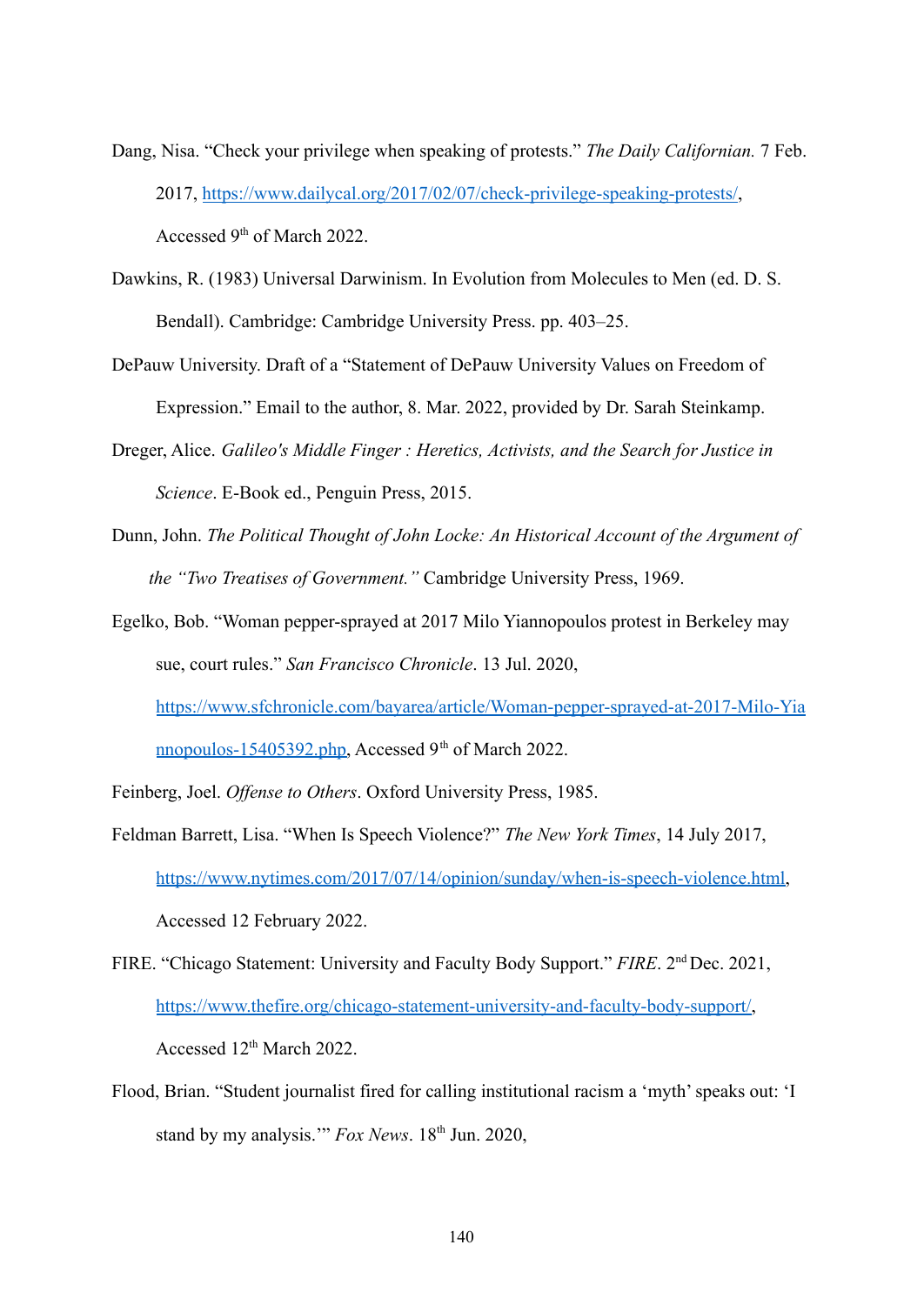[https://www.foxnews.com/media/syracuse-student-journalist-fired-institutional-racism](https://www.foxnews.com/media/syracuse-student-journalist-fired-institutional-racism-myth)[myth](https://www.foxnews.com/media/syracuse-student-journalist-fired-institutional-racism-myth), Accessed 12<sup>th</sup> March 2022.

French. David. "NRO: NEW COLLEGE STUDENT SURVEY: YES, SPEECH CAN BE VIOLENCE." McLaughlin & Associates. 11<sup>th</sup> Oct. 2017, [https://mclaughlinonline.com/2017/10/11/nro-new-college-student-survey-yes-speech-c](https://mclaughlinonline.com/2017/10/11/nro-new-college-student-survey-yes-speech-can-be-violence/)

[an-be-violence/](https://mclaughlinonline.com/2017/10/11/nro-new-college-student-survey-yes-speech-can-be-violence/), Accessed 9<sup>th</sup> of March 2022.

- Friedersdorf, Conor. "The New Intolerance of Student Activism." *The Atlantic*. 9<sup>th</sup> Nov. 2015, [https://www.theatlantic.com/politics/archive/2015/11/the-new-intolerance-of-student-ac](https://www.theatlantic.com/politics/archive/2015/11/the-new-intolerance-of-student-activism-at-yale/414810/) [tivism-at-yale/414810/,](https://www.theatlantic.com/politics/archive/2015/11/the-new-intolerance-of-student-activism-at-yale/414810/) Accessed  $12<sup>th</sup>$  March 2022.
- Friedman, Richard A. "The Neuroscience of Hate Speech." *The New York Times*, 31 Oct. 2018,

<https://www.nytimes.com/2018/10/31/opinion/caravan-hate-speech-bowers-sayoc.html>.

Gibson, Tobias T. "Bad Tendency Test." *The First Amendment Encyclopedia*, 2009[,](https://www.mtsu.edu/first-amendment/article/893/bad-tendency-test) <https://www.mtsu.edu/first-amendment/article/893/bad-tendency-test>.

Haidt, Jonathan, and Greg Lukianoff. *The Coddling of the American Mind*. Allen Lane, 2018.

- Hansen, Mogens Herman. *The Athenian Democracy in the Age of Demosthenes: Structure, Principles and Ideology*. Translated by J.A. Crook, Blackwell, 1991.
- Harris, Lasana T., and Susan T. Fiske. "Dehumanized Perception: A Psychological Means to Facilitate Atrocities, Torture, and Genocide?" *Zeitschrift Für Psychologie*, vol. 219, no. 3, Jan. 2011, pp. 175–81.
- Henrich, Joseph. "Selective Cultural Processes Generate Adaptive Heuristics." *Science*, vol. 376, no. 6588, 2022, pp. 31–32., doi:10.1126/science.abo0713.
- Heller, Brittan, and Joris van Hoboken. *Freedom of Expression: A Comparative Summary of United States and European Law*. Transatlantic Working Group, 3 Mar. 2019.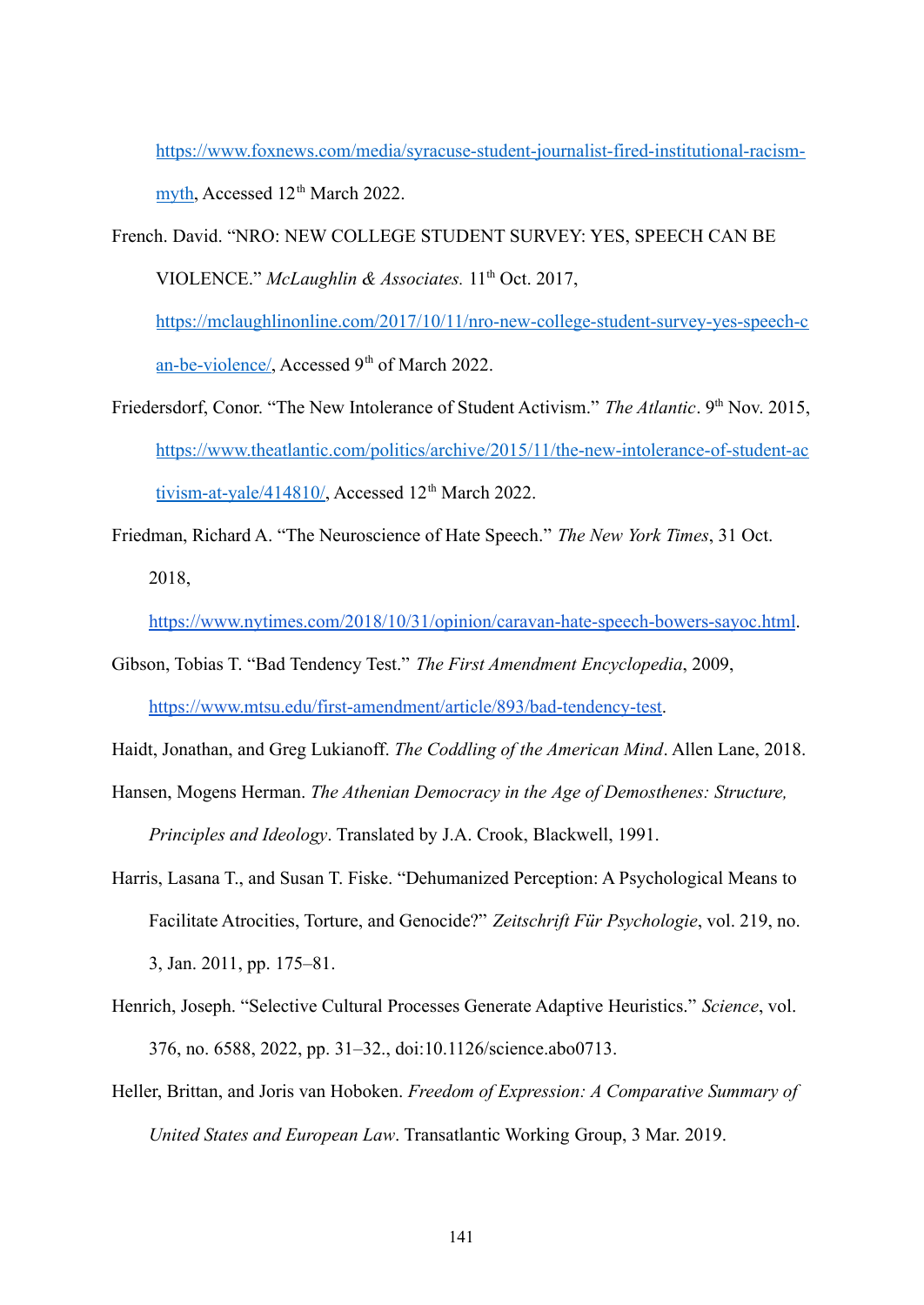Herodotus, and A. D. Godley. *The Histories*. Harvard University Press, 1920.

- Hoffman, Morris B. "Neuroscience Cannot Answer These Questions: A Response to G. and R. Murrow's Essay Hypothesizing a Link between Dehumanization, Human Rights Abuses and Public Policy." *Journal of Law and the Biosciences*, vol. 3, no. 1, Apr. 2016, pp. 167–73, <https://doi.org/10.1093/jlb/lsv041>.
- Jandhyala, Pranav. "Anarchists at the Berkeley riot punched me in the face and tried to steal my phone." *The Tab*. 2017,

<https://thetab.com/us/uc-berkeley/2017/02/02/anarchists-milo-berkeley-riot-3271>, Accessed 9<sup>th</sup> of March 2022.

- Jiang, Yanping, et al. "Basal Cortisol, Cortisol Reactivity, and Telomere Length: A Systematic Review and Meta-Analysis." *Psychoneuroendocrinology*, vol. 103, 2019, pp. 163–172.
- Jones, Payton J, et al. "Helping or Harming? The Effect of Trigger Warnings on Individuals with Trauma Histories." *Clinical Psychological Science*, (20200601), 2020, doi:10.1177/2167702620921341.
- Kutner, Max. "Inside the Black Bloc Protest Strategy That Shut Down Berkeley." *Newsweek.* 24 Feb. 2017,

[https://www.newsweek.com/2017/02/24/berkeley-protest-milo-yiannopoulos-black-blo](https://www.newsweek.com/2017/02/24/berkeley-protest-milo-yiannopoulos-black-bloc-556264.html)

[c-556264.html,](https://www.newsweek.com/2017/02/24/berkeley-protest-milo-yiannopoulos-black-bloc-556264.html) Accessed 9<sup>th</sup> of March 2022.

Laguardia, Francesca, et al. "Trigger Warnings: From Panic to Data." *Journal of Legal Education*, vol. 66, no. 4, 2017, pp. 882–903.

Lawrence, Neil. "Black bloc did what campus should have." *The Daily Californian*. 7 Feb. 2017, [https://www.dailycal.org/2017/02/07/black-bloc-campus/,](https://www.dailycal.org/2017/02/07/black-bloc-campus/) Accessed 9<sup>th</sup> of March 2022.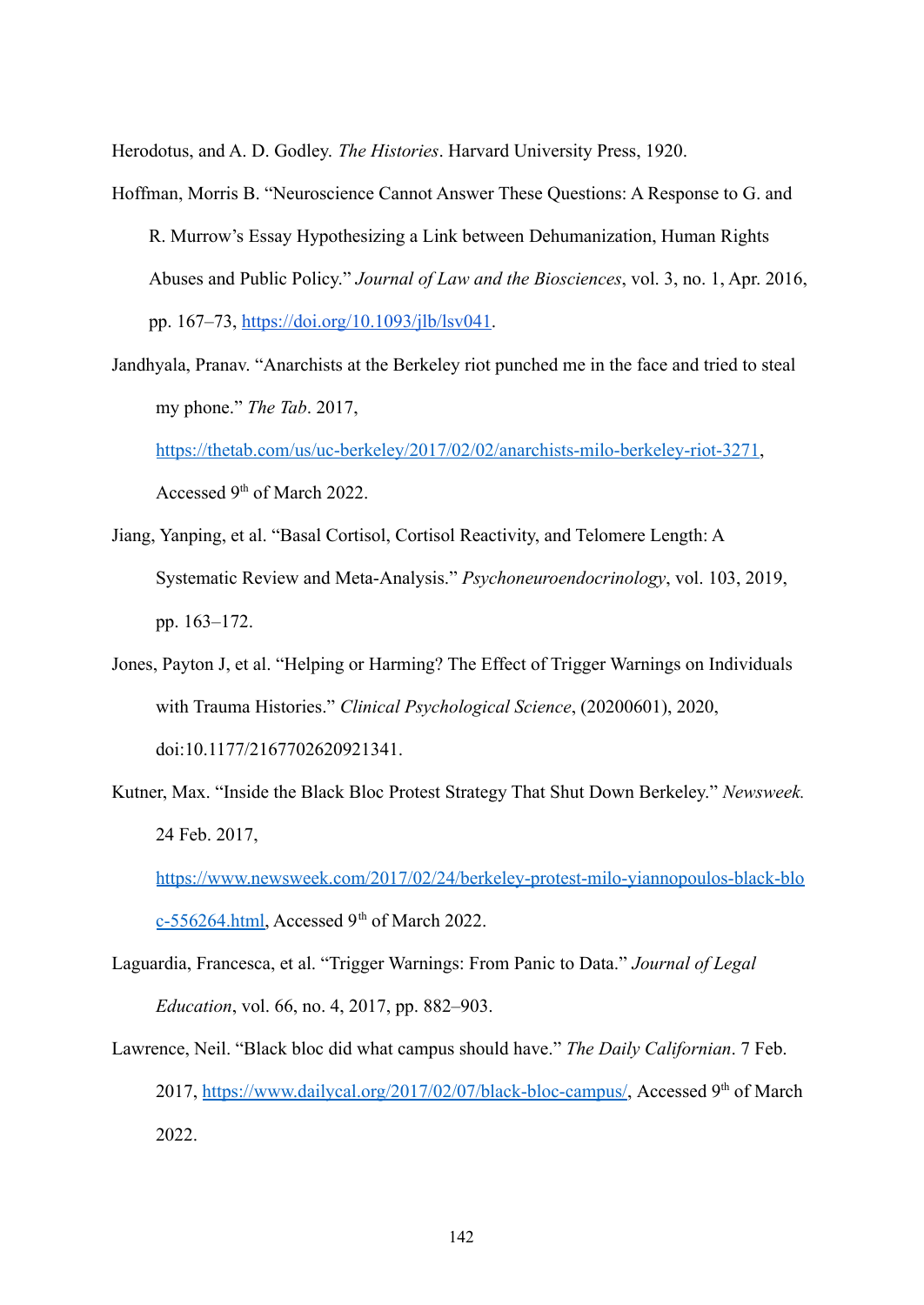- Liebsch, Burkhard. "What Does (Not) 'Count'As Violence: On the State of Recent Debates About the Inner Connection between Language and Violence." *Human Studies*, vol. 36, no. 1, 2013, pp. 7–24.
- Locke, John. *Second Treatise of Government and A Letter Concerning Toleration*. Edited by Mark Goldie, Oxford University Press, 2016.
- McGinnis, John O. "The Once and Future Property-Based Vision of the First Amendment." *The University of Chicago Law Review*, vol. 63, no. 1, 1996, pp. 49–132.
- Meagley, Desmond. "Condemning protesters same as condoning hate speech." *The Daily Californian.* 7 Feb. 2017,

[https://www.dailycal.org/2017/02/07/condemning-protesters-condoning-hate-speech/,](https://www.dailycal.org/2017/02/07/condemning-protesters-condoning-hate-speech/) Accessed 9<sup>th</sup> of March 2022.

- Mill, John Stuart. *On Liberty*. Edited by David Bromwich and George Kateb, Yale University Press, 2003.
- Mchangama, Jacob. *Free Speech : A History from Socrates to Social Media*. First ed., Basic Books, Hachette Book Group, 2022.
- Momigliano, Arnaldo. "Freedom of Speech in Antiquity." *Dictionary in the History of Ideas*, edited by Philip P. Wiener, University of Virginia Library, [http://xtf.lib.virginia.edu/xtf/view?docId=DicHist/uvaGenText/tei/DicHist2.xml;chunk.i](http://xtf.lib.virginia.edu/xtf/view?docId=DicHist/uvaGenText/tei/DicHist2.xml;chunk.id=dv2-31;toc.depth=1;toc.id=dv2-31;brand=default) [d=dv2-31;toc.depth=1;toc.id=dv2-31;brand=default](http://xtf.lib.virginia.edu/xtf/view?docId=DicHist/uvaGenText/tei/DicHist2.xml;chunk.id=dv2-31;toc.depth=1;toc.id=dv2-31;brand=default).
- Murrow, Gail, and Richard Murrow. "A Hypothetical Neurological Association between Dehumanization and Human Rights Abuses." *Journal of Law and the Biosciences*, vol. 2, no. 2, June 2015, pp. 336–64, <https://doi.org/10.1093/jlb/lsv015>.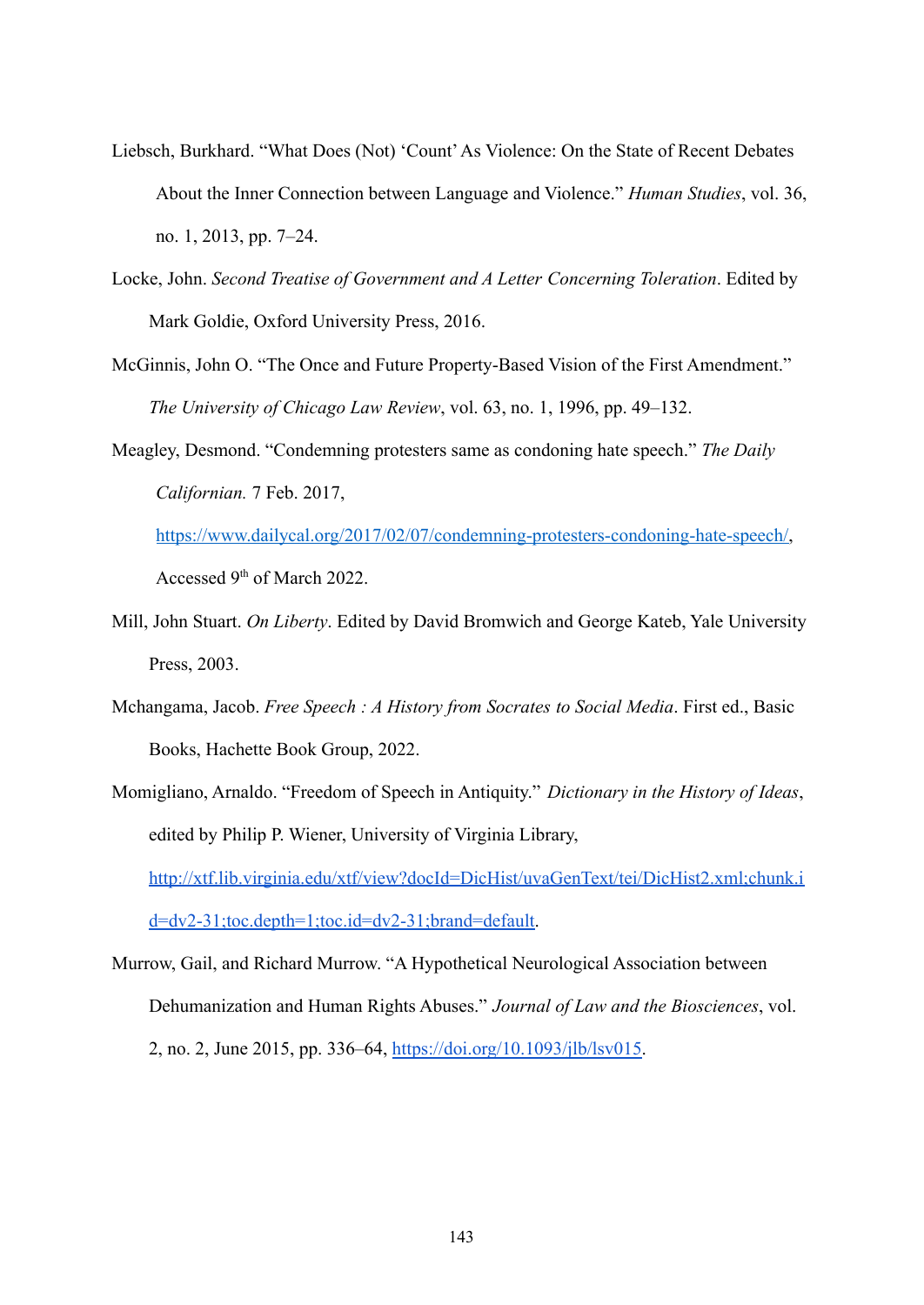Naddaff, Ramona, and Katharine Wallerstein. "The Wrong Words in the Wrong Times." *Common Knowledge*, vol. 23, no. 1, 2017, pp. 91–100., doi:10.1215/0961754X-3692224.

NBCDFW. "Lt. Gov. Patrick Wants to Remove Tenure, Ban CRT in State Colleges, Universities." *NBCDWF*. 18<sup>th</sup> Feb. 2022,

[https://www.nbcdfw.com/news/local/texas-news/coming-up-dan-patrick-proposes-plan](https://www.nbcdfw.com/news/local/texas-news/coming-up-dan-patrick-proposes-plan-to-ban-critical-race-theory-in-state-schools/2894264/)[to-ban-critical-race-theory-in-state-schools/2894264/](https://www.nbcdfw.com/news/local/texas-news/coming-up-dan-patrick-proposes-plan-to-ban-critical-race-theory-in-state-schools/2894264/), Accessed 12<sup>th</sup> March 2022.

- Nieuwburg, Elisabeth G. I., et al. "Emotion Recognition in Nonhuman Primates: How Experimental Research Can Contribute to a Better Understanding of Underlying Mechanisms." *Neuroscience & Biobehavioral Review*, vol. 123, Apr. 2021, pp. 24–47.
- O'Rourke, K. C. *John Stuart Mill and Freedom of Expression: The Genesis of a Theory*. Routledge, 2001.
- Paresky, Pamela. "When Is Speech Violence and What's the Real Harm?" *Psychology Today*, 4 August 2017,

[https://www.psychologytoday.com/us/blog/happiness-and-the-pursuit-leadership/20170](https://www.psychologytoday.com/us/blog/happiness-and-the-pursuit-leadership/201708/when-is-speech-violence-and-what-s-the-real-harm) [8/when-is-speech-violence-and-what-s-the-real-harm,](https://www.psychologytoday.com/us/blog/happiness-and-the-pursuit-leadership/201708/when-is-speech-violence-and-what-s-the-real-harm) Accessed 12 February 2022.

- Parker, Richard. "Clear and Present Danger Test." *The First Amendment Encyclopedia*, 2009, [https://www.mtsu.edu/first-amendment/article/898/clear-and-present-danger-test.](https://www.mtsu.edu/first-amendment/article/898/clear-and-present-danger-test)
- Patridge-Hicks, Sophie and Gillian Russo. "Student Pledges Lawsuit Against University Disputing Disciplinary Actions." *The Observer*. 17<sup>th</sup> Jul. 2020, [https://fordhamobserver.com/48725/news/student-pledges-lawsuit-against-university-di](https://fordhamobserver.com/48725/news/student-pledges-lawsuit-against-university-disputing-disciplinary-actions/) [sputing-disciplinary-actions/,](https://fordhamobserver.com/48725/news/student-pledges-lawsuit-against-university-disputing-disciplinary-actions/) Accessed 12<sup>th</sup> March 2022.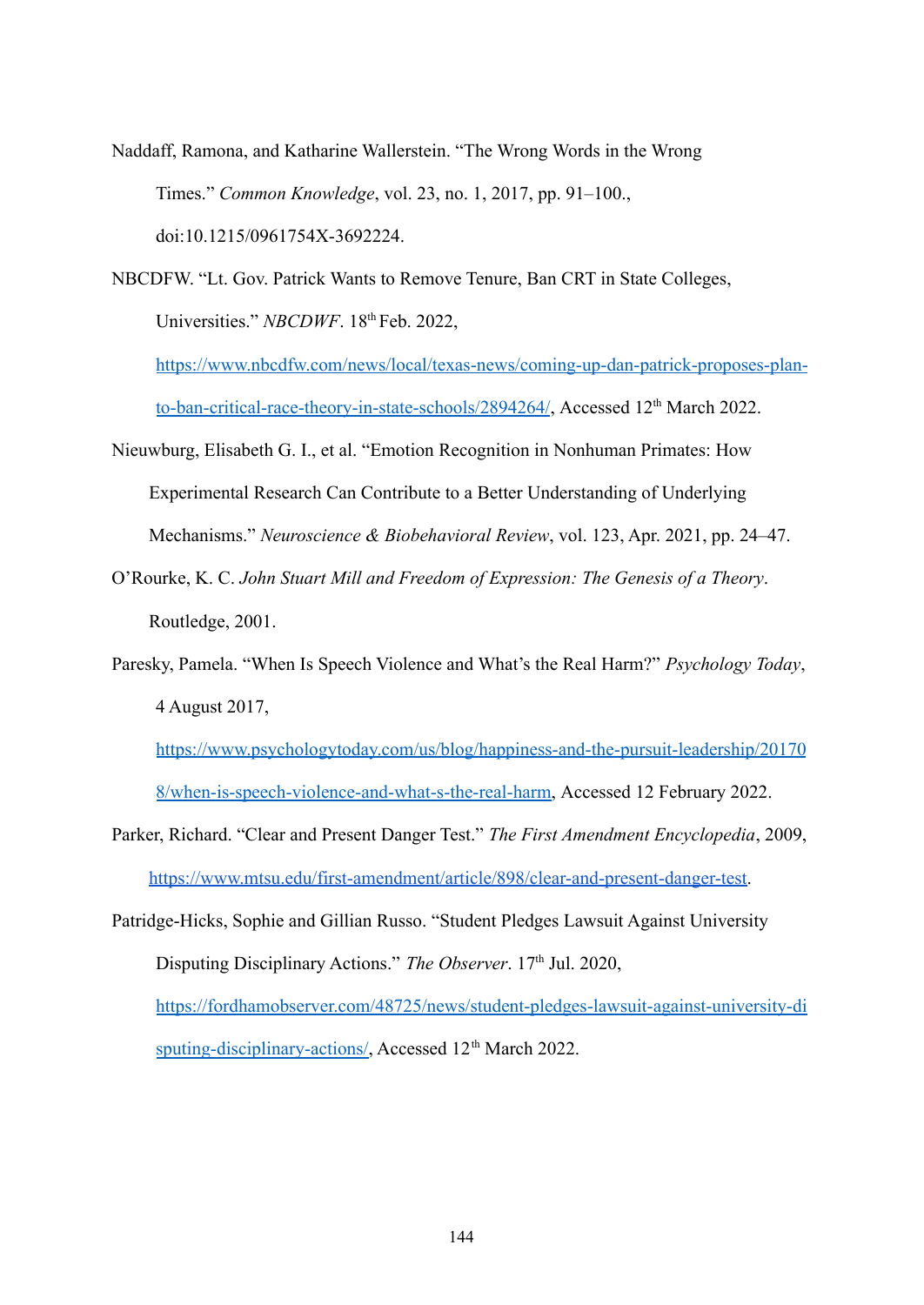- Pieterse A.L, et al. "Perceived Racism and Mental Health among Black American Adults: A Meta-Analytic Review." *Journal of Counseling Psychology*, vol. 59, no. 1, 2012, pp. 1–9., doi:10.1037/a0026208.
- Premack, David. "The Infant's Theory of Self-Propelled Objects." *Cognition*, vol. 36, 1990, pp. 1–16.
- Prieto, Julian. "Violence helped ensure safety of students." *The Daily Californian.* 7 Feb. 2017, <https://www.dailycal.org/2017/02/07/violence-helped-ensure-safety-students/>, Accessed 9<sup>th</sup> of March 2022.
- Richard, John R. "Freedom of Expression in the Digital Age: A Historian's Perspective." *Church, Communication and Culture*, vol. 4, no. 1, 2019, pp. 25–38.
- Ricoeur, Paul. "Violence and Language." *Journal of French and Francophone Philosophy*, vol. 10, no. 2, 1998, pp. 32–41., doi:10.5195/JFFP.1998.410.
- Roberts, Joseph W. "Neutrality, Speech." *The First Amendment Encyclopedia*, 2009, <https://www.mtsu.edu/first-amendment/article/1003/neutrality-speech>.
- Roginsky, Alexandra B., and Alexander Tsesis. "Hate Speech, Volition, and Neurology." *Journal of Law and the Biosciences*, vol. 3, no. 1, 2015, pp. 174–77.
- Rohleder, Nicolas. "Stress and Inflammation the Need to Address the Gap in the Transition between Acute and Chronic Stress Effects." *Psychoneuroendocrinology*, vol. 105, 2019, pp. 164–171., doi:10.1016/j.psyneuen.2019.02.021.
- Saxonhouse, Arlene. *Free Speech and Democracy in Ancient Athens*. Cambridge University Press, 2006.
- Shick, Finnegan. "Erika Christakis leaves teaching role." *Yale News*. 7<sup>th</sup> Dec. 2015, [https://yaledailynews.com/blog/2015/12/07/erika-christakis-to-end-teaching/,](https://yaledailynews.com/blog/2015/12/07/erika-christakis-to-end-teaching/) Accessed  $12<sup>th</sup>$  of March 2022.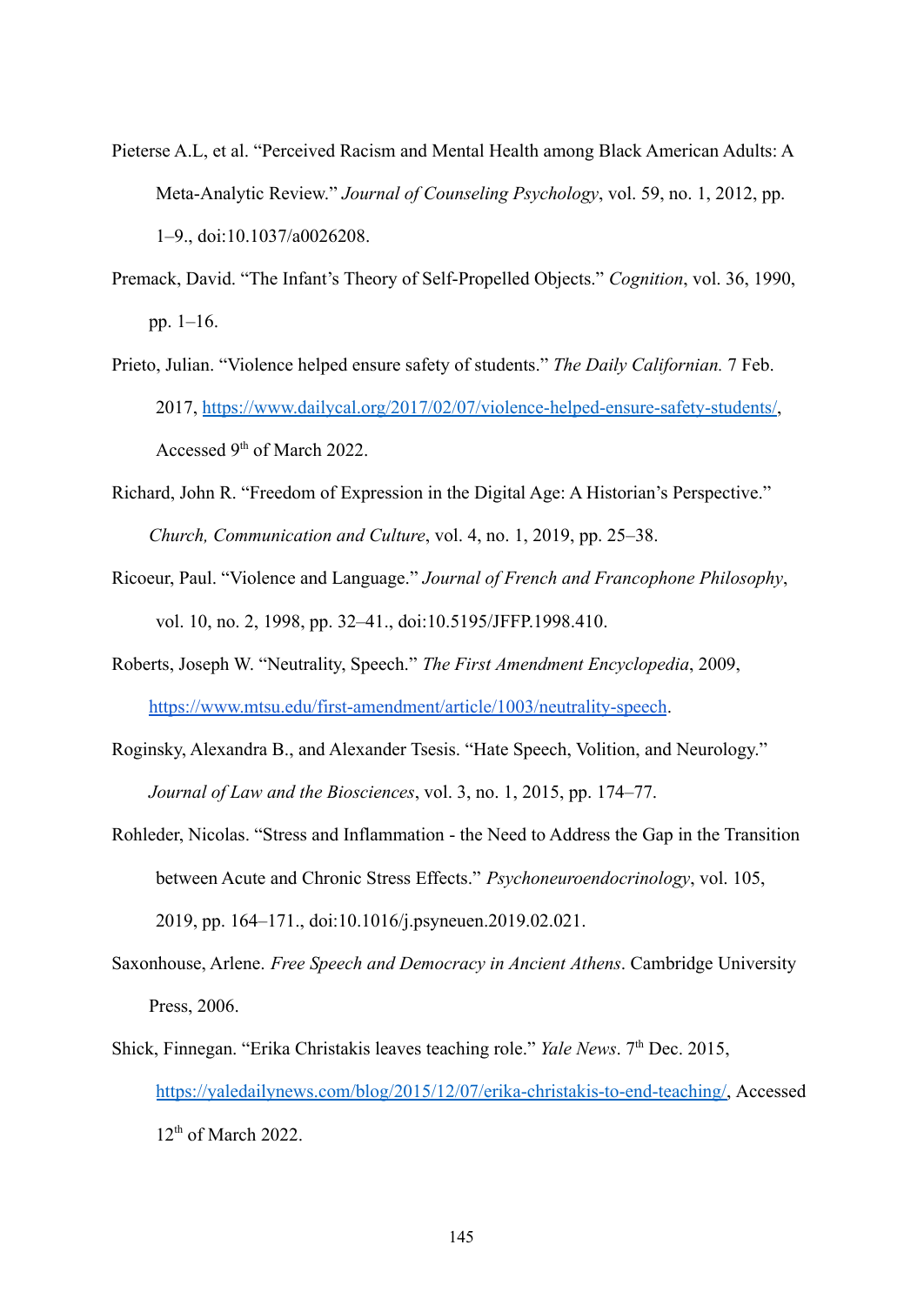- Schmidt, Samantha. "Professor fired after defending blacks-only event to Fox News. 'I was publicly lynched,' she says." *The Washington Post*. 26<sup>th</sup> Jun. 2017, [https://www.washingtonpost.com/news/morning-mix/wp/2017/06/26/professor-fired-aft](https://www.washingtonpost.com/news/morning-mix/wp/2017/06/26/professor-fired-after-defending-blacks-only-event-on-fox-news-i-was-publicly-lynched-she-says/) [er-defending-blacks-only-event-on-fox-news-i-was-publicly-lynched-she-says/](https://www.washingtonpost.com/news/morning-mix/wp/2017/06/26/professor-fired-after-defending-blacks-only-event-on-fox-news-i-was-publicly-lynched-she-says/), Accessed 12<sup>th</sup> March 2022.
- Shoaib, Alia. "A UCLA professor suspended in a row over grades for Black students claims it was to distract from the business school that's 'inhospitable' to people of color." *Insider*. 16<sup>th</sup> Oct. 2021, [https://www.insider.com/ucla-prof-feud-with-anderson-school-management-over-black](https://www.insider.com/ucla-prof-feud-with-anderson-school-management-over-black-grades-2021-10#:~:text=A%20UCLA%20professor%20was%20suspended,well%2Dtimed%20publicity%20stunt.%22)[grades-2021-10#:~:text=A%20UCLA%20professor%20was%20suspended,well%2Dti](https://www.insider.com/ucla-prof-feud-with-anderson-school-management-over-black-grades-2021-10#:~:text=A%20UCLA%20professor%20was%20suspended,well%2Dtimed%20publicity%20stunt.%22)

[med%20publicity%20stunt.%22](https://www.insider.com/ucla-prof-feud-with-anderson-school-management-over-black-grades-2021-10#:~:text=A%20UCLA%20professor%20was%20suspended,well%2Dtimed%20publicity%20stunt.%22), Accessed 12<sup>th</sup> March 2022.

Schuessler, Jennifer. "A Blackface 'Othello' Shocks, and a Professor Steps Back From Class." *New York Times.* 15<sup>th</sup> Oct. 2021,

[https://www.nytimes.com/2021/10/15/arts/music/othello-blackface-bright-sheng.html,](https://www.nytimes.com/2021/10/15/arts/music/othello-blackface-bright-sheng.html)

Accessed 12<sup>th</sup> March 2022.

- Simon, Jeremy C., and Jennifer N. Gutsell. "Recognizing Humanity: Dehumanization Predicts Neural Mirroring and Empathic Accuracy in Face-to-Face Interactions." *Social Cognitive and Affective Neuroscience*, vol. 16, 2021, pp. 463–73.
- Skaaning, Svend-Erik, and Suthan Krishnarajan. "Who Cares About Free Speech? Findings from a Global Survey of Support for Free Speech." Justicia, May 2021, [https://middelfartavisen.dk/wp-content/uploads/report\\_who-cares-about-free-speech\\_21](https://middelfartavisen.dk/wp-content/uploads/report_who-cares-about-free-speech_21052021.pdf) [052021.pdf,](https://middelfartavisen.dk/wp-content/uploads/report_who-cares-about-free-speech_21052021.pdf) Accessed 6th of April 2022.
- Skelding, Conor and Kerry J. Byrne. "Fordham U.prof fired after mixing up two black students in class." New York Post. 11<sup>th</sup> Dec. 2021,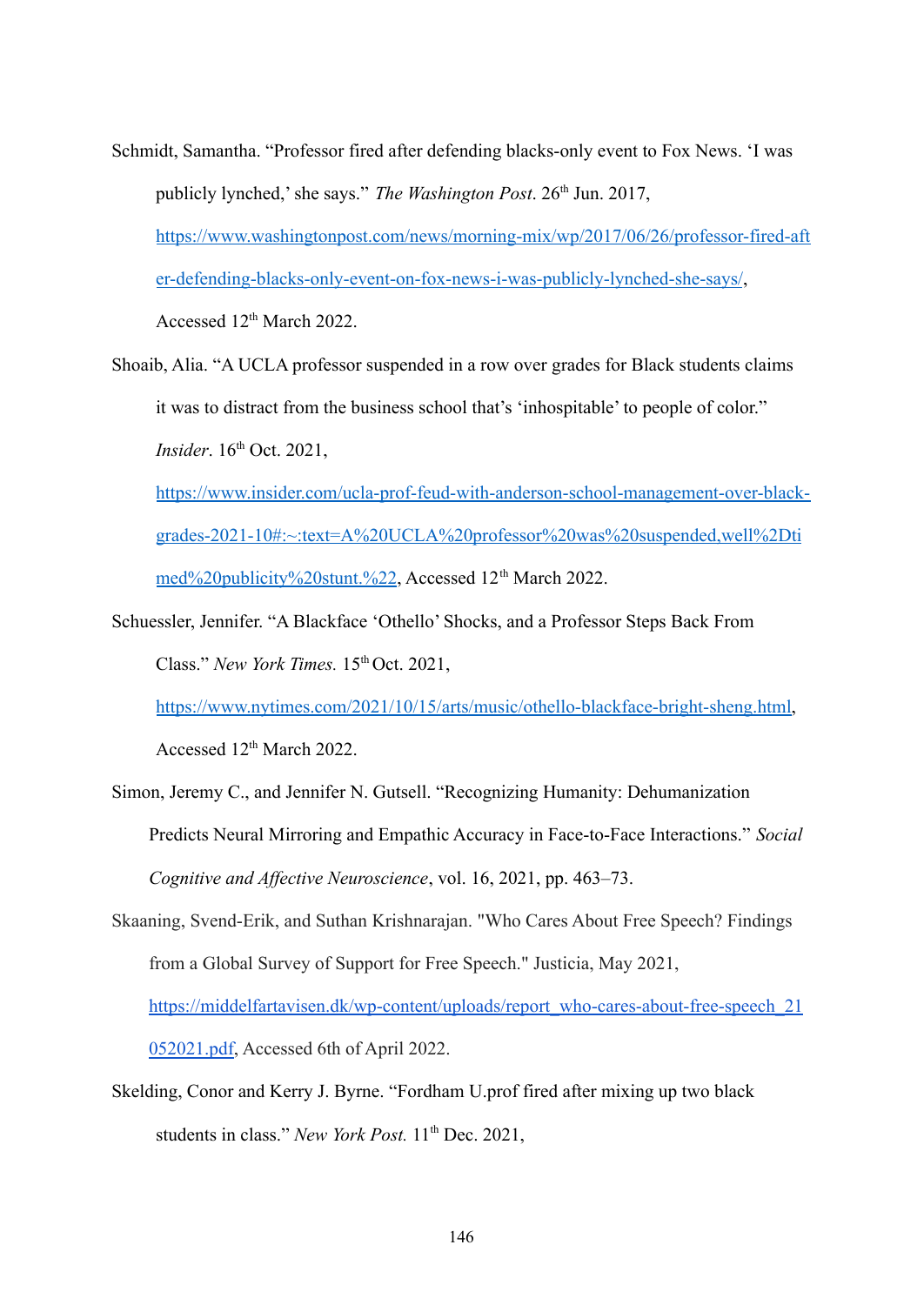[https://nypost.com/2021/12/11/fordham-prof-fired-for-confusing-two-black-students-in](https://nypost.com/2021/12/11/fordham-prof-fired-for-confusing-two-black-students-in-class/)

[-class/](https://nypost.com/2021/12/11/fordham-prof-fired-for-confusing-two-black-students-in-class/), Accessed 12<sup>th</sup> March 2022.

- Soave, Robby. "A Medical Student Questioned Microaggressions. UVA Branded Him a Threat and Banished Him from Campus." *Reason*. 4<sup>th</sup> Jul. 2021, [https://reason.com/2021/04/07/microaggressions-uva-student-kieran-bhattacharya-threa](https://reason.com/2021/04/07/microaggressions-uva-student-kieran-bhattacharya-threat/)  $t'$ , Accessed 12<sup>th</sup> March 2022.
- —. "Colorado State University Sign Directs Students 'Affected By a Free Speech Event' To Seek Help." *Reason.* 31st Feb. 2022,

[https://reason.com/2022/01/31/colorado-state-university-sign-affected-by-a-free-speech](https://reason.com/2022/01/31/colorado-state-university-sign-affected-by-a-free-speech-event/) [-event/,](https://reason.com/2022/01/31/colorado-state-university-sign-affected-by-a-free-speech-event/) Accessed 12<sup>th</sup> of March 2022.

- Soral, Wiktor, et al. "Exposure to Hate Speech Increases Prejudice through Desensitization." *Aggressive Behavior*, vol. 44, no. 2, 2017, pp. 136–46.
- Stewart-Williams, Steve. *The Ape That Understood the Universe: How the Mind and Culture Evolve*. Cambridge University Press, 2018.

Stanger, Allison. "Understanding the Angry Mob at Middlebury That Gave Me a Concussion." *New York Times.* 13<sup>th</sup> Mar. 2017, [https://www.nytimes.com/2017/03/13/opinion/understanding-the-angry-mob-that-gave](https://www.nytimes.com/2017/03/13/opinion/understanding-the-angry-mob-that-gave-me-a-concussion.html)[me-a-concussion.html,](https://www.nytimes.com/2017/03/13/opinion/understanding-the-angry-mob-that-gave-me-a-concussion.html) Accessed 12<sup>th</sup> March 2022.

- Thompson, B, et al. "Complex Cognitive Algorithms Preserved by Selective Social Learning in Experimental Populations." *Science (New York, N.y.)*, vol. 376, no. 6588, 2022, pp. 95–98., doi:10.1126/science.abn0915.
- Thucydides. *History of the Peloponnesian War*. Translated by Benjamin Jowett, Prometheus Books, 1998.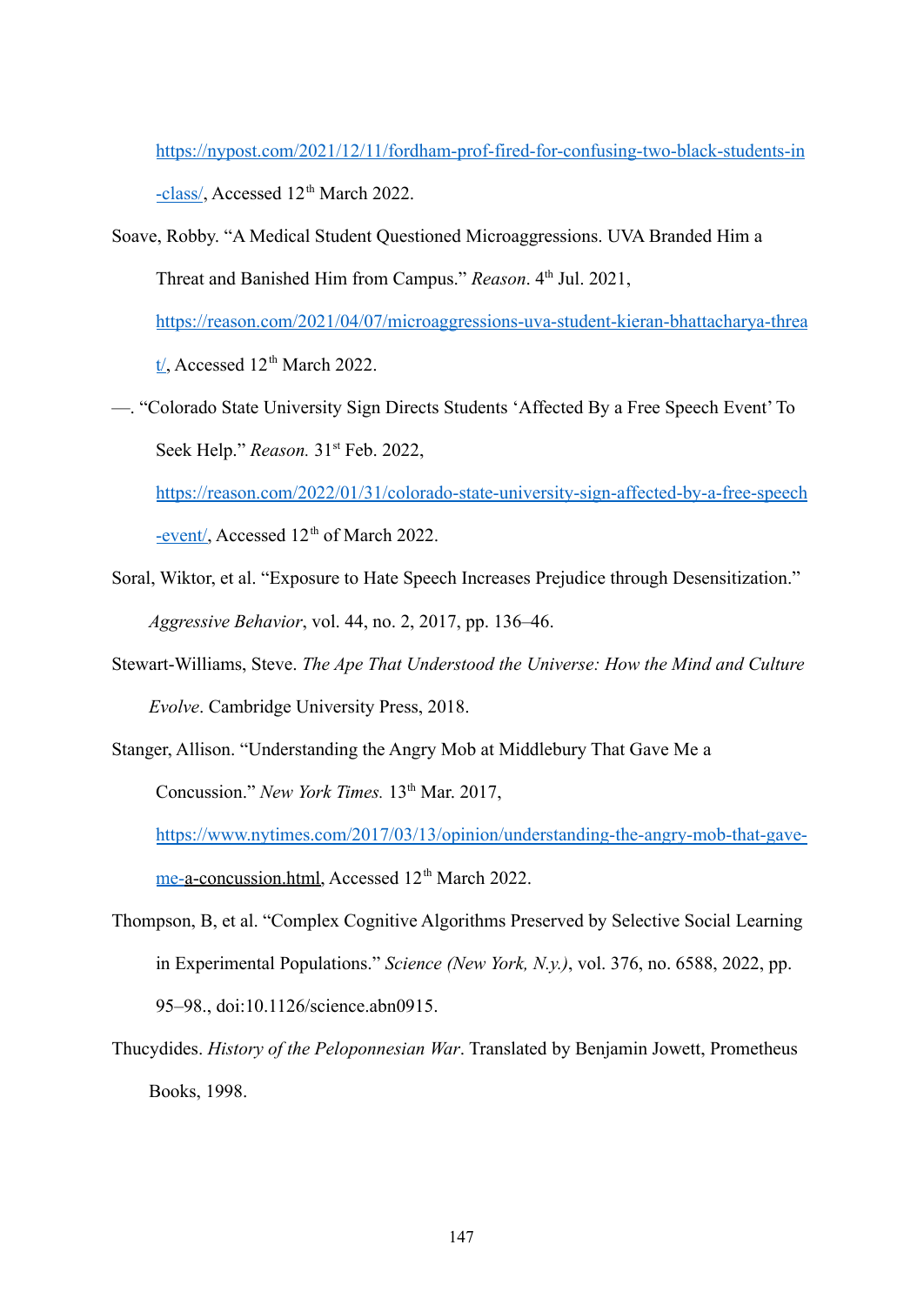- Thuman, Leo. "Stanford prof publicly shamed, censored for using racial slur in academic context." *Campus Reform.* 11<sup>th</sup> May. 2020, [https://www.campusreform.org/?ID=14853,](https://www.campusreform.org/?ID=14853) Accessed 12<sup>th</sup> March 2022.
- University of Chicago. "Report of the Committee on Freedom of Expression." 2014, [https://provost.uchicago.edu/sites/default/files/documents/reports/FOECommitteeRepor](https://provost.uchicago.edu/sites/default/files/documents/reports/FOECommitteeReport.pdf) [t.pdf,](https://provost.uchicago.edu/sites/default/files/documents/reports/FOECommitteeReport.pdf) Accessed  $12<sup>th</sup>$  March 2022.
- Villasenor, John. "Views among college students regarding the First Amendment: Results from a new survey." *Brookings*. 18<sup>th</sup> Sept. 2017,

[https://www.brookings.edu/blog/fixgov/2017/09/18/views-among-college-students-rega](https://www.brookings.edu/blog/fixgov/2017/09/18/views-among-college-students-regarding-the-first-amendment-results-from-a-new-survey/) [rding-the-first-amendment-results-from-a-new-survey/](https://www.brookings.edu/blog/fixgov/2017/09/18/views-among-college-students-regarding-the-first-amendment-results-from-a-new-survey/), Accessed 9<sup>th</sup> of March 2022.

Waldron, Jeremy. *The Harm in Hate Speech*. Harvard University Press, 2012.

Wallace, Robert W. "The Power to Speak--and Not to Listen--in Ancient Athens." *Free Speech in Classical Antiquity*, edited by Ineke Sluiter and Ralph M. Rosen, Penn-Leiden Colloquium on Ancient Values, 2004.

Ward, Jamie. *The Student's Guide to Social Neuroscience*. 2nd ed., Routledge, 2017.

- Xenophon. *Xenophon: Scripta Minora*. Translated by E.C. Marchant and G.W. Bowersock, Harvard University Press & William Heinemann, 1968.
- Zimmer, Carl. "E. O. Wilson, a Pioneer of Evolutionary Biology, Dies at 92." *The New York Times*. 27<sup>th</sup> Dec 2021,

[https://www.nytimes.com/2021/12/27/science/eo-wilson-dead.html,](https://www.nytimes.com/2021/12/27/science/eo-wilson-dead.html) Accessed 19th March 2022.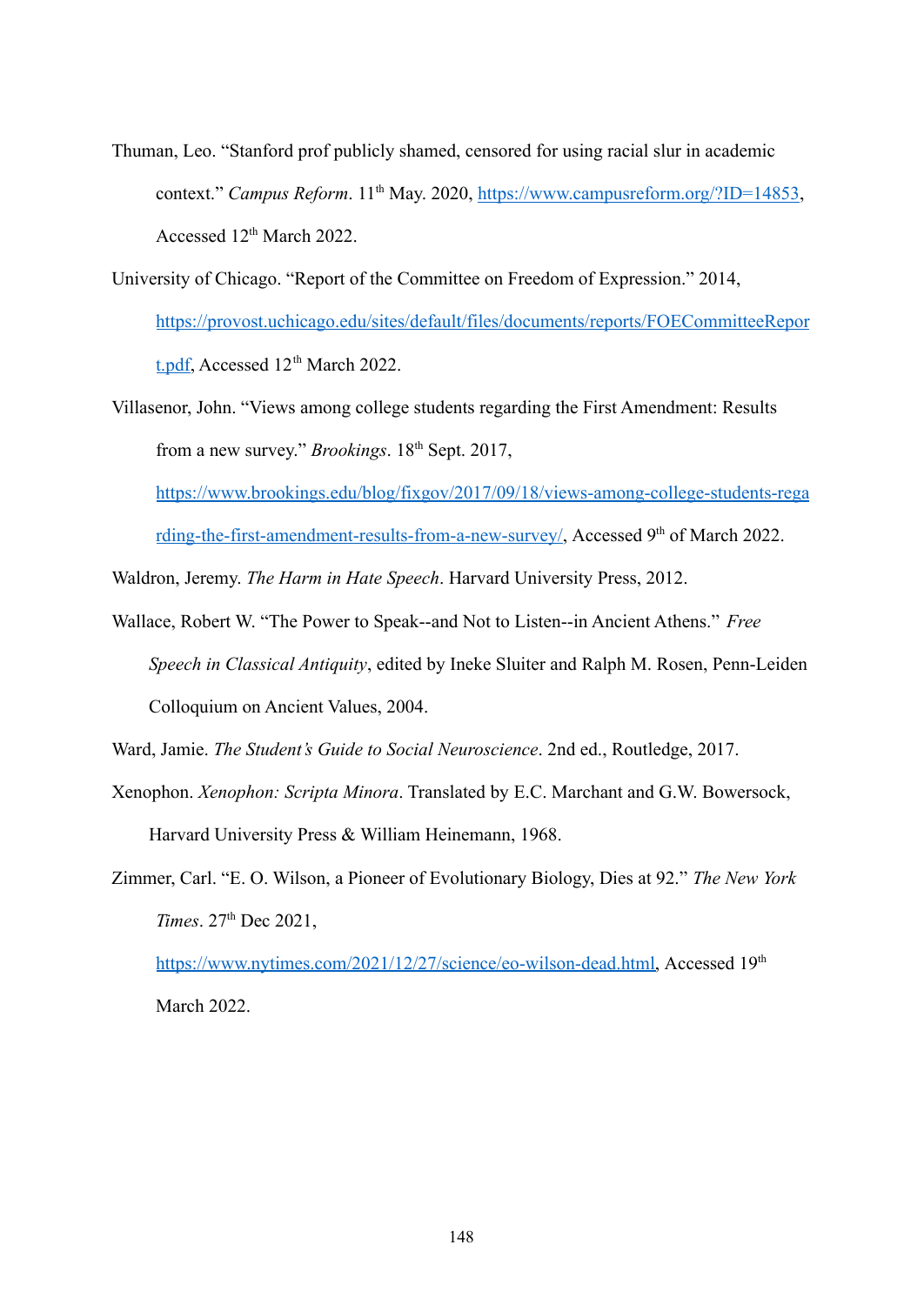## **Works Consulted**

Alex, Daniel. "Speech Locked Up: John Locke, Liberalism and the Regulation of Speech." *Law School Student Scholarship*, vol. 154, 2013[,](https://scholarship.shu.edu/student_scholarship/154)

[https://scholarship.shu.edu/student\\_scholarship/154](https://scholarship.shu.edu/student_scholarship/154).

Brown, Paul. "Scientist 'killed Amazon Indians to test race theory."" *The Guardian*. 23<sup>rd</sup> Sep. 2000,

[https://www.theguardian.com/world/2000/sep/23/paulbrown#:~:text=Thousands%20of](https://www.theguardian.com/world/2000/sep/23/paulbrown#:~:text=Thousands%20of%20South%20American%20indians,a%20book%20out%20next%20month) [%20South%20American%20indians,a%20book%20out%20next%20month](https://www.theguardian.com/world/2000/sep/23/paulbrown#:~:text=Thousands%20of%20South%20American%20indians,a%20book%20out%20next%20month)., Accessed 19th March 2022.

Carey, Benedict. "Criticism of a Gender Theory, and a Scientist Under Siege." *The New York Times*. 21st Aug. 2007,

<https://www.nytimes.com/2007/08/21/health/psychology/21gender.html>, Accessed 19th March 2022.

- Gibson, Tobias T. "Bad Tendency Test." *The First Amendment Encyclopedia*, 2009[,](https://www.mtsu.edu/first-amendment/article/893/bad-tendency-test) <https://www.mtsu.edu/first-amendment/article/893/bad-tendency-test>.
- Jiang, Yanping, et al. "Basal Cortisol, Cortisol Reactivity, and Telomere Length: A Systematic Review and Meta-Analysis." *Psychoneuroendocrinology*, vol. 103, 2019, pp. 163–172.
- John, Richard R. "Freedom of Expression in the Digital Age: A Historian's Perspective." *Church, Communication and Culture*, vol. 4, no. 1, 2019, pp. 25–38.

Murphy, Andrew R. *Conscience and Community: Revisiting Toleration and Religious Dissent in Early Modern England and America*. Pennsylvania State University Press, 2001.

O'Rourke, K. C. *John Stuart Mill and Freedom of Expression: The Genesis of a Theory*. Routledge, 2001.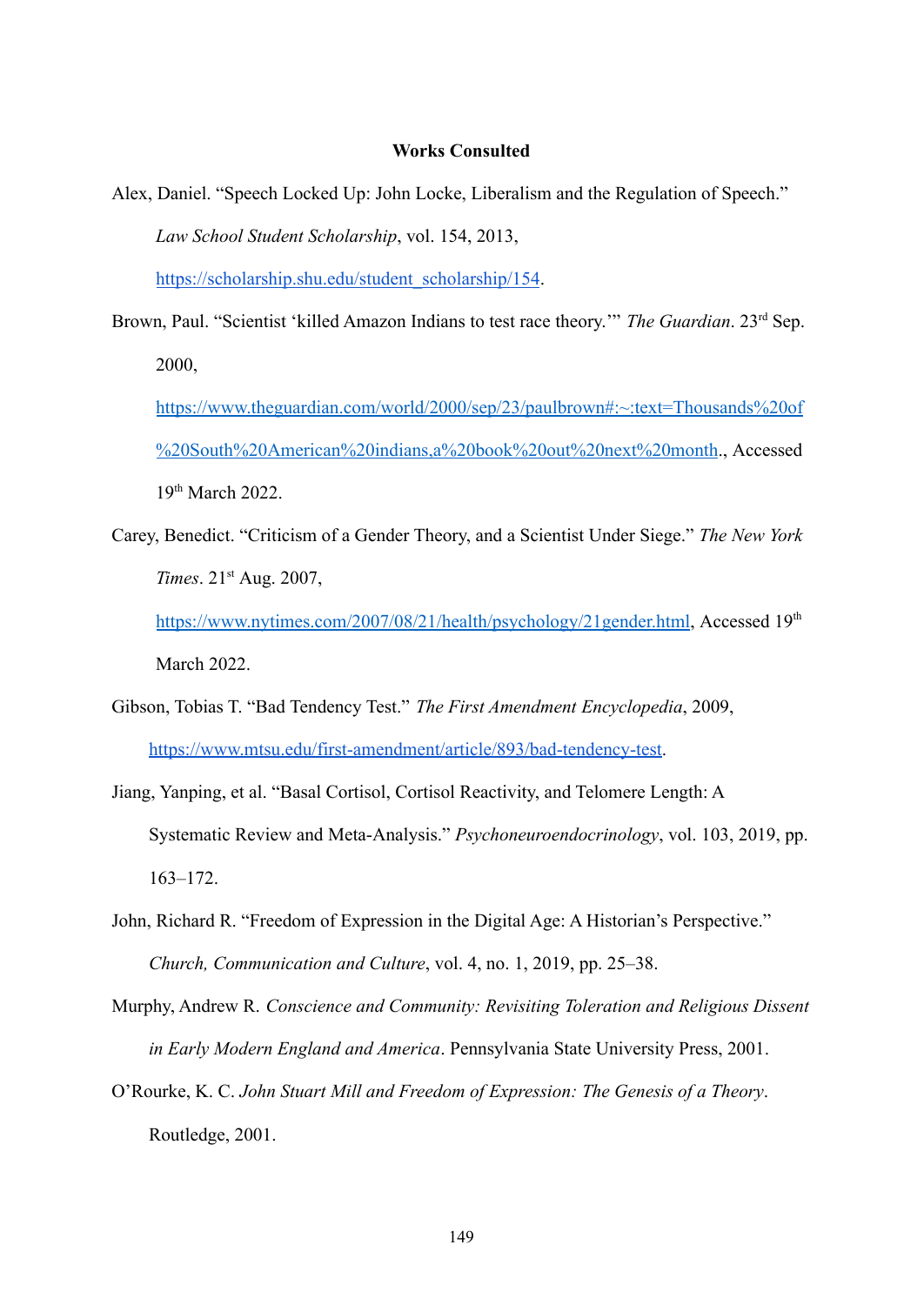- Parker, Richard. "Clear and Present Danger Test." The First Amendment Encyclopedia, 2009, [https://www.mtsu.edu/first-amendment/article/898/clear-and-present-danger-test.](https://www.mtsu.edu/first-amendment/article/898/clear-and-present-danger-test)
- Rohleder, Nicolas. "Stress and Inflammation the Need to Address the Gap in the Transition between Acute and Chronic Stress Effects." *Psychoneuroendocrinology*, vol. 105, 2019.
- Strossen, Nadine. *HATE: Why We Should Resist It with Free Speech, Not Censorship*. Oxford University Press, 2018.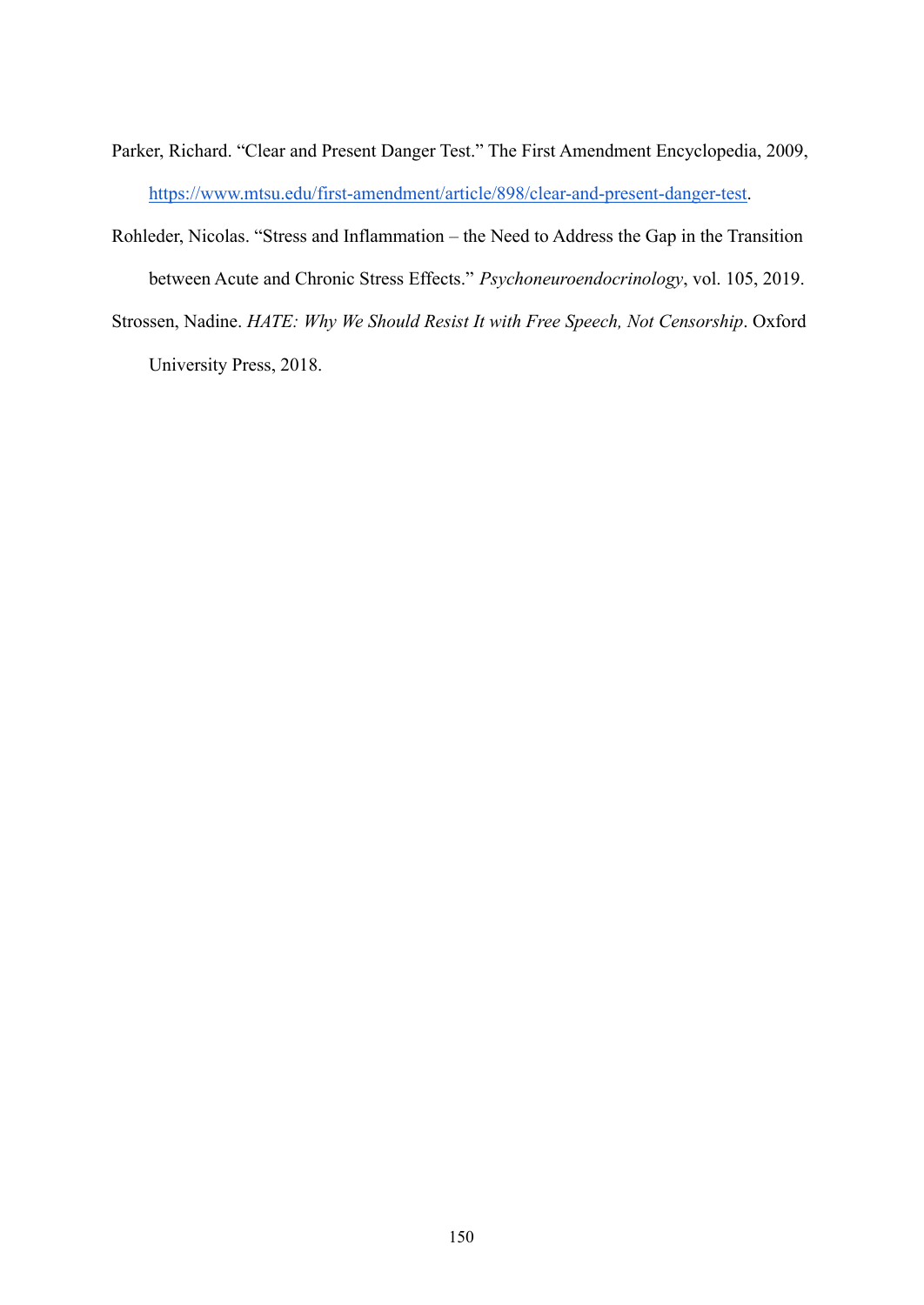## **APPENDIX: DePauw University**

In both 2020 and 2021 DePauw University was crowned as the worst university for free speech out of first out of 55 and then out of 154 US institutions according to the survey sponsored by College Pulse, the Foundation for Individual Rights in Education (FIRE), and RealClearEducation. The survey covers three kinds of questions across which DePauw ranked poorly. The first kind of questions rates students' comfort with exercising their own right to free expression by expressing their views on a controversial political topic in various settings. DePauw's ratings reveal a concerning atmosphere of self-censorship with 31% of students feeling very uncomfortable expressing their views on a controversial political topic in a classroom and 20% very uncomfortable expressing their views to other students in common areas (College Pulse/FIRE). The second kind of questions explores the students' tendencies to permit others to exercise their right to free expression. Questions were asked about whether you would be supportive of allowing speakers with various controversial positions of speaking and how permissive you are towards actions blocking people from exercising their free expression. DePauw's students foster such censorious tendencies as 30% see it as at least sometimes acceptable to use violence to stop a campus speech (College Pulse/FIRE). The third kind of questions aimed to assess the students' view of how much their administration protects freedom of expression. DePauw students rated their administration exceedingly poorly as only 2% of students found it extremely clear that their administration protects free expression and only 1% of students thought it extremely likely that the administration would defend a speaker's right to express their views should a controversy occur (College Pulse/FIRE).

An environment of self-censorship and over-sensitivity is very difficult to repair, but an important aspect of making DePauw's campus a better place for a free exchange of ideas is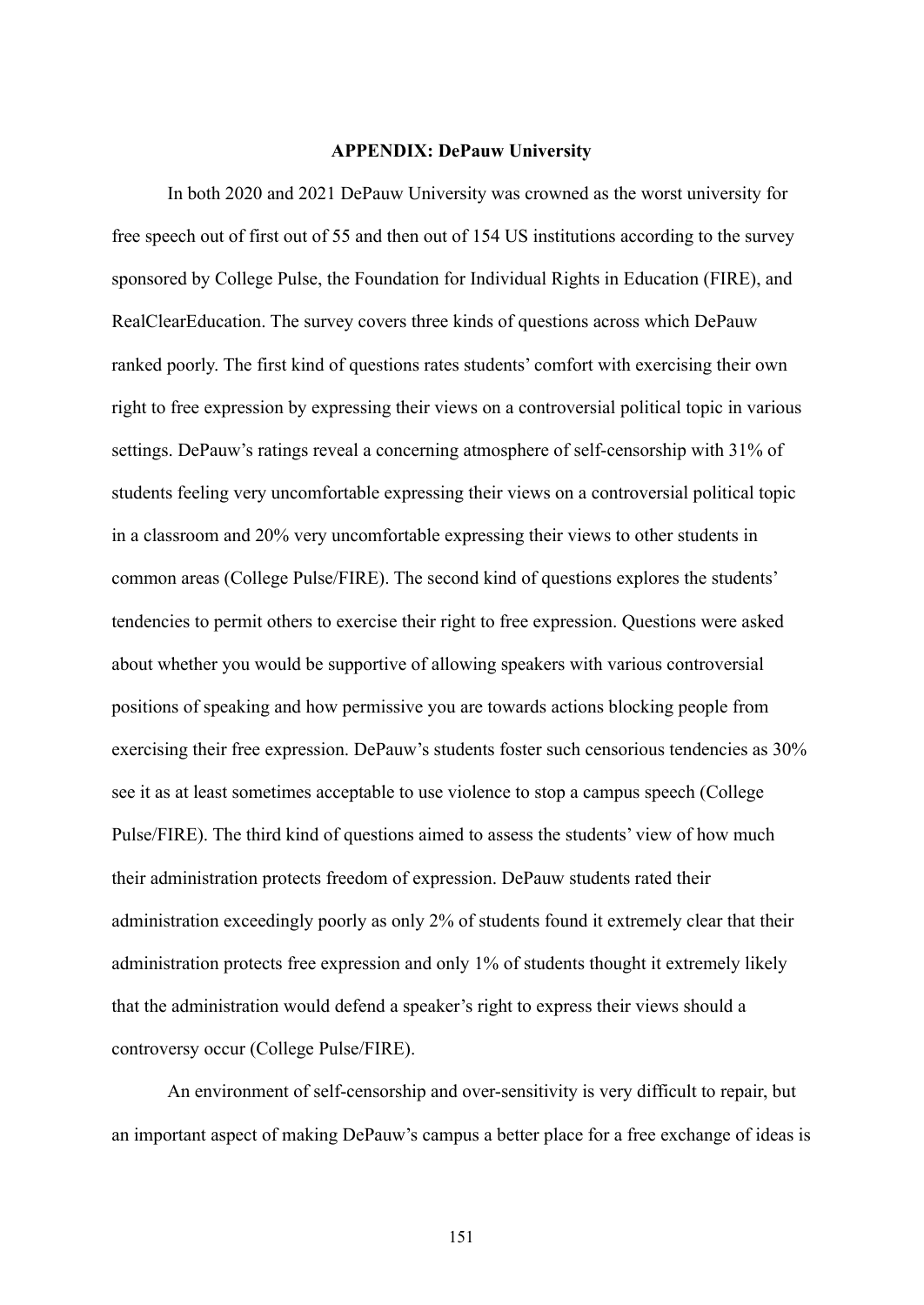for the administration to clearly communicate that they defend the value of free expression. In an effort to do so, DePauw is hoping to adopt its own statement on the university's values regarding freedom of expression by the fast approaching May 2022. DePauw's decision not to adopt the statement of the University of Chicago who ranked highest in the surveys in 2020 and second highest in 2021 is in itself a peculiar one. Joining the ranks of schools who have adopted the Chicago Principles would be a great way for DePauw to make a public commitment to improving its campus climate and addressing its free speech problem so that DePauw's students can enjoy a comparable learning environment to that of the nation's finest institutions. In fact, the ways in which a draft of DePauw's statement diverges from the Chicago Principles reveals fascinating clues into how playing into the "speech equals violence" fallacy with loose diction obstructs well-meaning aspirations to defend freedom of expression.

The draft of DePauw's statement that has not yet been approved and is subject to potential changes includes several important similarities with the Chicago statements. It aims to emulate Chicago Principles in expressing faith in individual autonomy by asserting that it "is not the role of the University to shield individuals from ideas or opinions they find unwelcome, disagreeable, or even offensive" and that "it is for the individual members of the community, not for the institution, to make judgments for themselves and act on those judgments, not by seeking to suppress speech but by openly contesting ideas they oppose" (DePauw). However, the draft also asserts that one of the key requirements of DePauw's Mission is to foster an "environment in which everyone feels safe to present their diverse ideas, even those that may seem offensive or repulsive" (DePauw). While it is certainly important for students to *be* safe and protected when voicing diverse ideas, requiring that they *feel* safe at all times conflicts with the significance of free expression for education—in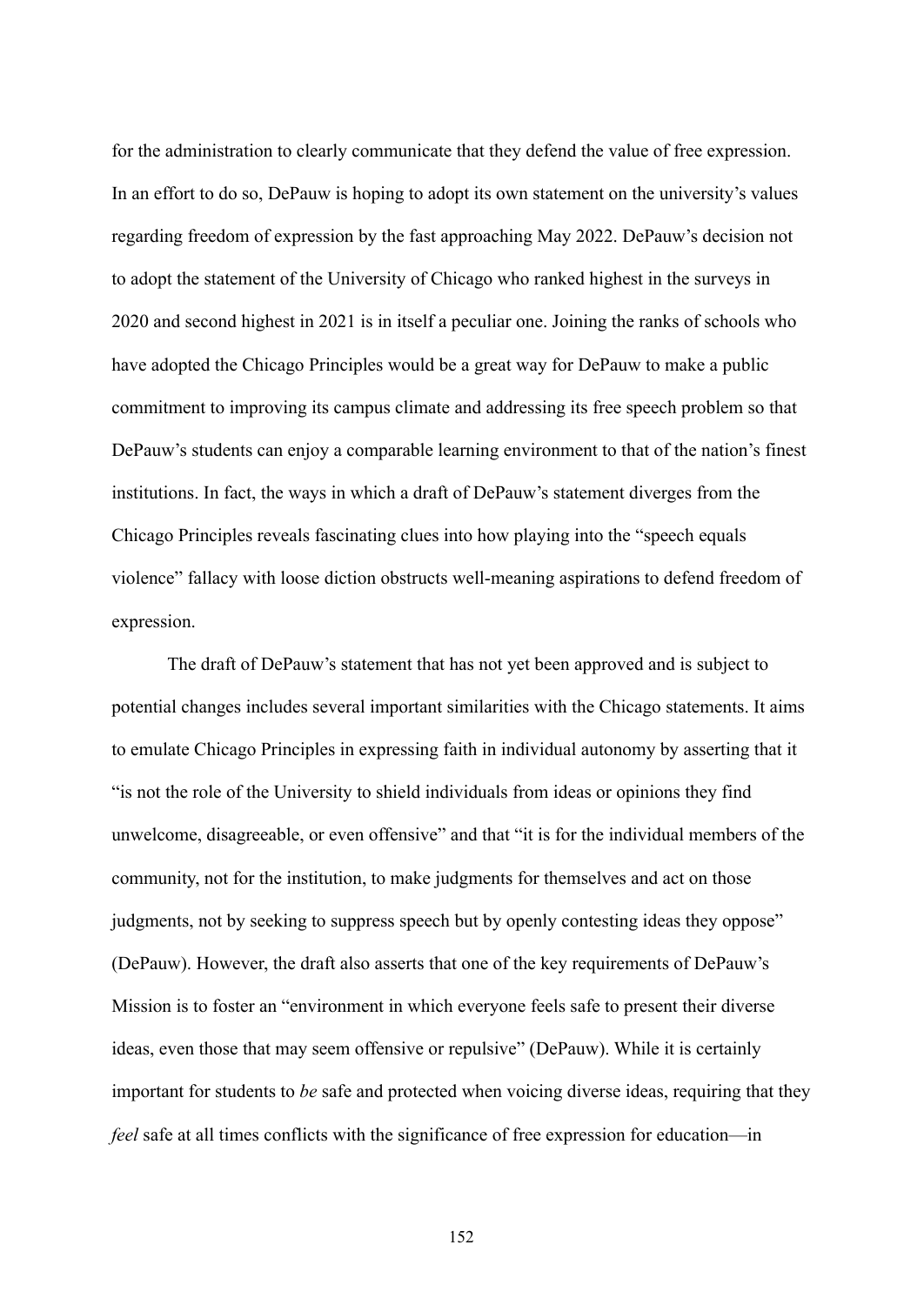discussion and debate students ought to be brave and exploratory even when it feels risky or as University of Chicago's president asserts: "education should not be intended to make people comfortable, it is meant to make them think" (University of Chicago). Similar to conflating being and feeling safe, the draft of DePauw's statement imprecisely endorses the idea that speech equals violence by stating: "we must be ever mindful of the powerful duality of words. They can wound as well as illuminate and teach" (DePauw). To reiterate my arguments from earlier chapters, it is an imprecise and a dangerous conflation of figurative and literal expression to say that words wound. Indeed, expression can *lead to* emotional distress and psychological discomfort. *Using* certain words can lead to distress and discomfort. But distress and discomfort differ in kind from a wound or an injury.

The same kind of a seemingly innocent lapse of linguistic precision occurs in the draft's section discussing "Community Expectations and Responsibilities" when the authors express the hope that members of DePauw community "will consider carefully the use of words that may *harm* [emphasis added] others" (DePauw). Such instances of poor wording create a sense of conflict within the very draft of DePauw's statement. Namely, it appears as if DePauw endorses the erroneous notions that speech equals violence, words wound, and expression harms and yet the draft states that the university aspires to an environment in which disagreement is not perceived as a threat: "In a community marked by true inclusion and equity, *even fierce debates* [emphasis added] about a range of differences of opinions and perspectives *are not experienced as personal attacks* [emphasis added] on one's very humanity and sense of well-being and belonging" (DePauw). On the one hand, it seems as if this sentence forwards the very important notion that expression in an educational setting should not be experienced as a threat to one's humanity, well-being, and belonging. On the other hand, however, the sentence could mean to assert that students' subjective experience of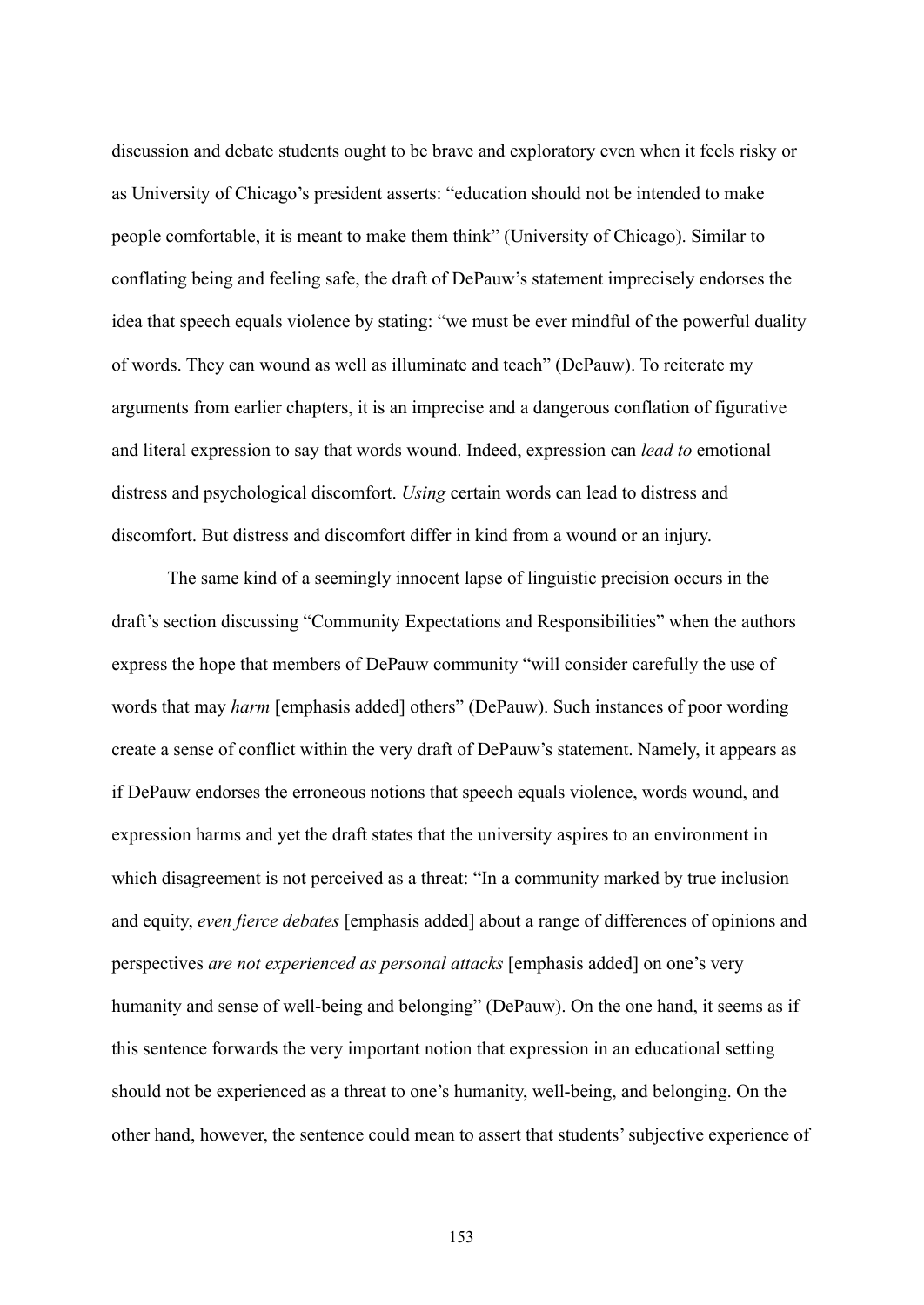speech is a marker of "true inclusion and equity." The latter would mean that the draft's authors are saying that when DePauw's students take expression as a personal attack on their humanity, they are not over-reacting and perceiving speech as more powerful than it is. Rather, their upset acts as an indicator that DePauw's administration ought to work harder in ensuring "true inclusion and equity" is attained. The future of free expression at DePauw is bleak if its administration presents "inclusion and equity" as a precondition for free expression rather than the other way around. A healthy culture of free expression is necessary for members of DePauw's community to make sense of the meaning of the vague values of inclusion and equity and realize them in practice: free expression is a precondition for enacting those values rather than a reward after they are attained.

Compared to the Chicago Principles, the draft of DePauw's statement seems to present freedom of expression as much more dependent on competing values. The Chicago Statement emphasizes that while civility and mutual respect are important "concerns about civility and mutual respect can never be used as a justification for closing off discussion of ideas" (University of Chicago). DePauw's draft, on the other hand warns that "legal protections for free expression /…/ may sometimes supersede the values of civility and mutual respect" and instead of focusing on defending freedom of expression even in controversial cases suggests it should be exercised cautiously: "we encourage members of the community to consider these values carefully in exercising their fundamental right to free expression" (DePauw). Pressing community members to carefully consider competing values in exercising their freedom of expression seems admirable, but it is counterproductive to addressing the culture of self-censorship: too great a concern over how expression will be perceived is likely to play a role in currently stifling DePauw students' willingness to express their views inside and outside of the classroom. Respect and civility are incredibly important,